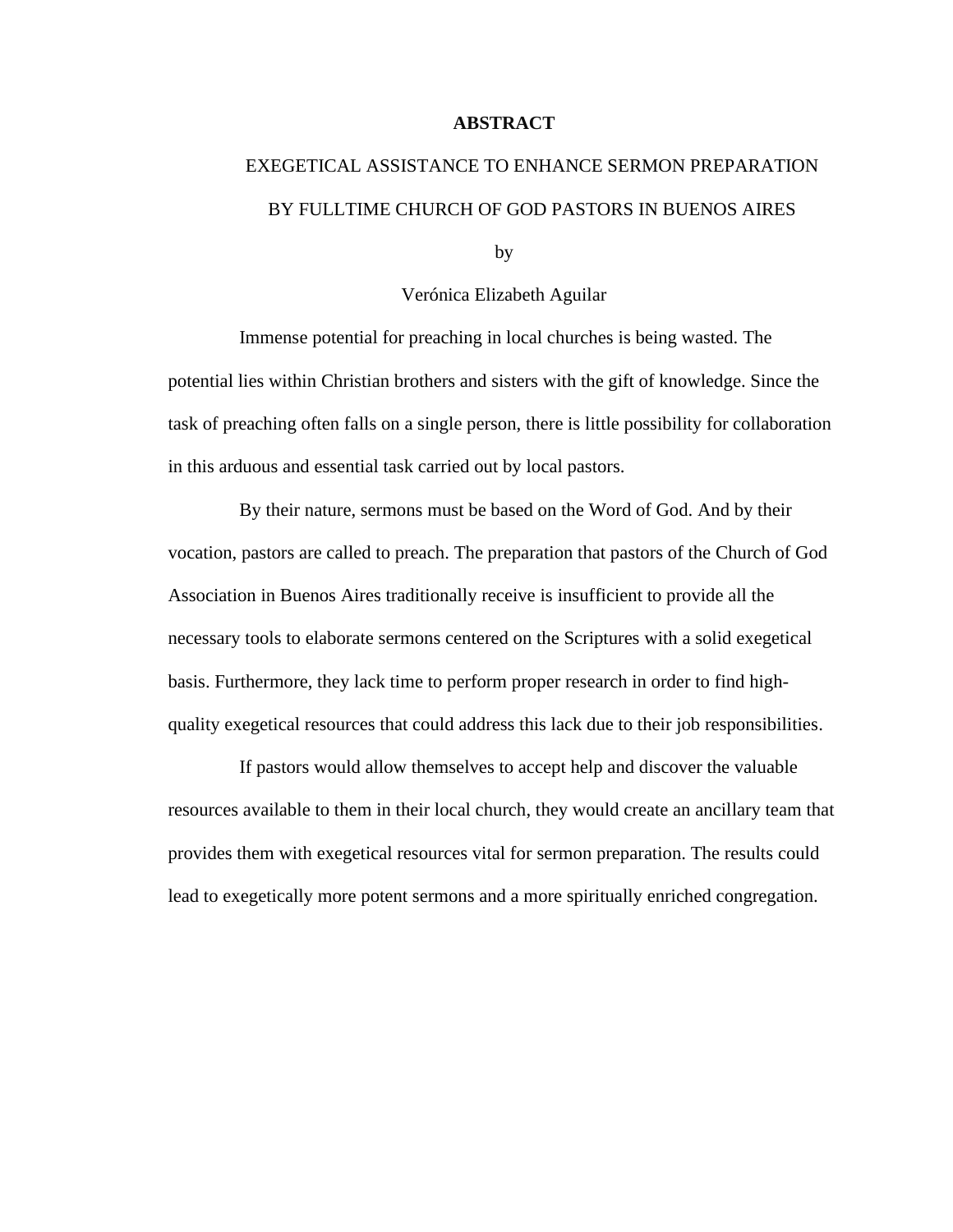# EXEGETICAL ASSISTANCE TO ENHANCE SERMON PREPARATION BY FULLTIME CHURCH OF GOD PASTORS IN BUENOS AIRES

A Dissertation

Presented to the Faculty of

Asbury Theological Seminary

In Partial Fulfillment

Of the Requirements for the Degree

Doctor of Ministry

by

Verónica Elizabeth Aguilar

2021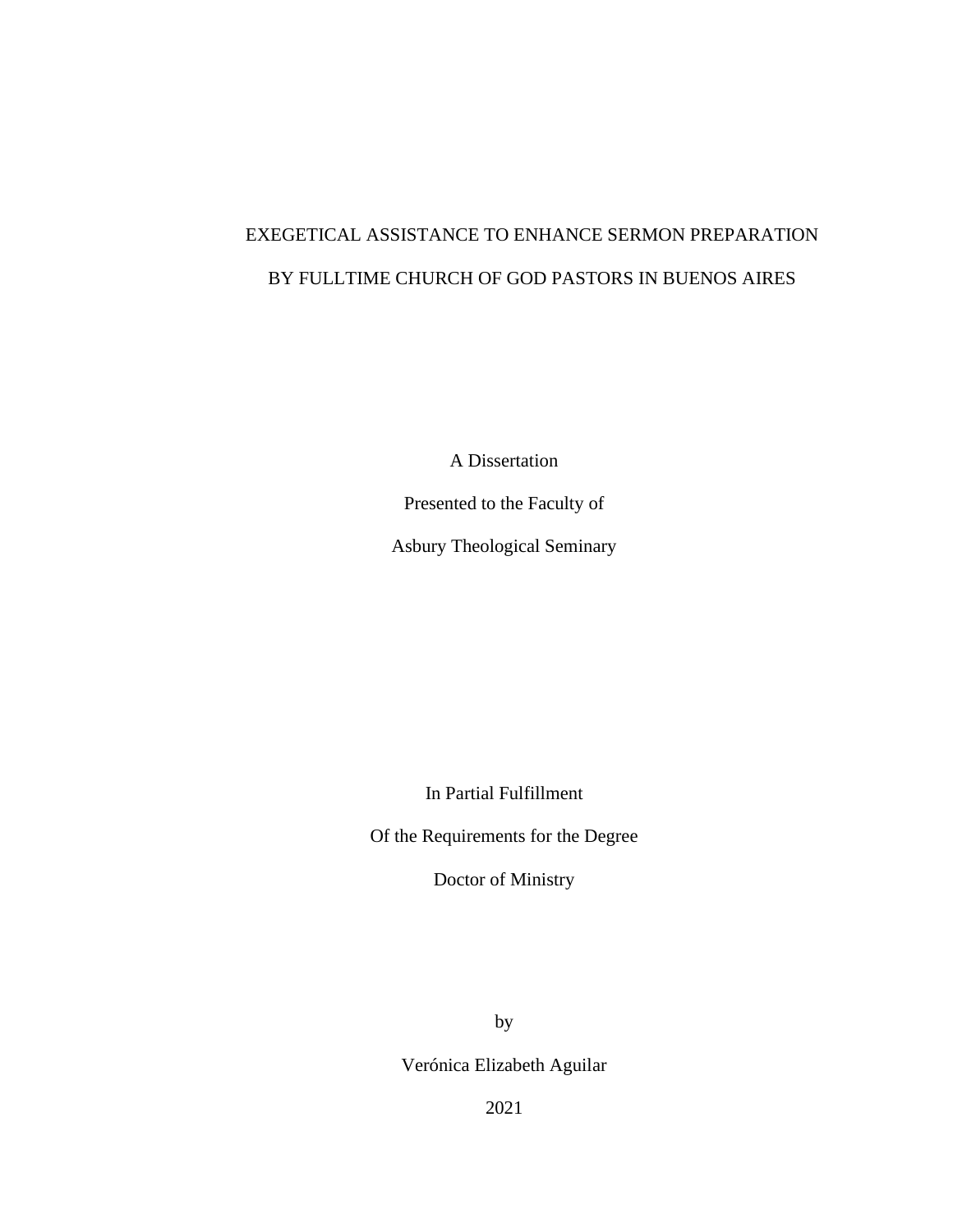© 2021

Verónica Elizabeth Aguilar

ALL RIGHTS RESERVED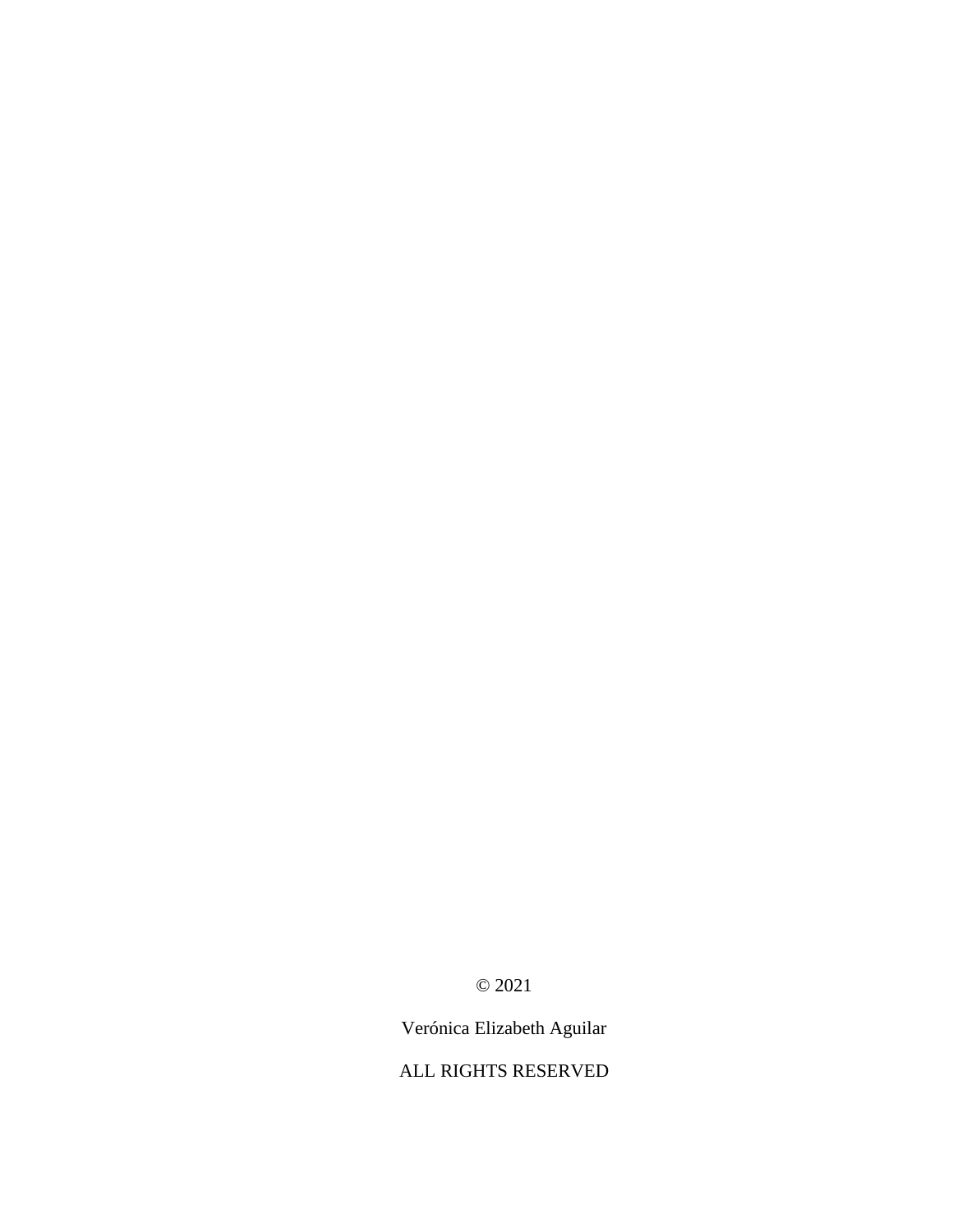# **TABLE OF CONTENTS**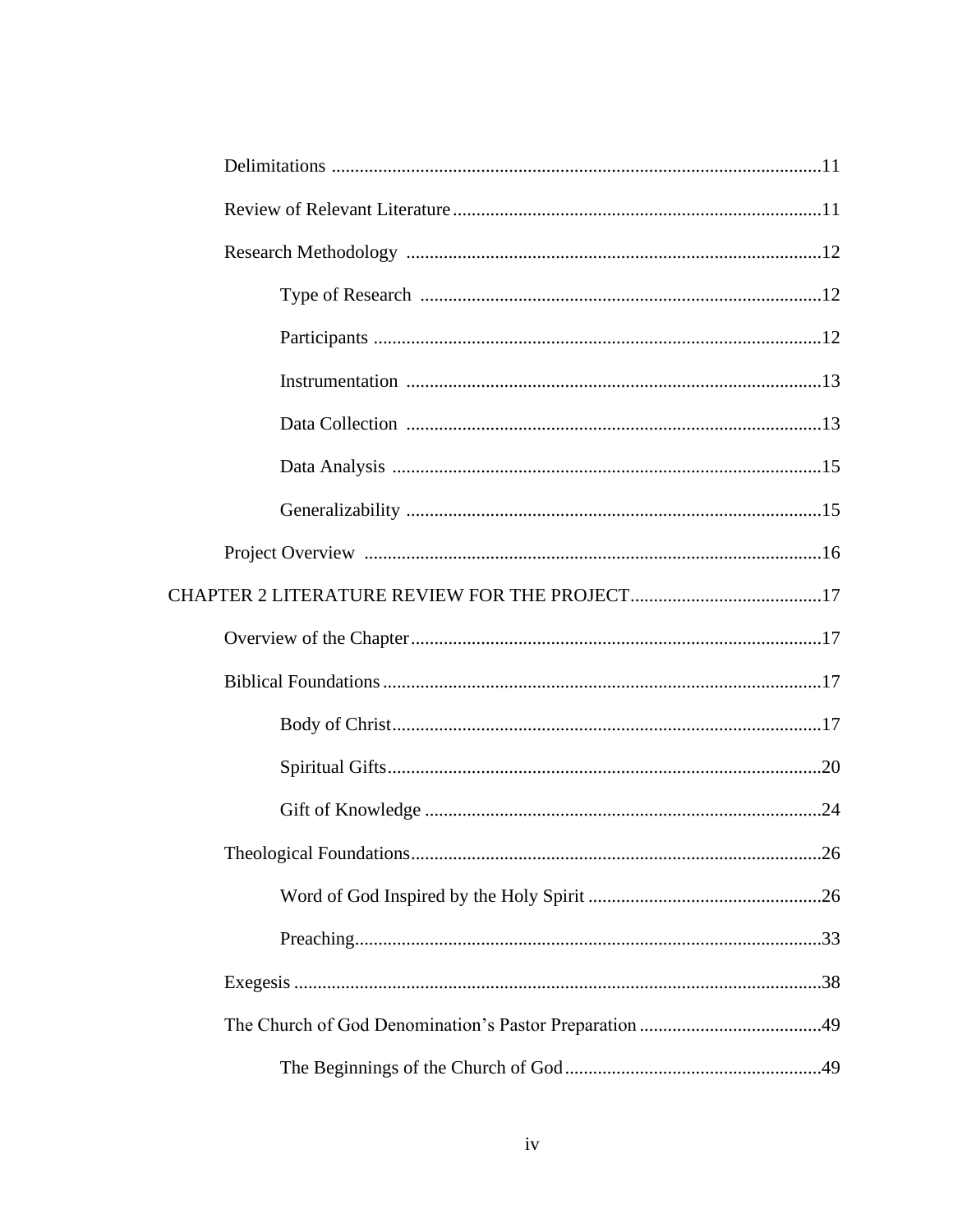| Criteria for Selection of the Participants in Exegetical Assistance to |  |
|------------------------------------------------------------------------|--|
|                                                                        |  |
|                                                                        |  |
|                                                                        |  |
|                                                                        |  |
|                                                                        |  |
|                                                                        |  |
|                                                                        |  |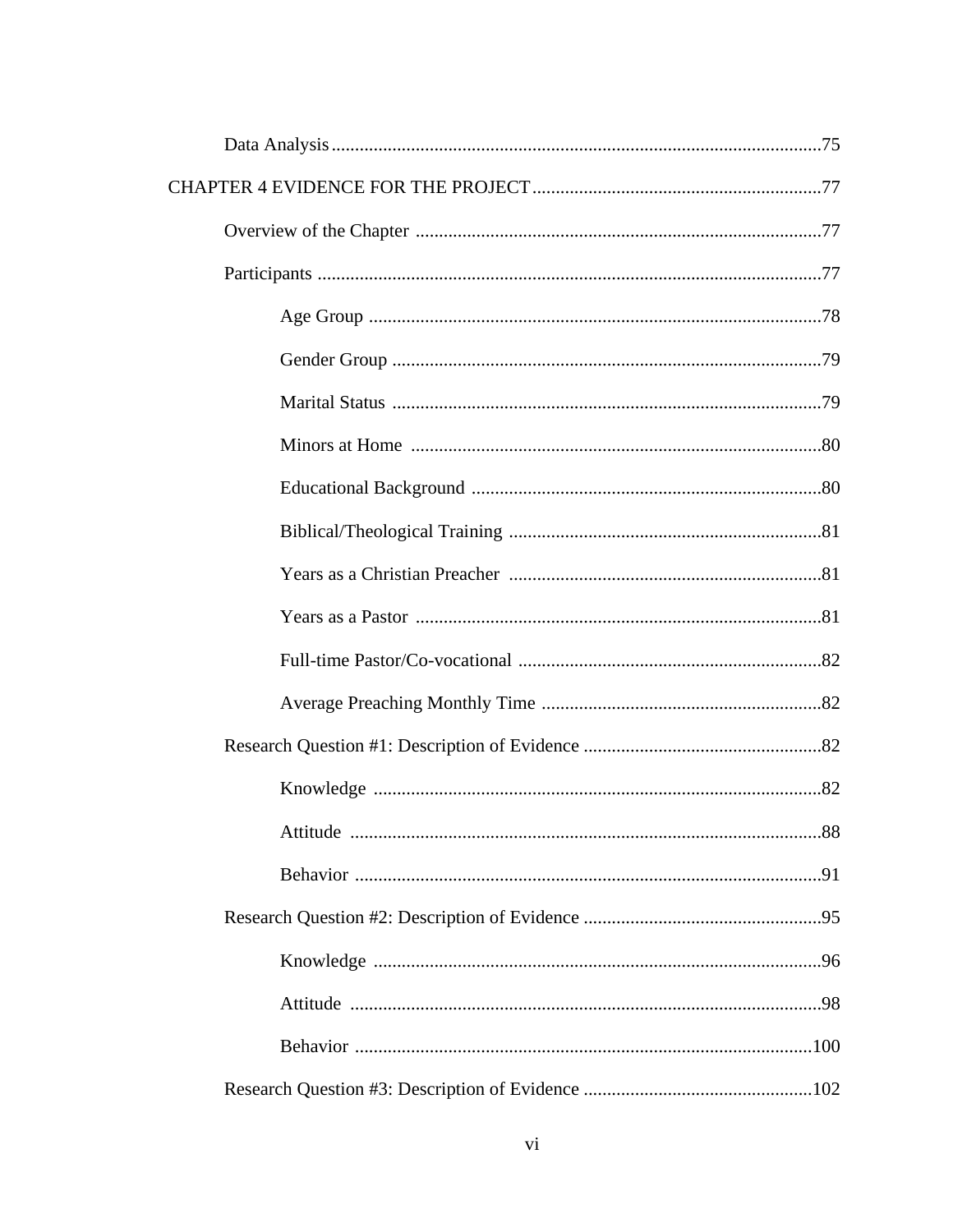| COGA in Buenos Aires's Major Role in Implementing Proposal for        |  |
|-----------------------------------------------------------------------|--|
| Differences in Data from Tests Results and Leaders' Interviewees and  |  |
| Recognition of the Gift of Knowledge in the Body of Christ Crucial to |  |
|                                                                       |  |
|                                                                       |  |
|                                                                       |  |
|                                                                       |  |
|                                                                       |  |
|                                                                       |  |
|                                                                       |  |
| 1. Exegetical Assistance to Enhance Sermon Preparation Pre-Test 123   |  |
| 2. Exegetical Assistance to Enhance Sermon Preparation Post-Test125   |  |
|                                                                       |  |
|                                                                       |  |
|                                                                       |  |
|                                                                       |  |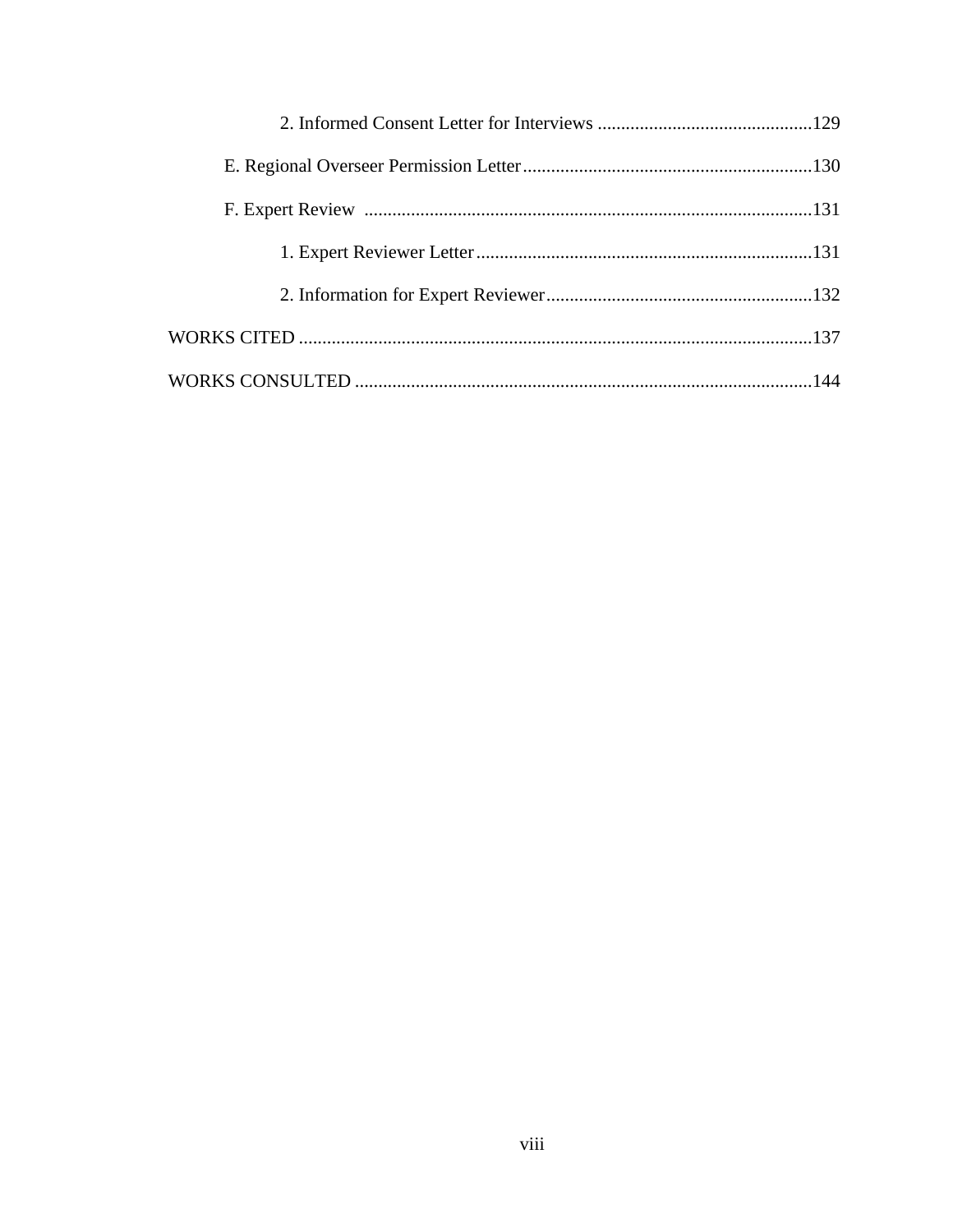# **LIST OF TABLES**

| Table 2.1. Lists of spiritual gifts as they appear in 1 Corinthians, Romans, and      |  |
|---------------------------------------------------------------------------------------|--|
|                                                                                       |  |
| Table 4.1. COGA in Buenos Aires Biblical interpretation and preaching training for    |  |
|                                                                                       |  |
| Table 4.3. Adequate time to find exegetical resources for sermons in the Pre-Test104  |  |
| Table 4.4. Adequate time to find exegetical resources for sermons in the Post-Test105 |  |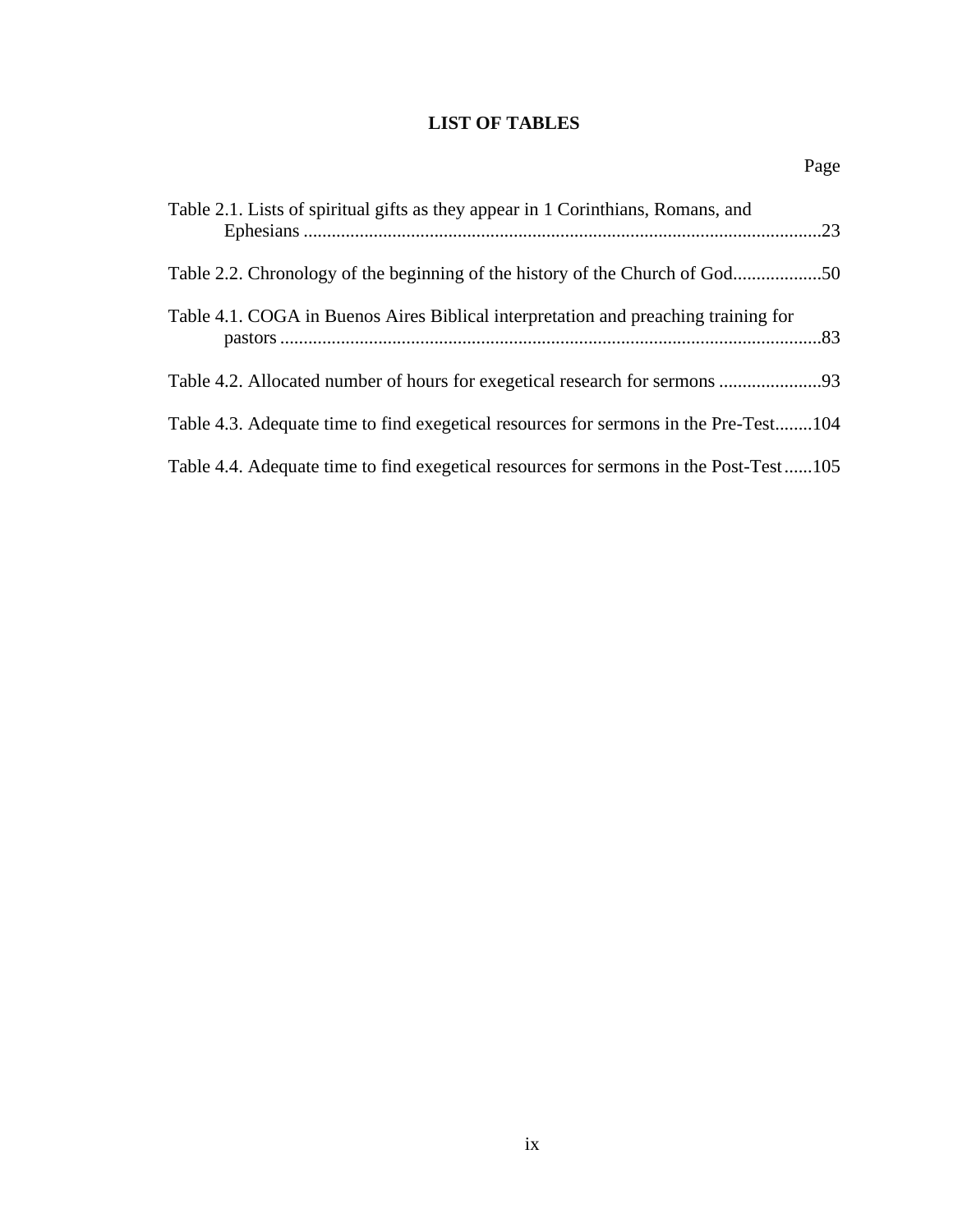# **LIST OF FIGURES**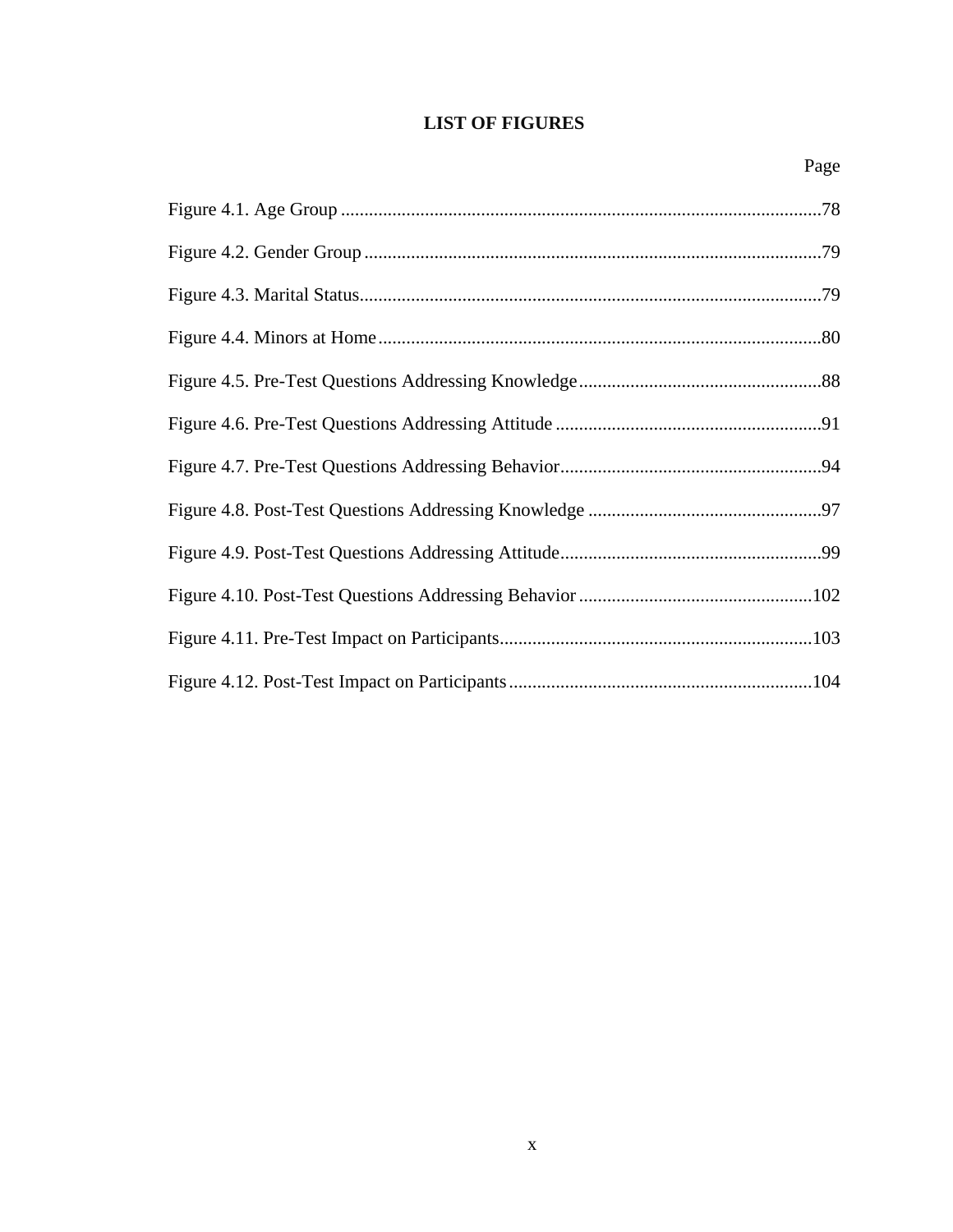#### **ACKNOWLEDGEMENTS**

To two men of God, José Rodolfo Villanueva, and Marcos Guillermo Franco; to my expert reviewers in this dissertation and life, Cristina Ottaviano de Villanueva and Carlos Darío Peralta; to the COGA pastors who participated in the tests: You all willingly granted your time, energy, experience, and knowledge to give shape to this project.

To the Asbury Theological Seminary team of professionals—Steve Gober, D.Min. Associate Vice President of the Florida Dunnam Campus; Ellen L. Marmon, Ph.D. Director, Doctor of Ministry Program; Milton Lowe, D.Min. DMIN Associate Director and Academic Coach; Verna Lowe, Ph.D. Academic Coach; Brian D. Russell, Ph.D. Associate Provost, Dean, School of Urban Ministries, Professor of Biblical Studies, and Coach: I aspire to reach your level of professionalism someday. You are indeed ambassadors of the kingdom of God.

To the Beeson International Center that made this Doctor of Ministry Program possible for me: Thank you, and thanks to Dr. David Ramírez, for letting me know about this wonderful opportunity.

To the Aguilar family and my family: José Luiz Izidoro and Andrés Izidoro Aguilar, for their invaluable support.

To Ryan Jerrid King, my friend for more than fifteen years: Thanks for the thousand corrections you made.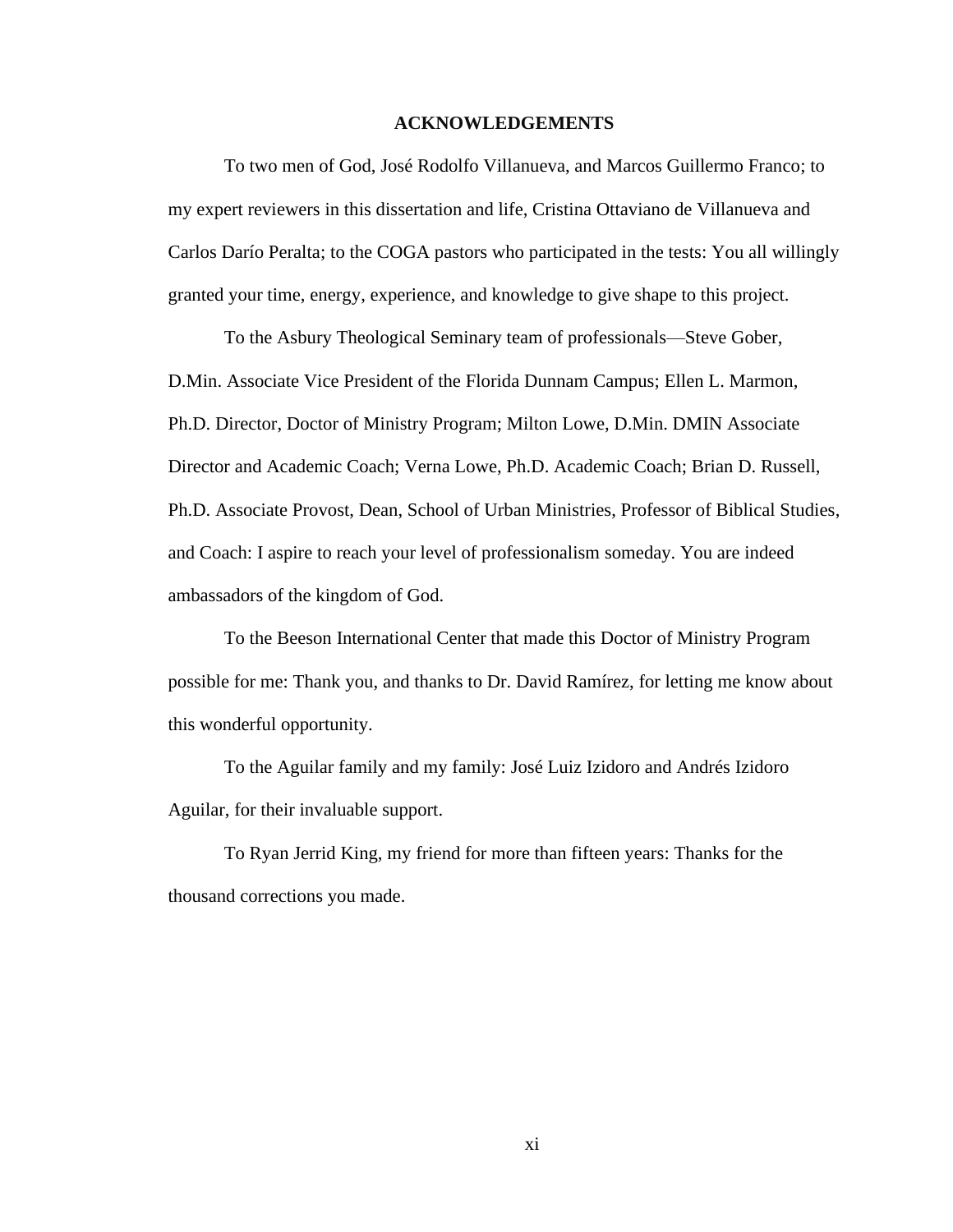#### **CHAPTER 1**

#### **Overview of the Chapter**

Chapter One focuses on the proposal of an Exegetical Assistance to Enhance Sermon Preparation by twenty pastors of the Church of God Association (COGA) in Buenos Aires, Argentina, and the D.Min researcher as a provider of exegetical resources to use in their sermons. This proposal emerges from the lack of exegetical formation for pastors in their basic pastoral training and the potential of brothers and sisters in the body of Christ with spiritual gifts to help their pastors. The researcher witnessed the lack of exegetical formation and the potential help in her path as a member, leader, preacher, and teacher of the COGA in Buenos Aires. Every candidate must fulfill specific requirements in order to be a minister, but only one requirement refers to the academic formation. It is a one-year program that contains little information regarding preaching and no content whatsoever regarding original biblical languages and exegesis. This is the core of the problem presented in this chapter.

This chapter also deals with three research questions that provide direction to this project and the rationale for the project. It also presents a definition of key terms, delimitations, and a review of relevant literature. The research methodology section considers the type of research, participants, instrumentation, data collection, data analysis, and generalizability of the project. Finally, an overview of the project is presented.

#### **Personal Introduction**

I was born into an Argentinian Christian home forty-four years ago. My father has been a bishop in the COGA, a Pentecostal denomination, for more than forty years. The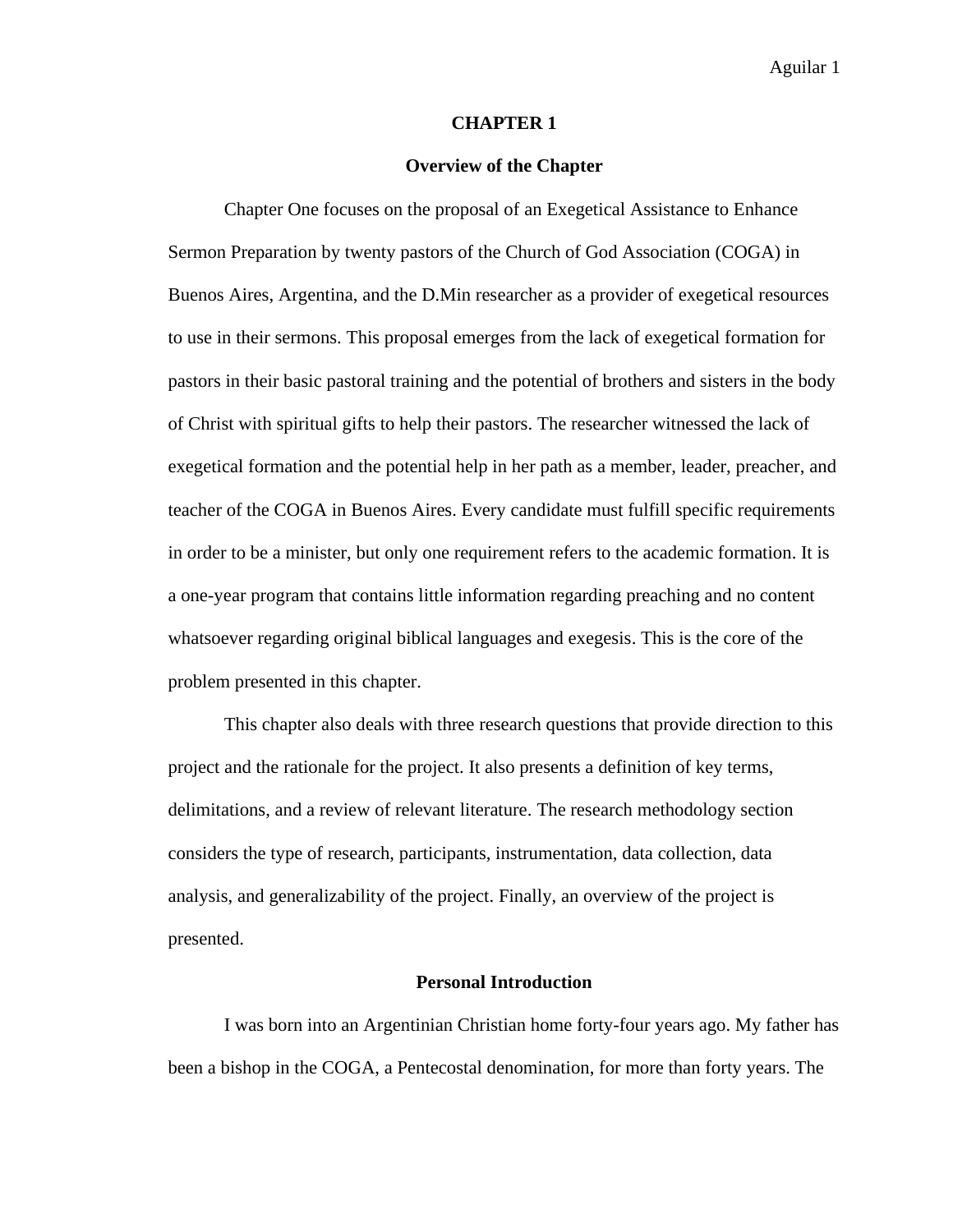Lord performed a miracle in my life at two years old when He cured me of meningitis. He saved my life, and I was dedicated to Him. When I was old enough, I dedicated myself to the Lord.

By the mercy of God, I felt like an essential member of a vital body all my life, the body of Christ. I have a personal goal to grow, which inevitably leads to the community because one cannot, and should not, grow alone. There are brothers and sisters in the Lord who have to grow as well, and they need to approach the Bible differently. Why? I had shared the Christian path with brothers and sisters that were walking under the reign of Our Lord decades before I was born. They have heard hundreds of sermons and teachings. By this time, they should be teachers and preachers of the Word, but that is not the case. They are faithful children of God, but the depth of sermons and teachings does not allow them to grow at the level they should. They attend church and listen to what they already know. They may think, as anyone would, that they already know everything about the Bible. But they are not correct. Pastors and leaders also need the training to prepare better quality sermons and profound sermons that are exegetically based, always having something new for the hearers.

I started teaching in the church in 1990 and received my first credential in 2004. As a church teacher by divine call and as an ordained minister of the COGA, I am deeply committed to the biblical formation of the church's laity and pastors. I also sit in the temple trying to learn something new to gain spiritual strength, but I hear repetitive phrases that I already know. By the grace of God, I have been able to continue my Bible studies, but most pastors have not. Many of them were trained only by the Ministerial Internship Program (MIP) and other informal programs or are self-educated.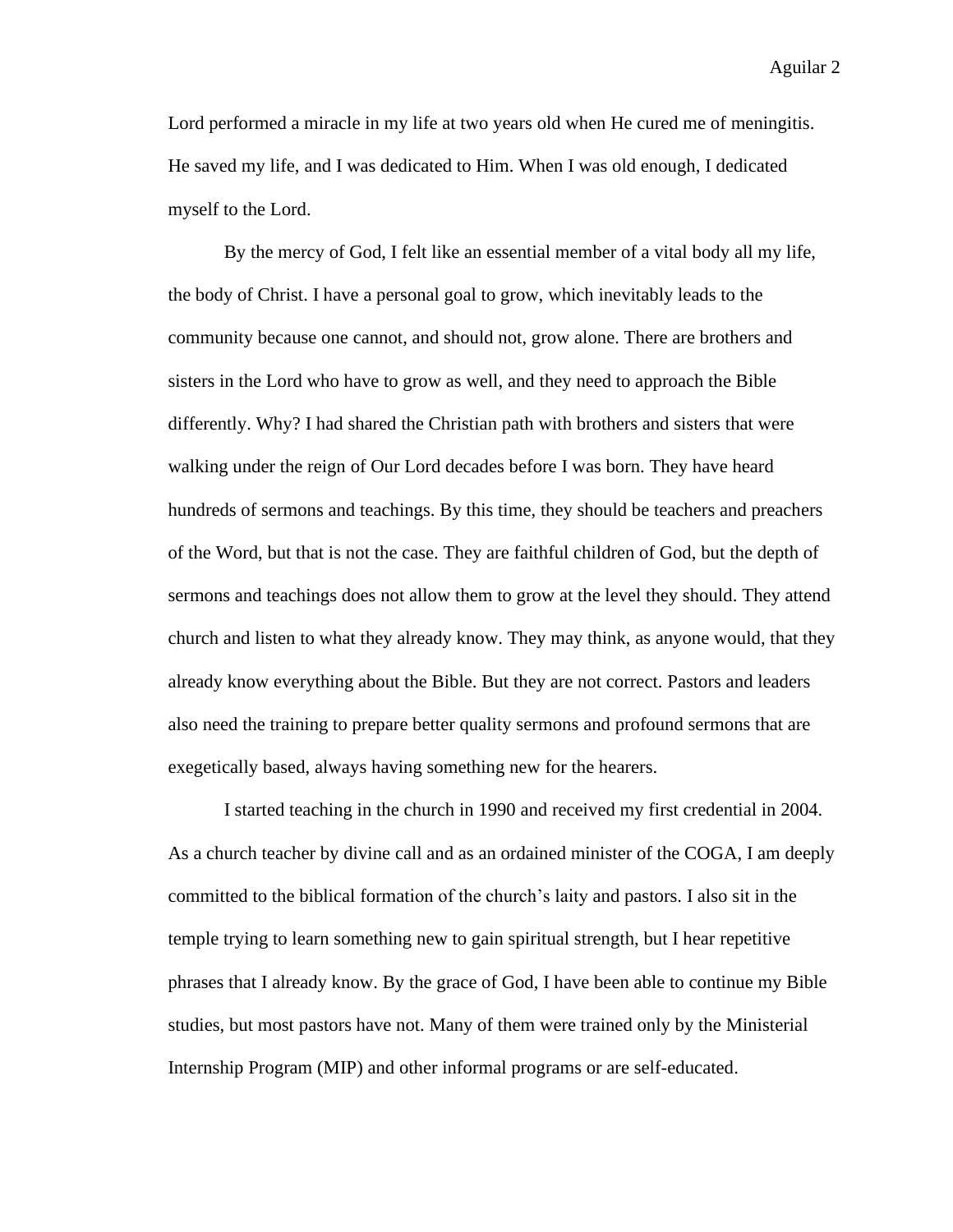Since the MIP is the official requirement for passing from lay member to pastor, it is logical to think that all the church's pastors except those coming from other churches with similar studies in their churches of origin have a foundation in exegetical studies. In my experience as a preacher, gathering the information that I would later use to elaborate my sermons was an arduous and demanding task.

Unlike in previous centuries, the information available today is simply overwhelming. Hundreds, thousands, or millions of entries may arise for each topic searched. Learning to distinguish between reliable sources and those with no credibility whatsoever was a skill that I acquired through professional training in another discipline. Even today, this challenge arises with each query. Time wasted can become incalculable because in these times of cybernetic plagiarism, finding a quality source can require surfing numerous web pages before being found. Time and preparation are needed.

In my experience as a professor, mentor, and editor in permanent contact with local pastors, I found that every sermon represents a challenge regarding exegetical resources.

#### **Statement of the Problem**

On the one hand, the COG Division of Education in Buenos Aires, Argentina, provides an educational program for the laity to become pastors. The name of that program is the Ministerial Internship Program (MIP). It is the only educational program officially required for lay people pursuing a ministerial rank. The content relates specifically to preaching and is limited to eleven of ninety-eight pages of that material. It was written originally in English in 1977. When MIP started in Argentina in 1992, it was a two-year course that was later reduced to one year.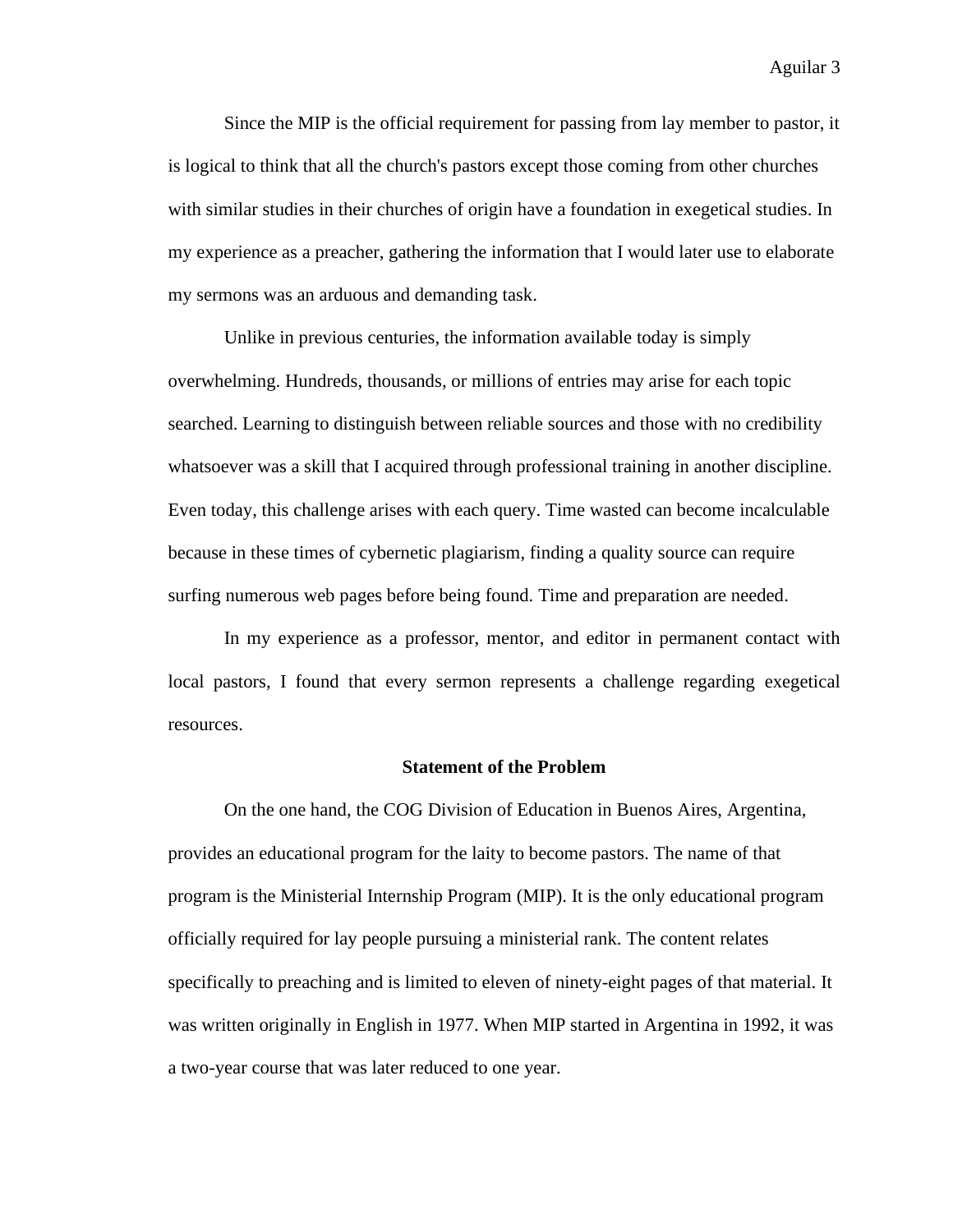The Bible section of the course material does not contain teachings about Hebrew, Greek or exegetical studies. Pastoral knowledge of preaching comes primarily from their own experience as members and leaders of the church. This course material has proven to be insufficient. Since the provision regarding biblical foundation is far from ideal, a real need for knowledge, resources, and expertise in this area is evident. That knowledge, resources, and expertise do not come alone. Pastors must pursue them, and they need help to achieve them because they lack the know-how.

On the other hand, it is not unusual to refer to the pastoral job as a burden. It has been established that pastors are "overworked, underpaid, often work in a conflicted environment, and seem to be some of the loneliest people" (London and Wiseman 22). This study refers to American pastors, but South America's reality is not different from that description. Pastors do not have ample time to dedicate themselves to study. There are valuable materials available on the internet, but the copious amount of information demands a considerable amount of time and energy that pastors do not have.

#### **Purpose of the Project**

The purpose of this project was to evaluate the change in knowledge, attitude, and behavior in Argentinian pastors of the Church of God Association in Buenos Aires because of an Exegetical Assistance to Enhance Sermon Preparation presented as four sermons prepared during a trial experiment.

#### **Research Questions**

The following three research questions arise from the problem statement to determine how to evaluate those who took part in the proposed experiment.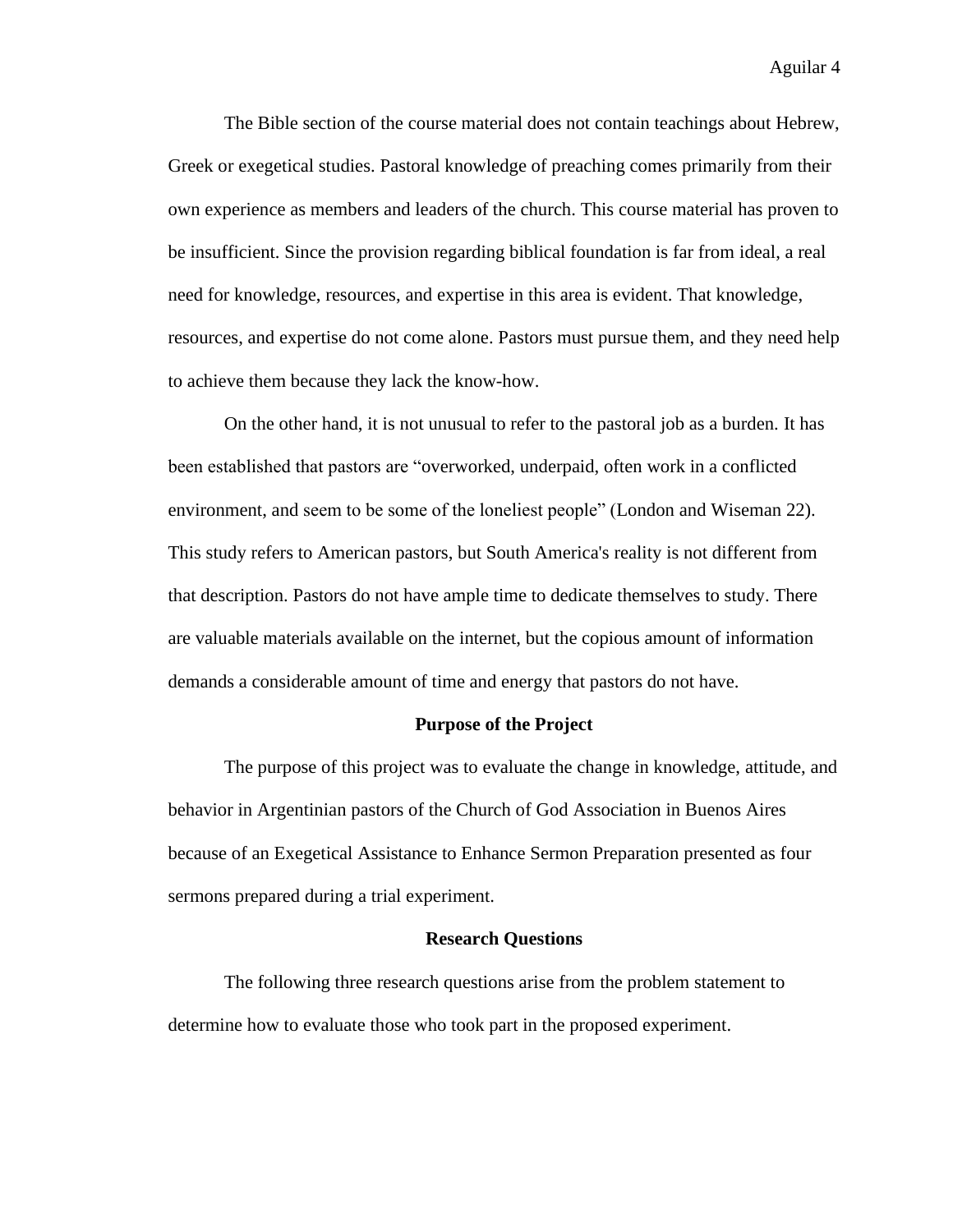# **Research Question #1**

What were the participants' knowledge, attitudes, and behaviors regarding preaching before the Exegetical Assistance to Enhance Sermon Preparation?

# **Research Question #2**

What were the participants' knowledge, attitudes, and behaviors regarding preaching after the Exegetical Assistance to Enhance Sermon Preparation?

### **Research Question #3**

What did the participants identify as the most and least helpful aspects of the Exegetical Assistance to Enhance Sermon Preparation?

#### **Rationale for the Project**

The first reason that this study matters is that growth is a biblical mandate. "So Christ himself gave the apostles, the prophets, the evangelists, the pastors, and teachers, to equip his people for works of service, so that the Body of Christ may be built up until we all reach unity in the faith and in the knowledge of the Son of God and become mature, attaining to the whole measure of the fullness of Christ" (Eph. 4:11-13, NIV). Growing certainly includes growing in knowledge.

Jesus was called teacher sixty of the ninety times that he was addressed directly in the Gospels. Teaching and learning are crucial concepts in the kingdom of God. It is impossible to grow, which is a personal and community goal in our Christian life, without knowledge. In Christian terms, knowledge refers to the Word of God. Christian education is, therefore, a biblical foundation. Almirudis registered the words of one of the most prominent teachers in the Church of God (COG), Roberto Amparo Rivera, who said: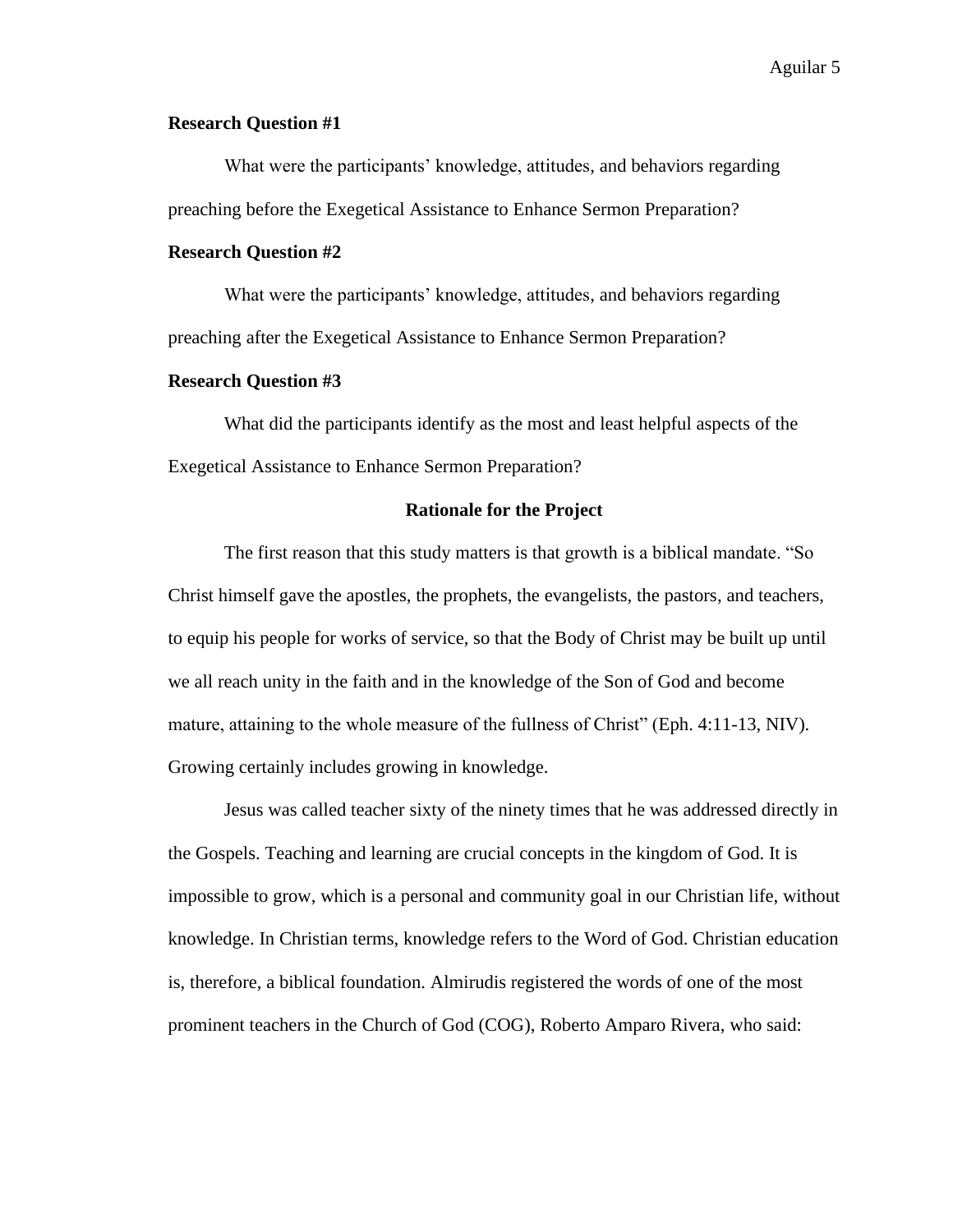"Ignorance of the Scripture implies ignorance of Christ since he said about Himself, 'These are the very Scriptures that testify about me' (John 5:39)" (6).

The second reason that this study matters is that pastors need help to prepare exegetically based sermons. As leaders of the local church, pastors are the first to receive formal education about the Bible. They do receive it, but not sufficiently for the task they have ahead of them. Preaching every week becomes a challenge for those pastors who guide their congregations according to the Word of God. Lack of sufficient time is a reality for those who make an effort and try to find exegetical resources on their own.

The third reason that this study matters is that the body of Christ has been equipped by God so its members can guide and be guided to grow "in the faith and in the knowledge of the Son of God" (Eph. 4:13). The ideal goal for the body's members is to become mature, which is to be like Him. The goal is for the whole body, and the entire body must participate according to their spiritual gifts. Due to the church leadership role, pastors have been entrusted with the task of preaching, but they have at their disposal a team of saints that can carry a part of the burden.

The fourth reason that this study matters is that it can present a window of opportunity for local churches since it breaks with the paradigm of private inspiration and pastors working alone.

#### **Definition of Key Terms**

The following section clarifies the terminology used in this project.

#### **Church of God (COG)**

The Church of God is a Pentecostal Christian denomination founded in 1886 in Monroe County, Tennessee, by Richard Green Spurling, a former Baptist minister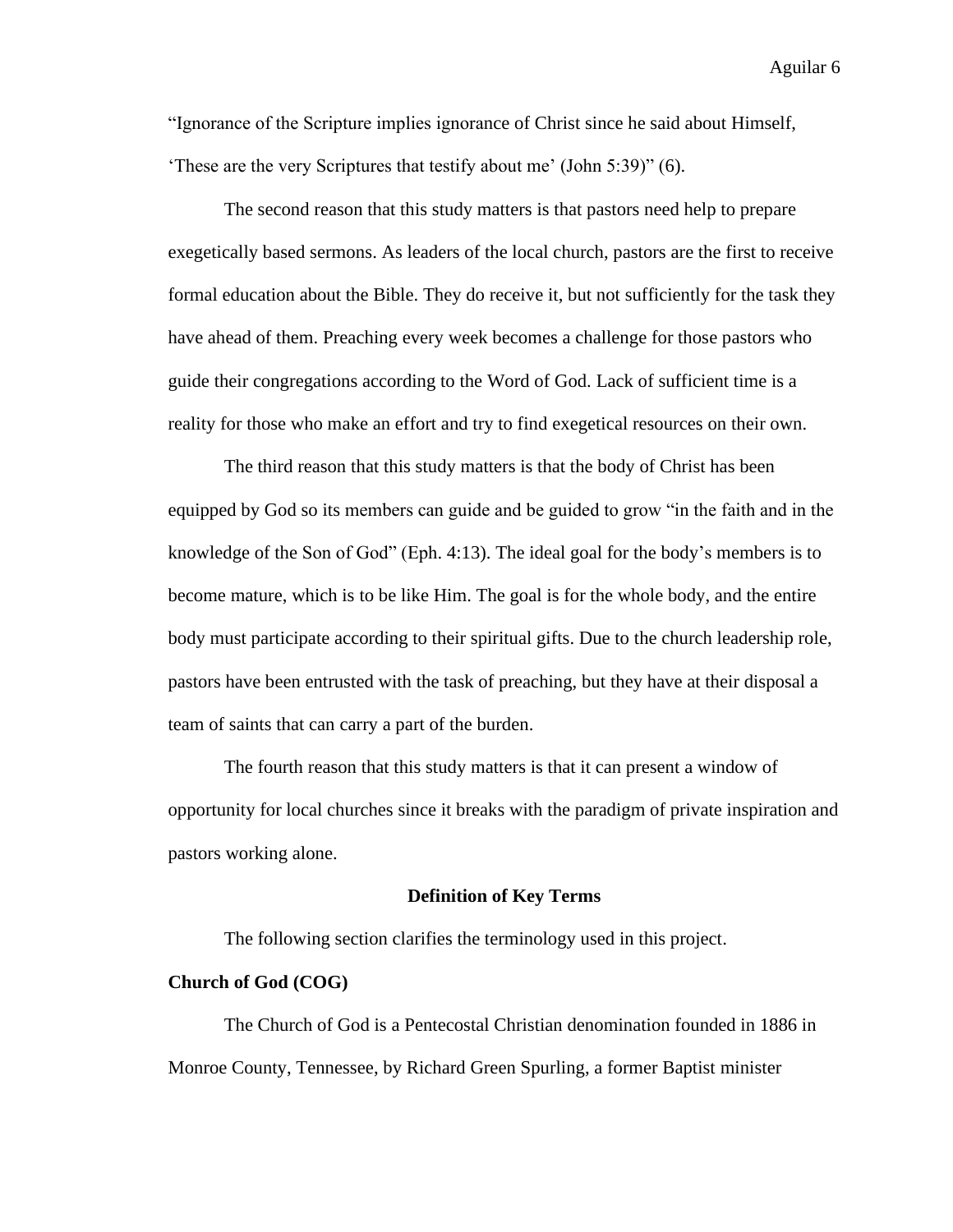unsatisfied with the Christian life as it was lived. He decided to follow a different path, following the New Testament as their rule for faith and practice. Eight persons agreed with him, and that was the beginning of the COG, a church "built upon the person of Jesus Christ, the Son of God. The doctrines and practices of the church are based upon His teachings" (Church, "Beliefs").

The COG recognizes itself as a determinedly Christian church. It is built upon the person of Jesus Christ, the Son of God. It also identifies itself as Pentecostal, Evangelical, and founded upon the principles of the Protestant Reformation, such as justification by faith, the priesthood of believers, the authority of the Bible, religious freedom, and the separation of church and state (Church, "Beliefs"). Regarding Christian doctrines, the COG subscribes to the following:

the inerrancy and infallibility of the Bible;

the virgin birth and complete deity of Christ;

the atoning sacrifice of Christ's death for the sins of the world;

the literal resurrection of the body; and

Christ's second coming in bodily form to earth (Church, "Beliefs").

Currently, the COG has a worldwide membership of over seven million in nearly 180 countries. With its headquarters in Cleveland, Tennessee, the COG is one of the world's largest Pentecostal denominations. It reports over one million members, making it one of the nation's largest denominations in the USA.

#### **Church of God Association (COGA)**

The COG in Argentina is known as the Church of God Association. Its origins can be traced back to 1940 when Mario Mazzuco, after conversations with COG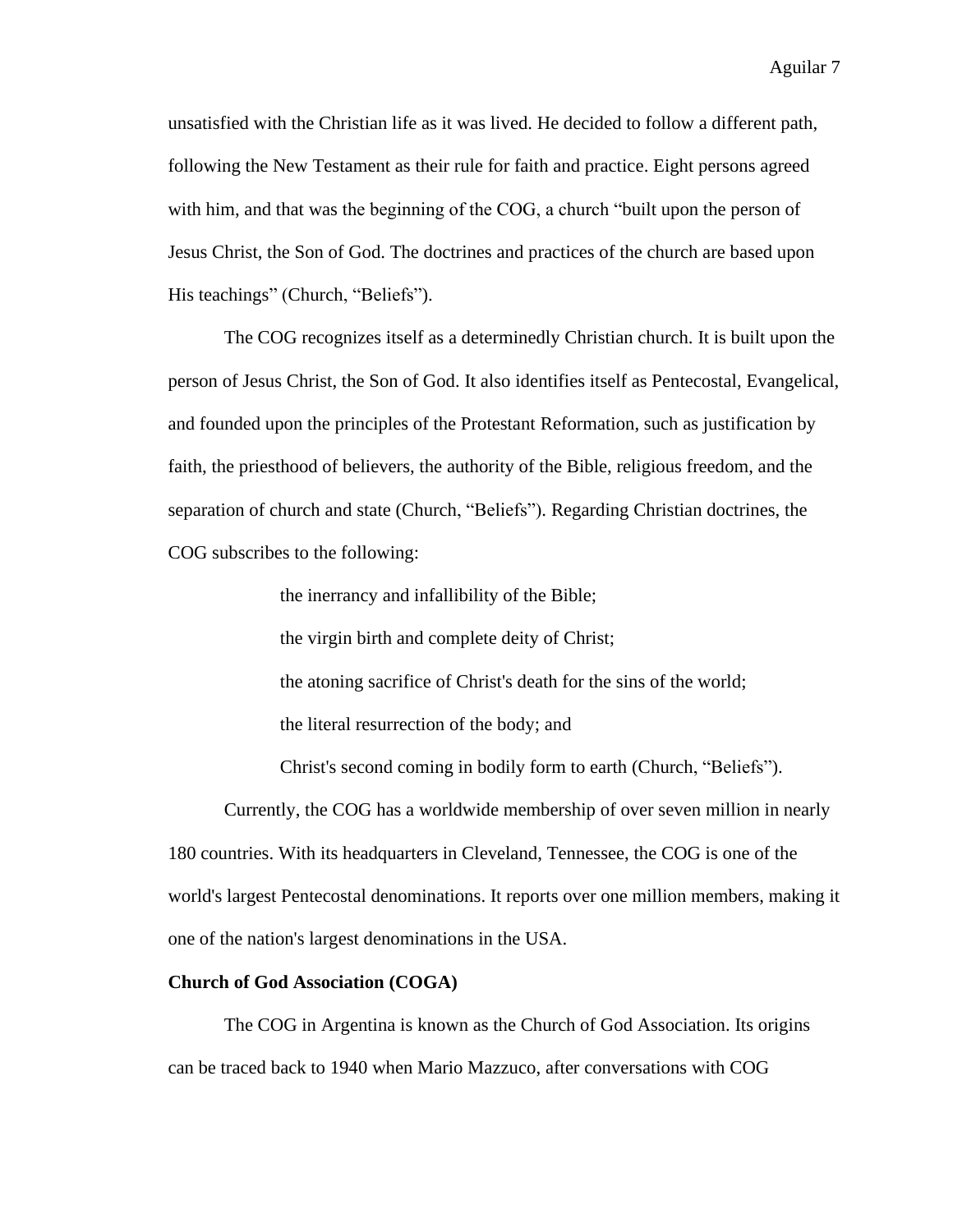missionary J. H. Ingram, decided to incorporate his church ⸺Evangelical Church of Our Lord Jesus Christ— to the COG. Mazzuco was appointed as the first overseer of the COGA.

At present, the COGA is divided into ten regions. This project's participants belong to the North CEA region located in the Buenos Aires province.

The North CEA region, from now on COGA in Buenos Aires, is comprised of 180 churches.

#### **Division of Education (DOE)**

The Division of Education is a structure of the COG that provides "oversight of programs, expansion, and development of colleges, seminaries, universities, Bible institutes, and ministerial training models throughout the International Church" (Pyeatt 24).

The Church of God DOE's mission is "to provide education and training for Christian formation, enrichment, and service in the twenty-first century" (Pyeatt 6).

#### **Exegetical Assistance to Enhance Sermon Preparation**

The Exegetical Assistance to Enhance Sermon Preparation has to do with local church members engaged in helping their pastor in sermon preparation. In that sense, it may be confused with what is known as Collaborative Experience for Sermon Preparation, which has various definitions: "working with an appropriately gifted member of a congregation to develop and deliver a sermon," can include "a consistent partnership, from the first encounter with the scripture to delivery of the sermon" (Lower 4). It involves meeting with around six different people each time who represent the constituency of the church and have received the sermon text previously to hear their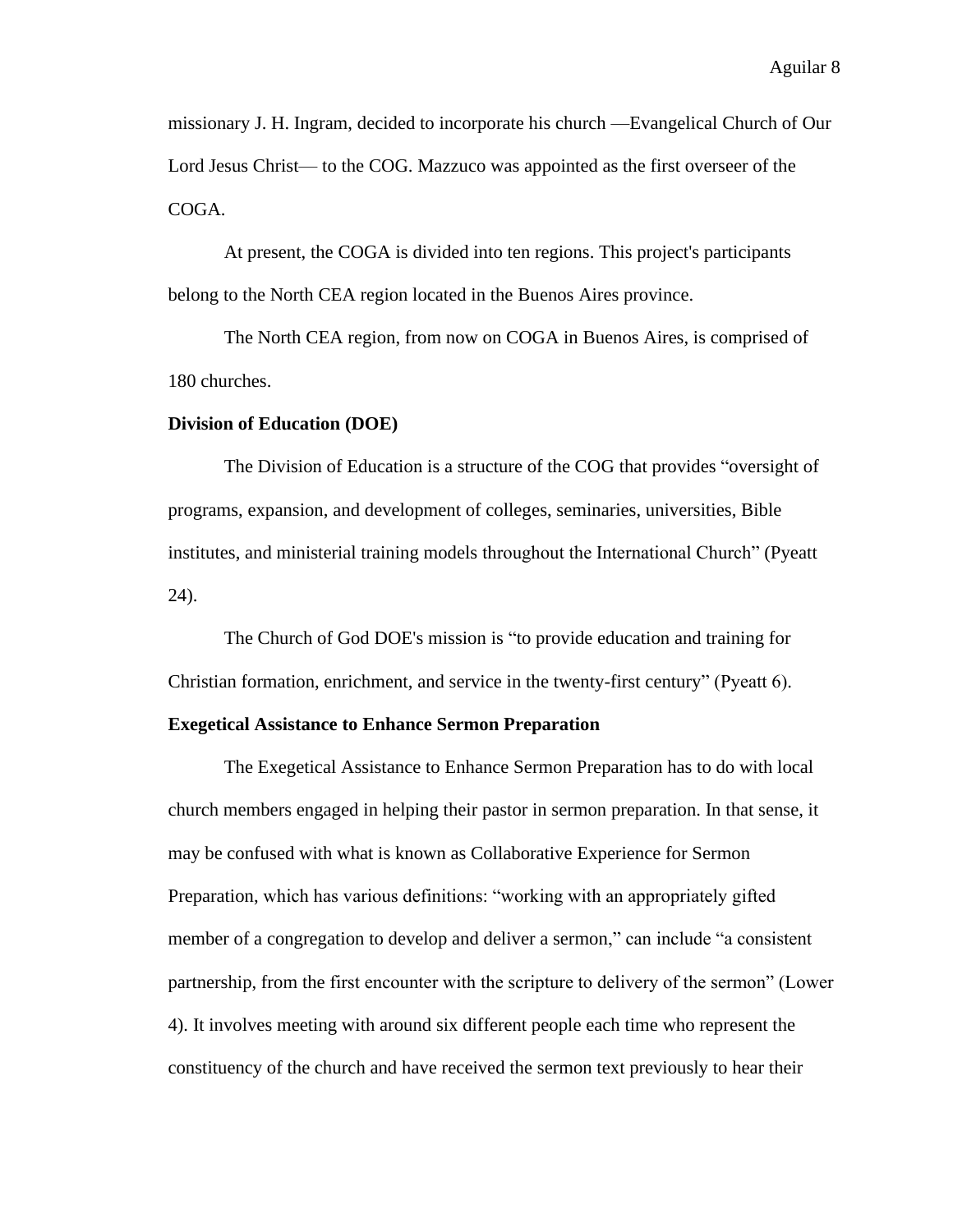insights and illustrations (Smith). "Each week about eight to ten or even more people get together and think through different ideas for the sermon. Then three or four people write different sections of it, and it gets weaved together. Over the next four weeks, it goes through various edits by the teaching community. It comes out at the end in brilliant fashion" (Walker). In a collaborative experience "members of the church and their pastor gather each week to discuss the scripture passages that will be read and proclaimed the following Sunday in worship." During the session the pastor elicits "the input of multiple people in the process of sermon preparation" (Kelley).

> Collaborative preaching … involves an intentional effort to involve others in both sermon brainstorming and feedback. …It is important to keep the group small: usually 3-4 members. It is also important that the group changes regularly – every two to three months – so that an "in-group" dynamic doesn't take over, and to add diversity to the insights that are provided to the preacher. (McClure)

The Exegetical Assistance to Enhance Sermon Preparation is distinct from the more common collaborative preaching models. It has to do with research done by some gifted members of the congregation, searching specifically exegetical resources for the texts the pastor has previously established. The printed information is handed to the pastor so he or she can use that information to prepare the sermon.

#### **Exegetical Resources**

Exegetical resources refer to the relevant material discovered during research, such as etymological references in Greek or Hebrew, relevant textual and translation problems, relation to other texts, redaction issues, form and source criticism, information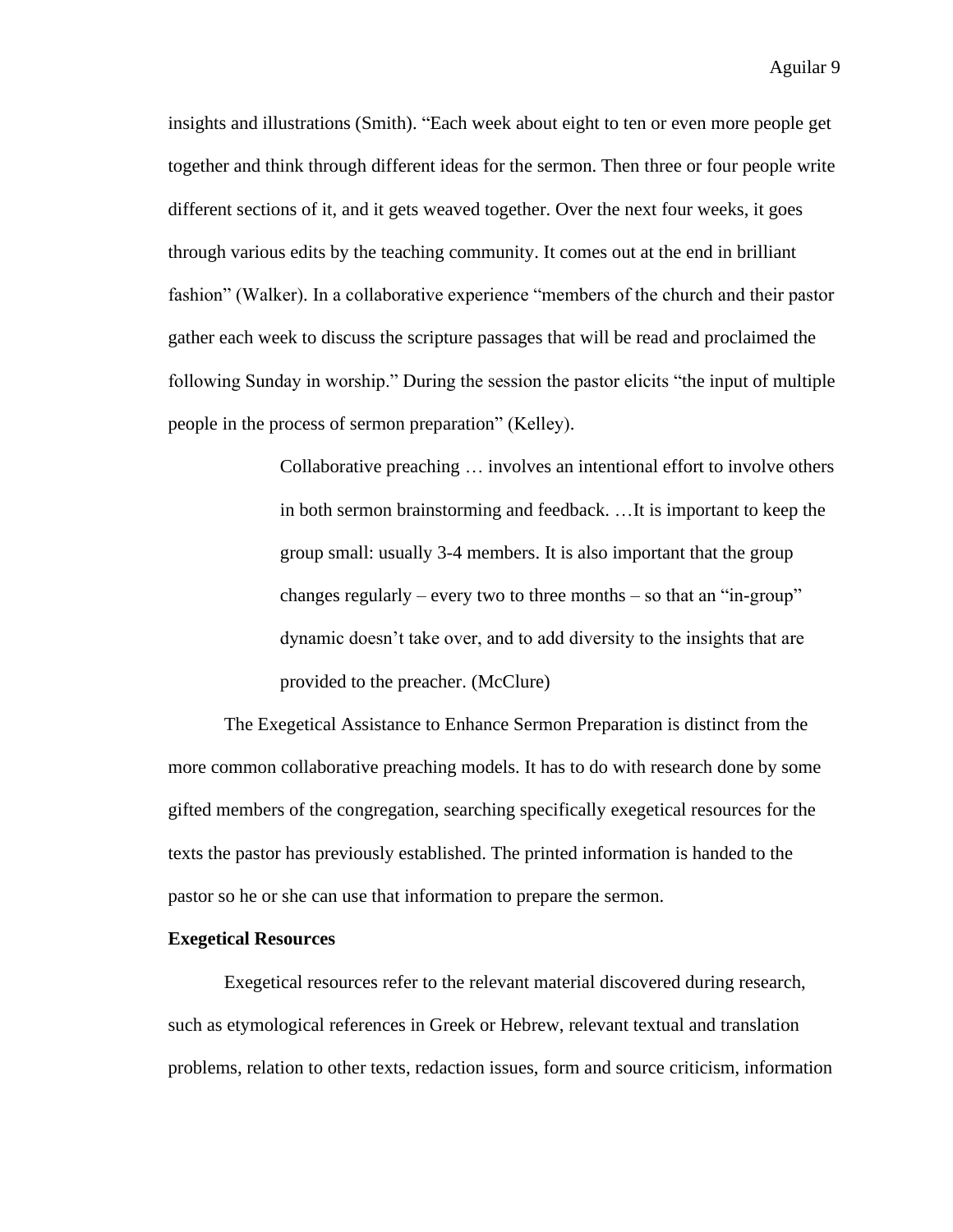related to the text's original setting and meaning, theological, historical, geographical and political issues, and social customs.

The general background material on the biblical book, such as authorship, can be avoided unless they help the preacher identify a clear and textually relevant direction for his or her sermon.

The research can be done using lexicons and dictionaries, Gospel parallels, Bible encyclopedias, introductions to the Old Testament or introductions to the New Testament textbooks, and the like.

#### **Ministerial Internship Program (MIP)**

The Ministerial Internship Program is one of the several programs provided to COG pastors by the Division of Education.

The MIP was implemented throughout the United States in 1978. Currently, the MIP has been expanded to eighty-one countries and translated into eighteen languages. It was implemented in Argentina in 1992.

The MIP is required to advance from exhorter rank to the next rank. The MIP is comprised of three parts: Studies on the Bible, doctrine, and leadership; a supervised practicum with a pastor; and eight monthly seminars.

# **Ministerial Ranks**

The COG recognizes three ranks of credentialed ministers: Exhorter (initial rank), Ordained Minister (intermediate rank), and Ordained Bishop (highest rank). Exhorters are authorized to preach, serve as evangelists, and serve as pastor of a church. Ordained ministers are further authorized to baptize converts, receive new church members, administer sacraments or ordinances, solemnize marriages, and establish churches.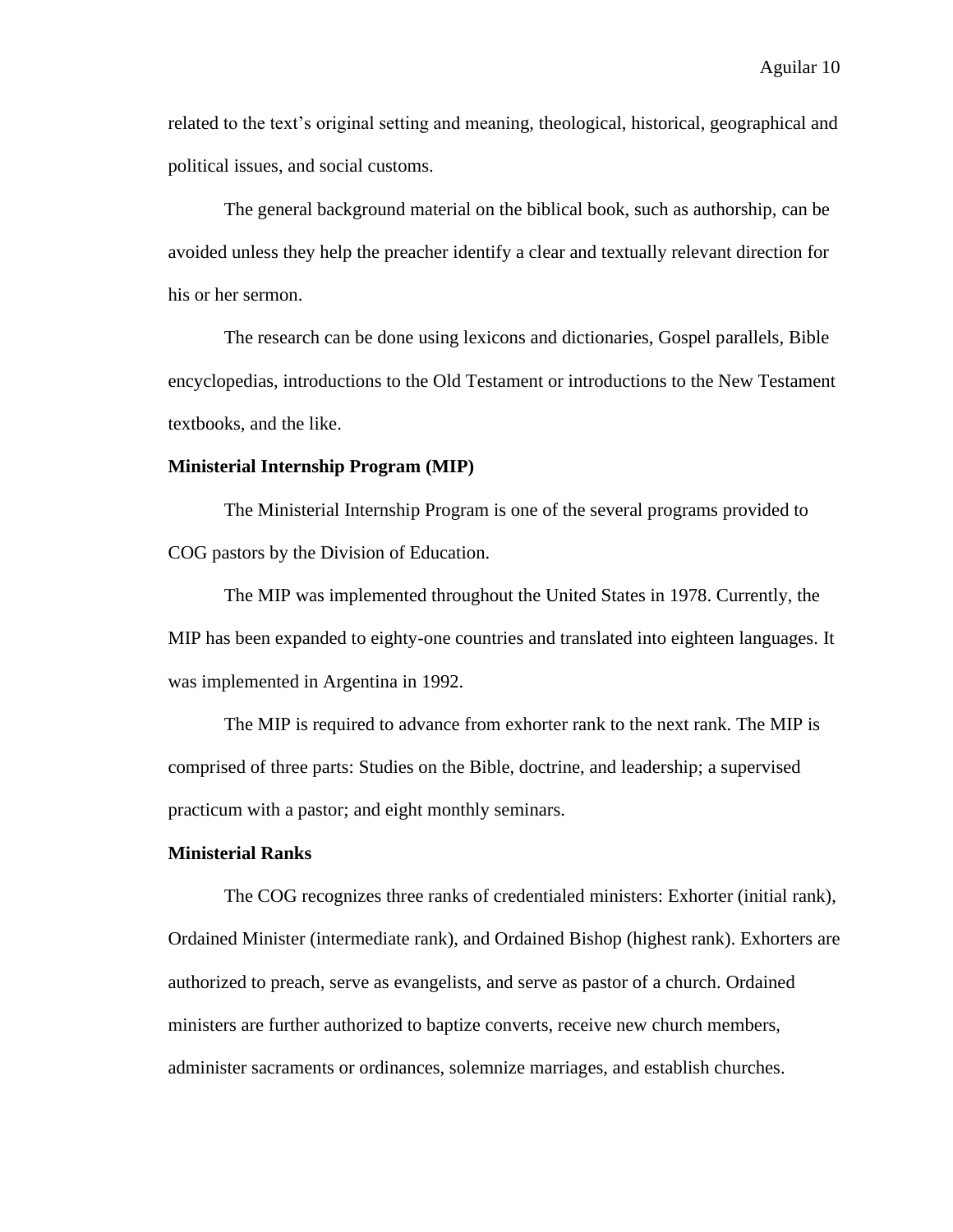There are specific requirements to be fulfilled to become a COG pastor, but they do not include a theological, ministerial, or Bible degree.

Women are not allowed to apply to the highest rank.

# **Delimitations**

For this project, the researcher chose to work with twenty pastors of the COGA in Buenos Aires, Argentina. Lay people and leaders were excluded. Pastors coming from other churches were also excluded unless their pastoral training could be considered similar to the one provided by the division of education of the COG.

As this project analyzed the benefit of preaching with exegetical resources received from collaborators, pastors who do not preach in their churches at least three times a month were excluded. All of the participants were authorized by the regional overseer to engage in this project.

#### **Review of Relevant Literature**

The Biblical foundations section started with the body of Christ and the spiritual gifts topics as essentials for this project's development. Theological foundations continued with God's Word inspired by the Holy Spirit topic, exegesis, and preaching.

Biblical preaching makes the text foundational. Therefore, the first goal in sermon preparation must be to interpret the Biblical text as accurately as possible. The path to perform that task is paved with rigorous exegetical work. The literature review regarding exegetical resources focuses on languages, cultural context, and biblical narrative. Several writers who have focused their work on exegesis were consulted as well. Among the most notable authors can be mentioned Argentinian exegete Severino Croatto, and American Bible scholar Gordon Fee.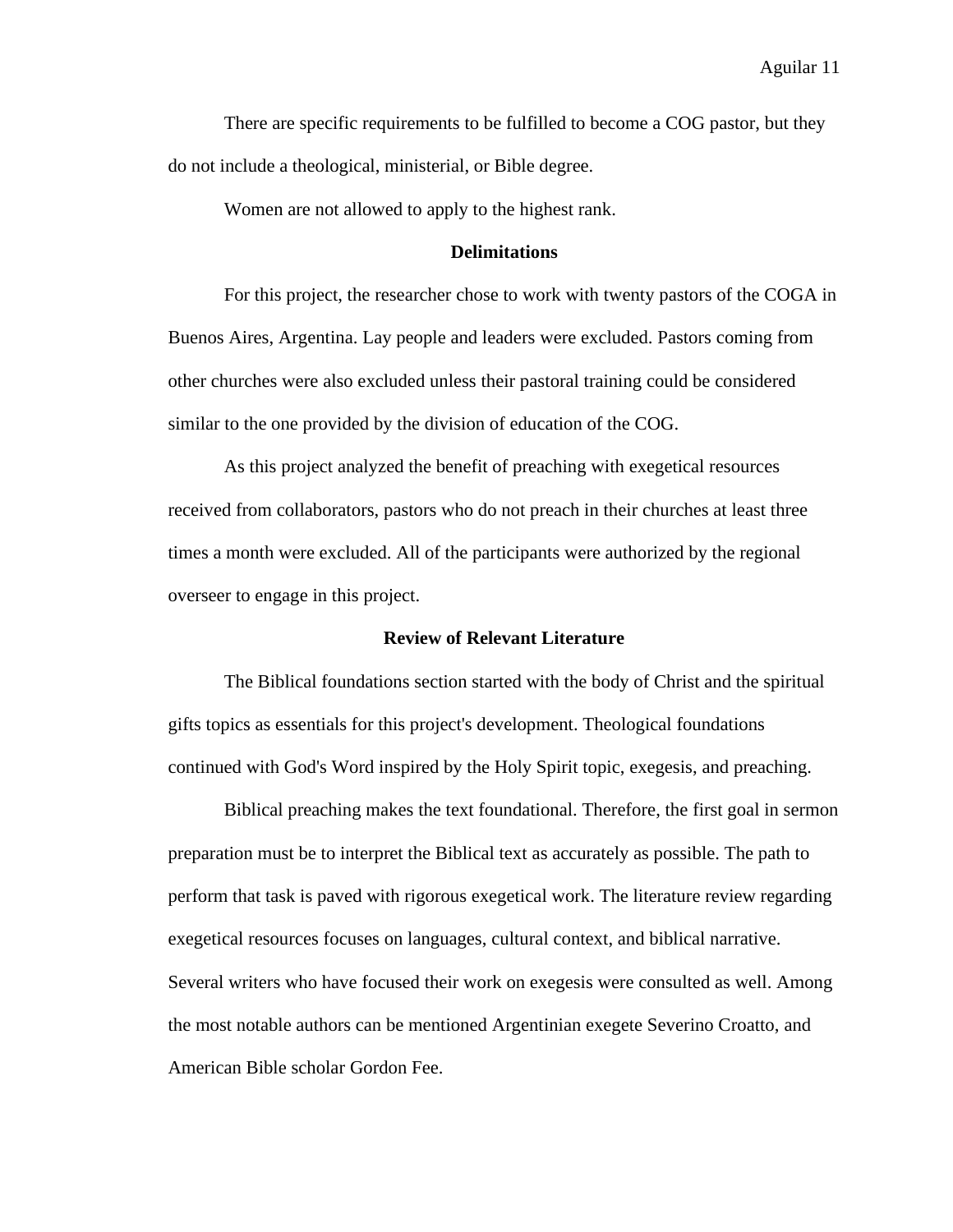Sociological and ethical themes referred to the authorship concept in Western society and the Bible books' authorship. Finally, since the main protagonists are Church of God in Argentina pastors, a brief history of the church is mentioned.

#### **Research Methodology**

Since "The Holy Grail of research methods does not exist" (Sensing 50), it was necessary to adapt the researcher's approach to a particular context. In this project, COGA pastors in Buenos Aires were the main characters of this specific context; therefore, their thoughts and expertise were crucial. They were provided with exegetical resources to help them prepare their sermons and evaluate if this material made a difference in their sermon preparation process.

#### **Type of Research**

Since the intentions were to analyze the experience of elaborating sermons with exegetical material provided by some collaborators and elaborating sermons without that help, an intervention method was considered the most suitable for this project. The methodology reflected a before-intervention and after-intervention approach.

A combination of qualitative and quantitative methods using emailed tests, interviews, and document analysis was used for data collection to obtain the most reliable information from the participants.

#### **Participants**

The participants' selection process was based on predetermined criteria related to geographical location. Thus, COGA pastors and leaders working in Buenos Aires with a deep commitment to sermon preparation and biblical mandates for the body of Christ were chosen.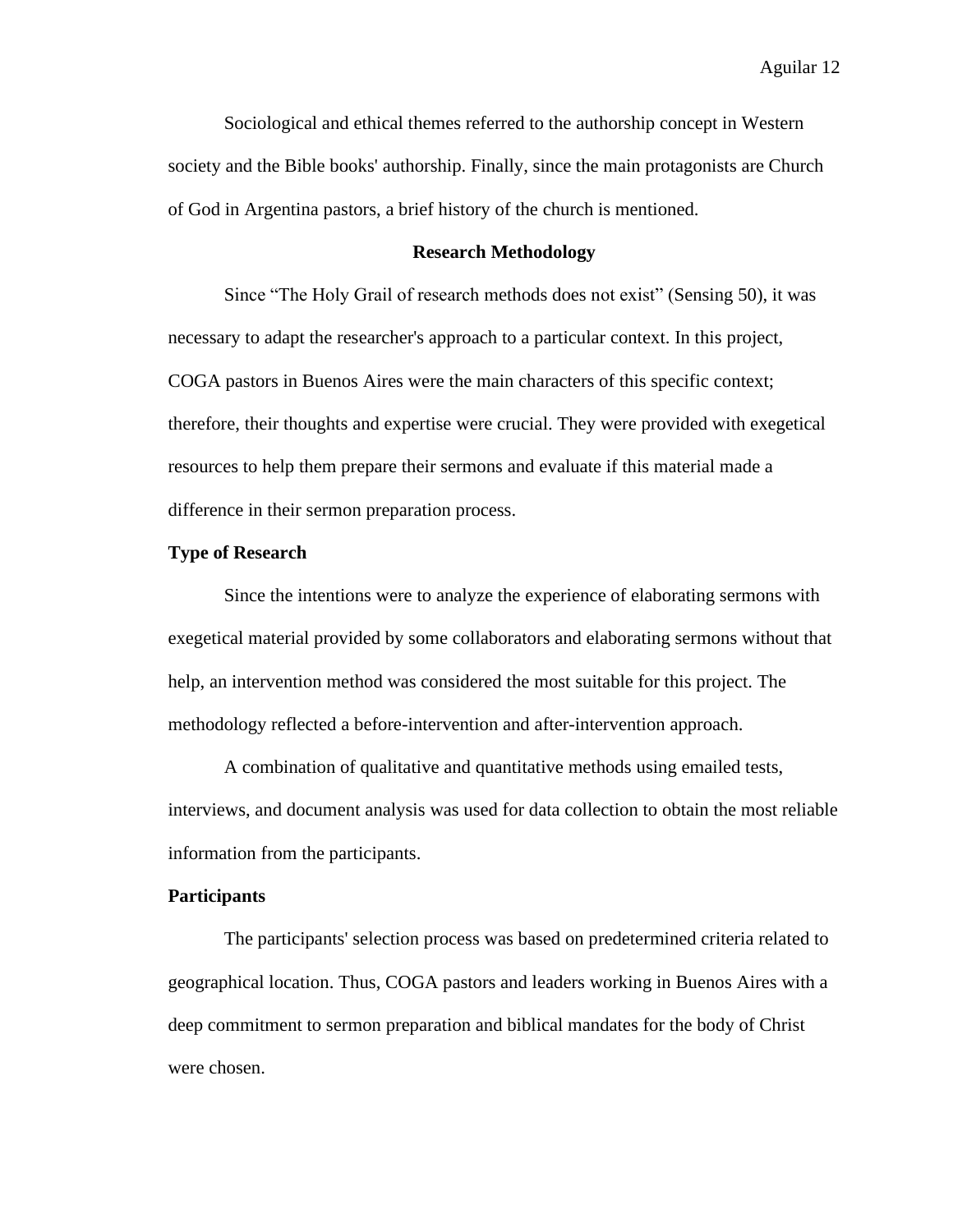Participant pastors were recommended for this project by their Buenos Aires regional overseer. They were crucial for this project since they evaluated the usefulness of the proposal made in this project. Participant leaders were chosen among those in the COGA in Buenos Aires with a prominent position and years of experience as leaders, pastors, and preachers.

# **Instrumentation**

Three different researcher-designed instruments were used in this project:

- 1. Pre- and post-test: A twenty-four-question pre-test called Exegetical Assistance to Enhance Sermon Preparation Pre-Test with a demographic survey section, and twenty-four-question post-test called Exegetical Assistance to Enhance Sermon Preparation Post-Test were administered.
- 2. Interviews: Two five-question semi-structured interviews were conducted by the researcher.
- 3. Document Analysis: Analysis of the textbook *Introducción a los Ministerios Cristianos II* [*Introduction to Christian Ministries*], MIP's only text that refers to the minister's formal preparation in the preaching area, was the third instrument.

### **Data Collection**

Data collection for this project encompassed the four sermons experiment, along with tests, interviews, and document analysis. It occurred for eight weeks. All data were collected remotely through various digital media. The researcher administered the Exegetical Assistance to Enhance Sermon Preparation Pre-Test to twenty COGA pastors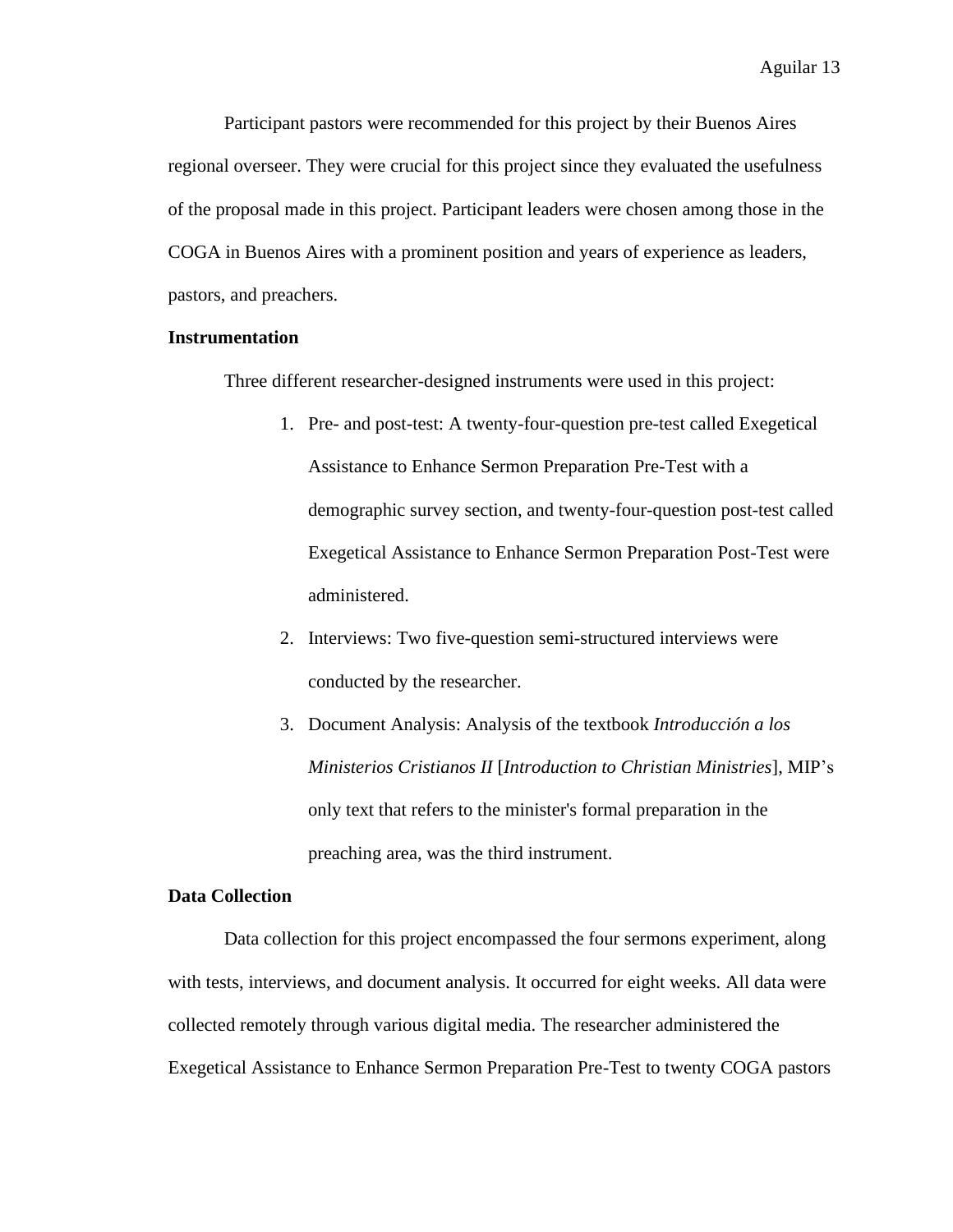in Buenos Aires through the SurveyMonkey platform. This online test consisted of twenty-four questions and an introductory section named demographic survey that only appears in this pre-test.

The researcher conducted semi-structured interviews with two COGA leaders in Buenos Aires. It was a qualitative method designed to identify what the participants found to be the most and least helpful aspects of the four sermons' trial experiment. The researcher also analyzed COGA official documents regarding pastor exegetical and biblical formation.

RQ1 was answered through the Exegetical Assistance to Enhance Sermon Preparation Pre-Test, a quantitative method that explored the knowledge, attitudes, and behaviors of participants regarding preaching before the four sermons prepared during a trial experiment. A semi-structured interview that the researcher designed was also used to answer RQ1. This semi-structured interview used four inquiries designed to obtain information about the participants' knowledge, attitudes, and behaviors regarding preaching before the Exegetical Assistance to Enhance Sermon Preparation experiment. The last instrument used to answer RQ1 was document analysis.

RQ2 was answered through the Exegetical Assistance to Enhance Sermon Preparation post-test, a quantitative method used to gather data about sermon preparation following the four sermons prepared during a trial experiment.

RQ3 was answered through the Exegetical Assistance to Enhance Sermon Preparation pre- and post-tests.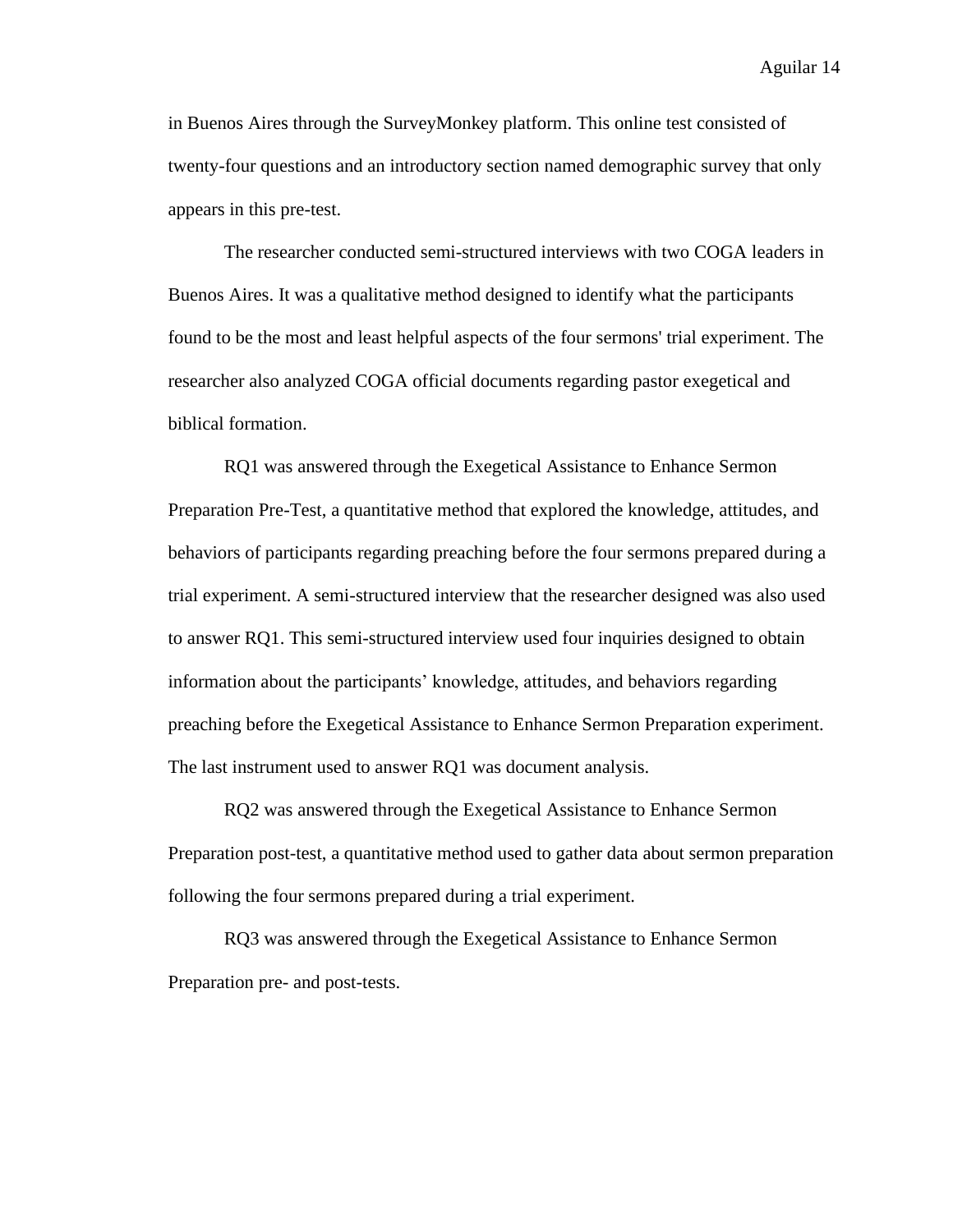# **Data Analysis**

Mean score comparisons were conducted on the Likert Scale items yielding growth percentages for the quantitative method consisting of the Exegetical Assistance to Enhance Sermon Preparation pre-test and the Exegetical Assistance to Enhance Sermon Preparation post-test.

The demographic survey section in the Exegetical Assistance to Enhance Sermon Preparation pre-test was used to ascertain the sample population's variances. Interviews and document analysis were considered qualitative data; therefore, collecting and identifying themes was the primary method to process and analyzed them. (Sensing 202)

According to Patton, although software programs facilitate working with large amounts of data, synthesizing and presenting findings is one of the challenges of qualitative analysis (57). Following Moschella, qualitative data was first read in a literal way, highlighting particular words and phrases. The second type of reading was the interpretive reading to select and organize the data according to "implied or inferred meanings," and the third type of reading, a reflexive one to generate and interpret data  $(172-73)$ .

#### **Generalizability**

This project might be easily transferred to a different setting if certain conditions are maintained since the intervention made was done with local pastors with certain difficulties regarding sermon preparation. Having this in mind, this project might be extrapolated not only to another COGA region, but to another denomination as well.

This project could be useful in every church where the pastor needs help to enhance the sermon preparation process.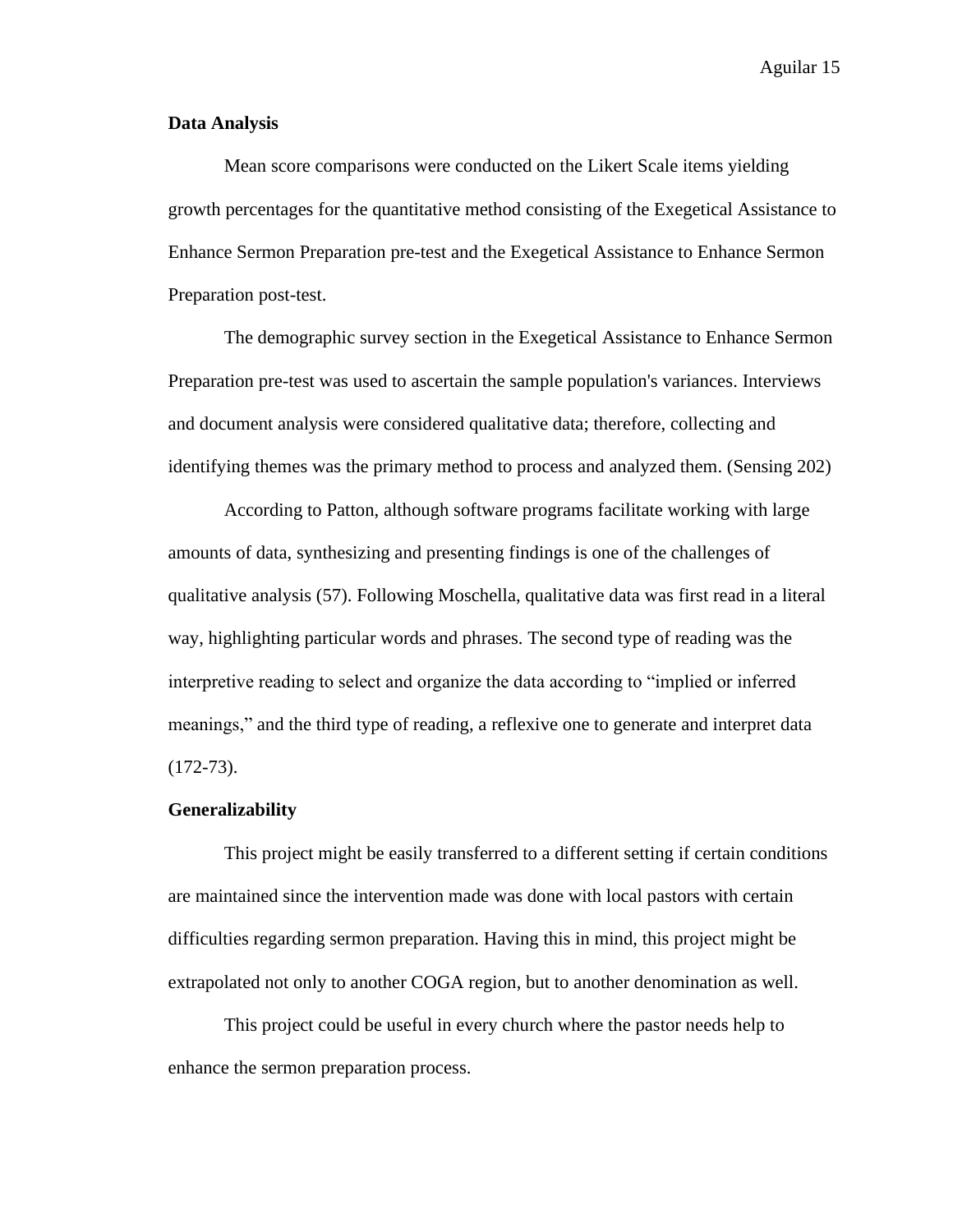The structure of the Exegetical Assistance to Enhance Sermon Preparation experiment was initially delivered through digital media. Hence, the physical presence is not a requirement to participate, making it easy to replicate this project.

The sermon preparation process's impact will be noticed first by the preaching pastors, but the final result will be for the whole congregation.

# **Project Overview**

This project outlines four sermons prepared works Exegetical Assistance to Enhance Sermon Preparation experiment for COGA pastors in Buenos Aires, Argentina.

Chapter Two demonstrates the Biblical and Theological foundations of the body of Christ and a review of the exegetical literature highlighting its importance for sermon preparation. Chapter Three presents the research design, methods of research, and data analysis methodology for this project. Chapter Four analyzes the findings of the research and analysis of the collected data. Finally, Chapter Five offers the interpretation of the major findings for research questions and its ministry implications.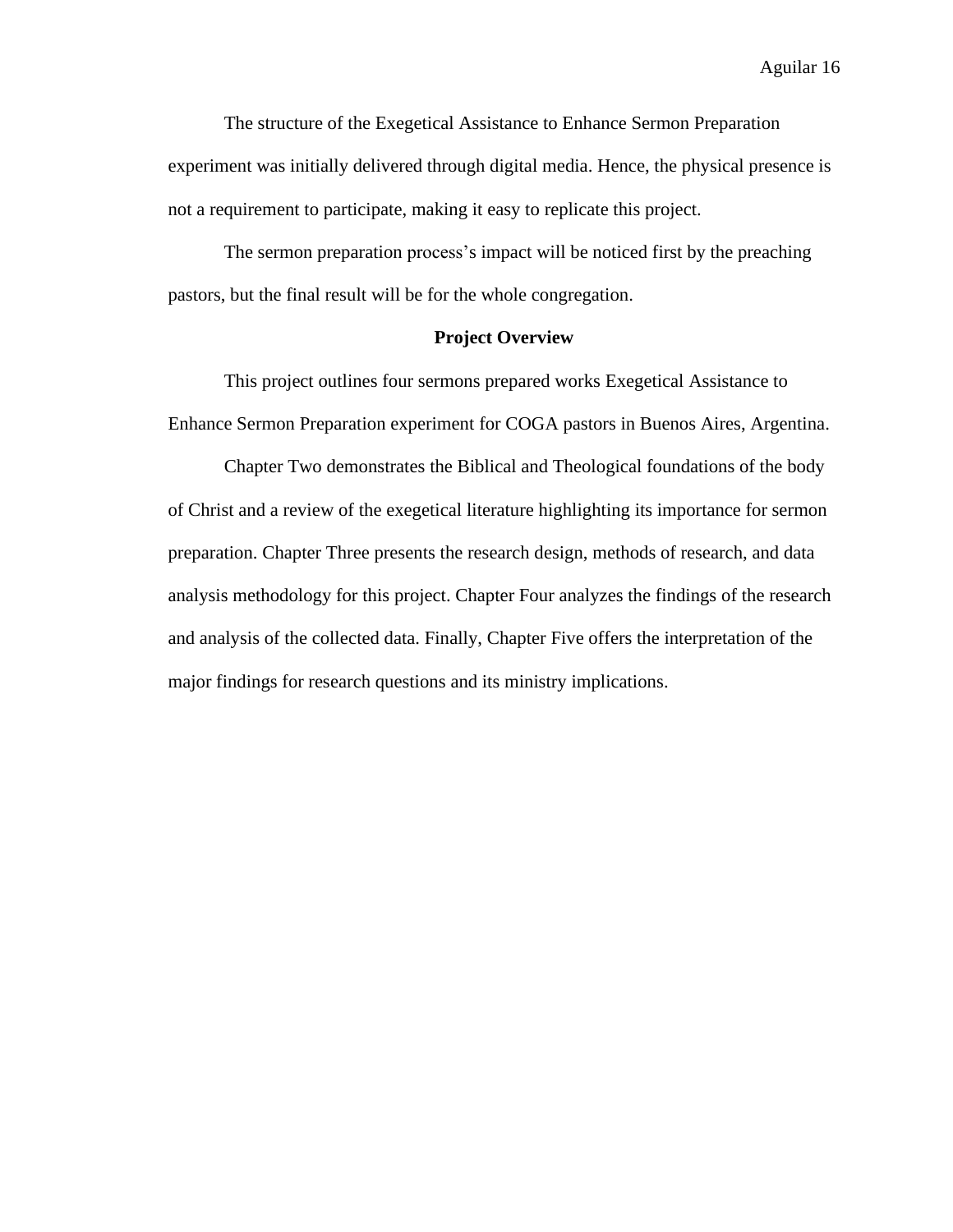#### **CHAPTER 2**

### **LITERATURE REVIEW FOR THE PROJECT**

#### **Overview of the Chapter**

"With over five billion copies sold, the Bible remains earth's most-read book" (Barna), but to buy a Bible does not mean to read it. And to read it certainly does not mean to understand it. This chapter first includes the Biblical foundations of the body of Christ, the spiritual gifts, and the gift of knowledge as relevant topics for this project. Second, the Theological foundations, as the framework surveying God's word inspired by the Holy Spirit and preaching, are explored. Third, the arguments are presented for exegesis and exegetical resources. Fourth, relevant literature of the Church of God' Denomination's pastor preparation and its history is addressed. Fifth, sociological and ethical themes, such as authorship concept and authorship of the Bible books at present are discussed. Finally, the research design literature is addressed.

#### **Biblical Foundations**

The main protagonists of this project were members of the body of Christ using the spiritual gifts they received for the edification of the whole Church. All spiritual gifts are important; however, in this project the gift of knowledge had special importance.

#### **Body of Christ**

The Body of Christ is made up of people who have been called to be saved and holy and have responded to that divine call. In the letter that Paul wrote to the Romans, he referred to the first call of God: He will say that he has been "called to be an apostle and set apart for the gospel of God—. ... Through him we received grace and apostleship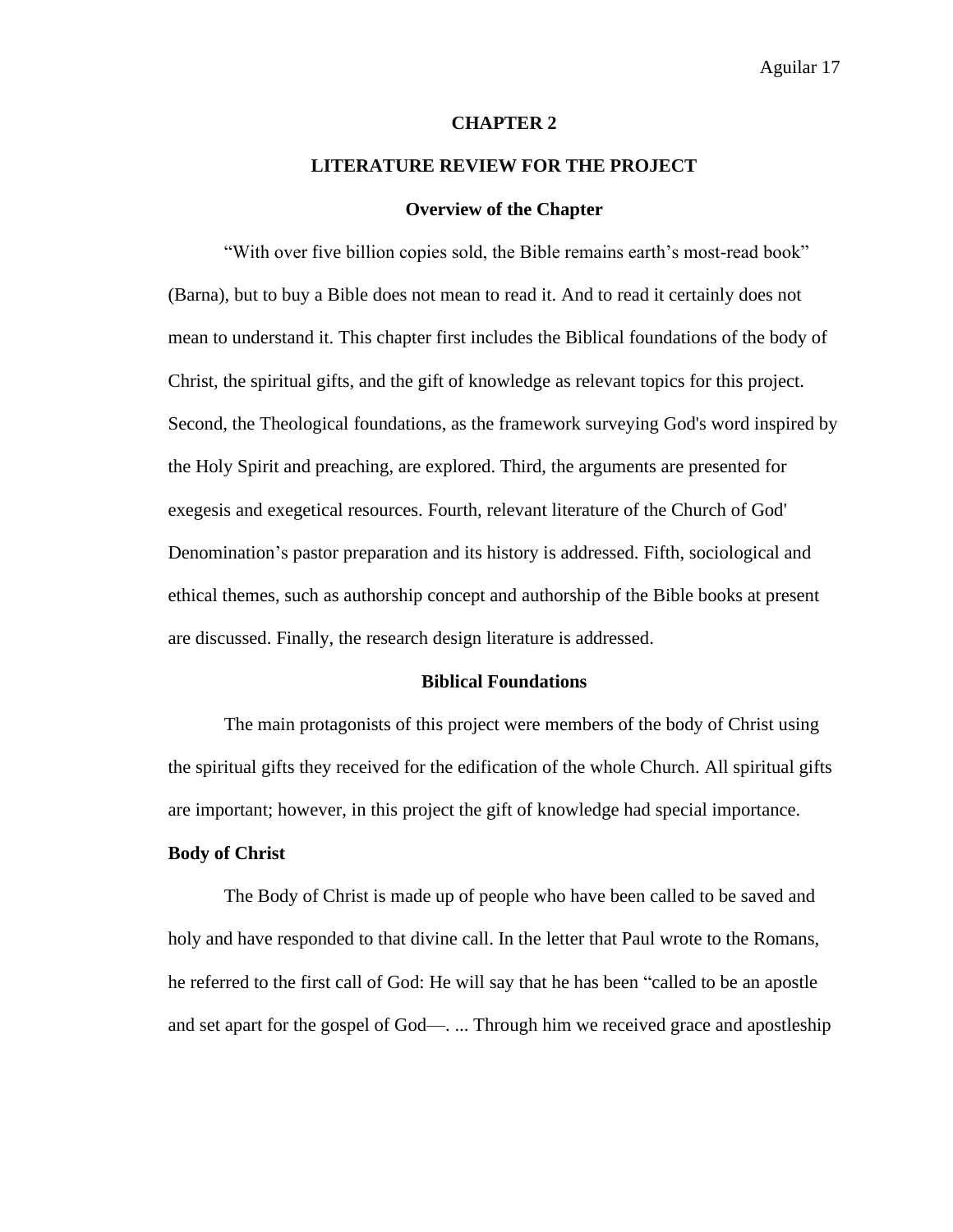to call all the Gentiles to the obedience that comes from faith for his name's sake" (Rom. 1:1b, 5; NIV).

The New International Version translates verse five as follows: "Through him we received grace and apostleship to call all the Gentiles to the obedience that comes from faith for his name's sake" (Rom. 1:5). Then Paul continued speaking of the call: "And you also are among those Gentiles who are called to belong to Jesus Christ. To all in Rome who are loved by God and called to be his holy people: Grace and peace to you from God our Father and from the Lord Jesus Christ" (Rom. 1:6-7).

The apostle Paul wrote to the mid-first century Christians living in Rome. Under the Holy Spirit's inspiration, his words also inspire those Christians around the world who read them. He then says to the recipients of his letter that they have first been called to be of Jesus Christ and then called to be saints.

Before serving in the church, in the various activities that may take place, the first step is to answer the call to "be of Jesus Christ": recognize sin, be ready for repentance, ask forgiveness and recognize Him as Savior and Lord. The activities that are done for God must be inspired by knowing Him, loving Him, and wanting to serve Him. Without this, they are meaningless.

The second call, "to be holy," has to do with everything that is done to procure a life "in holiness." Exercising spiritual gifts, abstention from sin, walking in the Spirit, and all that is edifying for the saints' life and community because this process is fundamentally framed within the Body of Christ. In Dietrich Bonhoeffer's words:

> Into the community you were called, the call was not meant for you alone; in the community of the called you bear your cross, you struggle, you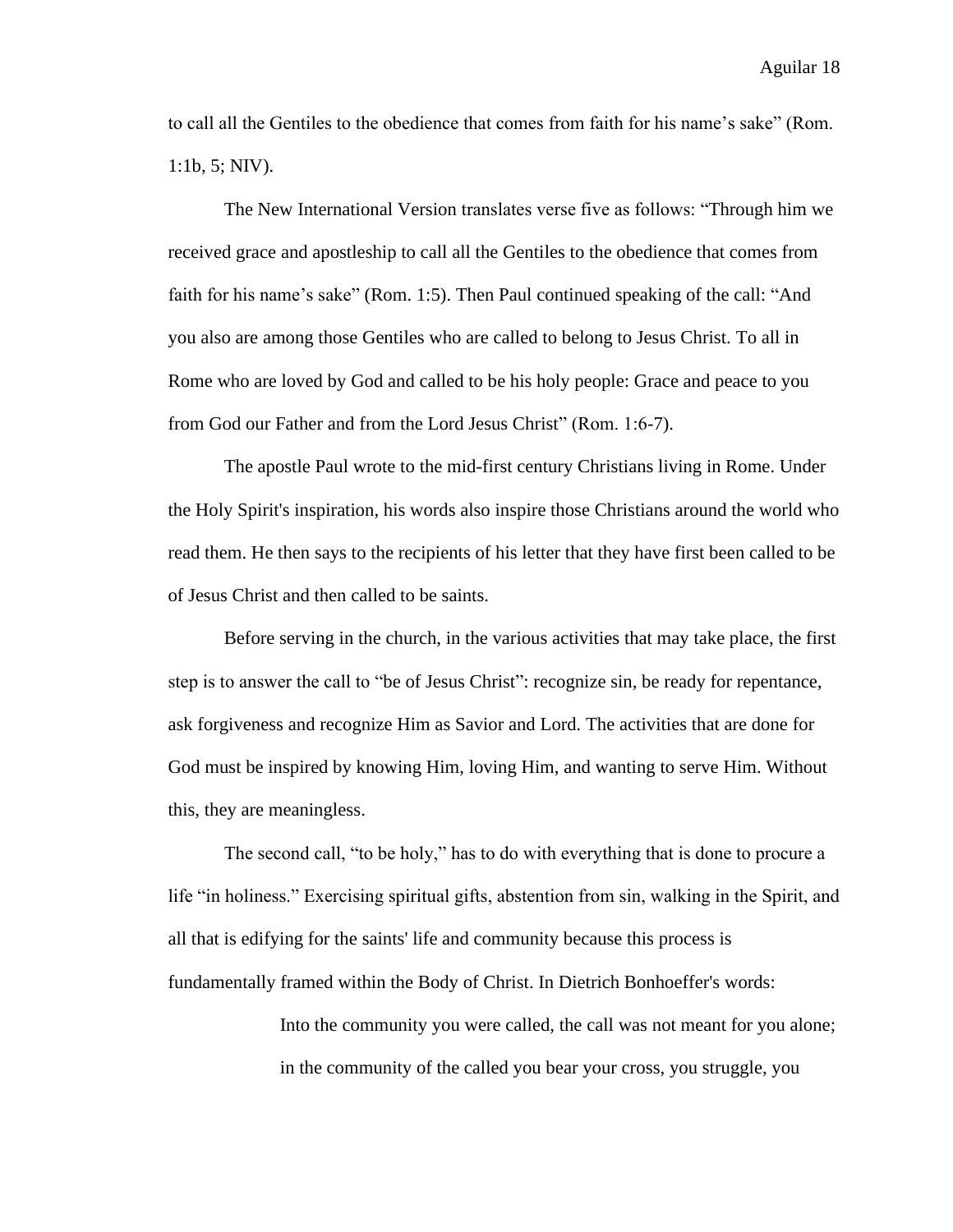pray. You are not alone, even in death, and on the Last Day you will be only one member of the great congregation of Jesus Christ. If you scorn the fellowship of the brethren, you reject the call of Jesus Christ, and thus your solitude can only be hurtful to you. (77)

Nobody is alone in the Body of Christ; if someone feels this way they should reconsider the presence of their brothers and sisters, and the presence of Christ as head of that body. The presence of Christ is central in Pauline epistles. In the sixteen chapters and 437 verses of 1 Corinthians, Paul mentions the name Christ sixty-six times. Paul introduces himself as an apostle of Christ Jesus. He mentions "the name of our Lord Jesus Christ," the cross of Christ, the mind of Christ, the gospel of Christ, the blood of Christ, the example of Christ, the head of Christ. The Corinthians are "of Christ," servants of Christ, and members of Christ, and he also mentions the body of Christ.

The word "body" appears forty-one times; three are "the body of Christ." The literary format chosen is a metaphor. The metaphor must be easily understood to be effective:

> … it should be based on a literal concept that is familiar to the intended audience. This is because the power of metaphors is based on recognition and familiarity – the audience must immediately know the literal concept that is referred to. They must also immediately recognize the connection between the literal and the non-literal concepts (or what are often called the source and target domains), which form the metaphor. (Hintikka 361)

The body's metaphor intends to show every Christian's deep connection with Christ and the connection between the members, independence and dependency, one and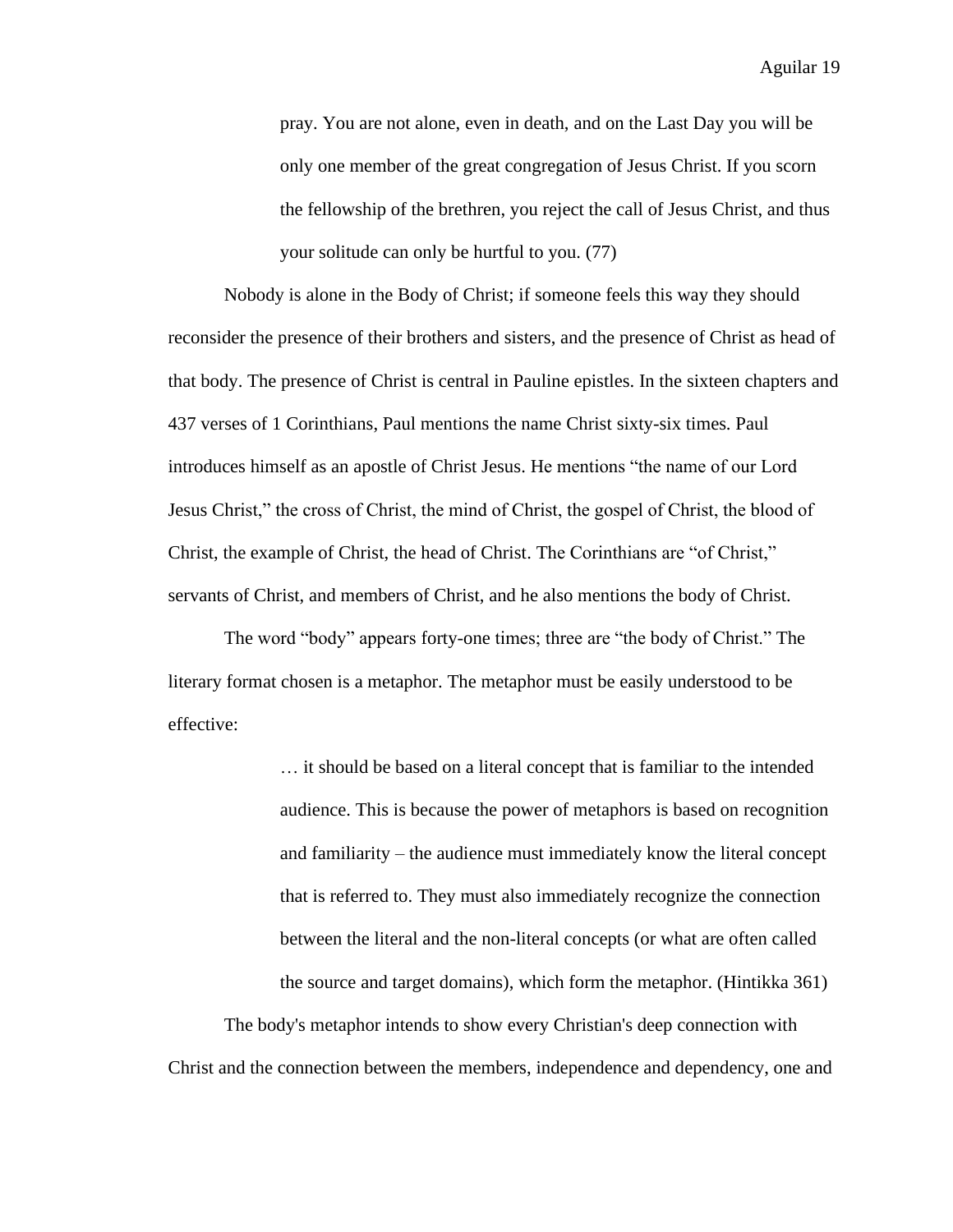all. It is easy to understand the intended functioning of the body of Christ by paying attention to the functioning of our own bodies. "There are few other aspects in the world of physical realities that are so absolutely ubiquitous and universal, both geographically and chronologically, than the physical body that we all inhabit" (Hintikka 361).

The body of Christ is the Church, and Christ is its head. However, this reality does not eliminate or prevent conflict. The several issues Corinthians were dealing with were addressed in Paul's epistle. The apostle did not try to solve those conflicts separately. He spoke to a church, not to individuals. It was crucial for the church to understand their position as members of the Body of Christ. In this context, the spiritual gifts are given for church edification (1 Cor. 14:12).

# **Spiritual Gifts**

*Holy Spirit and Spiritual Gifts*: God's provisions to edify the Body and be a blessing to others are spiritual gifts (1 Cor. 12:25). The fruits of the Spirit must always support activity in the Christian life.

In his letter to the Ephesians, Paul uses the word "golden" to describe the greatest gift: the Holy Spirit. In Corinthians, he uses another verb, *charisma*, which refers to ways of expressing the only gift. The charism can be born according to the need of the Church. On the other hand, the golden one will never change. It can be said then that the greatest gift that God has granted to the Church is the Holy Spirit Himself (Rom. 5:5; 8:15). Charisms or spiritual gifts are the manifestations of that most excellent gift.

If spiritual gifts are the way to express the gift of the Holy Spirit, the variety will not only have to do with the list of gifts given in the New Testament, but with those that the Church has developed. The lists are not exhaustive nor identical (Rom. 12:6ff; 1 Cor.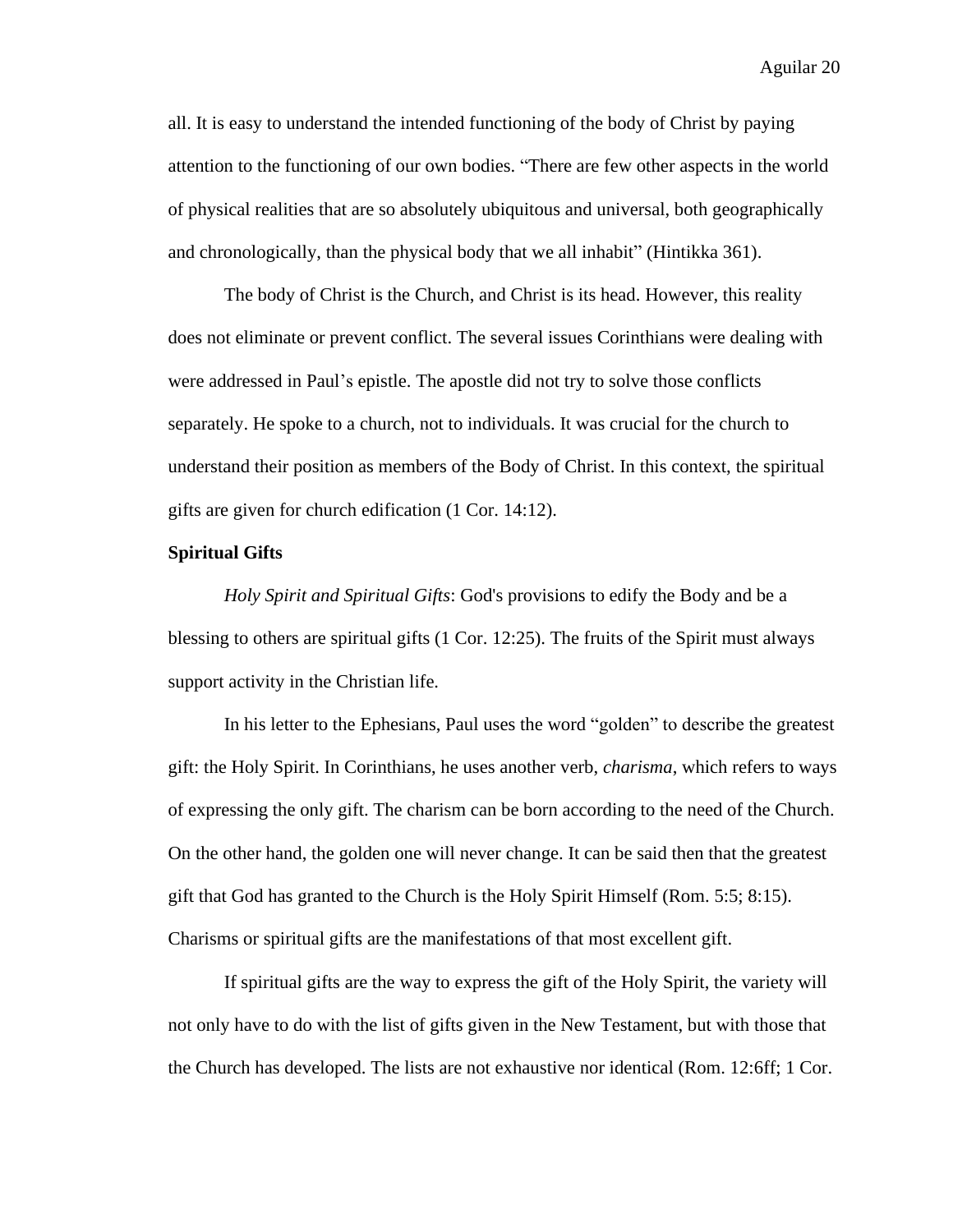12; Eph. 4:11ff). If the gifts arise according to the Church's needs, new gifts will emerge. Even if not mentioned in the Scriptures, spiritual gifts are to serve the Church so it can do its job.

*Purpose of spiritual gifts*: Faced with the question: Why does the Spirit give gifts to the Church? the answer can be found in the Epistle to the Ephesians:

> to equip his people for works of service, so that the Body of Christ may be built up until we all reach unity in the faith and in the knowledge of the Son of God and become mature, attaining to the whole measure of the fullness of Christ.

> Then we will no longer be infants, tossed back and forth by the waves, and blown here and there by every wind of teaching and by the cunning and craftiness of people in their deceitful scheming. Instead, speaking the truth in love, we will grow to become in every respect the mature body of him who is the head, that is, Christ. From him the whole body, joined and held together by every supporting ligament, grows and builds itself up in love, as each part does its work. (Eph. 4:12-16)

Nothing is given as an ornament to be displayed. The Body receives tools for service. "If anyone speaks, they should do so as one who speaks the very words of God. If anyone serves, they should do so with the strength God provides, so that in all things God may be praised through Jesus Christ. To him be the glory and the power for ever and ever. Amen" (1 Pet. 4:11).

The purpose of spiritual gifts is for the edification of the body of Christ. This must also be the criterion for guiding this edification. It is not about the exaltation of certain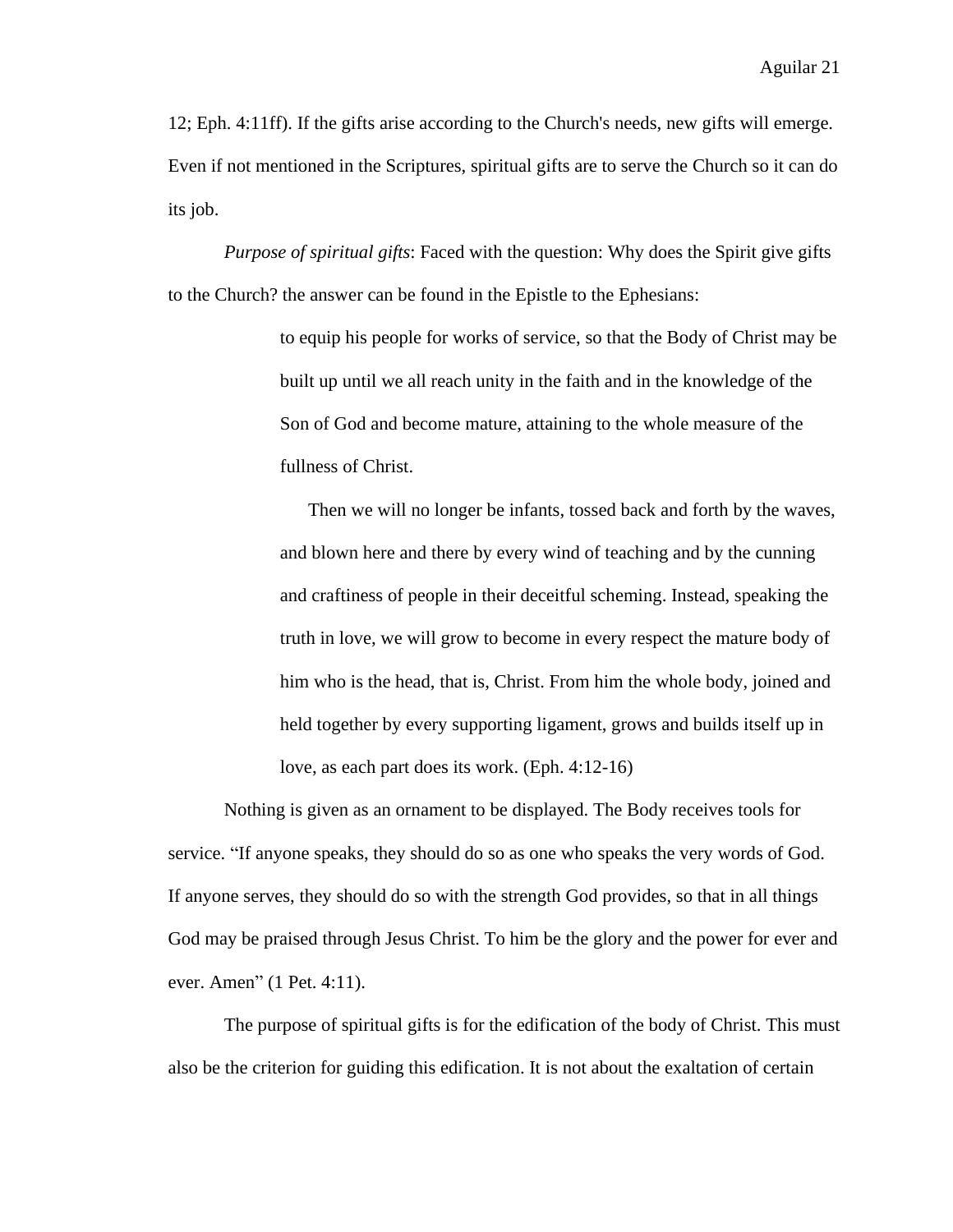individuals with certain gifts; it is about the body's edification for the exaltation of the head of that body, Jesus Christ. In In Gordon Fee's words:

> The presence of the Spirit with its power and gifts makes it easier for God's people to conceive of power and gifts as real evidence of the presence of the Spirit. For Paul it is not like that. The ultimate criterion for the activity of the Spirit is the exaltation of Jesus as Lord. Whatever takes anything away from that, even if they be legitimate expressions of the Spirit, begins to move away from Christ to a more pagan fascination with spiritual activity as an end in itself. (*The First* 645)

*Classification of spiritual gifts*: Reading a book or study devoted to spiritual gifts may leave the idea that the subject is clearly outlined in the Scriptures, yet this is rarely the case. For this reason, Scriptures must be permanently consulted on every subject. Bible readers must not consider definitive something the Bible does not. The diversity in the gifts list of Pauline letters reflects that the author was not doing a systematic study. He was teaching about them according to the needs of the churches. "El propósito de este pasaje no es de dar instrucciones detalladas acerca de los dones espirituales, sino de subrayar la diversidad de funciones con las que Dios capacita a los creyentes" 'The purpose of this passage is not to give detailed instructions about the spiritual gifts, but to underline the diversity of functions with which God empowers believers' (Biblia de Estudio NVI 1837). Note that Paul only speaks of the gift of speaking in tongues in 1 Corinthians; in the rest of the letters, he does not even mention it.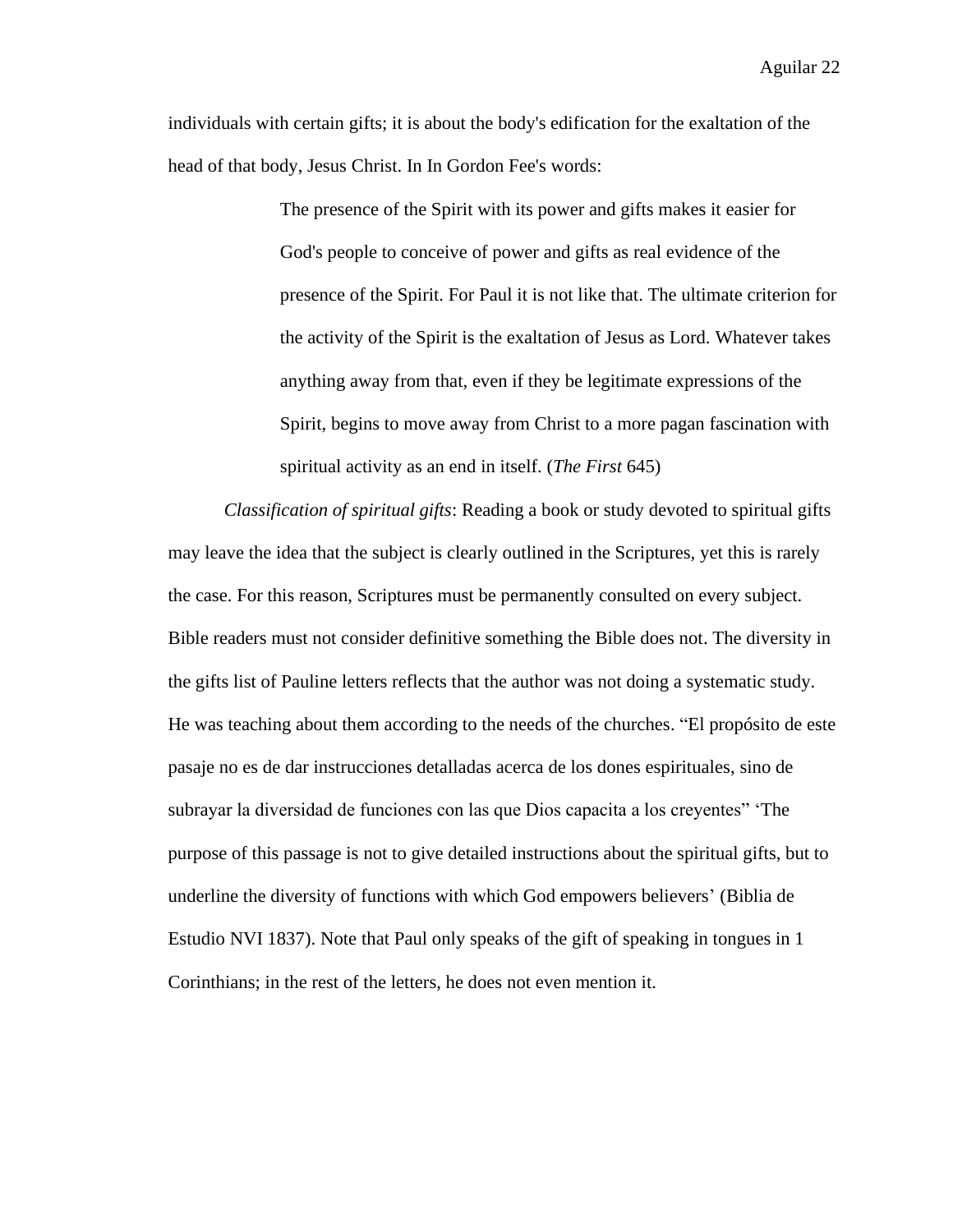It is not easy to insert spiritual gifts into rigid categories. In doing so, some are

forced because they naturally do not belong to that given category, and others are

excluded because they are considered less critical (Almirudis 16).

# *Lists of spiritual gifts*:

Table 2.1.

Lists of spiritual gifts as they appear in 1 Corinthians, Romans, and Ephesians

| 1 Corinthians<br>12:8-10               | 1 Corinthians<br>$12:28-30$   | <b>Romans</b><br>$12:6-8$ | <b>Ephesians 4:11</b> |
|----------------------------------------|-------------------------------|---------------------------|-----------------------|
| message of wisdom                      | apostles                      | prophesying               | apostles              |
| message of knowledge                   | prophets                      | serving                   | prophets              |
| faith                                  | teachers                      | teaching                  | evangelists           |
| gifts of healing                       | miracles                      | to encourage              | pastors               |
| miraculous powers                      | gifts of healing              | giving                    | teachers              |
| prophecy                               | of helping                    | to lead                   |                       |
| distinguishing between spirits         | of guidance                   | to show mercy             |                       |
| speaking in different kinds of tongues | of different kinds of tongues |                           |                       |
| interpretation of tongues              | interpretation of tongues     |                           |                       |

Gordon Fee states that those in 1 Cor. 12:29, 30 should also be included as gift lists; 13:1-3, 8; 14:6, and 26. (*The First* 662) This project considered 1 Corinthians 12:8- 10 and 12:28-30, but the Greek word in 1 Corinthians 13:2 shares the same root that the Greek word in 1 Corinthians 12:8.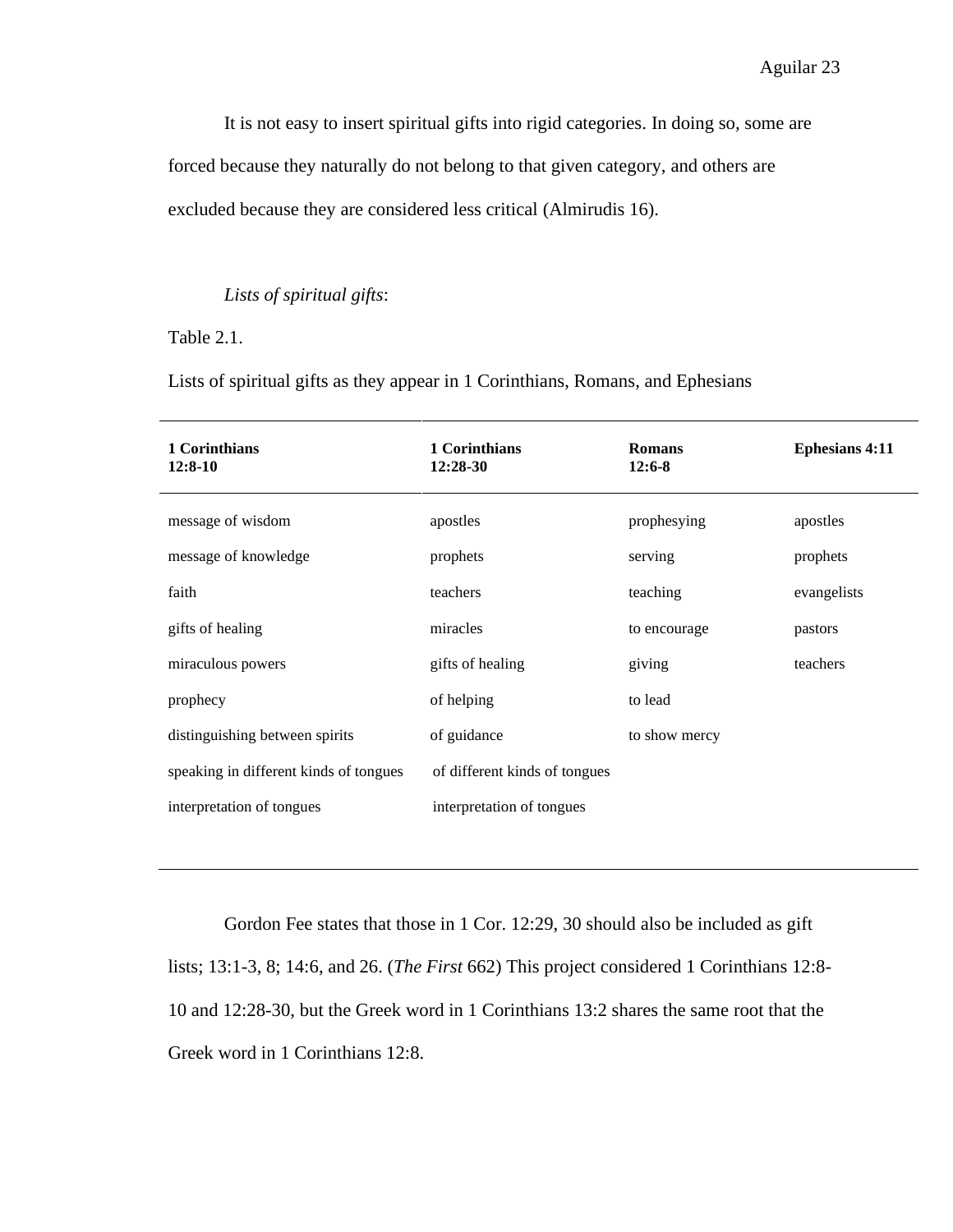# **Gift of Knowledge**

It is not entirely clear what the spiritual gift of knowledge means to the Apostle Paul. It is probably closely related to the word of wisdom that is also mentioned in 1 Cor. 12:8 but does not appear in any other list of spiritual gifts. According to Gordon Fee, "Some scholars have suggested that Paul has in mind a supernatural endowment of knowledge, factual information that could not otherwise be known without the Spirit's aid. Peter's 'knowledge' of Ananias and Sapphira's misdeed in Acts 5,1-11 is often looked upon as this gift in action" (657). In Latin America, during the 1980s, a Christian program called "The 700 Club" was broadcasted on open television. This program popularized the concept of the gift of science as the specific information that the protagonists of the program received about specific circumstances about people they did not know who were viewers of the program. Gordon Fee states: "There is no reason to doubt that the Holy Spirit speaks that way to the church today, but it is unlikely that Paul had such a thing in mind in mentioning 'this' gift. If he wanted to name such a phenomenon, it would probably be 'revelation'" (670). Regarding Luke's account of Ananias and Sapphira as an example of the gift of knowledge, Fee highlights the fact that "Luke does not indicate it as such in his narrative (cf. Acts 5:1-11) since the word 'know' or 'knowledge' does not occur" (657).

In 1 Corinthians Paul uses the word "knowledge" ten times (1 Cor. 1:5; 8:1; 8:7; 8:10; 8:11; 12:8; 13:2; 13:8; 14:6). Some form of the verb "to know" is used thirty-four times. Some things can be known, but others, such as the mind of God, are unknowable. "No one comprehends the thoughts of God except the Spirit of God, but since Christians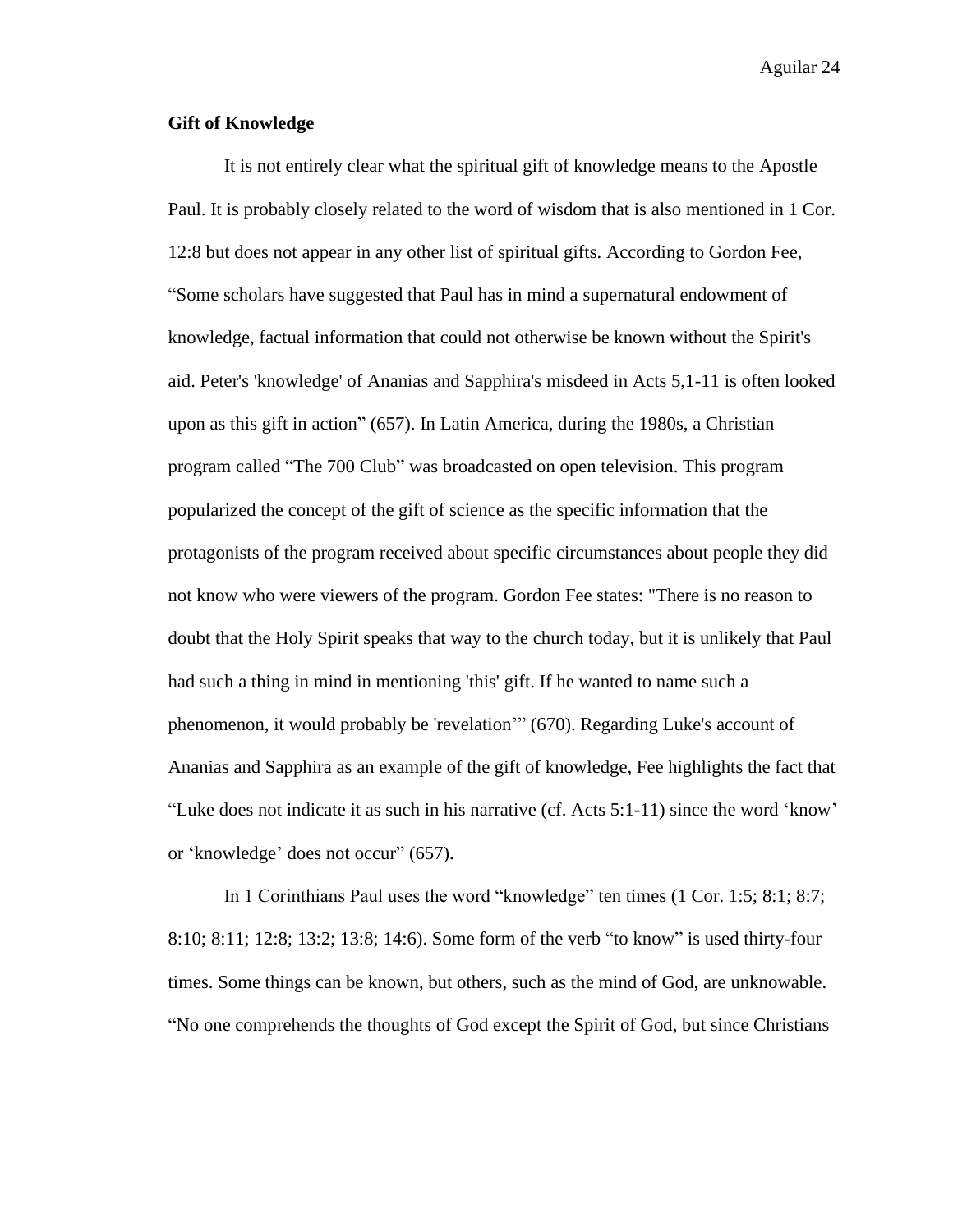have received the Holy Spirit, they are now capable of understanding many things of God through him" (Njiru 136).

The root of the word *gnoseos* is *gnosis,* which means understanding, knowledge, science. The message of knowledge, *logos gnoseos*, is not repeated in the four lists of spiritual gifts (1 Cor. 12:8-10; 12:28-30; Rom. 12:6-8; Eph. 4:11). The message of wisdom, faith, gifts of healing, miraculous powers, distinguishing between spirits, speaking in different kinds of tongues, interpretation of tongues, gifts of helping, gifts of guidance, serving, encouraging, giving, and showing mercy do not appear in the four lists of spiritual gifts either. The message of knowledge only appears in 1 Corinthians 12:8-10, but this does not undermine its authority.

Paul was not teaching a course on spiritual gifts. He gave pastoral advice and explained the importance of each member's role in the body of Christ.

> The key is an emphasis on valuing and judiciously encouraging every member's contribution to ministry. Those who teach the rest of the church should view their task as mobilizing all believers for their ministry in the world, where their "parishes" are their physically and spiritually needy neighbors, coworkers, and other acquaintances (cf. Eph 4:11-13). If only five percent of Christ's body uses its gifts, only five percent of the church's work will be fulfilled. Whereas ancients expected particular supernatural activity, especially at healing shrines or oracular centers, Paul democratizes God's activity among all of God's people. (Keener, *1-2 Corinthians* 106)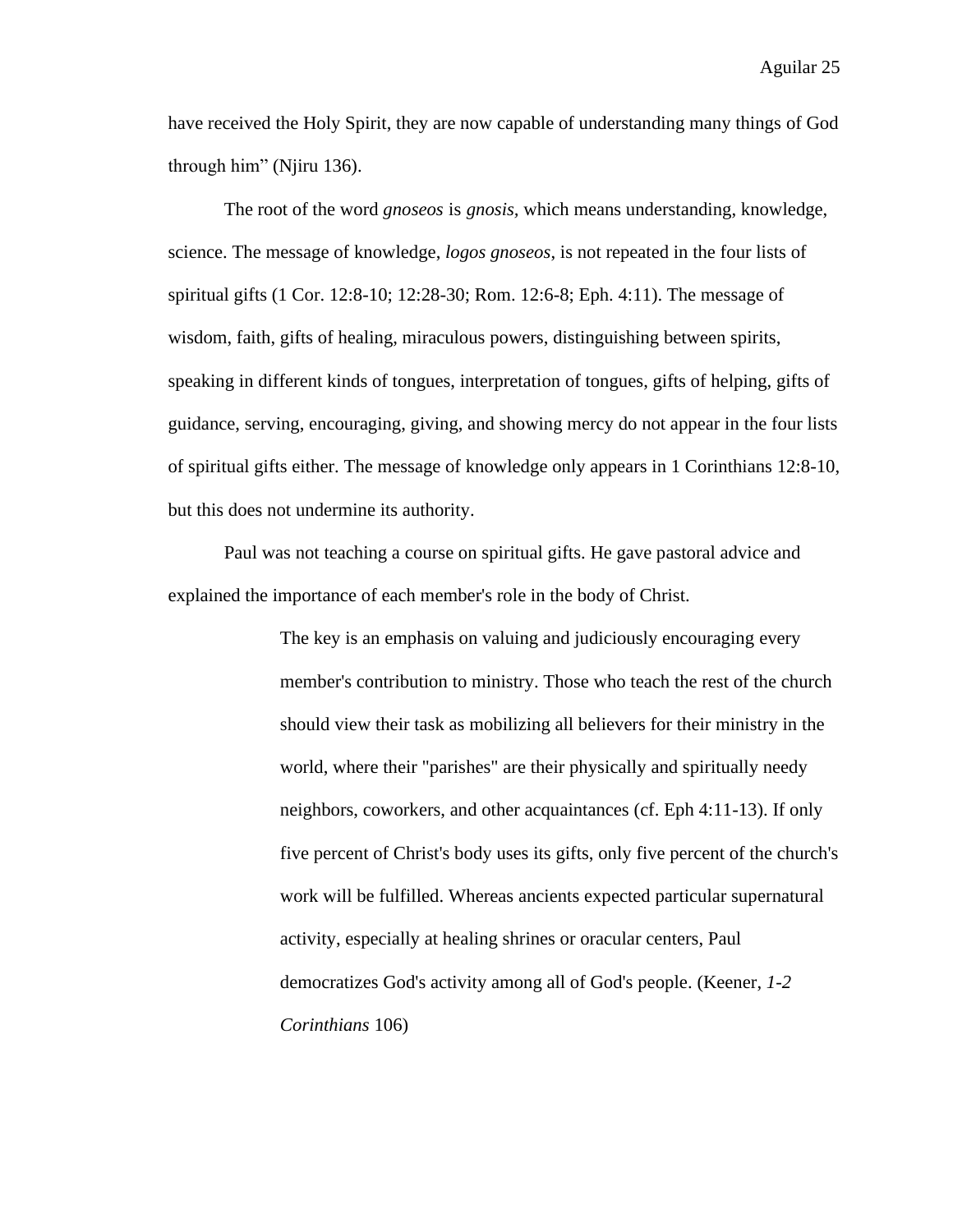According to Keener, those with the spiritual gift of knowledge should be mobilized by church teachers to use that gift. The same is true for each spiritual gift in the body of Christ. There is not a single definition for the gift of knowledge: "Other see the gift of *λόγος γνώσεως* as referring to something more akin to inspired teaching. …Still others see it as related to receiving Christian insight into the meaning of Scripture" (Njiru 136). A definition that considers the use of the word "knowledge" in the Pauline epistles, the intention of Paul while talking about the spiritual gifts, and the general context of the epistle must be chosen. According to Hiram Almirudis, the gift of knowledge could be described as follows:

> Knowledge, both in secular and religious literature, is the faculty of perceiving, of understanding. Therefore, knowledge as a spiritual gift is the ability to perceive, inform, document, and have deep notions of God's truths. It cannot be denied that the gift of knowledge has more to do with the theoretical, intellectual aspect of Christian truths, the correct perception of them (1 Cor. 12:8; 2 Cor. 11:6). (40)

The gift of knowledge is a crucial gift for this project. "Now to each one the manifestation of the Spirit is given for the common good" (1 Cor. 12:7). Many people don't know that they have it. They also ignore the blessing they could bring if they used their gift to seek exegetical information for their pastor's sermons.

## **Theological Foundations**

# **Word of God Inspired by the Holy Spirit**

A primary concern regarding the Word of God inspired by the Holy Spirit involves the role of human participation because "God did not choose to give us a series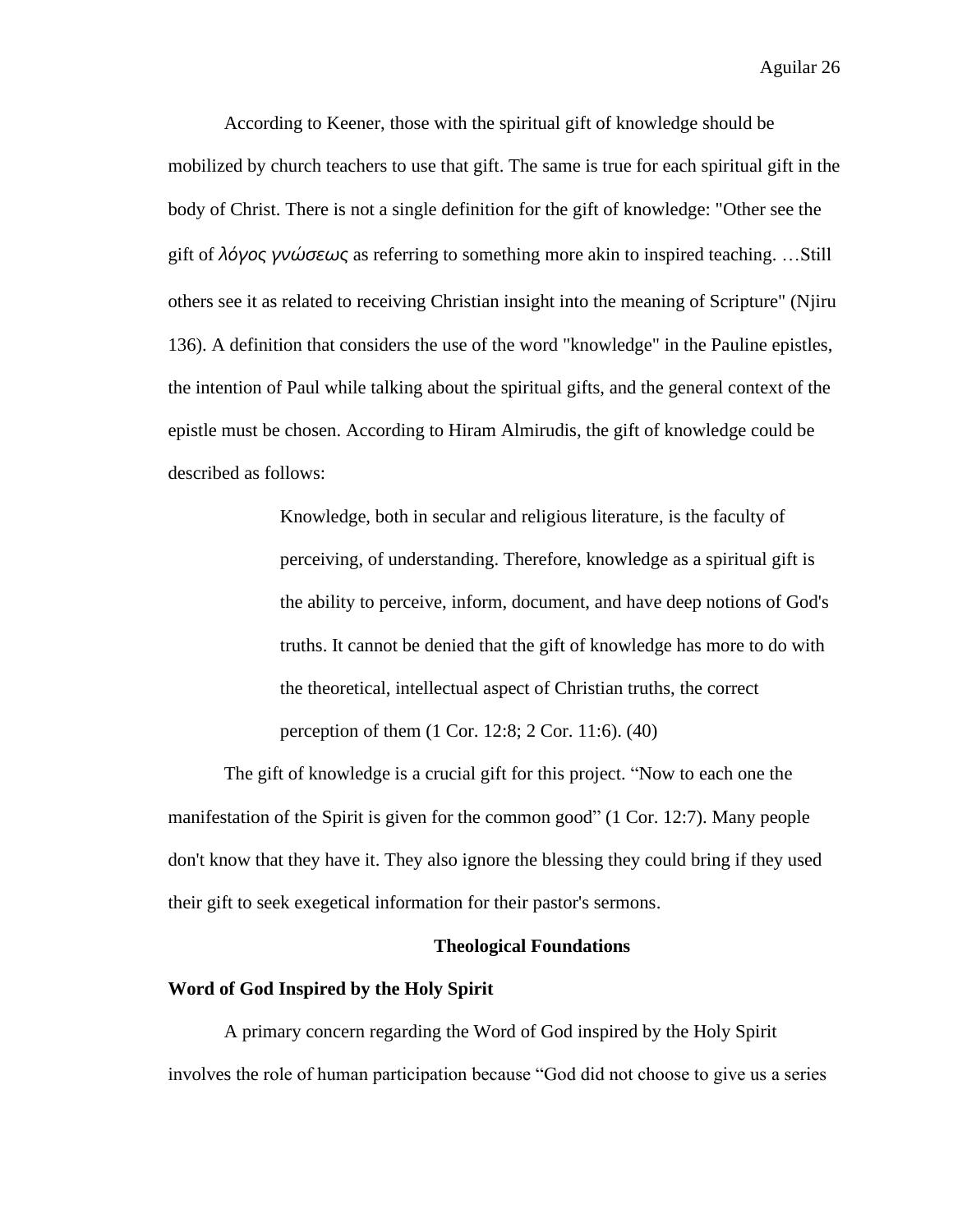of timeless, non-culture-bound theological propositions to be believed and imperatives to be obeyed. Rather he chose to speak His eternal Word *this* way, in historically particular circumstances and every kind of literary genre" (Fee, *Gospel* 25). Some genres were known and used in biblical times, and others took a particular form in the Word of God.

Human participation is mainly viewed as a single individual elaboration. This is a relevant topic since the Holy Spirit continues working in the Earth, inspiring those who continued to convey the divine message of the kingdom of God. These individuals belong to a faith community that is listening and being inspired by the Holy Spirit to participate in building the Church: "Taking seriously the fact that God repeatedly chose to inspire human authors requires us to take seriously the human dimensions of the text—the linguistic and cultural matrices in which the text is encoded" (Keener, *"*The spirit*"* 22).

Bible inspirational theories range from word-for-word dictation to one individual to selecting specific passages that could be left out of the Bible because they were not considered genuinely inspired by God. Those texts would simply be a human elaboration. There is no consensus criterion on the concept of inspiration as it varies according to each author's theological inclination. A current of conservative thought considers that even from questioning the authorship of traditionally recognized writers, the truth of divine inspiration is endangered (Hayford 812).

Biblical inspiration of single individuals would be inherently linked to its inerrancy. This inerrancy is understood from this same conservative trend according to positivist guidelines. It has to do with the impossibility of finding an error in the biblical text. In this view, those found as "errors" by people without doctrinal limitations force an arduous series of arguments and harmonizations that wear down even the most willing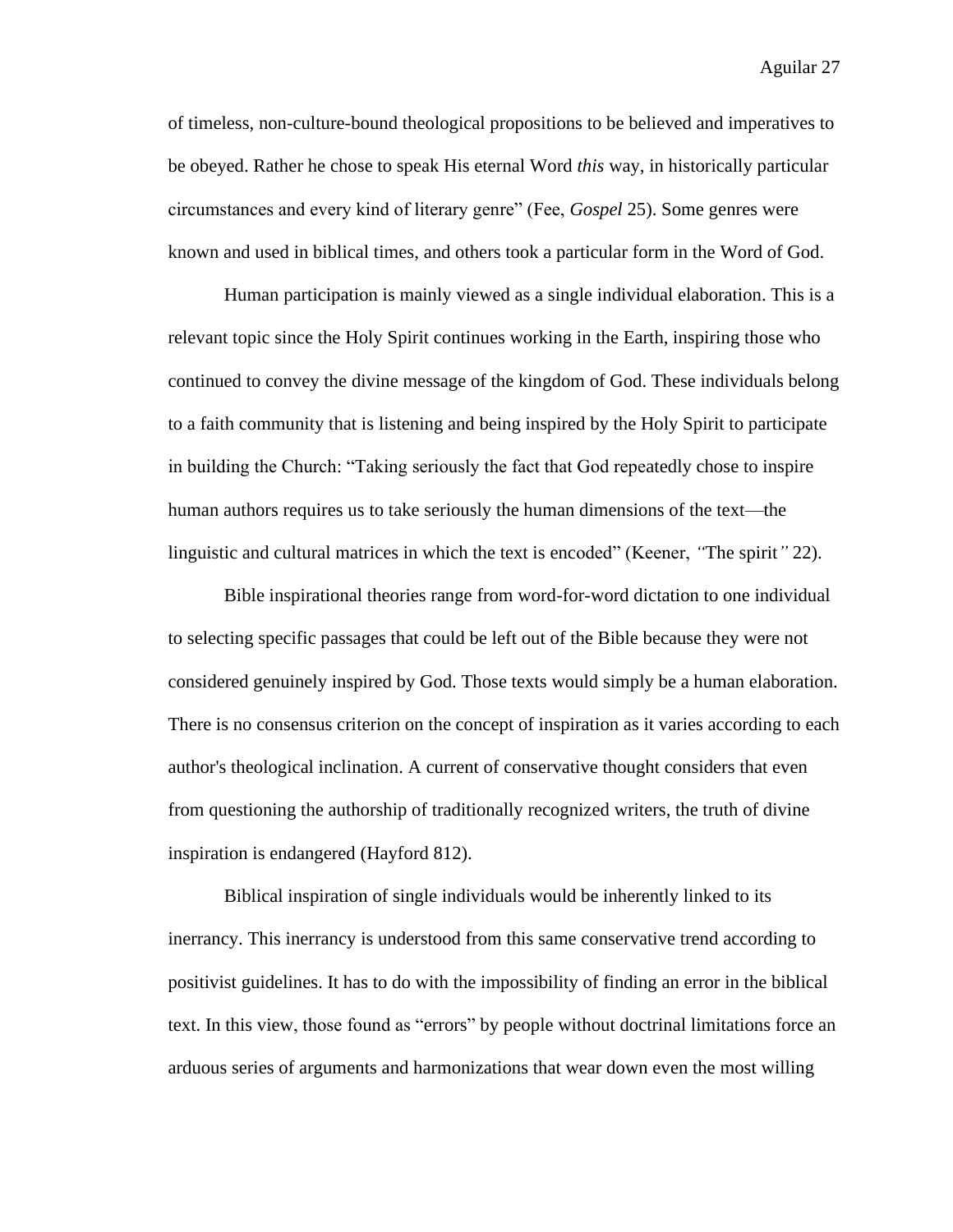person. The lengthy and exhausting nature of this work indicates that this is not the author of the biblical text's objective.

Justo González was confronted during a lecture by a student who wanted to know his position on the inerrancy of the Bible:

> "Do you believe that the Bible is inerrant?" the young man with the tape recorder asked.

There was a hush in the audience, for much more than a theological issue was at stake. The setting was the lecture hall at a seminary in Latin America. ... The young man with the tape recorder had been sent by representatives of the fundamentalist faction in the denomination to check on what was being taught at the seminary. ... After a moment of hushed expectation, I responded, 'Yes! The Bible is inerrant. But the same cannot be said for any interpretation of the Bible. The error is not in the Bible, but in its interpreters, who often confuse their own words with the Word of God.'

"What do you mean? Can you give me an example?"

"Surely. As a matter of fact, I'll give you two. In John 15:1, Jesus says that he is 'the true vine.' If I were to tell you that this means that Jesus has roots and a trunk, and leaves, and needs dirt and fertilizer in order to live, you probably would say that I was mistaken. Jesus is not really and literally a vine. The text must be interpreted in some other fashion. You probably would say that the text is an allegory, that its language is metaphoric. Yet the text itself does not say that it is an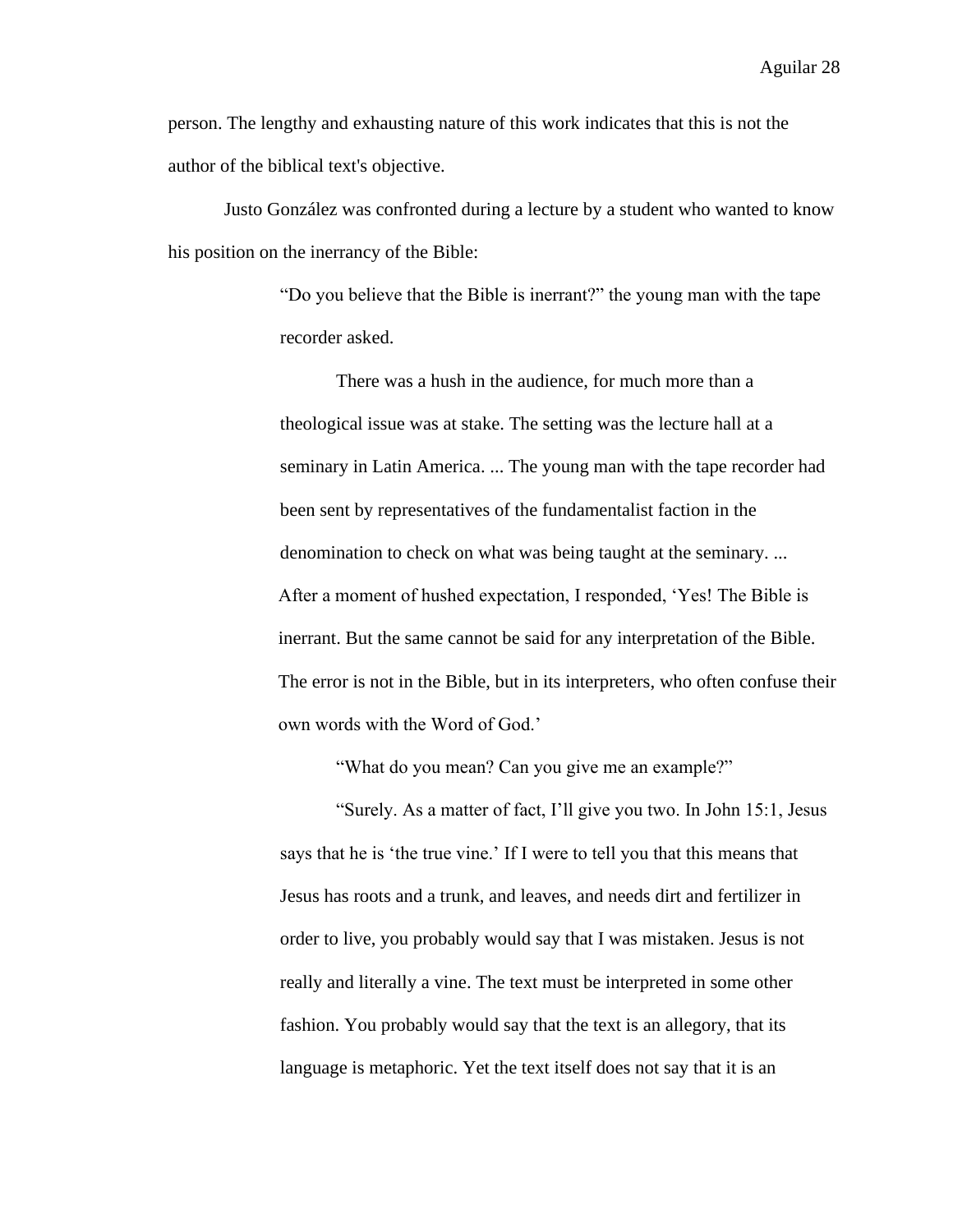allegory or a metaphor. There is no error in the text. The error would be in the interpreter, who takes it literally when it is not intended to be literal. Isn't that so?" I asked as he nodded in agreement. Then I continued: "Now, then, in Genesis 1, we are told that God made the world in six days. Just as in the case of John 15, the text does not tell us whether we are to interpret it literally or not. If you insist that the text must be taken literally, that is your privilege, and there certainly is nothing in the text to contradict you. But there is also nothing in the text that says that it must be taken literally. Therefore, your position and the position of someone who says that text is to be taken as a metaphor are based, not on the text itself, but on your interpretation of the text. If either you or that other person errs, the error is not in the text itself, but its interpretation. That is why I say that the Bible is inerrant, but the same cannot be said for any Bible interpretation. As a matter of fact, for me to claim that my interpretation is inerrant is to usurp the authority of the Bible. And the same is true of any interpretation, no matter whether literal or metaphorical." (11-12)

Referencing the canon as a sign of inspiration would not be effective either. The Old and New Testaments canon histories are replete with changes, disputes, and uncertainties. Only from the distance of centuries can this process be seen as definitive and without question of any kind. Some Septuagint books circulating among early church Christians were not incorporated into the canon. Others came out. And the books are presented in a different order. For example, Manasseh's prayer is not in the Jewish, Protestant, or Catholic canon. However, it was present in some versions of the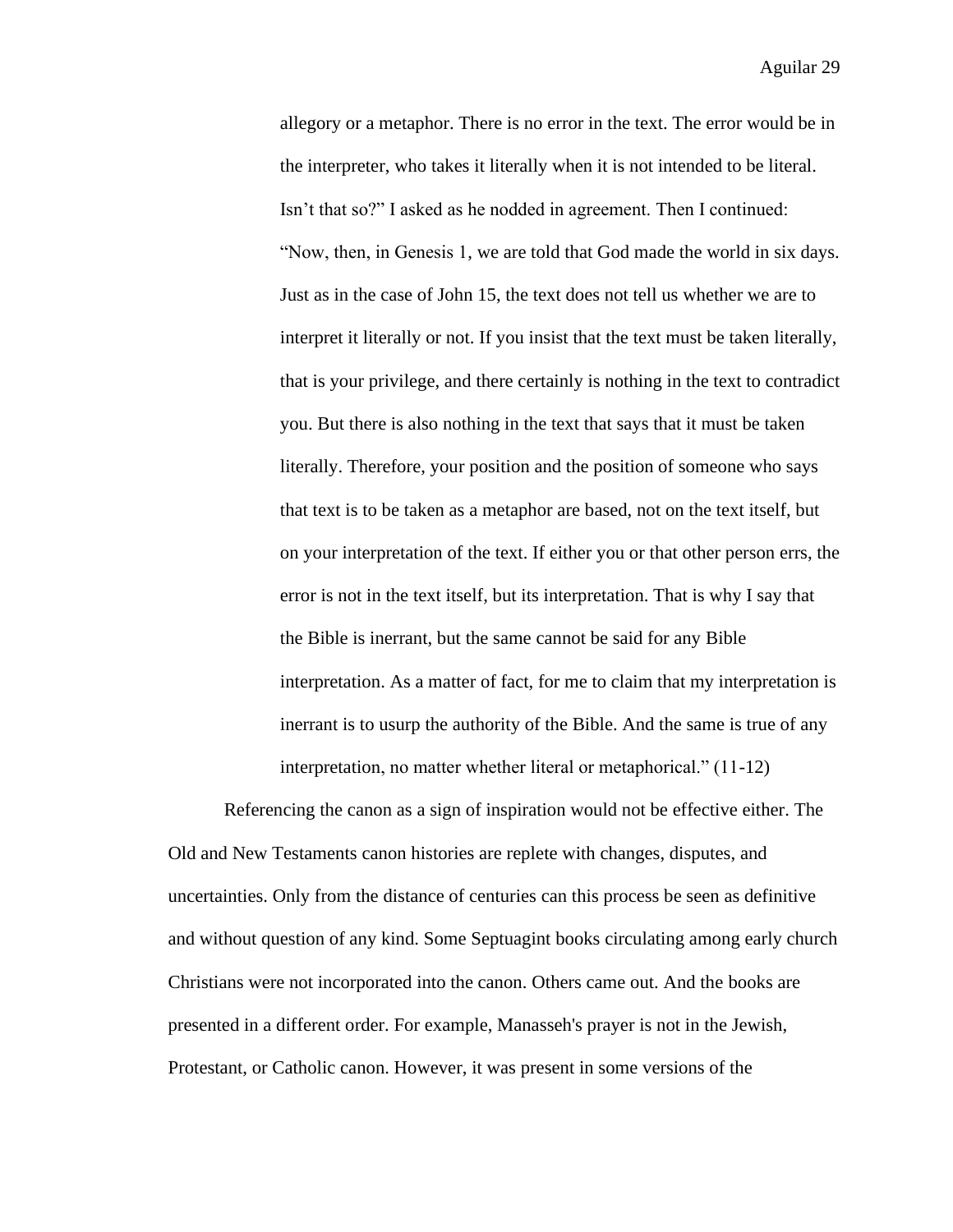Septuagint, in the Vulgate at the end of the fourth century, in the King James Version of 1611, in the Bear's Bible, a Spanish Protestant version of Casiodoro de Reina in 1569, and the Geneva Bible of 1560. There is no original text, but only copies that differ from each other, as happens with the texts considered canonical.

Indeed, the canon's consolidation was a theological and cultural battle where definite books managed to prevail. But the books considered deuterocanonical by the Catholic Church were part of the Bible read by the Early Church in Greek. They would not have been read, recommended, and quoted unless they had been considered inspired by God. Even the Reformers - who translated the Bible into vernacular languages in their quest to bring the Word of God closer to a people who did not speak Latin centuries ago reserved space for these books. The official listing of books would also not be a definitive solution to settle the question of divine inspiration.

Since there is no objective scientific way to demonstrate the divine inspiration of the Bible (Arens 90), the individual and the Church's faith is necessary. Whoever approaches the biblical text to study it as a simple literary text, even if they consider it a religious book, will not do justice to the text, which was not written to be studied, but to be believed and lived: "Even though God inspired the Bible in textual form, it is not just any text. For us as Christians, it is *God's* Word, and it not only spoke in the past but continues to communicate to us God's message" (Keener, *"*The Spirit*"* 24).

The key is faith; the faith of the readers, and the faith of the Biblical story's protagonists, since divine inspiration was given long before a single letter was written (Arens 90). Inspiration is also traced back to the history of Israel's people and the countless accounts that became the oral tradition (Salas 58) which are Old Testament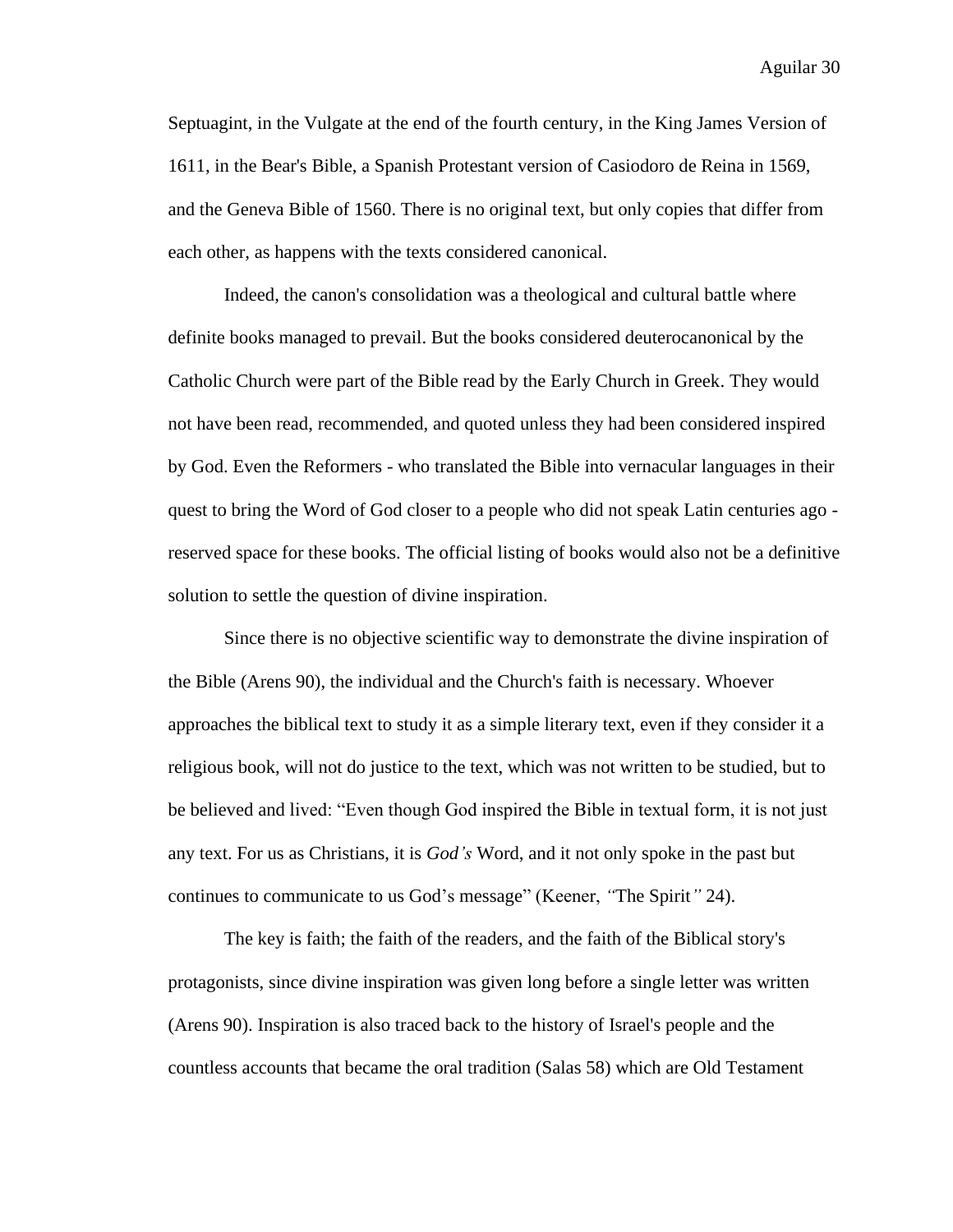traditions. It would be impossible to understand the New Testament and traditions of the New Testament arising from the first Christians' experiences that enriched the life of the church without the Old Testament traditions. They circulated orally until the writing process and subsequent writing took place, since "el Espíritu no puede ser aprisionado entre las letras de los escritos bíblicos" 'the Spirit cannot be imprisoned between the letters of the biblical writings' (Arens 167). It may sound dangerous to some Christians' ears that the biblical text has been circulated orally, yet this has happened for several centuries.

According to Salas, to understand the mentality of the biblical man, it is enlightening for us to consider Bedouin's thoughts:

> Sobre este punto oí referir a un profesor bíblico, —perfecto conocedor del sentir beduino— que un "jeque" del desierto podía recitar sin el menor titubeo su árbol genealógico, cuyas raíces se hundían nada menos que en Mahoma (¡trece siglos!). Y lo curioso es que tal genealogía, a juicio del perito, distaba mucho de ser convencional. (59)

I heard a Biblical professor –a perfect connoisseur of Bedouin thoughts– mention that a "sheik" of the desert could recite his family tree without hesitation, whose roots sank no less than in Muhammad (thirteen centuries!). And the curious thing is that such genealogy, in the expert's opinion, was far from being conventional.

Fundamentalism makes a tremendous effort to harmonize the biblical text to explain inconsistencies. The goal is to support the idea of the perfect God, according to the positivist view. Fortunately, God does not depend on human effort to sustain the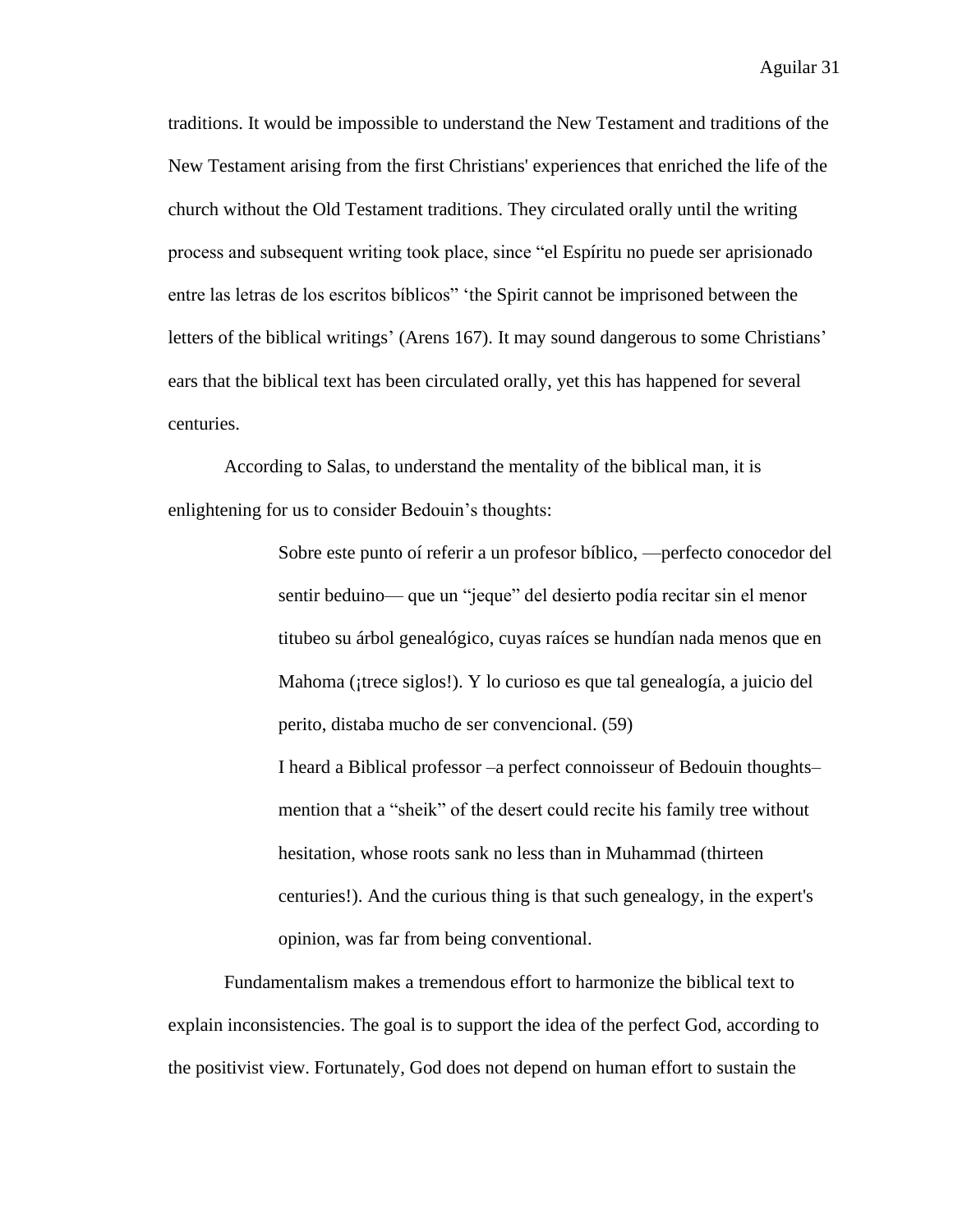power of His divinity. His Word is true because He is the truth (John 14:6). And the change He makes in the lives of those who seek it from the heart is also true. It is not the same, but it is true.

Another view, known as liberal, disrespects believers by asserting that there is no such thing as an inspired text or that God's Word doesn't provide any useful element for enriching the understanding of the biblical text. Ultimately, authors who elaborate on these hypotheses lack the evidence that indubitably supports their affirmations, so they incur in the same error that they criticize.

The free gaze of a believer in God who places their highest hopes and their most profound suffering on Him cannot be conditioned by long tirades of fundamentalisms against all those who do not interpret the Bible according to its parameters. Nor can it be questioned by liberal disbelief, with that facility to put and take authority and value, because the person who believes in God needs Him as light to illuminate his life.

Avoiding the positions of fundamentalism and liberalism does not mean ignoring the challenges that the Word of God presents to the modern reader:

> Our doctrine of inspiration suggests that Scripture inherently contains ambiguity, accommodation, and diversity, each to varying degrees. Since God chose to give us his word in this manner, our task is to hold each end of the spectrum⸺historical particularity and eternality⸺with equal vigor. While we cannot generate the absolute certainty so sought by the fundamentalists, we can nonetheless move toward a higher level of commonality. The way toward this higher level is found at the crucial point of authorial intentionality, both human and divine. (Noel 75)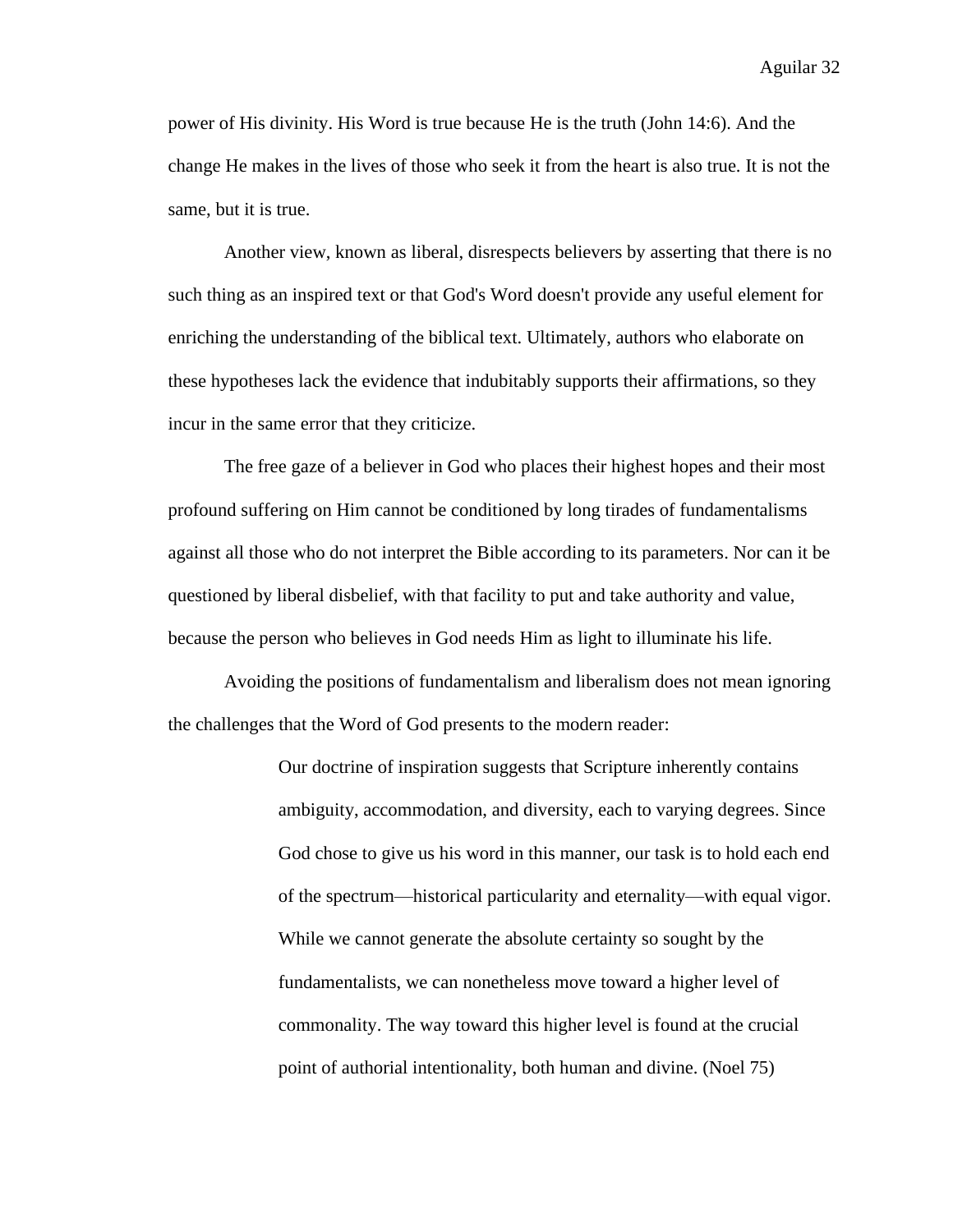A healthy balance proposed by Noel considers human participation in the biblical text elaboration⸺ with its limitations and particularities⸺and divine participation as far as can be understood by the human mind. The search for exegetical information, taking into account this framework, will look for those data that serve to approach the message that the Word of God probably wanted to transmit to the first recipients. According to Arens, divine inspiration will be essential to move the person to understand and accept the saving message that the Bible communicates (90).

## **Preaching**

The question "What is the purpose of preaching?" can have many answers:

- a) "to convey truth, persuading listeners to react positively to divinely revealed truth" (Lee 97);
- b) "the communication of truth by man to men" (Brooks 5);
- c) "the disclosure of God, an encounter with God through the Word, more than information about God" (Wilson 21);
- d) to preach the gospel, which "is not in our thoughts or hearts; it is in Scripture" (Barth 78);
- e) "to be the occasion for the hearing of a voice beyond the preachers' voice: the very word of the living God" (Long 19-20);
- f) "to gather up the Church into the community of the Trinity, with all that means in terms of wholeness, relationship, transformation, mission, and service in the world" (Bruce 61); and
- g) "to build up and bring up the church and cause the amounts of Grace and power in it to reach those of Jesus Christ" (Kim 17).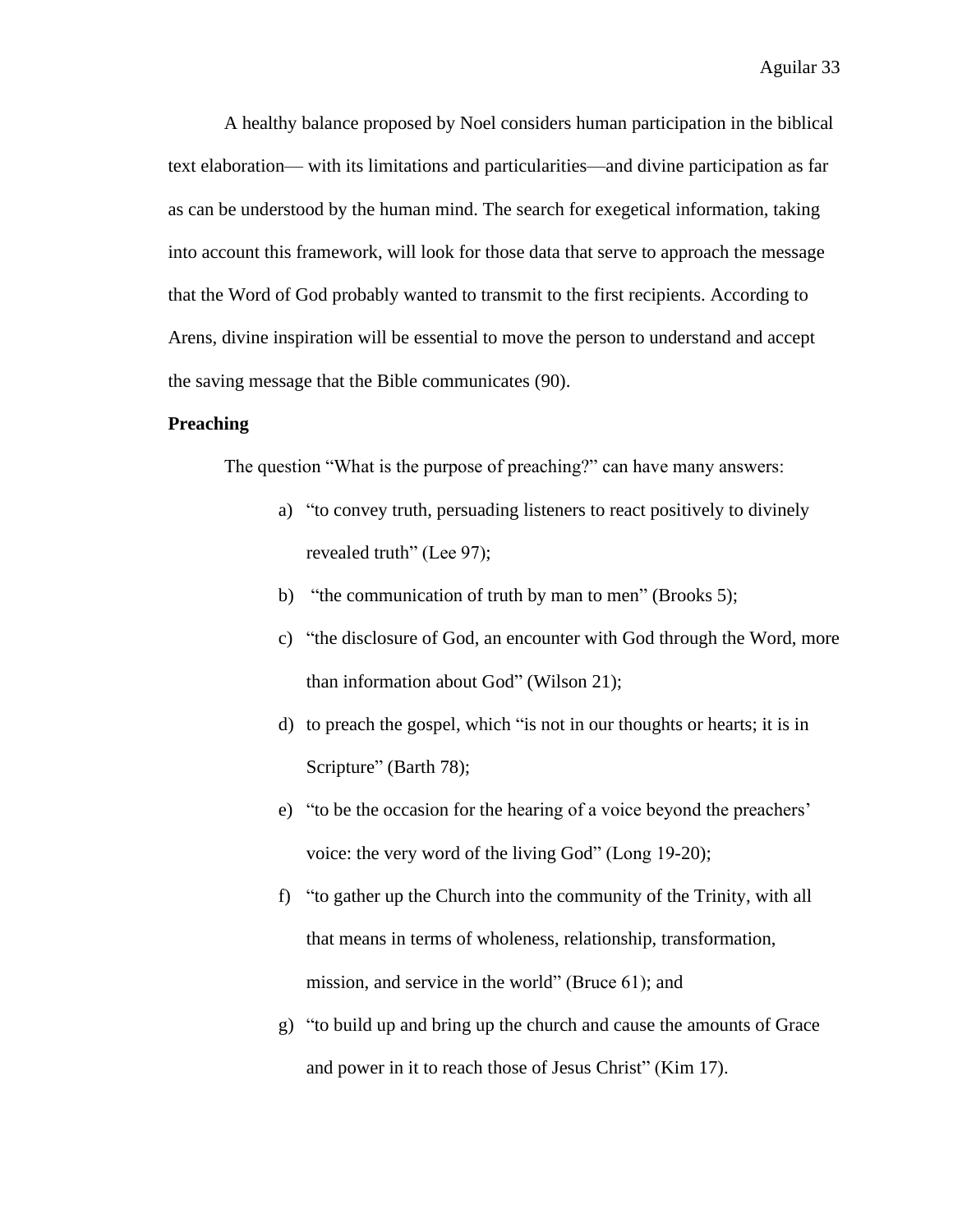These are all different answers to the question, but with many elements in common. Especially, they are rooted in the Word of God.

> "Everyone who calls on the name of the Lord will be saved." How, then, can they call on the one they have not believed in? And how can they believe in the one of whom they have not heard? And how can they hear without someone preaching to them? And how can anyone preach unless they are sent? As it is written: "How beautiful are the feet of those who bring good news! (Rom. 10:13-15)

As children of God redeemed by Christ's blood (1 Pet. 1:18-20), the path illuminated by the Holy Spirit is modeled by Him.

> In the daily grind of ministry, it's easy to forget whose ministry it is. Although we desire to serve Christ and often ask him for help, we assume that it's our ministry, and we are the principal actors. This common understanding of ministry is partially true, but the profound truth is that the ministry we have entered is, first and foremost, the ministry of Jesus Christ. It's his ministry more than ours. (Seamands 20)

Christ is the axis, but He is not alone: the Holy Spirit and the Father play a crucial role in His mission. Jesus said to his listeners:

> And the Father himself who sent me has testified on my behalf. You have never heard his voice, nor seen his figure, nor live his word in you, because you do not believe in the one whom he sent. You diligently study the Scriptures because you think you find eternal life in them. And it is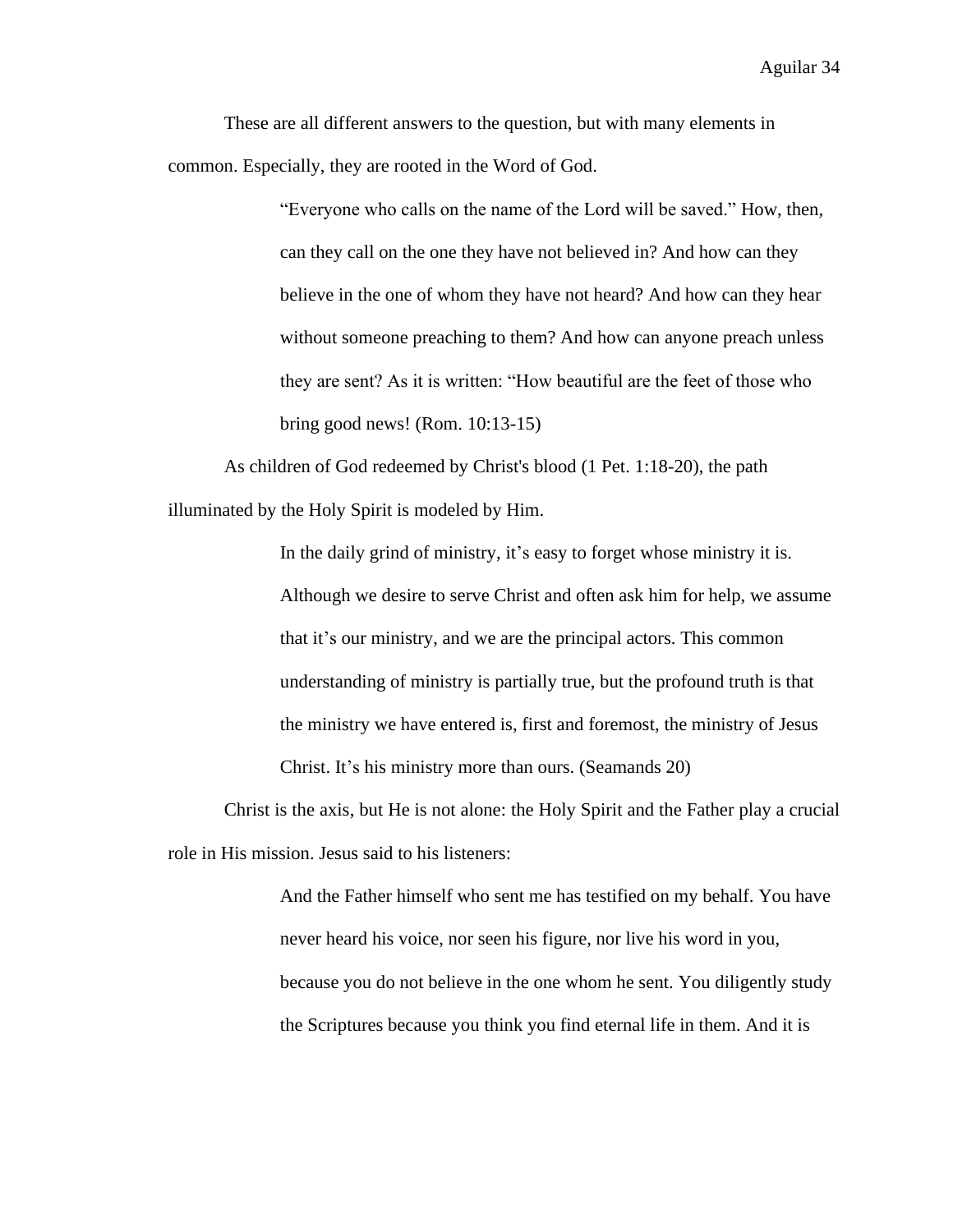they who bear witness in my favor! However, you do not want to come to me to have that life. (John 5:37-40)

Jesus returned to Galilee in the power of the Spirit, and news about him spread through the whole countryside. He was teaching in their synagogues, and everyone praised him.

He went to Nazareth, where he had been brought up, and on the Sabbath day he went into the synagogue, as was his custom. He stood up to read, and the scroll of the prophet Isaiah was handed to him. Unrolling it, he found the place where it is written:

"The Spirit of the Lord is on me, because he has anointed me to proclaim good news to the poor. He has sent me to proclaim freedom for the prisoners and recovery of sight for the blind, to set the oppressed free, to proclaim the year of the Lord's favor."

Then he rolled up the scroll, gave it back to the attendant and sat down. The eyes of everyone in the synagogue were fastened on him. He began by saying to them, "Today this scripture is fulfilled in your hearing." (Luk. 4:14-21)

The Lord did not speak these words to an ignorant audience of the Scriptures. If the Jews boasted of anything, it was to treasure, even to obsess over the sacred text. Compared to the place the Word can have in any of our homes, their devotion was commendable. And yet they did not understand the text because they had not fully understood the purpose for which it was written. Despite so much looking at and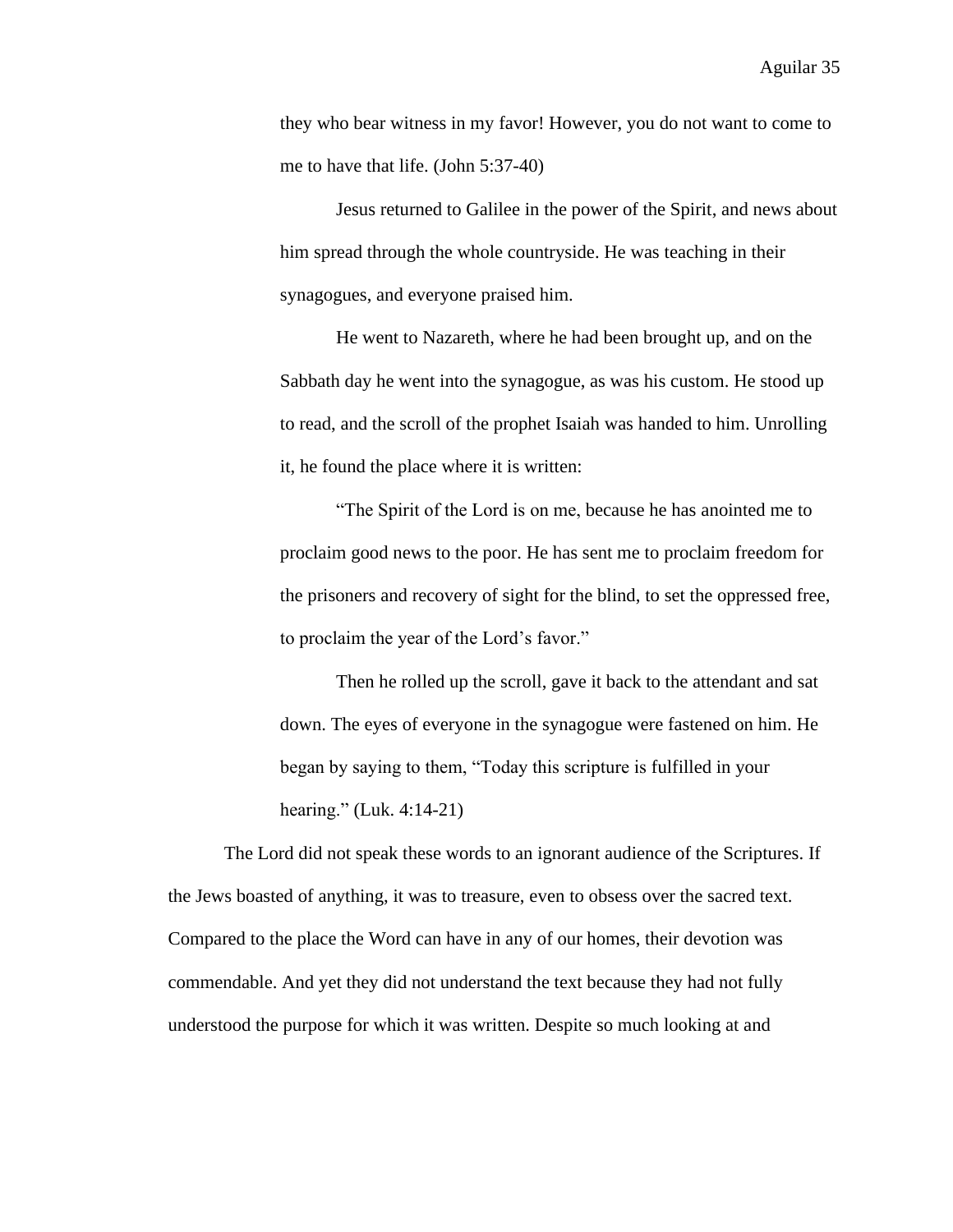venerating the text, they could not see what God had done and what God wanted to do. His plan goes back to the very beginning of creation.

> Sometimes theologians have thought about the image as like just a capacity that we have that differentiates us from animals, like our ability to make choices or our ability to reason. No, that passage understands that there's a *relationship* that constitutes the image. Just as the persons of the Trinity are created in relationship to each other, we´ve been created in relationship. (Seamands 21:15-21:45)

God creates human beings in His image, a Trinitarian image. This reality "has profound implications for ministry. Often, the places where people really fail in ministry are in their ability to form and to function well in relationships" (Seamands 17:23–17:38). Considering that, it is easy to see the Lord Jesus Christ finding specific moments to be alone with the Father, but essentially dedicating His life to preach to the people around Him. He was preaching with His own life.

Jesus Christ was the most passionate and sincere preacher in history. Preaching was Christ's major ministry. Christianity began with the preaching of Jesus Christ. It began when he came and made one speech, "After John was put in prison, Jesus went into Galilee, proclaiming the good news of God. 'The time has come,' he said. 'The kingdom of God has come near. Repent and believe the good news!'" (Mark 1:14). The birth of the church also began from preaching. Therefore, nothing is more important for preaching than the truth. Not only because Christianity began through the preaching of Jesus Christ, but also because the movements of repentance and salvation arise through preaching and those who were spiritually mature save lost souls (thus enabling the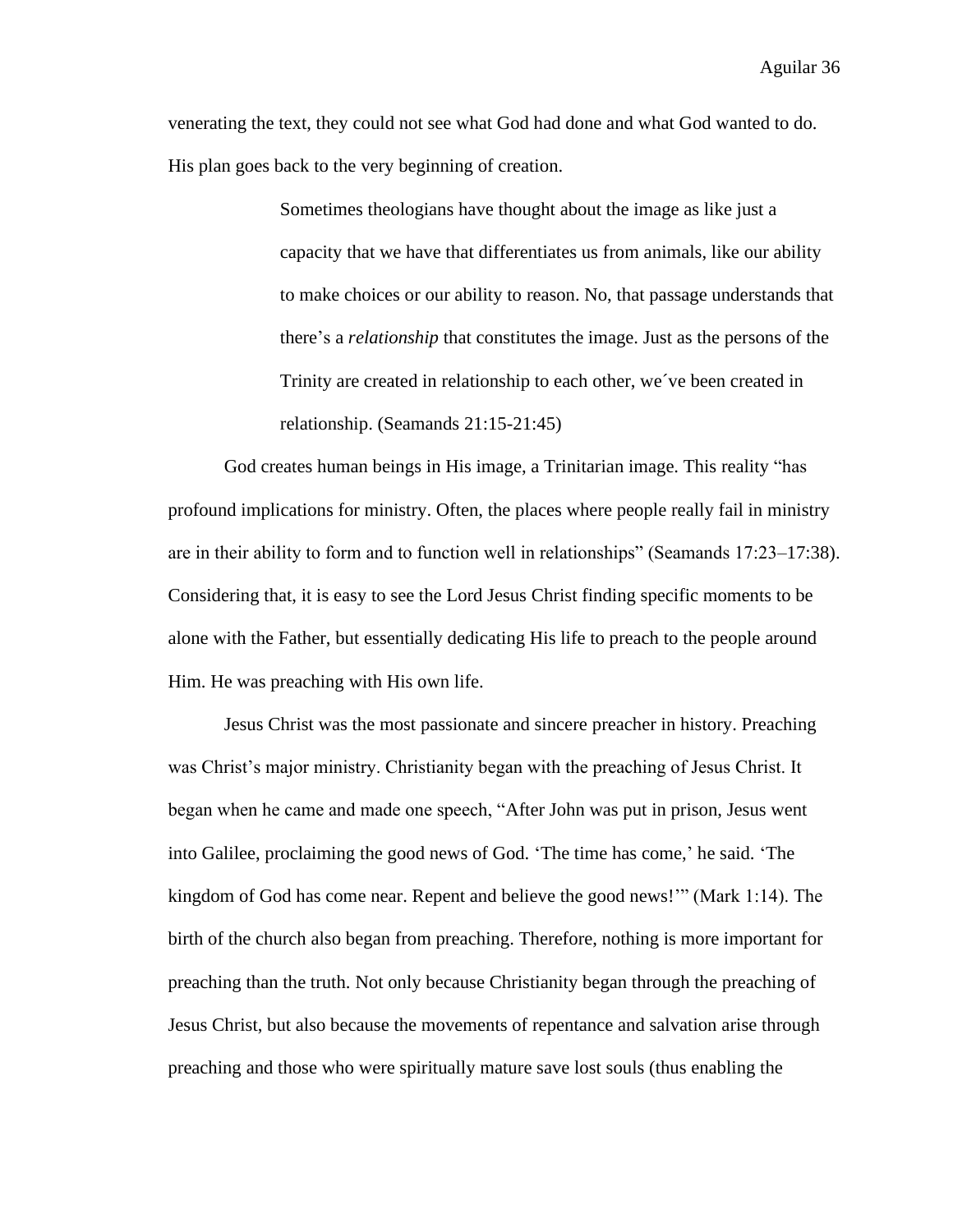community to practice the will of God). It is also because preaching served the most important role whenever the Christian community attempted to accomplish God's vision and attempted to pursue changes and growth. Therefore, preaching is more important than anything else for the growth and changes of the Church.

> In preparing this sermon, the basic question I have asked myself has not been, "How can I make this ancient book interesting or useful for modern listeners?" but rather, "What is this story doing to change our thinking, will, and day to day living as God's people?" This way of reading is a form of listening and obedience, which requires that we approach the biblical text with a willingness to be taught, challenged, confronted, humbled, and converted. (Green and Pasquarello)

The listeners' minds, hearts, and wills must be addressed in sermons. They are the reason for preaching. So, preachers need to think about the audience to whom they are trying to convey the Savior's Good News. Good News is not only for unbelievers; preachers have to find out how to create the environment so that their weekly audience receives that Good News too.

The ultimate goal of preaching is knowledge of God. Consequently, preaching not only finds its starting point in God and is carried out by the power and presence of God, but it also has its end in God since it tries to bring individuals to the personal knowledge of God (Costas 23). Indeed, the desire, the need, is to know Him better. But that knowledge is mediated by His Word, so the essential thing in preaching is to explain the Bible or exegesis. Many sermons quote biblical texts and develop varied themes. However, the audience is left after the sermon with the same degree of biblical ignorance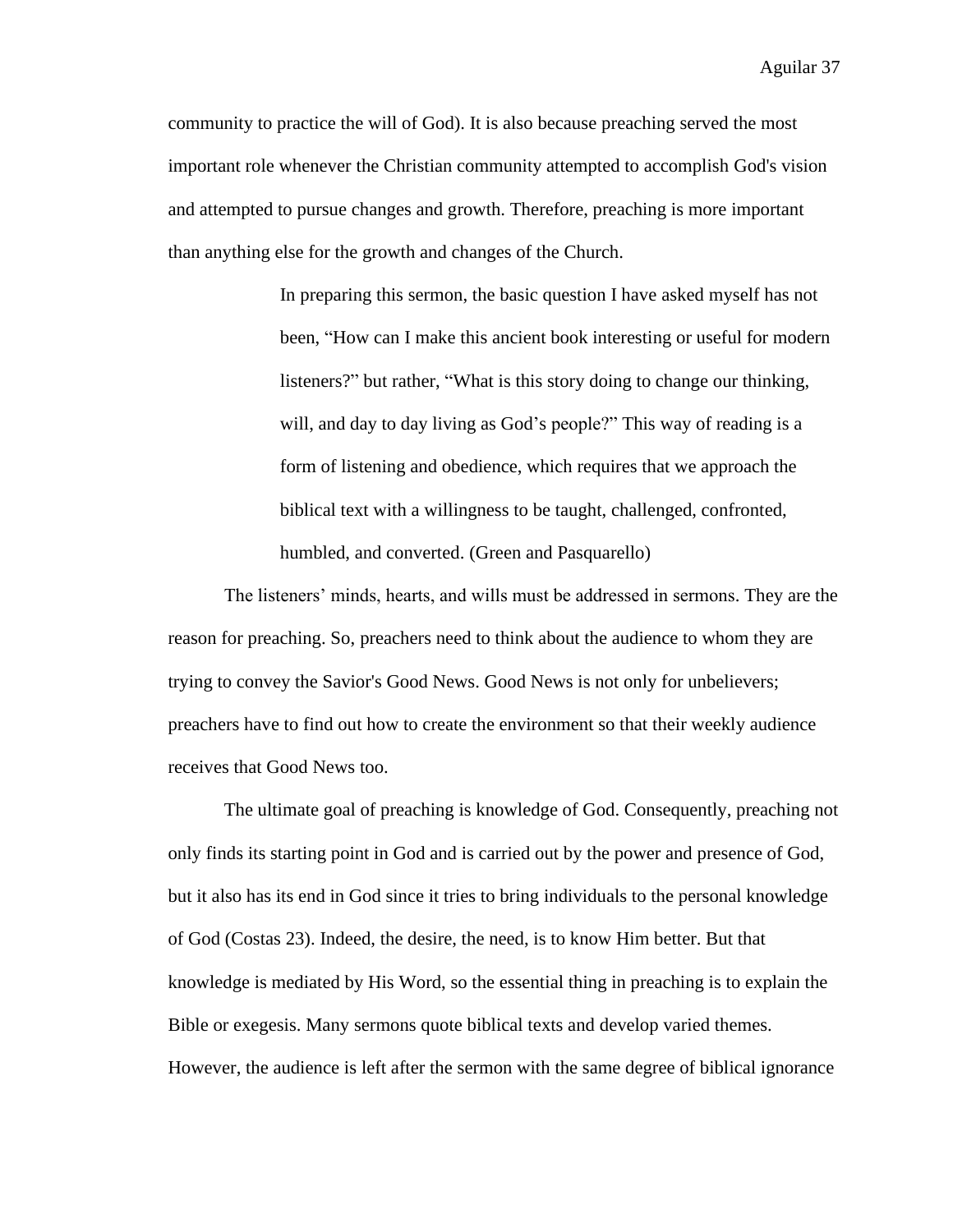with which they began to listen because the Word of God is not explored. Somewhat disjointed and superficial reflections are made.

### **Exegesis**

The word exegesis is the transliteration of the Greek term *exegesis*, which means "narrative," "description," and also "explanation," "interpretation." The verb *exegeomai* means "explain, interpret, tell, report, describe" (Goodrich and Lukaszewski 113).

> Bible study in order to be exegesis must be methodical and scientific. Exegesis requires *method*. It implies a defined aim, a plan, and order of procedure. Most persons study without any definite aim and without an established method or a persistent purpose. Their studies inevitably become desultory and lead, if not into positive error, at least to no large and permanent results. They learn many things but acquire no coherent, organic body of knowledge. (Stevens 198)

There is no single way to do exegesis. Some authors consider that the steps should include textual criticism, literary criticism, criticism of genres and forms, criticism of tradition, and redaction criticism. The basic bibliographic tools to work with would be critical editions of the original texts, concordances, dictionaries, synopses, linguistic key, and others (Krüger, et al. 15-34). Some authors consider that exegesis primarily involves "five areas in which the exegete must acquire skill: textual criticism, grammar/syntax, semantics, compositional analysis, and intertextuality" (Shepherd 118). Other authors propose a process that includes the analysis of the text: confirm the limits, compare versions, reconstruct the text, translation, historical context, literary context, form, structure, grammatical data, lexical data, biblical context, theology, secondary literature, and application (Stuart and Fee 56-86).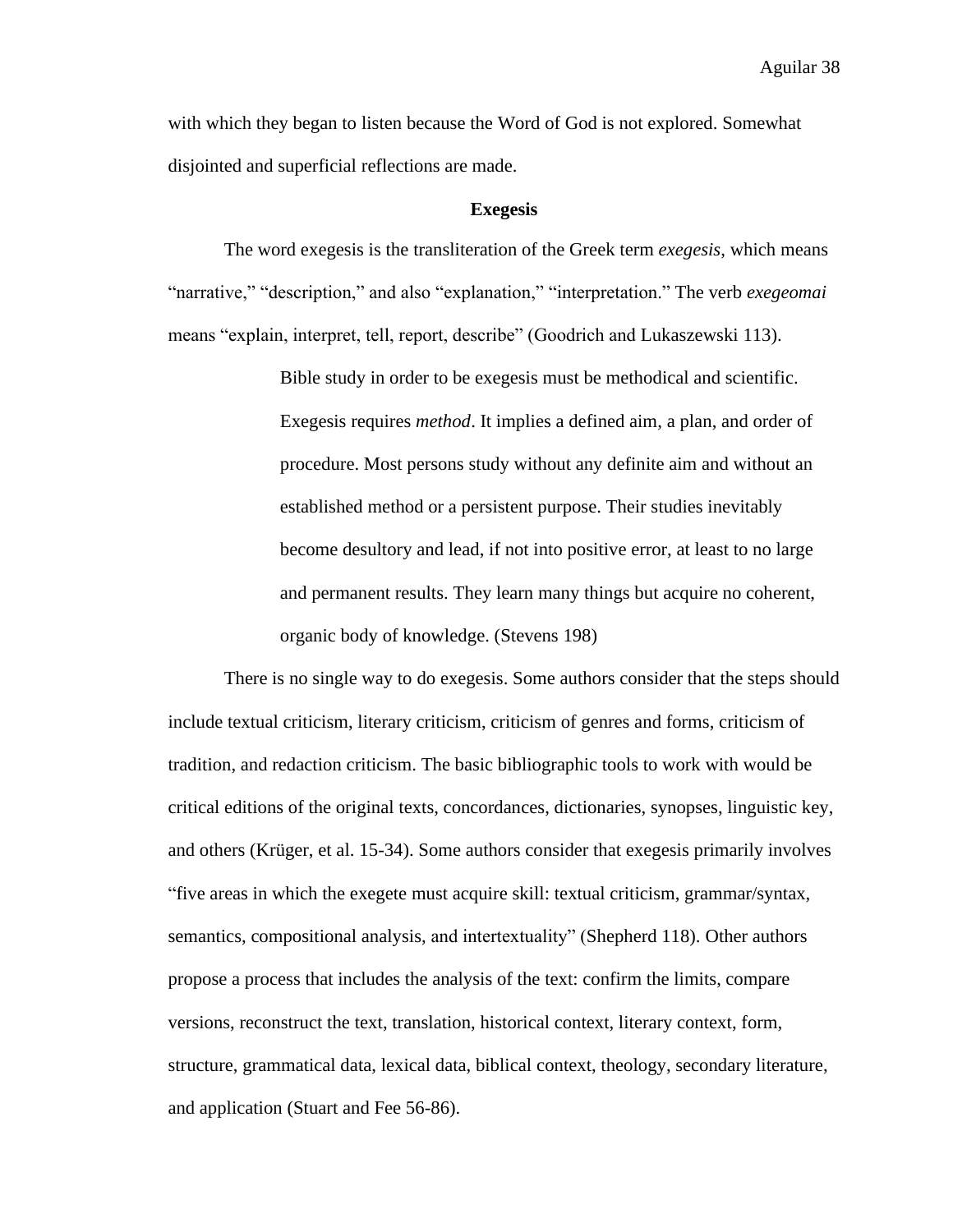The Word of God is a book that can be scientifically scrutinized and from which countless doctoral theses can be written. But it can also be simply read by someone who is learning to read. So impressive is the power of God imprinted in the letters of Scripture. For believers, the Word of God is fundamentally a book to be believed and lived. But this belief in divine communication for a full life does not necessarily imply that the believing reader understands everything read in the Holy Scriptures. Biblical exegesis is necessary, but in turn, time, resources, and professional training are mostly needed to carry it out.

The exegesis of God's Word will shed light on those texts that become obscure due to the temporal, cultural, and other distances that exist between the first recipients and current readers. Besides, it allows enriching those texts that can be considered more understandable with the naked eye. "Honor your father and your mother" (Exod. 20:12) in the context of parricides takes on another dimension.

Believers believe and live the Word of God, but they do not do so alone. The Christian faith is lived in community; therefore, brothers and sisters play a crucial role in building the kingdom of God, which includes the preaching of the Word, although one person, the pastor, has historically performed this task. Since exegesis is vital to nurture preaching, the contribution that other members of the Body of Christ can make in this process will be essential.

Believers are familiar with the study of the Word, but usually not exegesis. The history of exegesis is often considered on par and even merged with the history of hermeneutics. This is because both disciplines are understood in their meaning of explanation and that exegesis can also mean "interpretation." That is where exegesis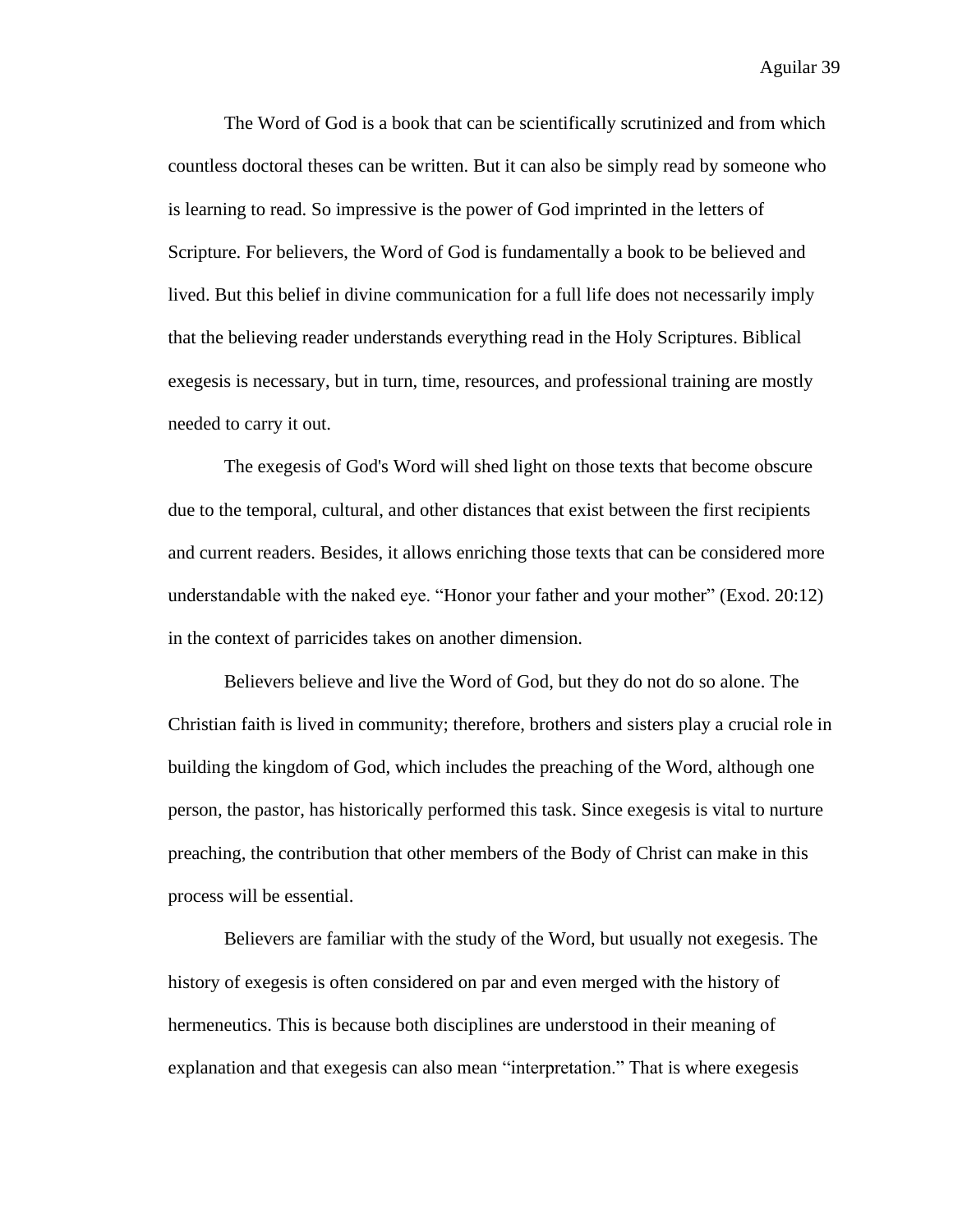crosses paths with the art of interpreting, which is hermeneutics. So the distinction will depend on how those words are defined. In this text, exegesis is understood as a different exercise that precedes hermeneutics. While exegesis is concerned with explaining the meaning of the text to the original readers as well as possible, hermeneutics is responsible for analyzing possible interpretations for today's reader.

It is worth mentioning that exegetical work is not exclusive to the Scriptures. Some scholars are dedicated to explaining ancient Chinese or Latin texts, contemporary authors, or what is of interest to them and consider that it requires an explanation. That is why the term "biblical exegesis" is specified.

Furthermore, when speaking of exegesis, it is understood that it must be done based on the original languages of the Bible, namely Hebrew, Greek, and in some sections in Aramaic. Exegetes, people dedicated to the exercise of exegesis, must master these languages in order to explore the richness of the biblical text.

As an explanation of the Scriptures, Biblical exegesis was given from the first years of spreading the divine message in writing. Since more people had access to the writings without the author's presence, explanation became necessary. The original recipients of the biblical text understood the message upon hearing it. Revelation, which is the New Testament book that most often quotes the Old Testament, begins as follows:

> The revelation from Jesus Christ, which God gave him to show his servants what must soon take place. He made it known by sending his angel to his servant John, who testifies to everything he saw—that is, the word of God and the testimony of Jesus Christ. Blessed is the one who reads aloud the words of this prophecy, and blessed are those who hear it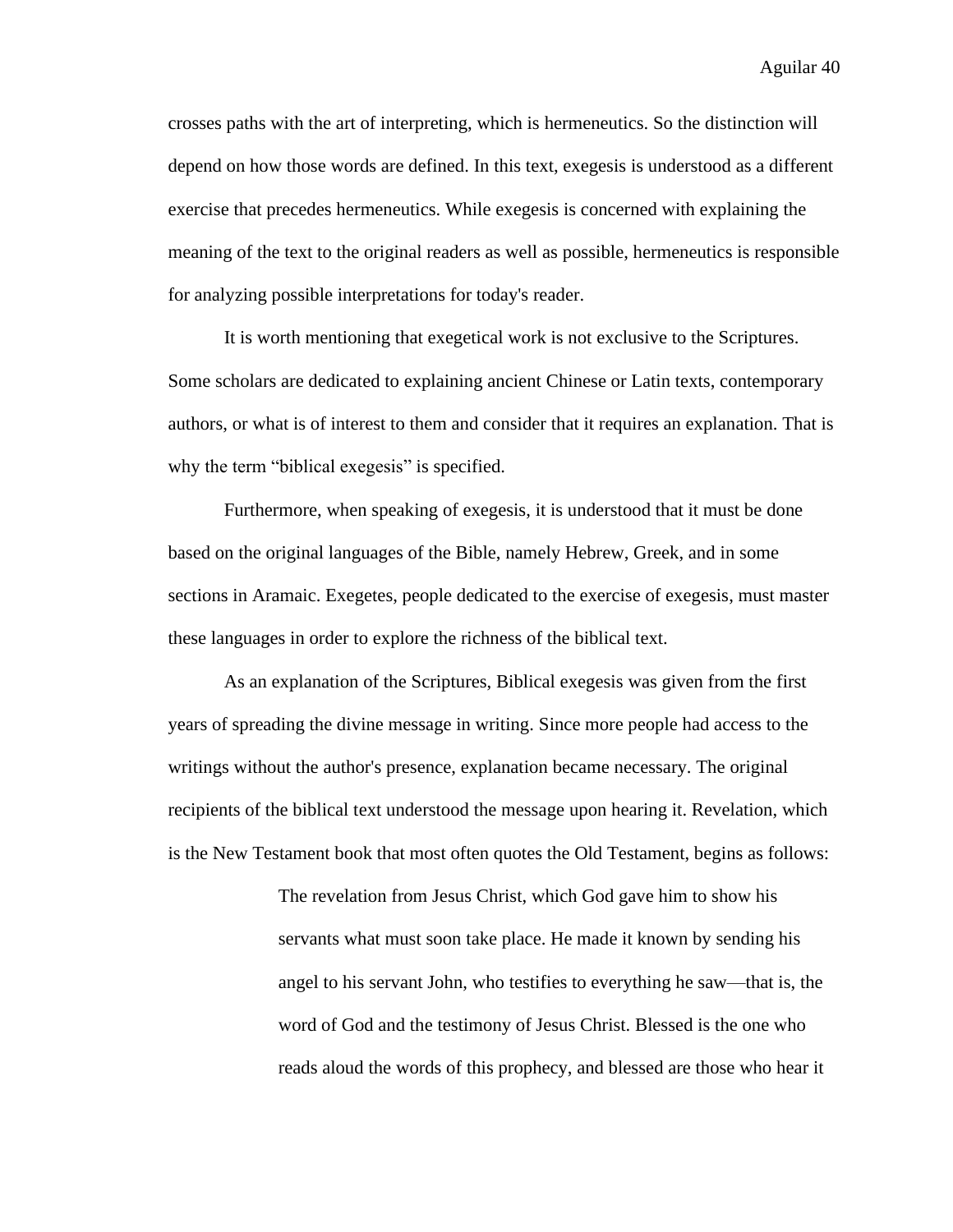and take to heart what is written in it, because the time is near (Rev. 1:1- 3).

Revelation 1:3 says that blessed people are not those who manage to decipher hidden riddles, but those who listen and keep what is written, that is to say, those who obey. It is understood that those who hear that message will understand it. Otherwise, it would not be possible to obey. So, assuming that the first recipients of the text would understand the message, the question is whether or not they will obey it. The message would be understood with such clarity that it would challenge listeners and put them in need of deciding whether to obey the divine message or disobey it.

That was the reality of the first century, but then the text remained in use for other churches, with other realities, and the author of the text was no longer present to explain what he meant. The recipients were no longer those who shared the context of the author of the text in such a way that they could clearly understand what he wanted to convey. The need to explain the text became evident.

A text's exegesis requires a long, detailed, and precise process, done in the original languages. Such a demanding task is beyond the reach of most Bible readers. But those interested people can enter the world of exegesis by taking the first steps, which are analyzing specific words, specific situations, and precise comparisons. That is why this project speaks of exegetical resources. While biblical exegesis itself is an ideal, it also takes practice. The first step is contact with biblical languages.

Some authors do not speak of exegetical resources, but use other terms such as studying God's Word and methods of approach. The terminology can vary, but the idea behind it is to explain the biblical text. For example, in David Thompson's brief but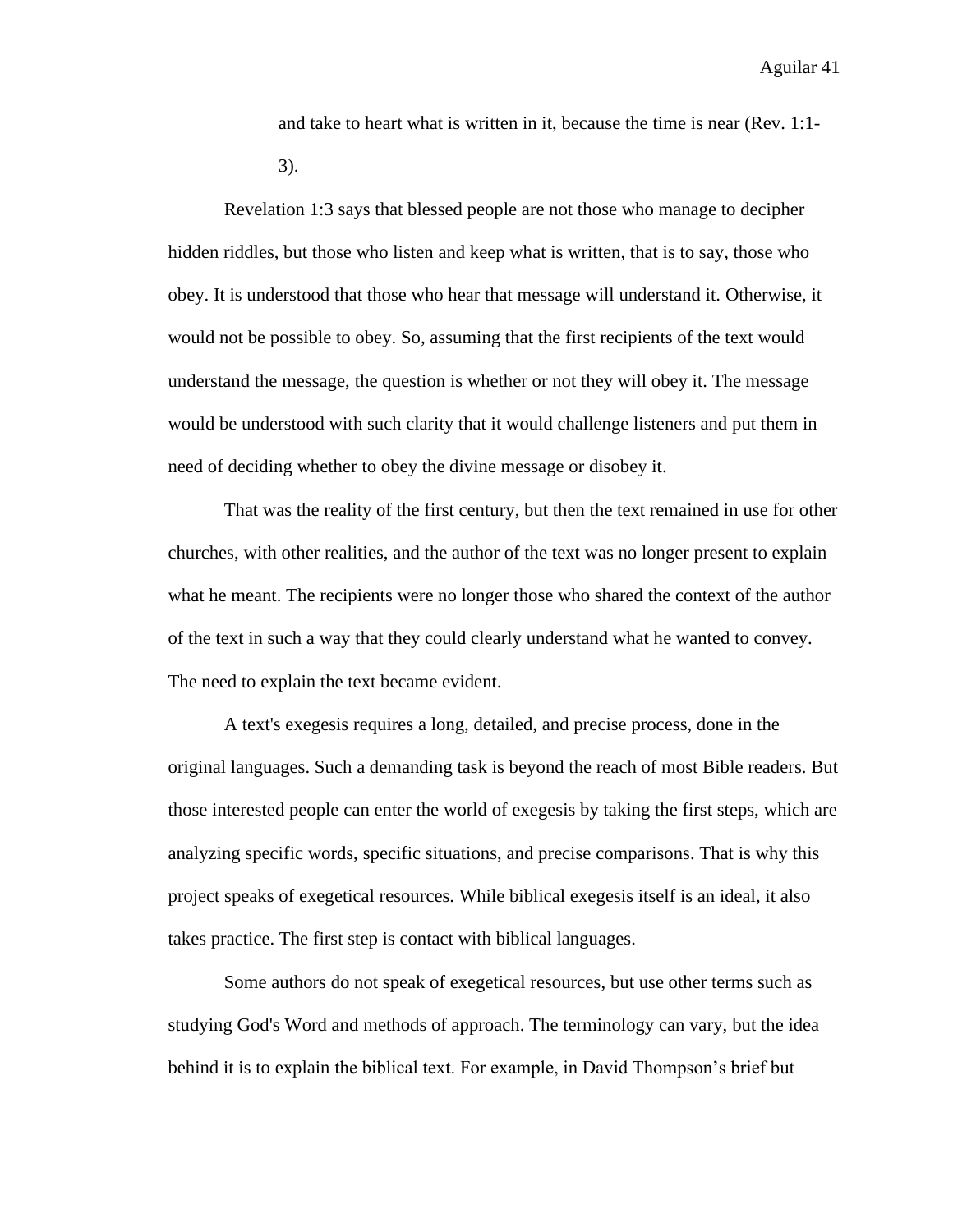highly practical and insightful volume, *Bible Study That Works*, he describes inductive Bible study practices. The inductive process of studying Scripture begins with the premise that two fundamental questions must be answered. The first question is, *"What, as a matter of fact, did the author intend to say to his first readers?"* (Thompson 12) Essential to answering this question is the historical setting in which the author of the book or letter resides. Considering that the Holy Spirit can generalize the particular situation where and when the author is located, the modern reader must acknowledge that the biblical author was not writing to him or her. Therefore, strong consideration must be taken to understand the passage's context being researched and the possible author's reason for writing it. The question also addresses the Bible's objective nature by recognizing that it exists independent of the modern reader. This collection of poems, letters, and stories that people call the Bible is God's Word, whether or not anyone reads it. Therefore, it is imperative to understand where the passage sits in the light of the chapter, book, Bible, and so forth before the modern reader interprets the passage or applies it to his or her life.

Exegetical resources refers to specific material found when studying a biblical passage, such as the following: references in Greek or Hebrew, translation problems, issues of textual criticism, theological, historical, geographical, political, and social issues.

The study of the Word of God's content is vast. It can reach levels of complexity that make necessary a previous preparation to open the Bible and be capable of reading and understanding it best possible, not necessarily with academic purposes in mind, but with life purposes in mind for sure.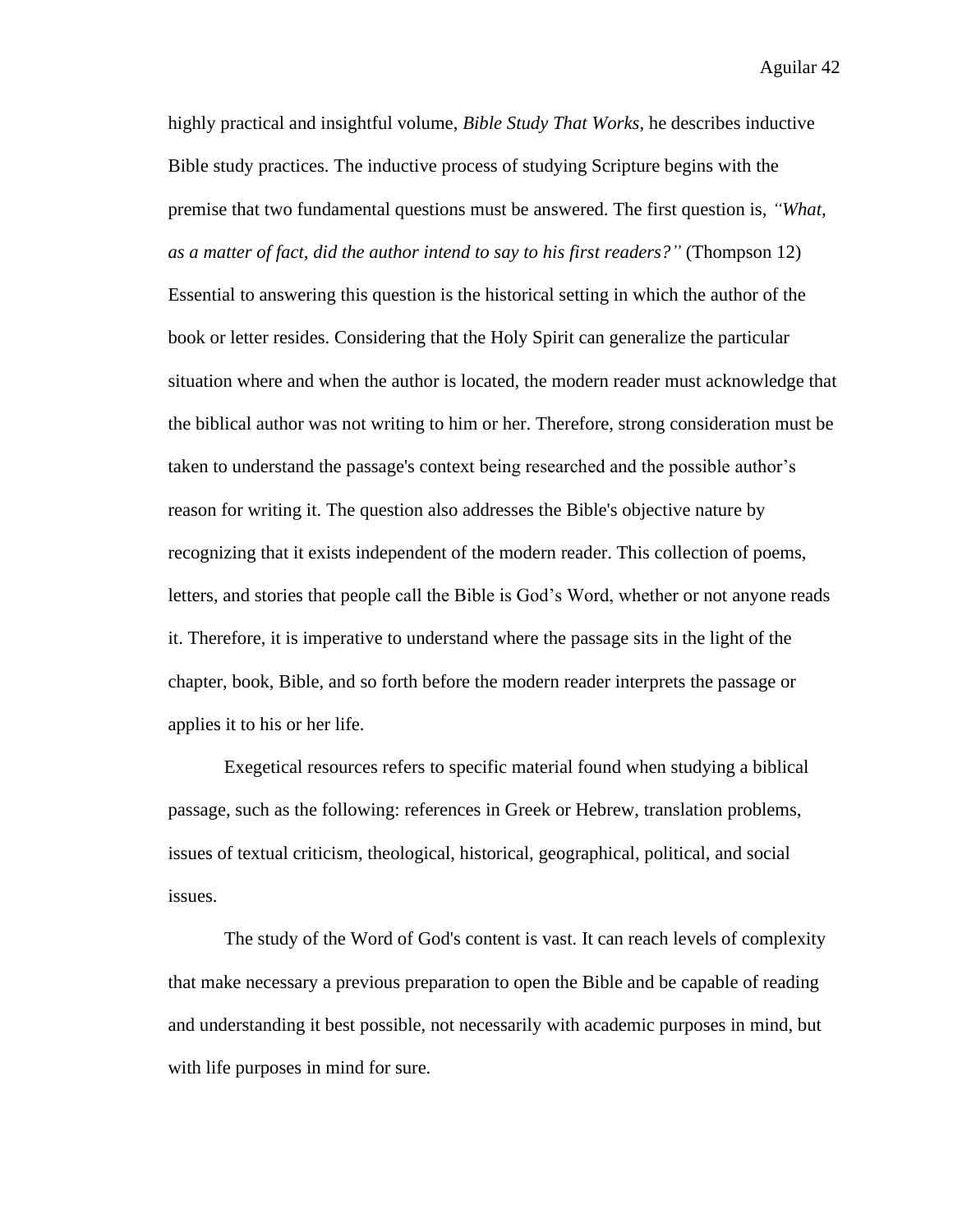It is not unusual to face a biblical text that is misunderstood, as in the case of temple dedications: "... to compare the building of a local congregation with the Solomonic temple is a mistake. Depending on the function under study, the temple may be compared to the general headquarters of a mainline denomination, to a patriotic monument, or a national bank" (Jiménez and González 78).

Another example would be Psalms 126:5, 6. "Those who sow with tears will reap with songs of joy. Those who go out weeping, carrying seed to sow, will return with songs of joy, carrying sheaves with them." It is easy to understand the joy after the harvest, but why the weeping? African readers commented to an American reader:

> Well this is quite obvious. When that Psalm was composed, it was just like our times. There had been a famine in the land. The families have a difficult choice to make. They have a certain amount of corn and they can do one of two things with it. They can use it to feed their hungry children, but if you do that, you are no longer a farmer next year. You have nothing to plant. You have to go to the city to beg. Or you can literally take that corn away from your hungry family, your hungry children, and sow it in the land.

Of course in those circumstances when you go out to the land you are weeping. How could anyone do anything different? It's obvious. (Jenkins)

His final reflection was that when a person has suffered hunger, they can easily read the Bible and notice how much it talks about food. The great Day of God is a banquet where everyone has enough to eat.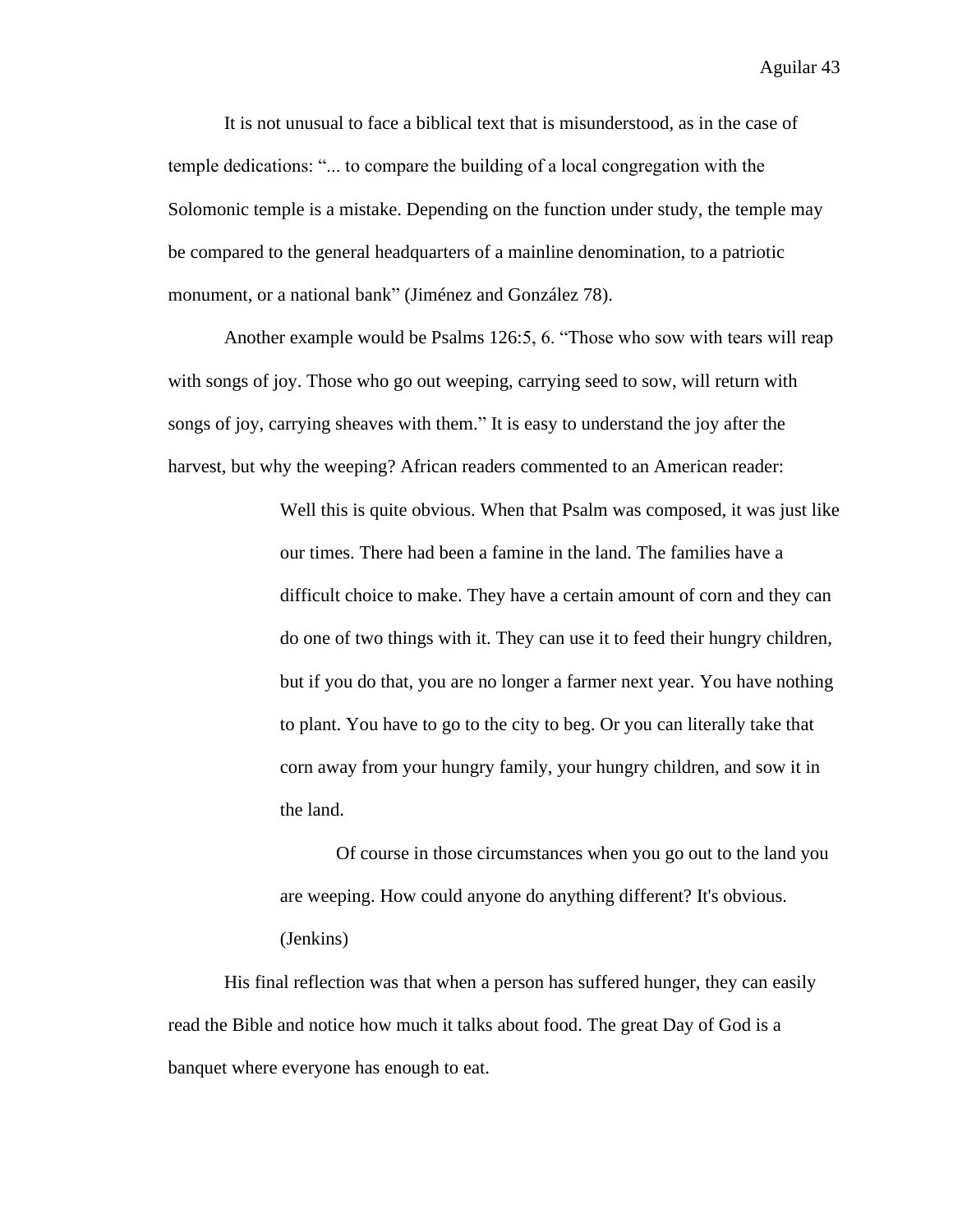Every reader comes to the text from a particular social location that determines how the text is heard and interpreted. Objectivity is an illusion that denies the reader's role, whether that reader is an untrained layperson or a tenured biblical professor. Subjective approaches, such as reader response theory, have suggested that texts have no meaning other than that brought by each individual. (Lundblad 7-8)

In Matthew 18:15-20, binding and loosing do not occur in an exorcism context, but for the administration of church discipline. Church leaders are responsible for determining who is allowed to remain within the new covenant community and under what conditions.

*Mark 5:21-43.* "Jairus' daughter and the woman with the issue of blood" is a precious example of a variety of those essential subjects needed for a better comprehension of the Scripture. Even though the pericope was told in the Synoptic Gospels, the chosen Gospel for analysis was that of Mark. Basically, for the extent of the account. Mark 5:21-43 has 373 Greek words (SBLGNT) and 490 English words (NKJV). Luke 8:40-56 has 287 Greeks words and 370 English words. Matthew 9:18-26 is the shortest account with 138 Greek words and 180 English words.

It draws attention because Matthew contains twenty-eight chapters and 18,370 words; Luke has twenty-four chapters and 19,496 words, and Mark has only sixteen chapters and 10,981 words (Rice).

Several topics could be taught from these texts before actually reading them. These are: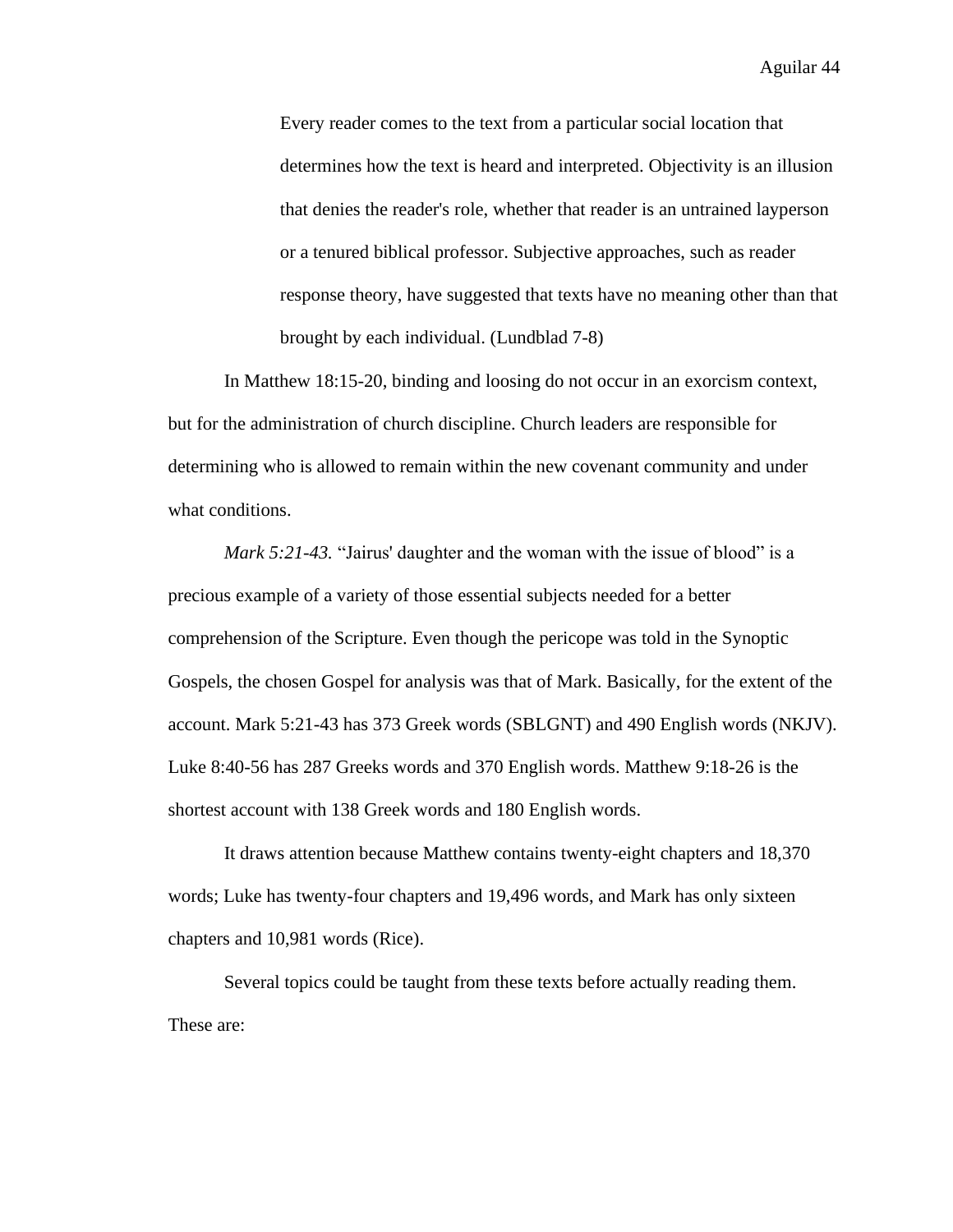- a. Languages that were spoken during Jesus' life and during the New Testament writing time and the Greek text and its way to the English texts;
- b. Synagogues and the story of that institution, the role of synagogues during Jesus' life, and during the time of the writings of the New Testament, the authorities in the synagogue and the influence on the life of the Jews and Christians;
- c. Common sicknesses during the time of Jesus and possible treatments to heal the sick and results;
- d. Economic situation of Jesus' followers and the people whom he taught, their incomes and expenses;
- e. Social stratification of Jesus' followers and the people whom he taught;
- f. Funeral traditions and the preparation of the dead bodies for their final place; and
- g. Purification regulations in the Old Testament about menstruating women and corpses and other regulations from other texts that were important for the Jews.

Women who suffer painful menstrual periods can imagine the pain of that woman. It was not only her body that weakened, but also her finances, her social relations, her whole life. According to the Jewish ideas of that time, the woman was an utter outcast because of her disease. She could not take part in any religious proceedings, could not come into the temple, or touch other persons. She had to be separated from her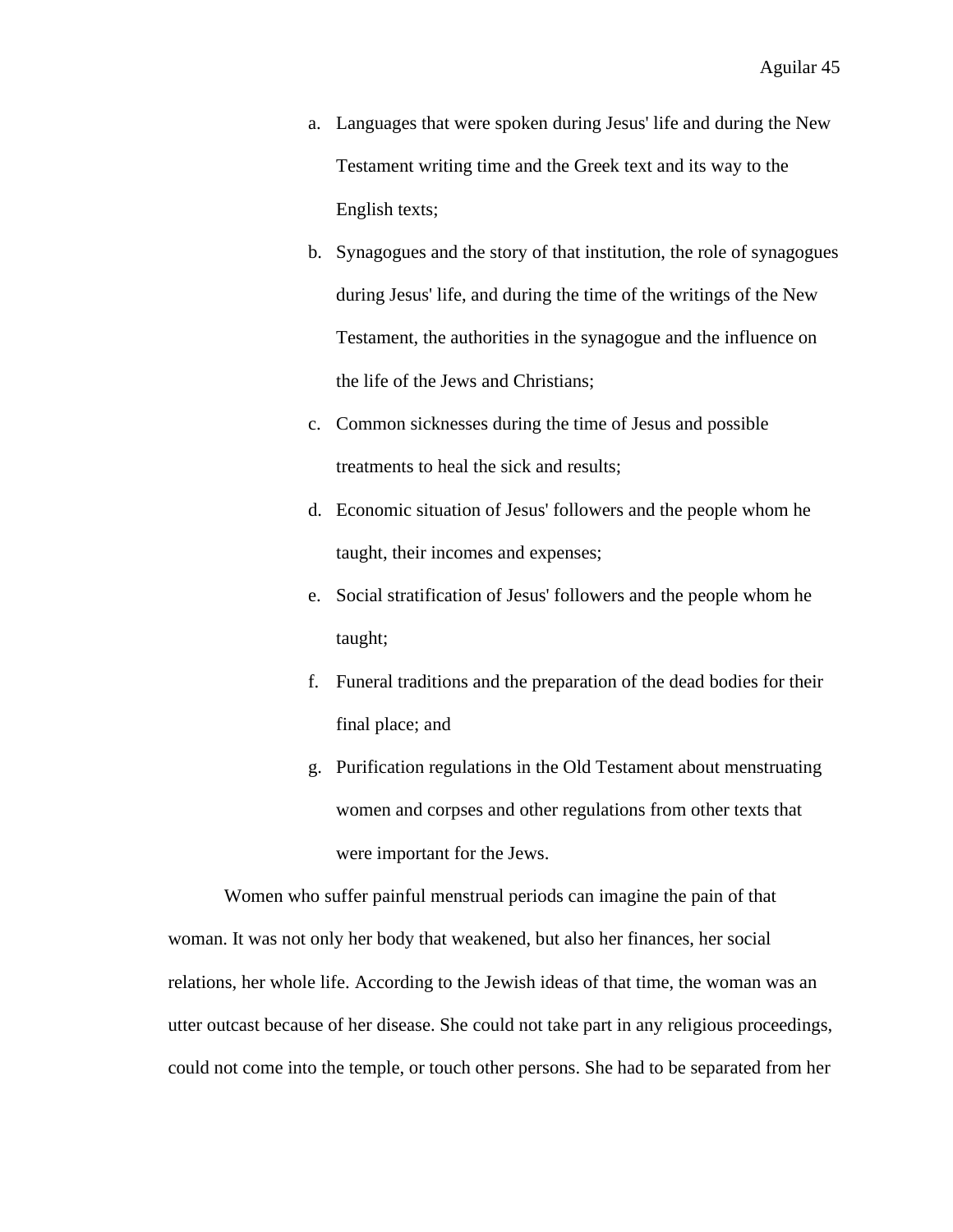husband. Her disease came within the scope of the regulations of Leviticus 15. So she was not only impoverished through having had to give all her possessions to physicians in the hope that they might heal her. She was a despised and solitary woman. If her cure had taken place without the Savior making it known publicly, she would have had the utmost difficulty removing the inhabitants of the town the prejudice and scorn that she had met with for years. For this reason, the Savior understood her circumstances and made her appear before the whole multitude to testify that she had been healed (Geldenhuys 261).

That's why it was not enough for the Lord just to heal her. He knew that she needed something more, so He also touched her heart. Her sickness prevented her from having a "normal" life. She could not be touched, hugged, or caressed; her life circumstances were challenging. She struggled and found herself facing the Lord in the middle of a multitude expecting her to be reprimanded. So she told Him "the whole truth" (Mark 5:33), waiting for the worst, but what she received was tenderness and comfort for her soul.

Many women were mistreated for reasons they could not control. They have been treated by society in a way that has wounded them. They may be physically ill, but their souls also need the touch of the Lord. He can touch them with a supernatural hand or through the hands of his Church.

The Messianic secret in Mark was the prohibition of talking about the miracles performed by the Lord. The question arises; why did Jesus forbid talking about them? (1:23, 34; 43-45; 3:11-12; 5:43; 7:36; 8:26, 30; 9:9). There is an exception (5:19). There have been several answers to this question. One is that it was not yet the right time for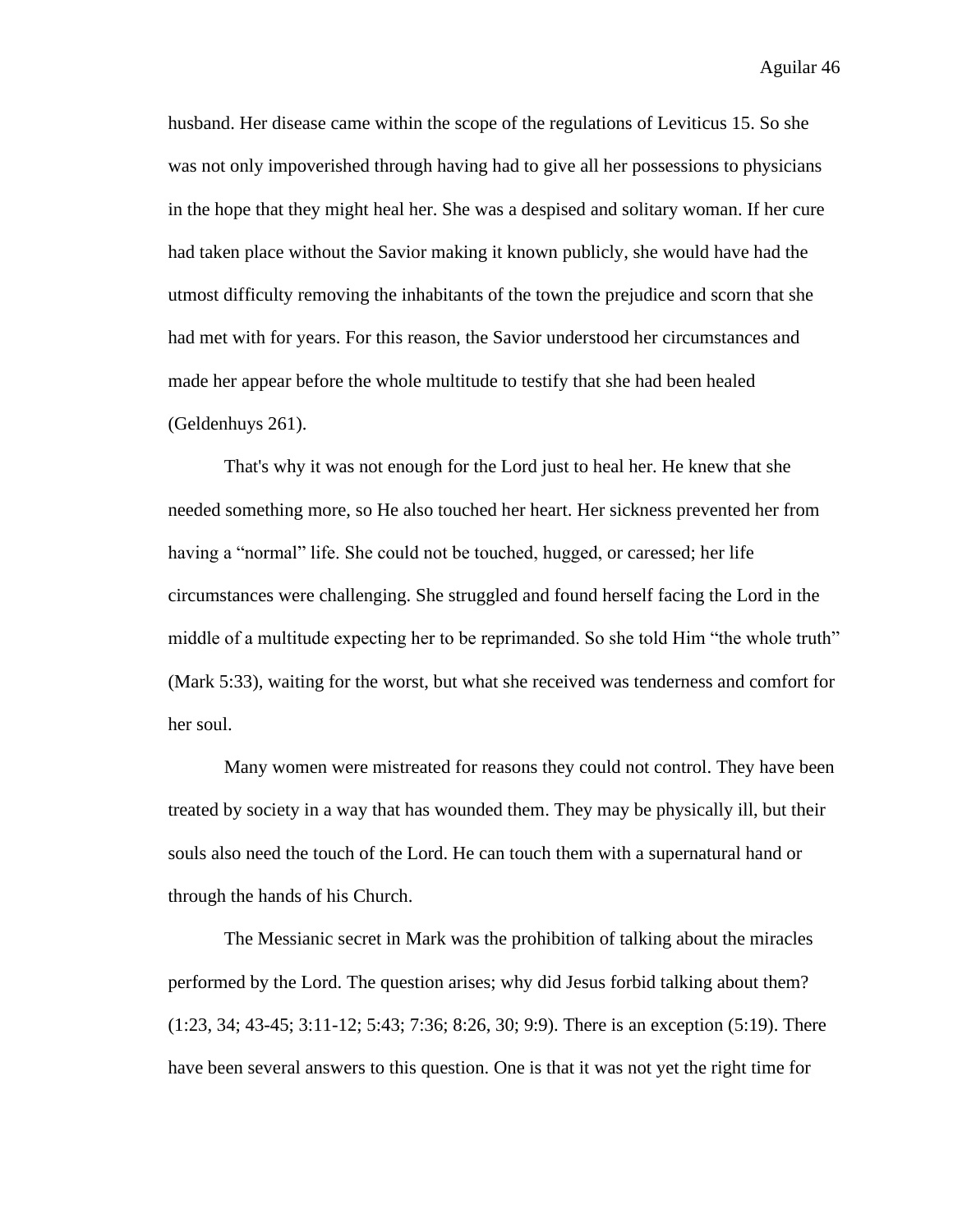Him to be revealed as Messiah. His listeners were waiting for a Messiah, but the idea that they had about it would be very different from the plan of the Lord of living among the poor, taking His cross, and dying.

As previously stated, there was an exception in the Gospel of Mark. A Gentile was allowed to talk about the liberation made by Jesus in His life.

> As Jesus was getting into the boat, the man who had been demonpossessed begged to go with him. Jesus did not let him, but said, "Go home to your own people and tell them how much the Lord has done for you, and how he has had mercy on you." So the man went away and began to tell in the Decapolis[b] how much Jesus had done for him. And all the people were amazed. (Mark 5:18-20)

Perhaps because his family and the people from where he was from did not know and shared the tradition about the Messiah, there was no real risk of the Lord being misunderstood.

The beginning of the account established that the woman could believe in the possibility of being healed due to what she had heard.

> And a woman was there who had been subject to bleeding for twelve years. She had suffered a great deal under the care of many doctors and had spent all she had, yet instead of getting better she grew worse. When she heard about Jesus, she came up behind him in the crowd and touched his cloak, because she thought, "If I just touch his clothes, I will be healed." Immediately her bleeding stopped and she felt in her body that she was freed from her suffering. (Mark 5:25-28)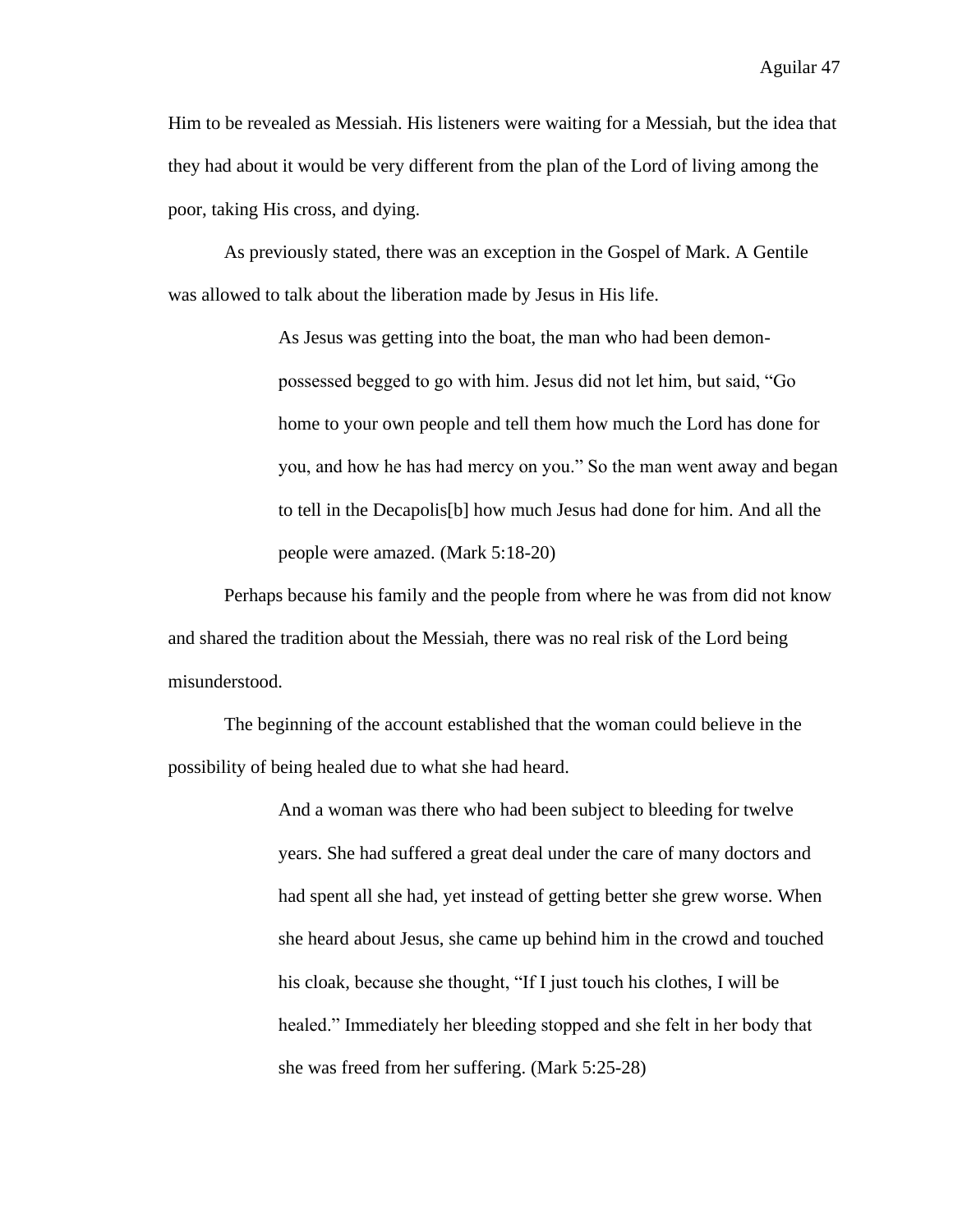If she had "heard about Jesus," it was because someone was telling beautiful things about Him. Is it not part of the Gospel to tell the needy the news about the love of Jesus for humanity and his power? Why would the Lord not want some stories to be told?

He is willing to heal, but healing is not the goal. There has been, and there will be Christians that have not been healed, but they are still faithful and believe in a God of miracles. The goal is to make disciples. And a sick disciple is still a disciple. He or she will deal with sickness as Christ would.

Mark emphasizes this healing's theological nature by his repeated use of "straightway" (*euthus*).

> Immediately her bleeding stopped and she felt in her body that she was freed from her suffering.

At once Jesus realized that power had gone out from him. He turned around in the crowd and asked, "Who touched my clothes?"

"You see the people crowding against you," his disciples answered, "and yet you can ask, 'Who touched me?'"

But Jesus kept looking around to see who had done it. 33 Then the woman, knowing what had happened to her, came and fell at his feet and, trembling with fear, told him the whole truth. (5:29-33)

The verbal link underscores the theological link: the woman's healing is not just a physical cure, but a moral one, affecting her very identity. The woman's reaction of fear and trembling (*phobētheisa* and *tremousa*, v. 33) is an expression of awe, and it is followed by a gesture of faith: "[she] told him the whole truth"  $(v. 33)$ .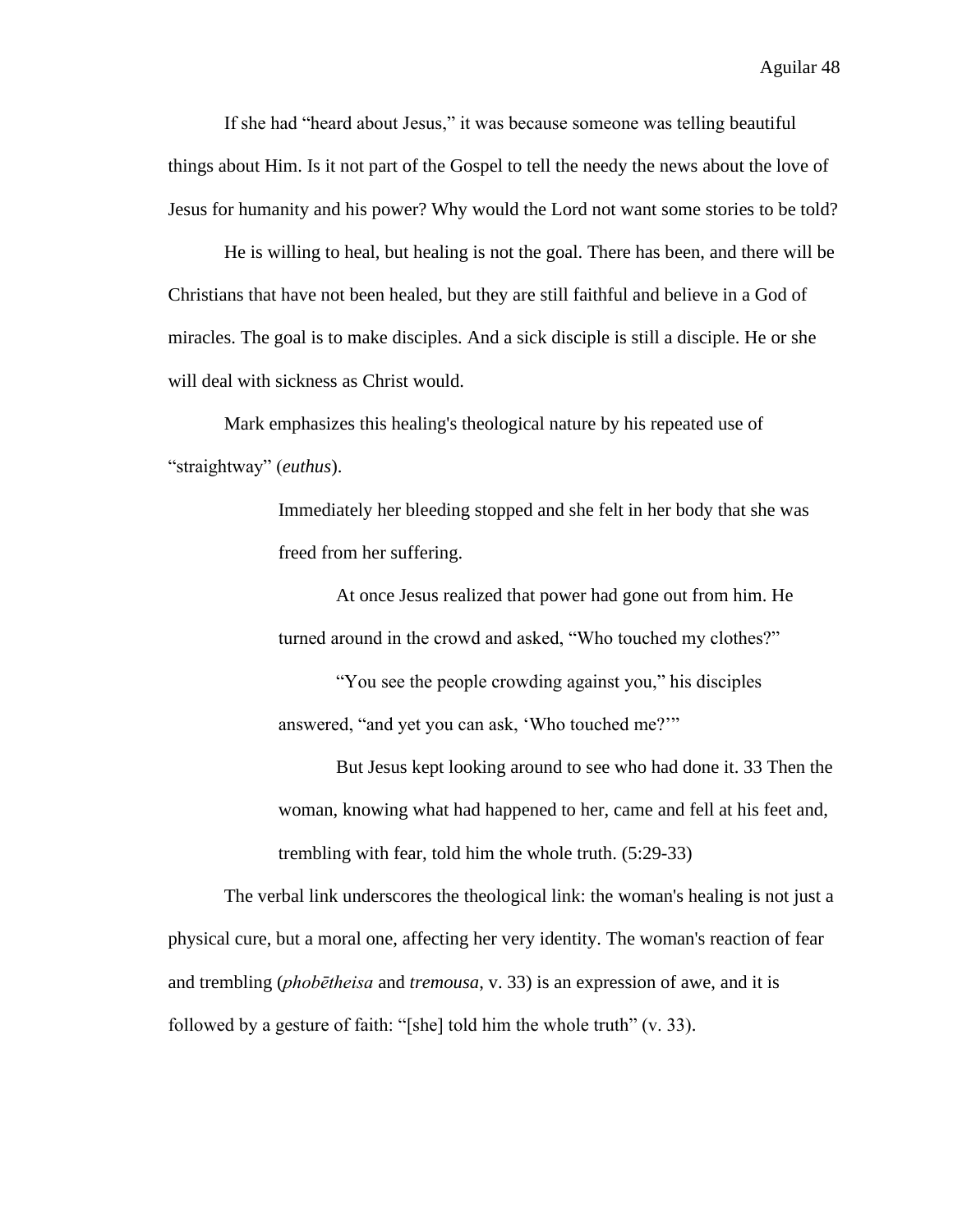An essential aspect of this significance is the emphasis on faith. At the end of chapter four, Jesus reproaches his disciples for their lack of faith (v. 40), but here, he commends the woman for having faith. Although not called to be a disciple, the woman acts like one, following after Jesus and trusting him to save her. The woman is a model of the faith the disciples lack (Sabin 189).

Should stories about the healing power of Jesus be told? Yes, indeed. However, it has to be clear that physical healing is not the ultimate purpose of the Lord for the person that needs a divine touch. The Holy Spirit definitively wants to touch the heart and convert it according to the divine mission.

### **The Church of God Denomination's Pastor Preparation**

COGA in Buenos Aires is part of the international COG (Cleveland, Tennessee), and it is also part of its history, a history that started in the nineteenth century. In this section is also presented the Church of God denomination's pastor preparation.

#### **The Beginnings of the Church of God**

The history of the beginnings of the Church of God in the United States may contain surprising elements; however, what happened was utterly predictable. Various excesses occurred because there was no protective organization to discipline and guide the faithful and no biblical training.

As so many people joined the church in such a short time and without the guidance of prepared leaders, between 1900 and 1902 they fell into the hands of extremist fanatics, which prohibited or censured everything from food to women's hairstyles.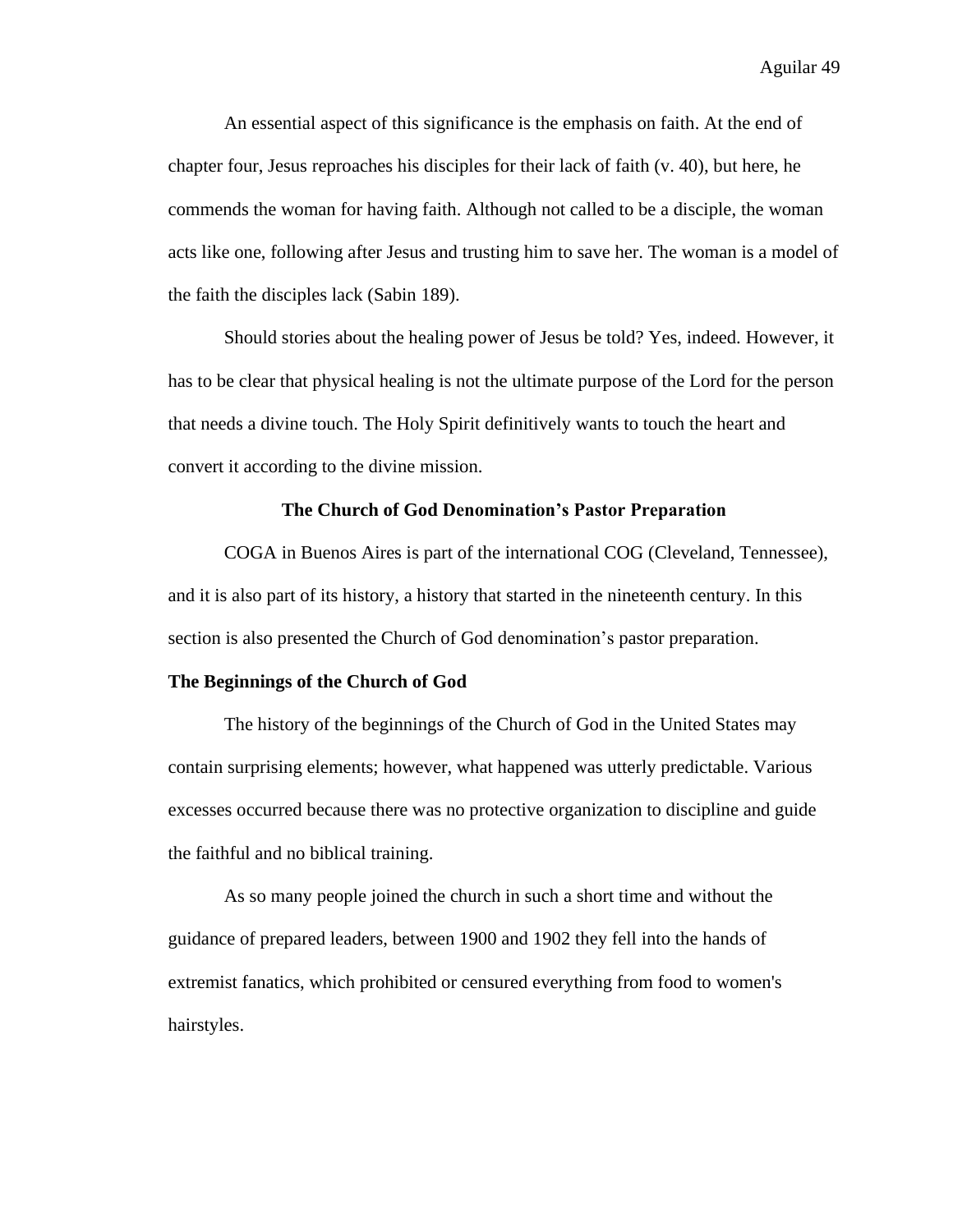# Table 2.2.

# Chronology of the beginning of the history of the Church of God

| Date      | Event                                                                                     |
|-----------|-------------------------------------------------------------------------------------------|
| 1884      | Dissatisfaction with creeds and rituals in Historic Churches leads Richard G. Spurling to |
|           | renew his study of Scripture and Church History.                                          |
| 1886      | The Christian Union is organized in Monroe County, Tennessee, with eight members.         |
|           | Richard Spurling Jr. is ordained and selected as pastor.                                  |
| 1896      | A great revival at Shearer School in Cherokee County, North Carolina, stands out as       |
|           | prominent leader W.F. Bryant. The group with Spurling Jr. combined with the group         |
|           | from North Carolina. About a hundred people are baptized in the Holy Spirit and speak     |
|           | in other languages.                                                                       |
| 1896-1902 | Persecution threatens the Christian Union.                                                |
| 1900-1902 | Fanaticism Almost Destroys Christian Union                                                |
| 1902      | A simple plan is adopted as a government. The name of Christian Union is changed to       |
|           | Church of Holiness.                                                                       |
| 1903      | A. J. Tomlinson joins the young church and is selected as pastor.                         |
| 1906      | The First Assembly meets in Cherokee County, North Carolina, with twenty-one              |
|           | delegates. Church leaders move to Bradley County, Tennessee.                              |
| 1907      | The name of the Church of Holiness is changed to Church of God.                           |

Source: Conn, Charles W. *Como Ejército Poderoso, La Historia de la Iglesia de Dios – 1886 – 1976.* Pathway Press, 1983.

In Argentina, the Church of God arose between 1939 and 1940 when the Evangelical Church of Our Lord Jesus Christ had contact with the international organization Church of God through the missionary and representative, J. H. Ingram. A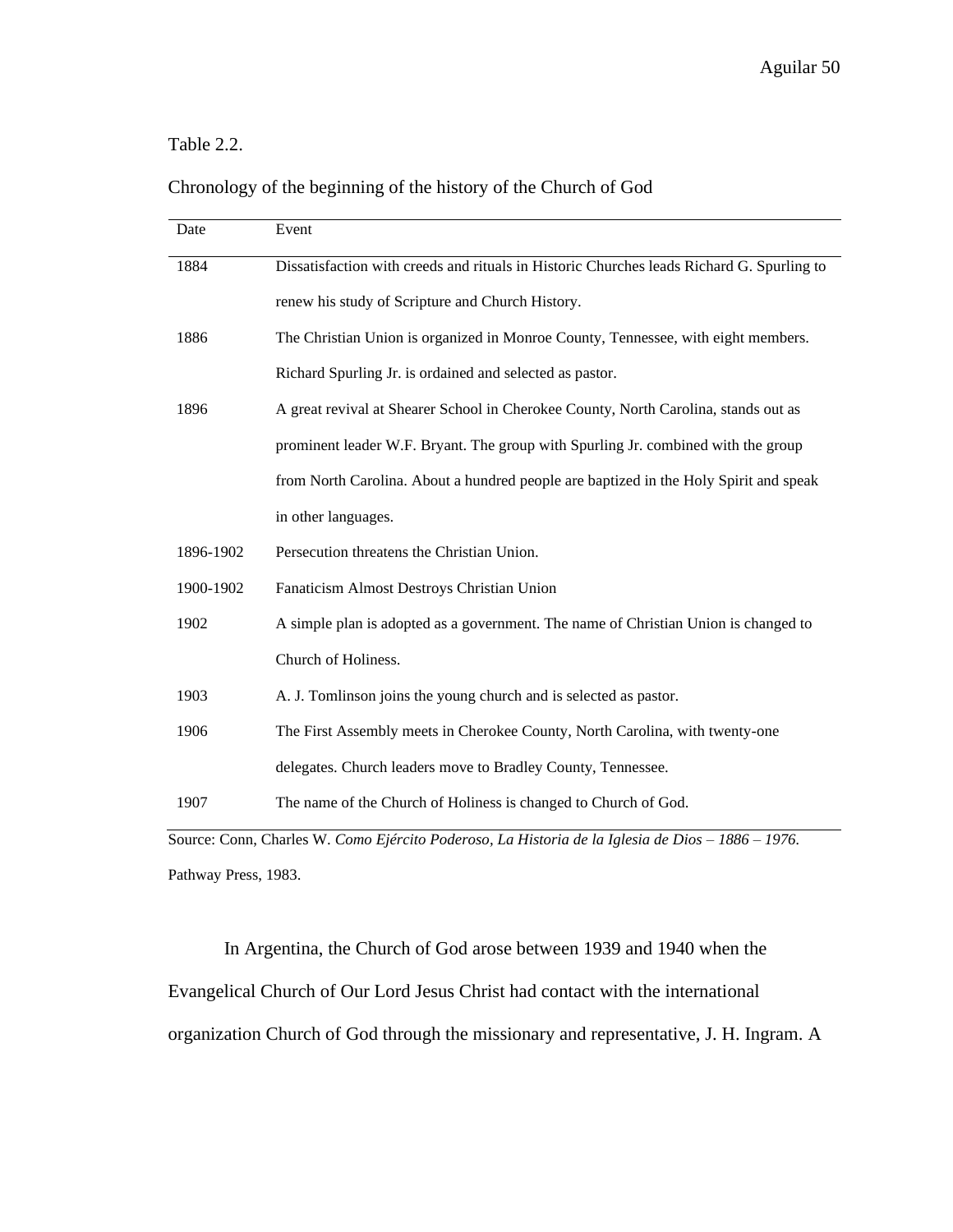fraternal union was then established between the existing church under Mazzucco's pastorate and the Church of God.

## **Pastors' Preparation**

In 2011, a Church of God pastor who was studying for his bachelor's degree in theology dedicated the thesis work of his professional training to the subject of preaching. Years later, that minister received the most votes from his colleagues and became the Regional Supervisor of the Province of Buenos Aires.

In the introduction to his book, he says that the first time he was invited to preach, he simply did not know how to do it. He prepared what God spoke to his life, with much effort and few resources, but he knew it was not enough (Franco 5). Unfortunately, that case is not an exception, but the rule. Most of the Church of God's pastors began their first steps in preaching with the experience provided by the hours of listening to their pastors and without any formal preparation to do so. The desire to transmit the Word of God is indispensable, but not sufficient.

There are general requirements for admission to the pastorate like being baptized by the Holy Spirit; be well informed about the teachings and doctrines established by the International General Assembly of the Church of God; keep up with the tithes; have served as exhorters prior to requesting the certificate of ordained ministers, and be active in evangelistic or pastoral work (*Enseñanzas* 62-64).

It can be read in the manual de *Enseñanzas, Disciplina y Gobierno de la Iglesia de Dios* [*Teachings, Discipline, and Government of the Church of God*] that formal preparation in the Bible area is not a requirement for aspiring pastors. However, ministers must complete a course called Ministerial Internship Program.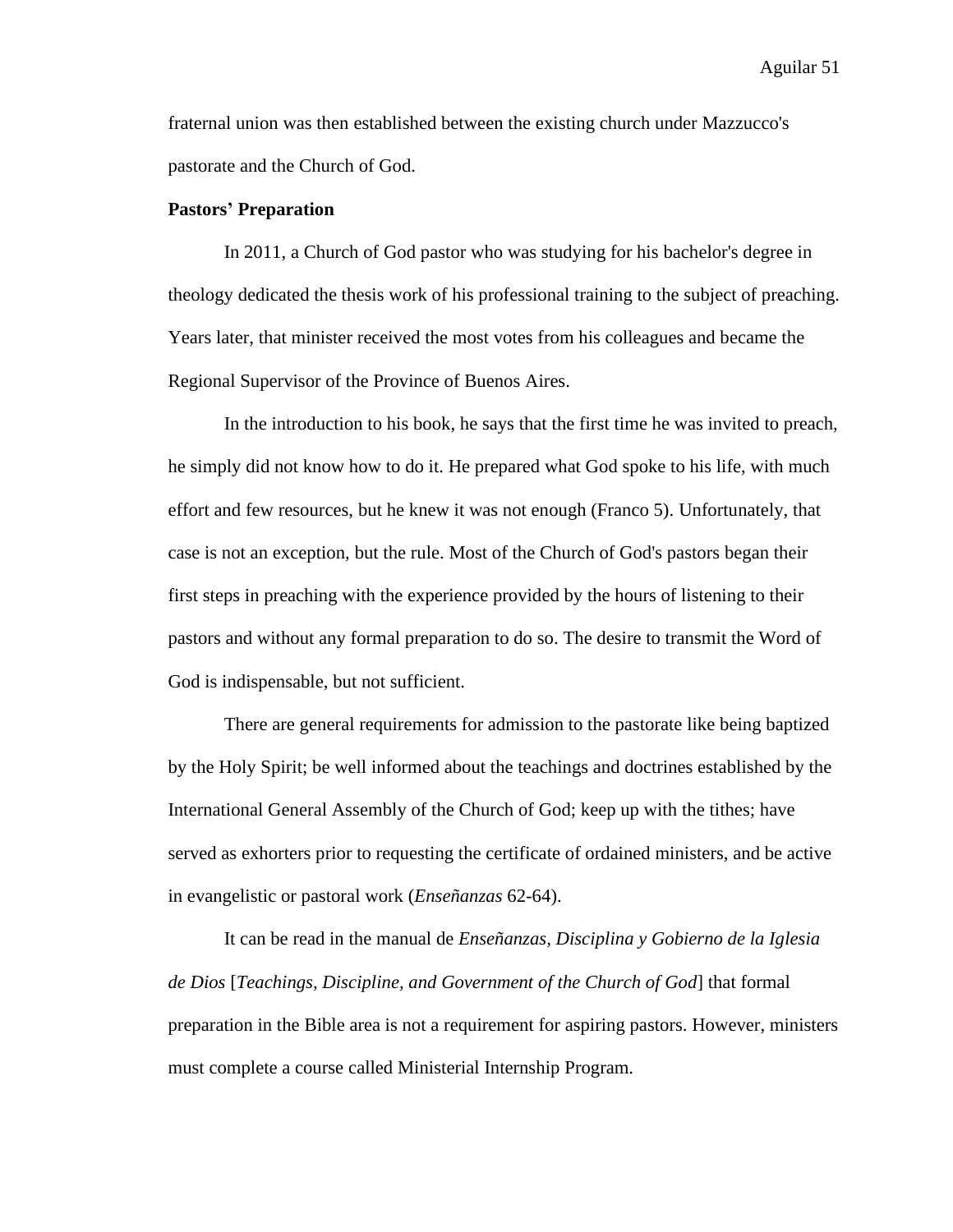The need for formal preparation on a topic as vital to pastoral ministry as preaching is more than evident. That is why Franco poured into a text his years of study and personal experience on the subject, trying to contribute to filling a professional training gap within the COGA.

Franco divided his work into two parts. The first part is about the person of the preacher including his witness, his commitment to the church, and his commitment to the entrusted work of preaching the Word of God. The second part is concerned with the sermon including the choice of subject, the correct interpretation of the biblical text, the use of various resources, and the proper structuring of the sermon.

His intention in writing that final work was to challenge the reader to prepare a special message, and to provide him or her with adequate tools for the sermon delivery. Franco expected for the reader a fresh and transforming experience (5).

Franco shared the anecdote of a preacher who, given the shortage of resources consulted, simply repeated the little content he had. It would have been an experience strong enough to be marked in his memory since Franco recorded that the preacher in question went on to repeat the same information up to four times!

Exegetical work is essential. It is also indispensable and arduous. Therefore, a proposal that allows the pastor to have exegetical resources available to prepare his sermon is welcome.

### **Sociological and Ethical Themes**

Two other themes from the literature review highly enriched the research of this project: authorship concept and authorship of Bible books.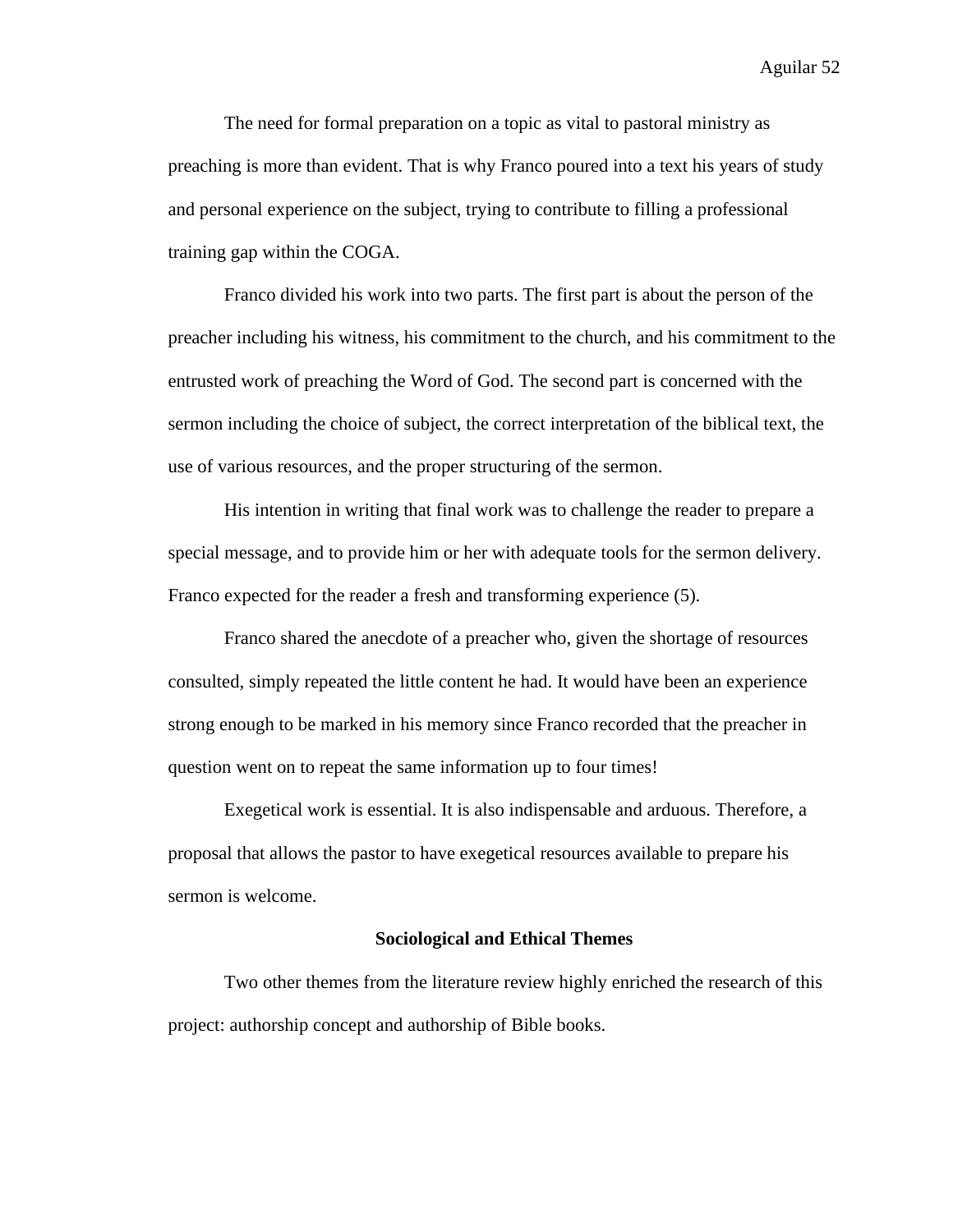# **Authorship Concept**

Unlike other religions or sects that profess to have received their sacred writings directly through a divinity, excluding all human participation, the Evangelical Church considers that different authors wrote the Bible in different times and cultures. But it is necessary to clarify that when speaking of "authorship" of the Bible, the western and individualistic concept of that word is not currently in mind.

In western society, a text's authorship is understood as a single person writing or composing something. The *Diccionario de la Real Academia Española* [*Dictionary of the Royal Spanish Academy*] defines the term "author" with five meanings, all of which refer to the author as a "person" who causes, invents, or produces something. For its part, the *Merriam-Webster's Learners Dictionary* defines the term as follows: "1: the writer of a literary work (such as a book) . . .; 2a: one that originates or creates something: SOURCE. . . . 2b: capitalized: GOD sense 1." The first known use of author as a noun was in the fourteenth century, in the meaning defined at sense 2a.

It is clear that the idea of pseudepigraphic authorship simply cannot exist in today's society. On the contrary, the works belong to people who register them in official organisms that are not cited without credit. If that happened, you would be facing a plagiarism case, which is condemned by society and even punished by law.

It is known that the literary genre of the homily does not contemplate the speaker mentioning the sources from which he was inspired to elaborate his sermon. With notable exceptions, authors of biblical commentaries, dictionaries, bibles, manuals, and encyclopedias will not be mentioned. And yet, the listener understands that not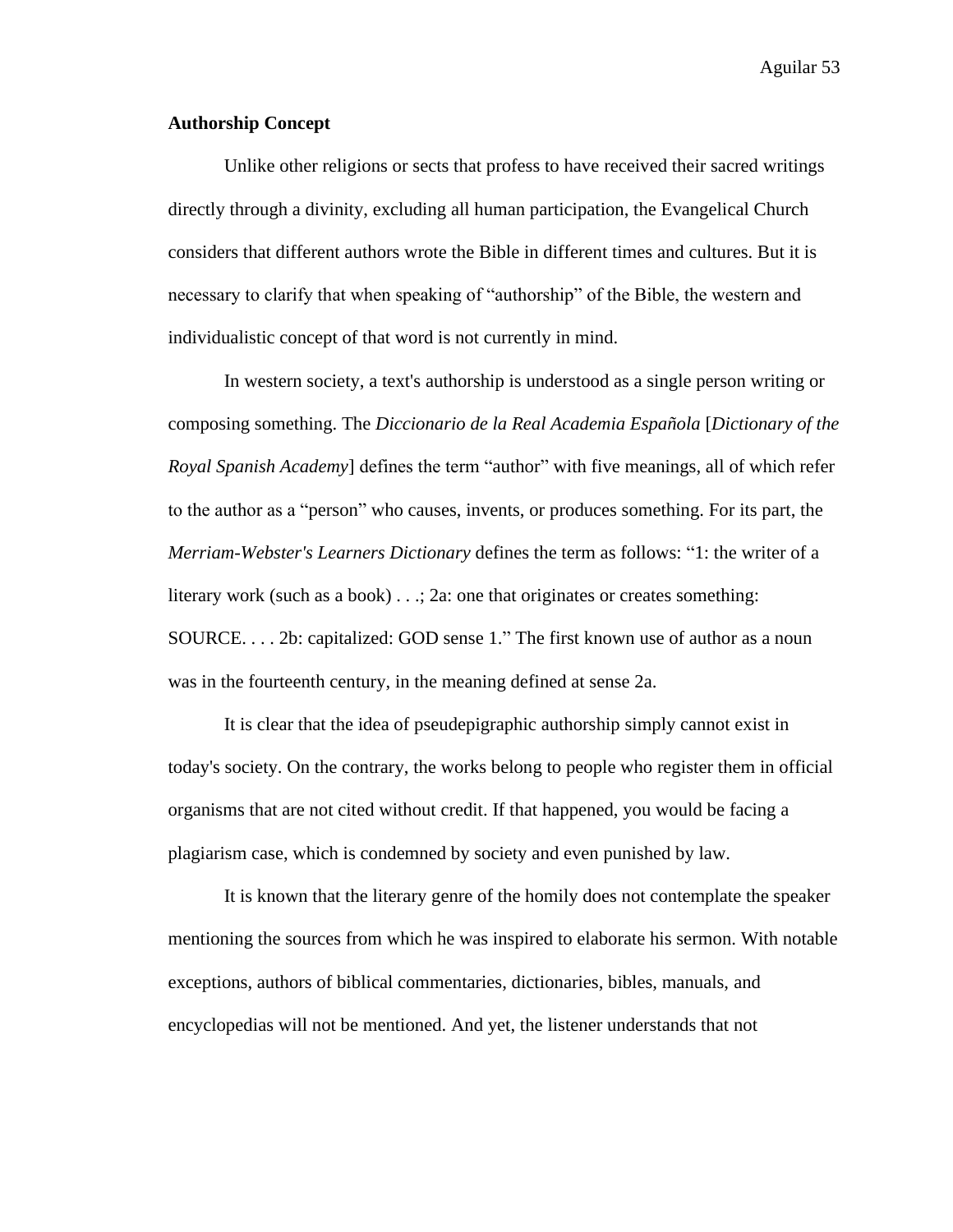everything he hears has been the preacher's elaboration. It is the work of the preacher, supported by works of other authors.

> hablar de la existencia de un autor o creador de una idea o conocimiento en el sentido de que sus creaciones o conocimientos son, de principio a fin, creaciones suyas- parece algo dudoso. Sería más preciso hablar de impulsores, promotores, perfeccionadores o refinadores, más que de creadores. (Vera)

to speak of the existence of an idea author or creator –in the sense that his creations are, from beginning to end, his or her creations– seems somewhat doubtful. It would be more precise to speak of promoters, perfectionists, or refiners, rather than creators.

Starting from the fact that "todo conocimiento es una realización colectiva" 'all knowledge is a collective achievement,' it would be interesting to replace the concept of author or creator to think of a person who "sintetiza brillantemente y añade modestamente" 'synthesizes brilliantly and adds modestly' (Vera).

But the idea that someone else could bring exegetical material to the preacher may generate the thought that he is not doing his job as a researcher. He may be wrongly labeled as "incompetent⸺incapable of developing and expressing their own thoughts⸺or, worse, dishonest, willing to deceive others for personal gain" (*MLA Handbook* 53), but collaboration has nothing to do with plagiarism. The preacher who receives the collaboration of other people is not stealing ideas or his collaborators' work, but they give them up. He is not incompetent, but wise and generous allowing other people to contribute to the elaboration of the sermon. On the other hand, the sermon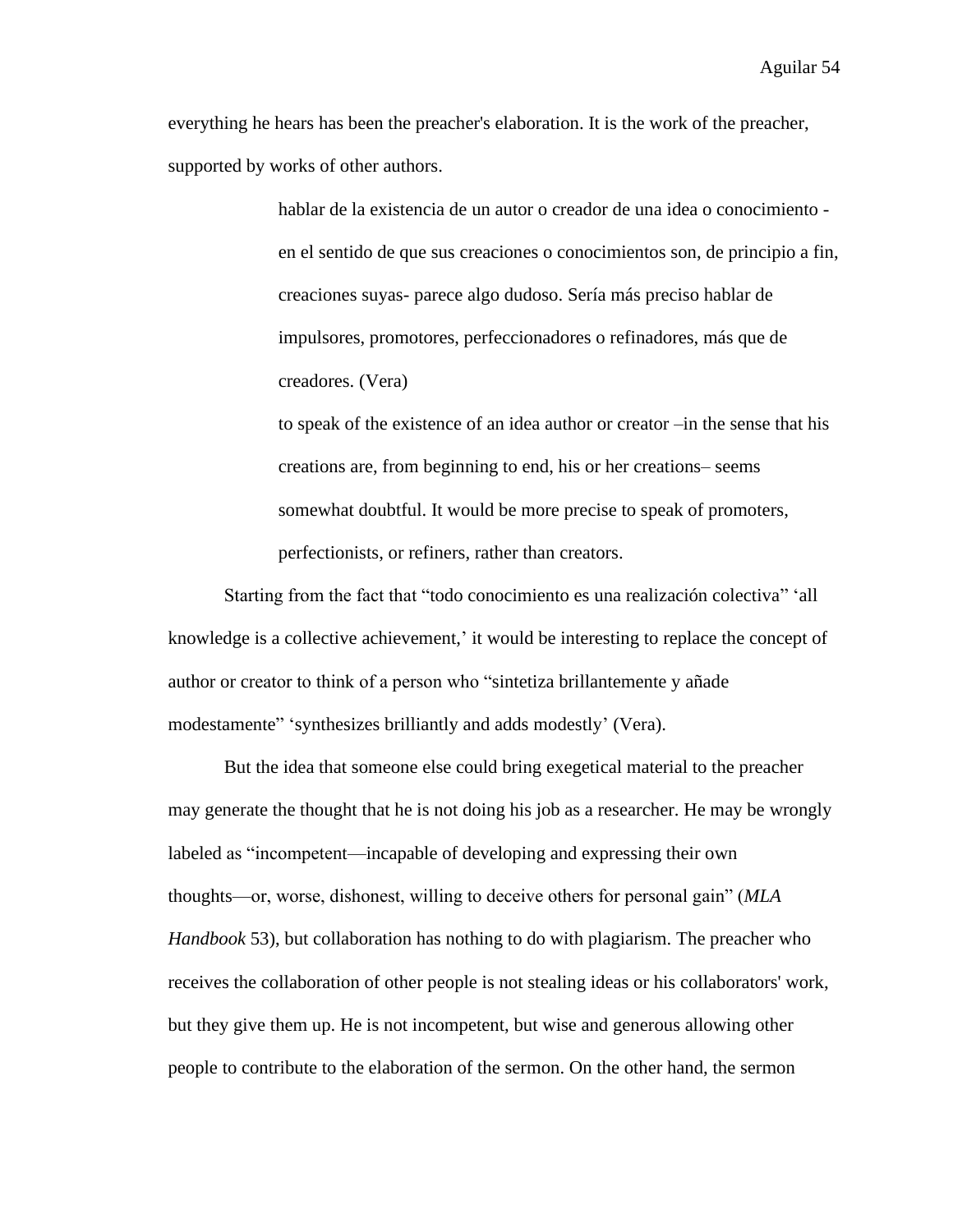elaboration continues to be the preacher's responsibility and work. Only the search for sources for exegetical resources would change.

The preachers who download their sermons from the Internet, copy them from homiletical resource books or a colleague, without giving due credits create severe cases of plagiarism. And with good reason, those who prove themselves incapable of transmitting in their own words God's message to the members of their church will be considered incompetent.

# **Authorship of Bible Books**

The current concept of authorship refers to a person who created, produced, or invented something. It is connected to individual work. Coauthoring is entirely possible, but it is implicit that the authors know each other and work together on the book. Sicre mentions that there must be a direct relationship between teacher and student in the present-day mentality so that someone can claim to be a disciple. This distinction is not clearly presented in the texts of the Old Testament, especially the prophets, to the point that people involved with the text could be very distant from the prophets temporarily, although within their spiritual sphere. Sicre explains how the disciples continued their teacher's work by writing biographical texts about the teacher; reworking some of his oracles; and creating new oracles (191). The readers were not deceived; it was a natural process. They were presented the main theology of the "author" (Moo).

In ancient Eastern culture, this concept of individuality did not exist. The Israelites had no conflict with reading an ancient manuscript or writing an ancient oral tradition and adding their perception following the reality that the people lived. The intention of attributing a work to someone other than its author was to promote the work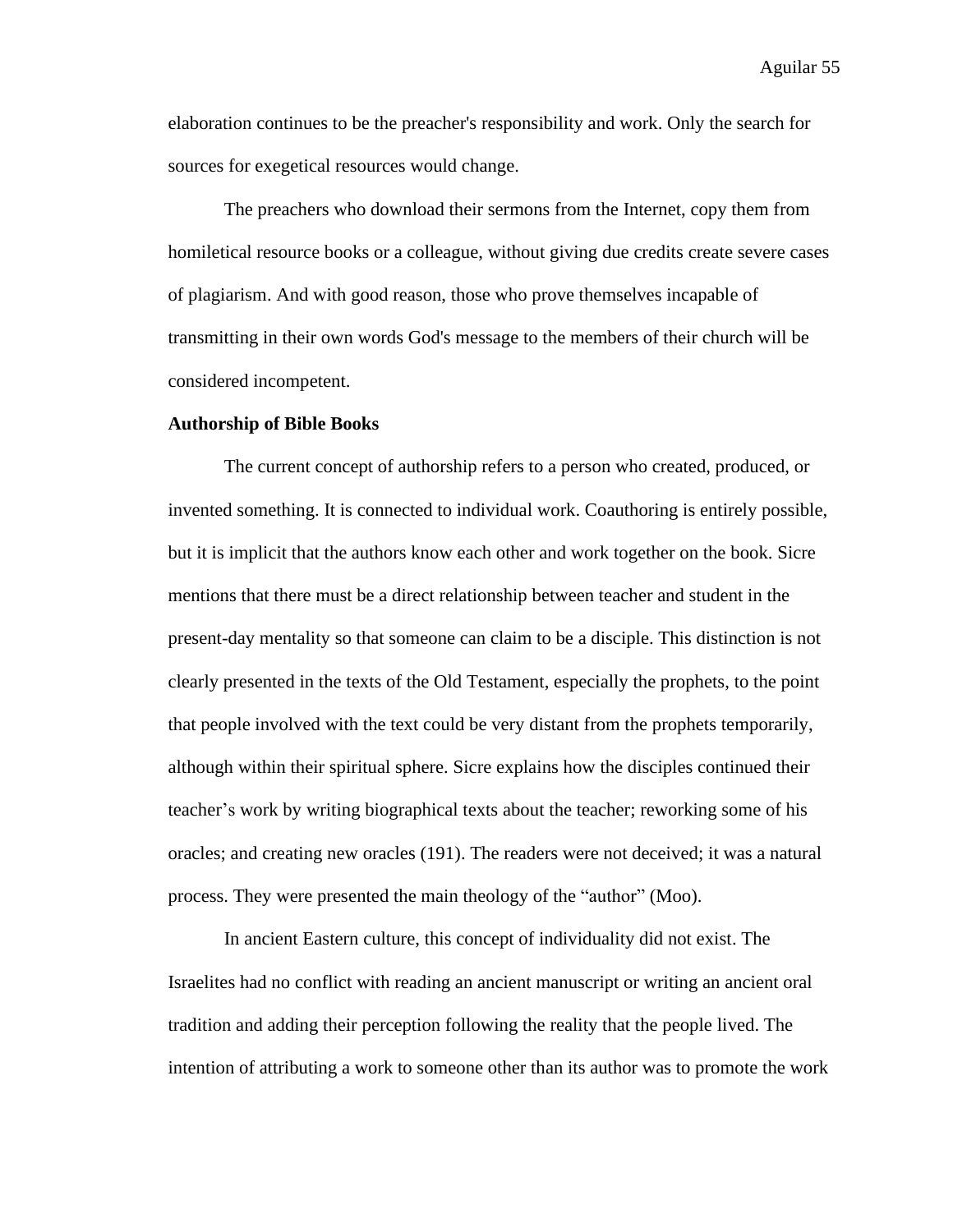by using the fictional author's recognition and authority. The latest author was not the original author, but that was not important to the latest author.

The biblical books authorship has been the subject of lengthy debates. The Book of Isaiah is an example. Some writers have very defined positions. In the New Testament, the book of Isaiah is directly quoted twenty-one times and attributed in each case to the prophet Isaiah. Some scholars, who find it difficult to accept the prophetic predictions that fully anticipate future events, have denied that Isaiah was the author of chapters forty to sixty-six. They have titled this second section the "*Deutero Isaias*" (second Isaiah.) They insist that as these chapters speak of things that happened after Isaiah, such as the Babylonian captivity of Judah, the return from exile, and the rise of Cyrus, they must have been written later and attributed to the renowned prophet. However, Isaiah and other prophets of his time prophesied events in the life of Jesus that occurred seven hundred years later (Hayford 825). Sicre's comment also leaves no room for consensus. Talking about the book of Isaiah, he considers very few people or none have read it in one fell swoop because it is a complicated reading (195).

Sicre agrees with Hayford that the main problem between both theories lies in considering the prophecy as a prediction. Denying this could lead one to be labeled as a racionalist of the eighteenth and nineteenth centuries which, in turn, could deny the possibility that God reveals hidden things or the future. However, Sicre ends his analysis of the arguments in favor of Isaiah's multiple authorship by saying that is not important who was the real author. The important thing is the message of God, and not the messenger (198). Arens makes a similar statement after a detailed analysis of the different positions (29).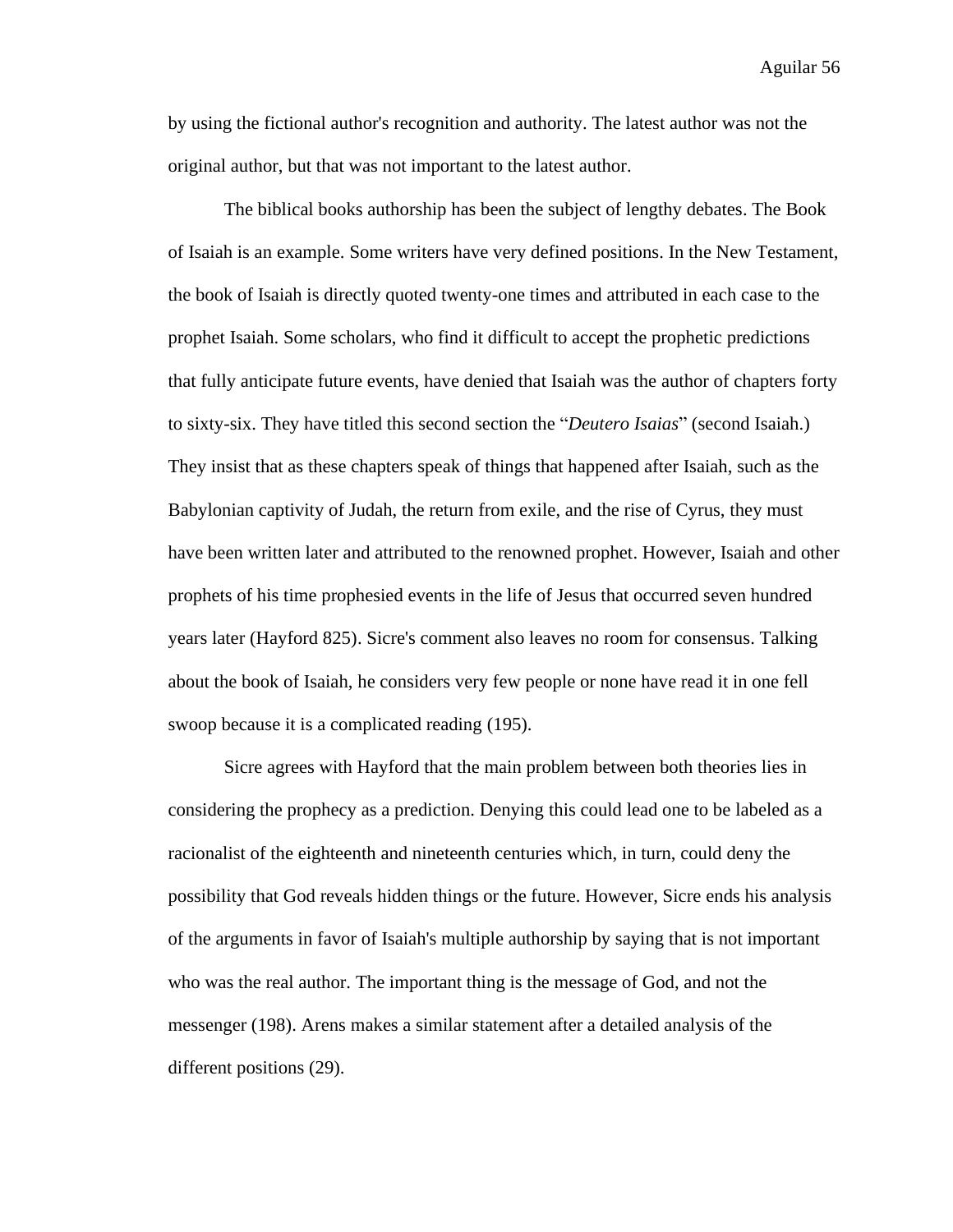In the mouth of a neophyte of Scripture, these words might reveal some excuse for lack of study. However, in the mouth of a Scripture scholar, that phrase poses the question very seriously. The power of God's divinity is not in jeopardy because someone may believe that no person has the power to speak centuries in advance. That is not in doubt. What is analyzed is the biblical author and human receptors of the Bible.

God has the power to express Himself anachronistically, but human beings do not. They talk about what they know and understand and what they are suffering and expect. With this in mind, the difference between biblical and contemporary mentalities must be understood. The text was produced over an extended period of time not because of some kind of divine flaw, but due to many people's collaboration.

The possibility of opening the concept of biblical authorship to several authors would allow another look at the possibility of considering an author of sermons that draws on other people's knowledge. That happens anyway because the pastor who reads a book is consulting the other author's knowledge, but it would be about doing that process explicitly and intentionally.

### **Research Design Literature**

According to Sensing, "Design is essential" (61). Research design is implemented to describe how the project was accomplished. Therefore, it must be detailed and precise. In order to guarantee transparency and reliability, the design "must be explained and justified" (86). Since growth is a biblical mandate, (Eph. 4:11-13) pastors must be equipped and possess an increasing knowledge of the Word of God. Unfortunately, the ministerial formation of the pastors of the COGA in Buenos Aires does not have a relevant emphasis on studying God's Word. On the other hand, the task of presenting the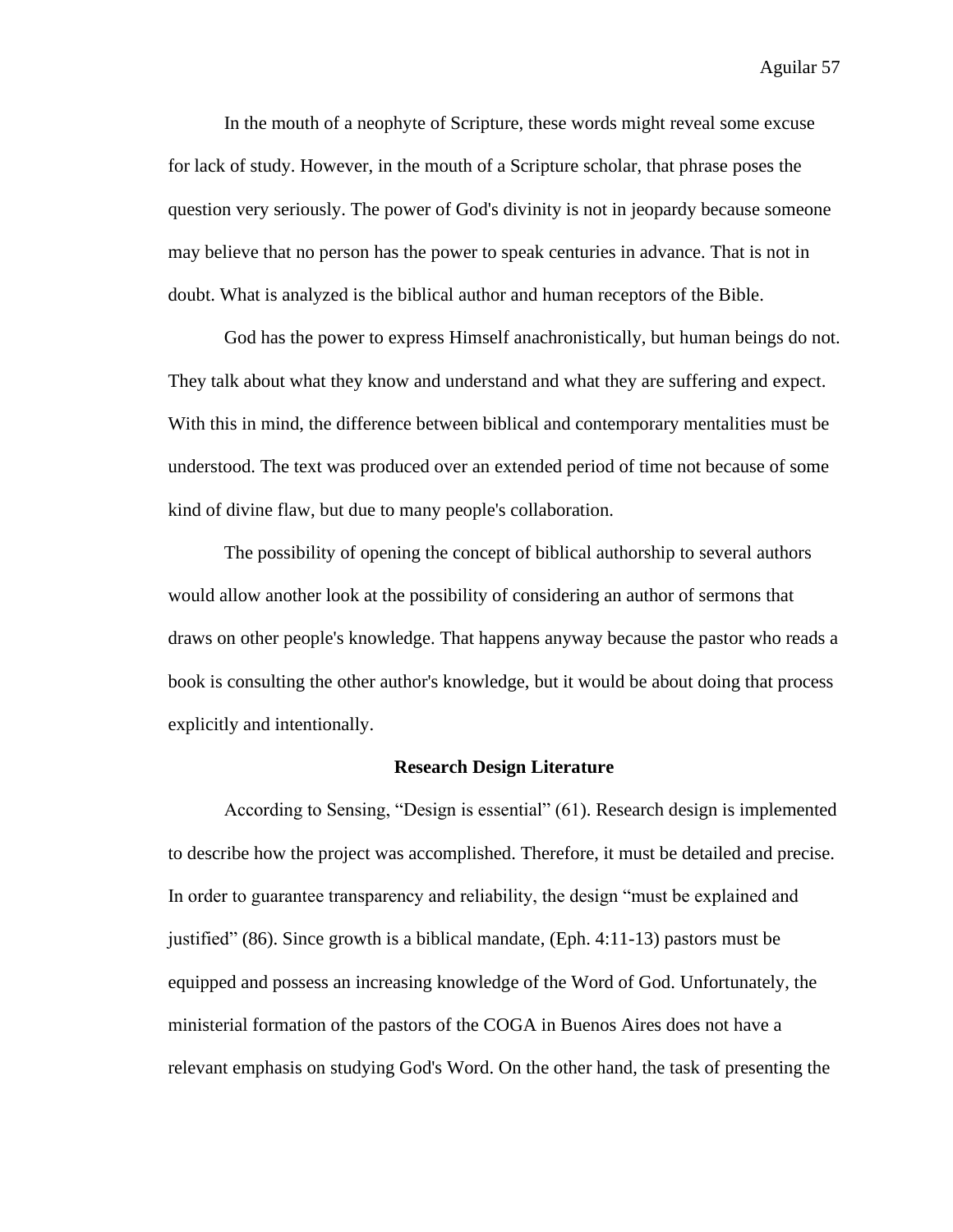Word of God to the congregation each week involves arduous preparation. Pastors would benefit from receiving help in this process, and help is found among those members who possess the gift of knowledge. Since the exegesis of God's Word was an essential element in pastors' ministerial practice, the need to present this project was recognized.

The researcher was inspired by the presence of Roberto Amparo Rivera in the Church of God, a pastor who held a doctoral degree in education. He modeled a ministry firmly committed to his labor as a pastor and with profound knowledge of the Scriptures.

Interviews conducted with the leaders and document analysis of the only educational program officially required for people pursuing a ministerial rank in the COGA provided valuable qualitative information on the problem's commonality with exegetical pastoral training.

This project was designed as an intervention. The researcher sought to experiment with some kind of experience to determine its effectiveness. The intervention was the action needed to change what may be considered a problem. The researcher first detected that problem by analyzing the context. The researcher in a DMin project is a "coparticipant with the community in the process of gathering and interpreting data to enable new and transformative modes of action" (Sensing 63). The goal is not only to describe a problem, but to contribute to the necessary transformation, "so that the needs and concerns of the participants are addressed" (32). During the whole process, participants were protected. The possibility of harming them was latent during the research.

A combination of qualitative and quantitative methods using emailed tests, interviews, and document analysis was used for data collection to obtain the most reliable information. This combination provided a broader knowledge base to evaluate the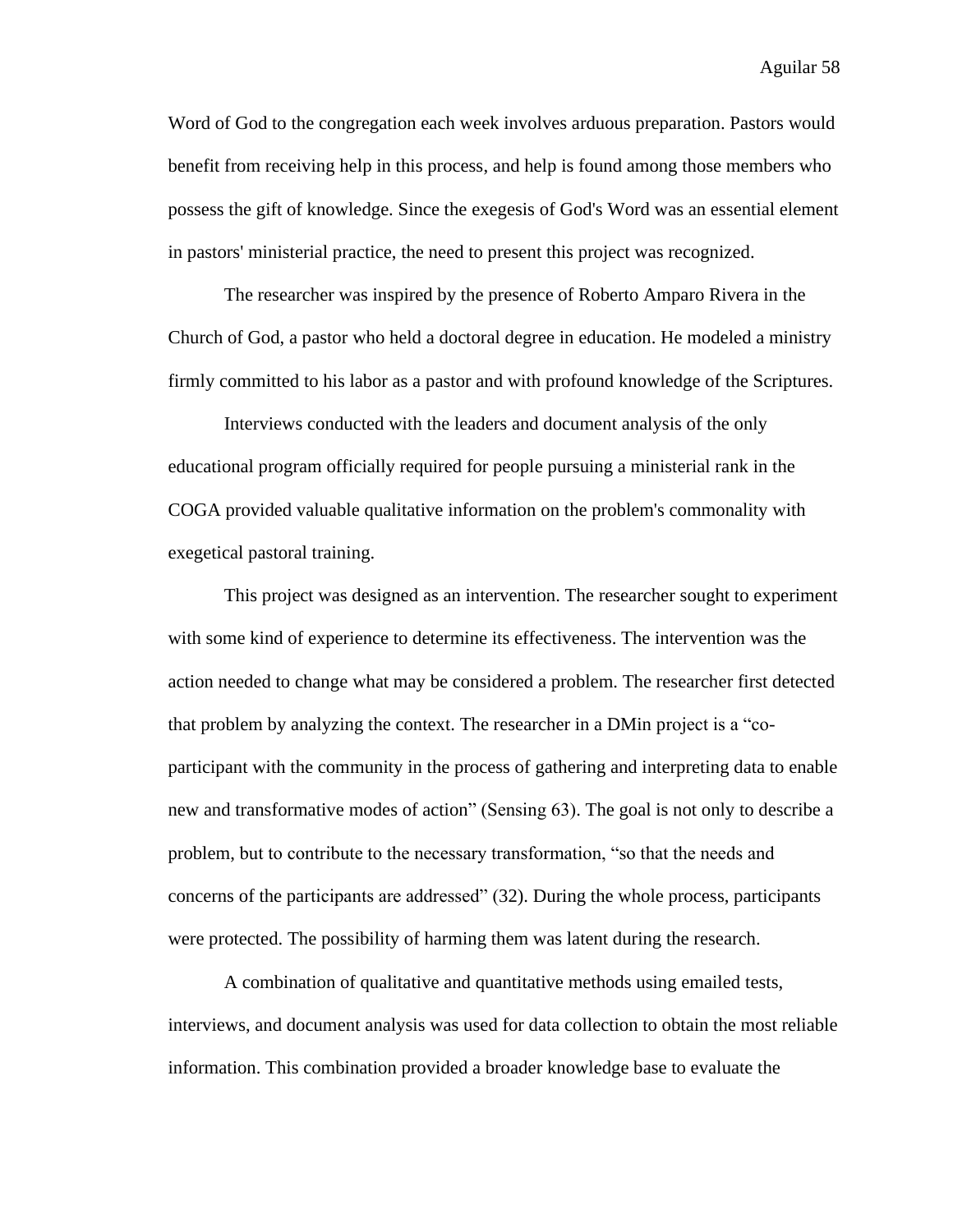findings, providing a better and more in-depth understanding of the research problem than either quantitative or qualitative data by itself (Creswell 22).

Multiple means of data collection provide a complex view of the intervention, "enabling a thicker interpretation" (Sensing 72). This project sought to assess the intervention's effectiveness from multiple angles; therefore, mixed methods ascertained the conclusion's better validity.

The literature in the Church of God by Roberto Amparo Rivera's who holds a doctoral degree in education and is a model of a minister firmly committed both to his work as a pastor and to pursuing a profound knowledge of Scriptures deeply impressed the researcher of this project

### **Summary of Literature**

Chapter Two addresses the Biblical foundations for the body of Christ, spiritual gifts, and the gift of knowledge. Considering the real need for solid exegetical resources for sermon elaboration and the fact that pastoral preparation to use these resources has proven to be insufficient, the spiritual gifts have a crucial role in edifying the body of Christ, particularly the gift of knowledge.

The theological foundations explore the Word of God Inspired by the Holy Spirit and preaching, which are key elements for this project. The exegesis section shows the different possibilities pastors have to enrich their sermons.

The Church of God Denomination's Pastor Preparation section offers a detailed explanation of the preparation pastors of the COGA receive. The sociological and ethical themes address the authorship concept and the authorship of Bible books. Finally, the research design literature presents how this project is accomplished.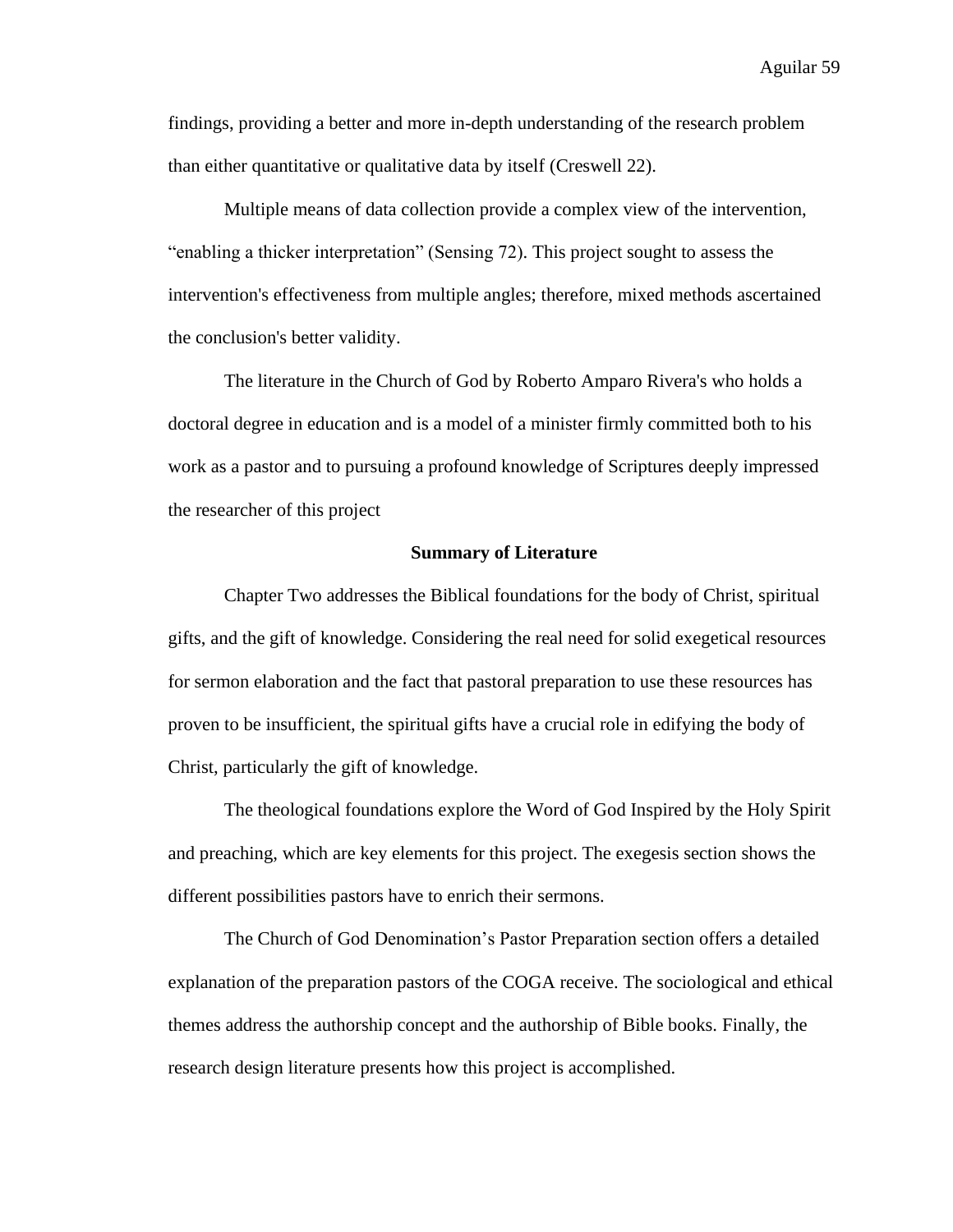### **CHAPTER 3**

# **RESEARCH METHODOLOGY FOR THE PROJECT**

### **Overview of the Chapter**

Chapter Three addresses the research methodology that was used for this project, offering a brief review of its nature and purpose, the designed research questions matched to the purpose statement, along with the instrumentation used to answer each of them.

It also presents the selection, description, and ethical considerations regarding the participant in their particular Church of God context. Finally, Chapter Three presents the expert review, reliability, and validity of the project, together with procedures for collecting and analyzing data.

## **Nature and Purpose of the Project**

This project noted the need for high-quality exegetical resources for sermon preparation and how difficult it was for pastors to obtain them due to the lack of preparation and the lack of time. Therefore, a proposal of exegetical resources first provided by the researcher emerged.

The purpose of this project was to evaluate the change in knowledge, attitude, and behavior in Argentinian pastors of the COGA in Buenos Aires, resulting from an Exegetical Assistance to Enhance Sermon Preparation presented as four sermons prepared during a trial experiment.

#### **Research Questions**

This project was guided by three research questions that were answered using the corresponding researcher-designed instruments: pre- and post-tests, interviews, and document analysis.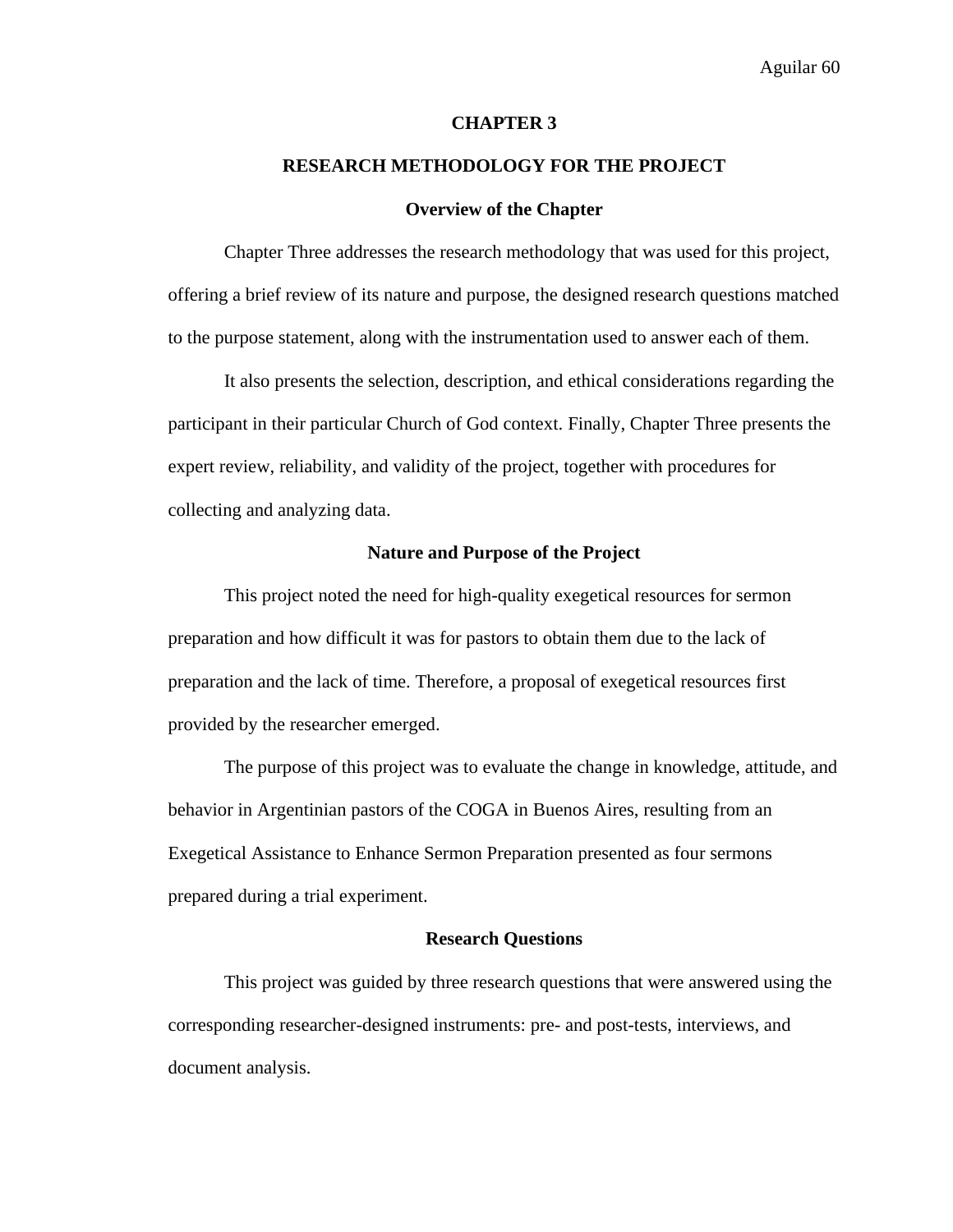# **Research Question #1**

What were the participants' knowledge, attitudes, and behaviors regarding preaching before the Exegetical Assistance to Enhance Sermon Preparation?

This research question was studied to determine accurate information regarding pastoral knowledge, attitudes, and behaviors when faced with their labor of sermon preparation. It also addressed the purpose statement by analyzing the educational training that COGA pastors in Buenos Aires received in their formal path to become pastors.

In the twenty-four-question Exegetical Assistance to Enhance Sermon Preparation Pre-Test, the distribution was as follows: Q1-10 addressed a demographic survey; Q11- 17 addressed knowledge; Q19-25 addressed attitudes; Q27-33 addressed behavior. The interviews with two recognized Church of God in Buenos Aires' leaders and the document analysis of the textbook *Introducción a los Ministerios Cristianos II*  [*Introduction to Christian Ministries*] were also used to answer this research question.

# **Research Question #2**

What were the participants' knowledge, attitudes, and behaviors regarding preaching after the Exegetical Assistance to Enhance Sermon Preparation?

This research question addressed the purpose of determining the participants' selfperceived understanding of sermon preparation. The goal was to afford participants the experience of being helped in that process by a person in the congregation who is gifted in biblical exegesis or the word of knowledge.

In the twenty-four-question Exegetical Assistance to Enhance Sermon Preparation Post-Test, the distribution was as follows: Q1-7 addressed knowledge; Q9-15 addressed attitudes; Q17-23 addressed behavior.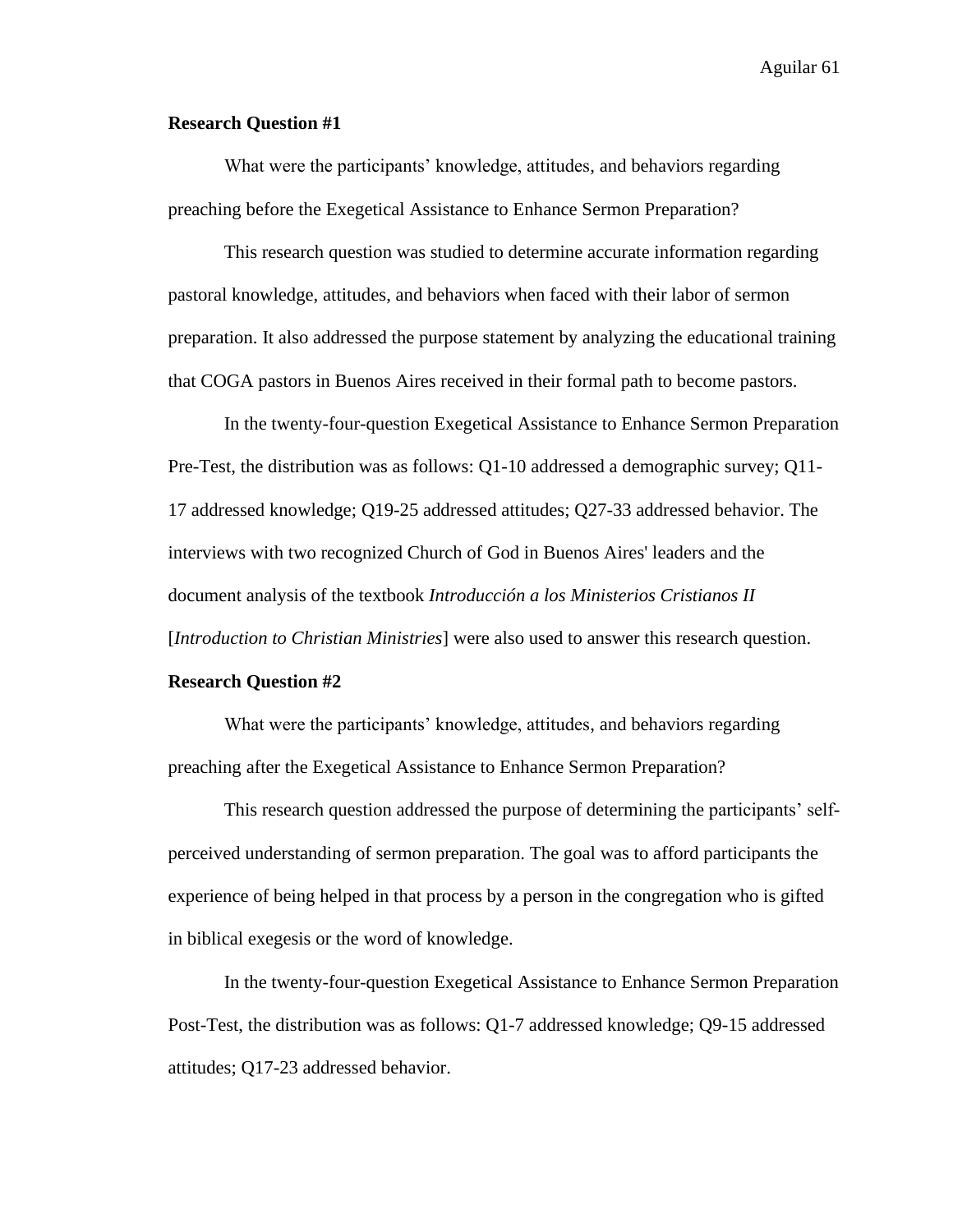# **Research Question #3**

What did the participants identify as the most and least helpful aspects of the Exegetical Assistance to Enhance Sermon Preparation?

This research question sought to establish which part of the intervention made an impact on the participants.

In the twenty-four-question Exegetical Assistance to Enhance Sermon Preparation Pre-Test, questions 18, 26, and 34 addressed Research Question #3. In the twenty-fourquestion Exegetical Assistance to Enhance Sermon Preparation Post-Test, questions 8, 16, and 24 addressed Research Question #3.

### **Ministry Context**

The COG presents itself as a church highly committed to education: "Emphasis upon education and training is a priority of the Church of God" (Church, "Beliefs"). However, as a global institution, it does not require candidates to have a seminary or college degree. Candidates "must have the baptism in the Holy Ghost, . . . must be actively engaged in the ministry either evangelistic or pastoral work, . . . must be thoroughly acquainted with the Teachings and Doctrines of the Church of God as set forth by the International General Assembly, … and must successfully pass the examination given by a duly constituted board of examiners" (Church, *Study* 6). The general instructions for the first ministerial rank make it clear that the only educational requirement is the MIP. The next ministerial rank cannot be pursued "until the minister has completed the Ministerial Internship Program (MIP) or its equivalent" (Church, *Study* 5). As deduced from the MIP previous analysis regarding preaching and exegesis,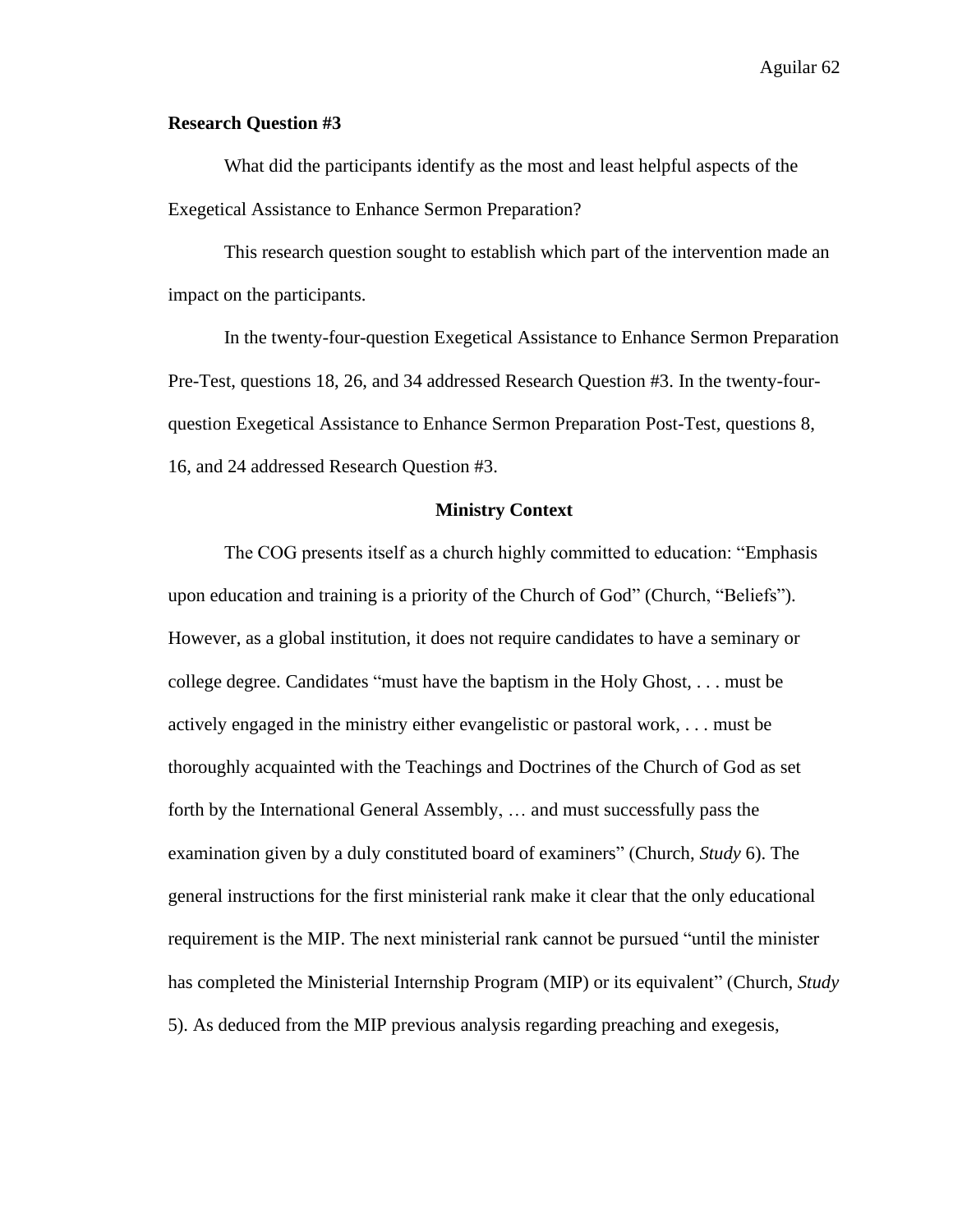pastoral formation on those topics varies, depending on the path each minister has decided to take to enhance his/her preparation.

The COG offers various educational institutions, such as universities, colleges, and schools, with graduate studies, masters, and doctoral programs. However, a theological, ministerial, or Bible degree is not required to be ordained as a COG minister.

Although the COGA in Argentina intends to follow and replicate each teaching and decision taken in every General Assembly in the United States, the dynamic of being a church in a different environment makes it impossible to accomplish that.

COGA pastors in Buenos Aires, Argentina are officially part of a powerful church, but living in a country other than the United States they do not experience the same benefits as their colleagues in America. The church has a wide variety of educational offers, but COGA pastors in Buenos Aires cannot access them.

The following three examples show of the difference existing between the COGA in Buenos Aires, Argentina, and the COG with headquarters in Cleveland, Tennessee:

First, according to the church size, there is a table with the desired wage for COG pastors whose salary ranges can vary widely depending on education, additional skills, or the number of years spent in the profession. This table is not followed in any part of Argentina due to the evident economic difference between the two countries' churches.

Second, the program Calling and Ministry Studies (CAMS), is designed to help ministry candidates determine if they are called to clergy ministry and to provide knowledge about ministry, but the program is not available in Argentina.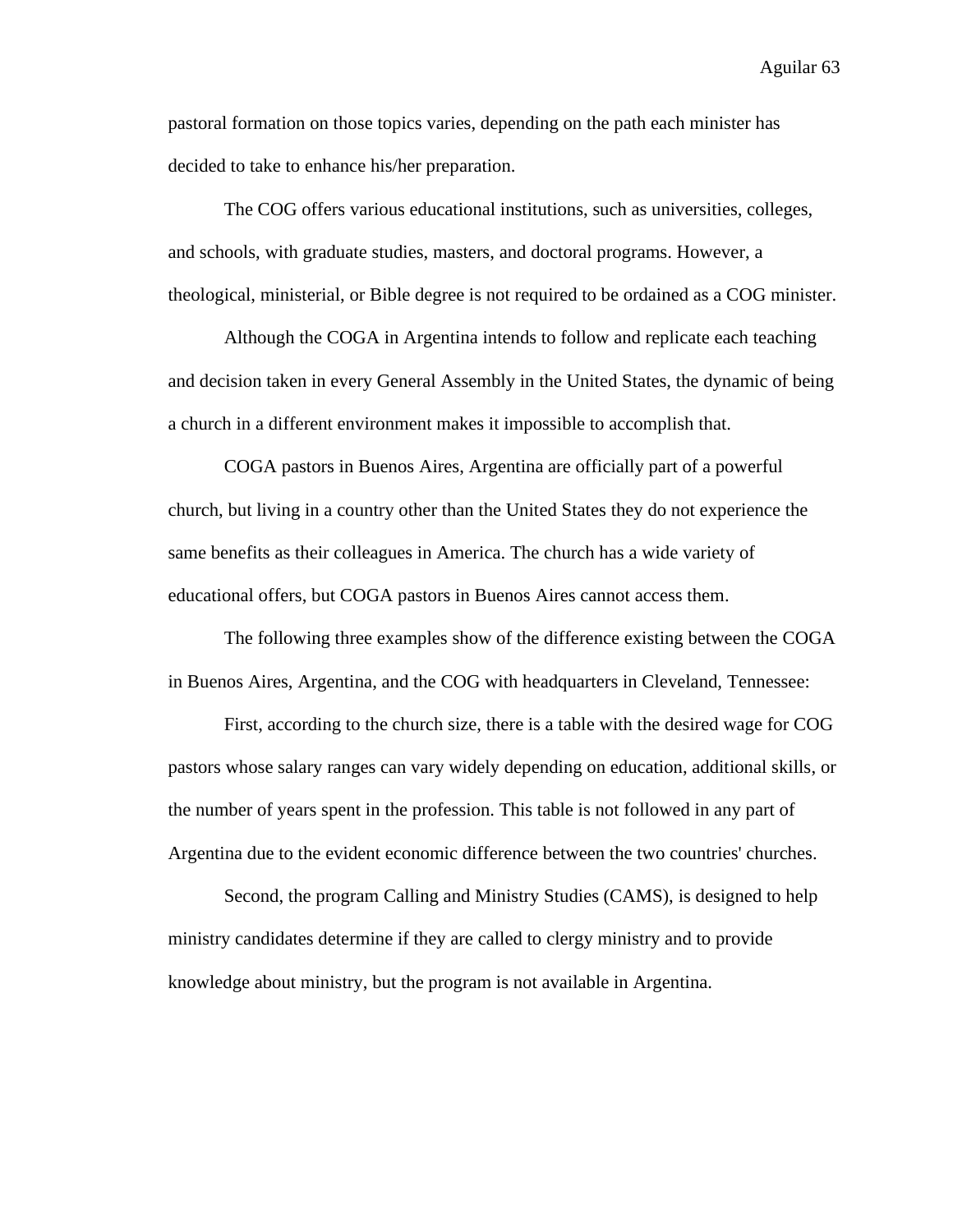Third, every time the word pastor is used in this project, it refers to a unique person as the church leader. There may be a co-pastor and many other leaders helping their pastor, but they all depend on him or her.

# **Participants**

The participants were intentionally chosen to match the purpose statement and research questions associated with this project.

# **Criteria for Selection of the Participants in Exegetical Assistance to Enhance Sermon Preparation Pre- and Post-Tests**

The pastors who were invited to take the pre- and post-test based on their ministry, preaching frequency, seniority, rank, and recommendations as follows:

- 1. Pastors of the COGA in Buenos Aires
- 2. Pastors who preached at least four times a month
- 3. Pastors who held a pastoral position for at least five years.
- 4. Pastors who held one of the three ministerial ranks granted by the COGA
- 5. Pastors who were recommended by the regional overseer

The regional overseer supplied twenty-five names and pastors' phone numbers who met the previous criteria.

The researcher selected some participants from the list but did not use all of them. In order to assure that the sample would accurately represent the larger pastoral population, chosen participants represented ten percent of the pastoral population from the COGA in Buenos Aires.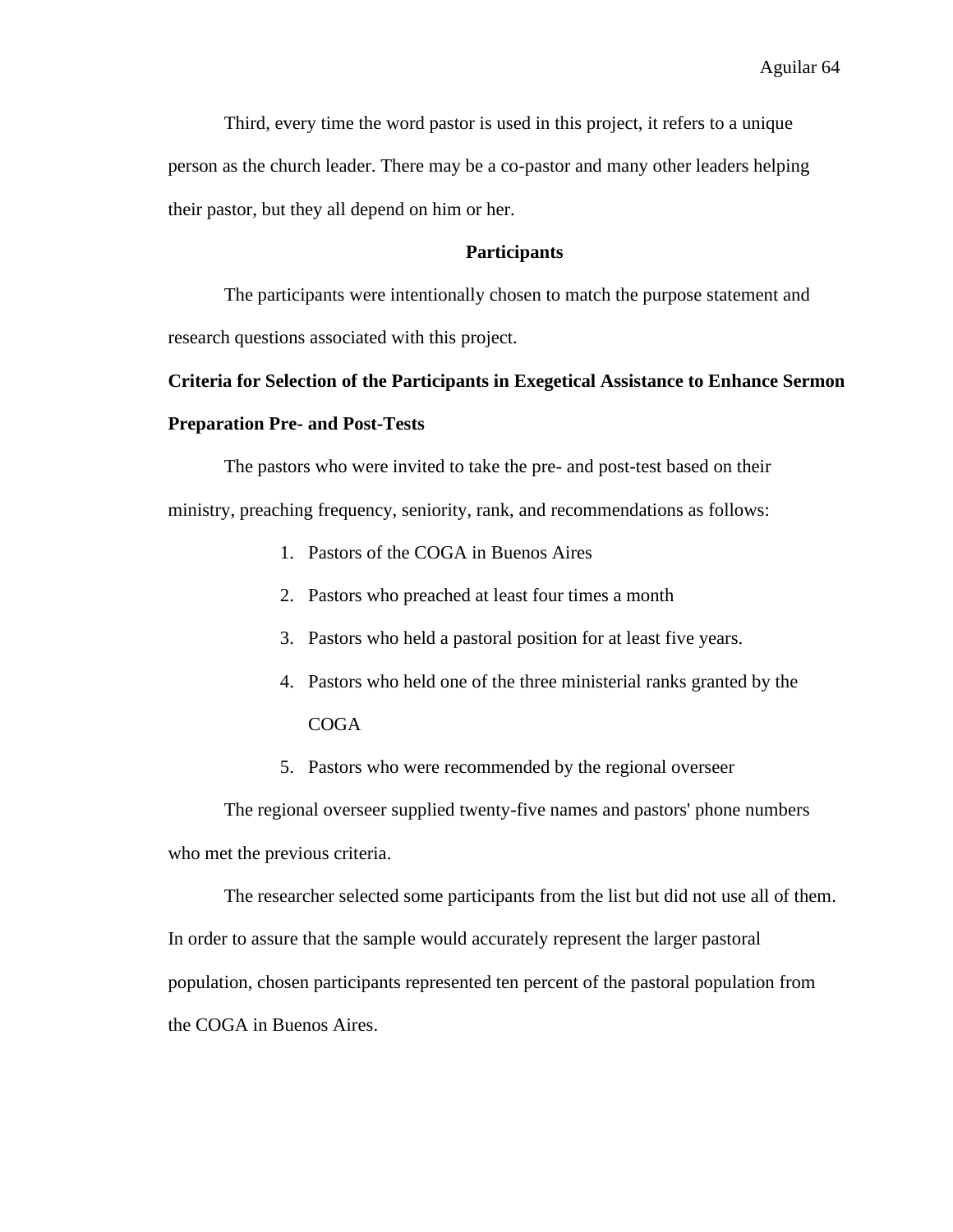# **Criteria for Selection of the Participants in the Interviews**

The criteria for the selection of interviewees included their ministry, seniority, preaching frequency. The ministry requirement for the interview participants was that they be ordained bishops with experience as regional overseers and experience as pastors of the COGA in Buenos Aires, Argentina. The seniority requirement was that they be a leader with a prominent position in the COGA in Buenos Aires for at least two years. The requirement for preaching frequency was that when they had served as pastors, they preached at least four times a month.

# **Description of Participants**

The twenty-one participants were mostly males, there were four female pastors. All participants were ordained pastors by the COGA and preachers. The age range varied from the late forties to the late sixties. They are all originally from the area.

### **Ethical Considerations**

There is a natural eagerness to obtain answers and discover new information in any research project, but the researcher cannot be interested in researching without ethical considerations. The DMin Student writing this project was also an ambassador of the kingdom of God, a representative of the COGA, and a representative of Asbury Theological Seminary. Knowing that there may be consequences for the people who participated, "ethics in research is an issue of accountability" (Sensing 32).

Participants were orally informed of the nature and purpose of this project and later through an informed consent letter sent by e-mail. (See Appendix C.) The informed consent letter also included an abstract of the project. The two interviewees also granted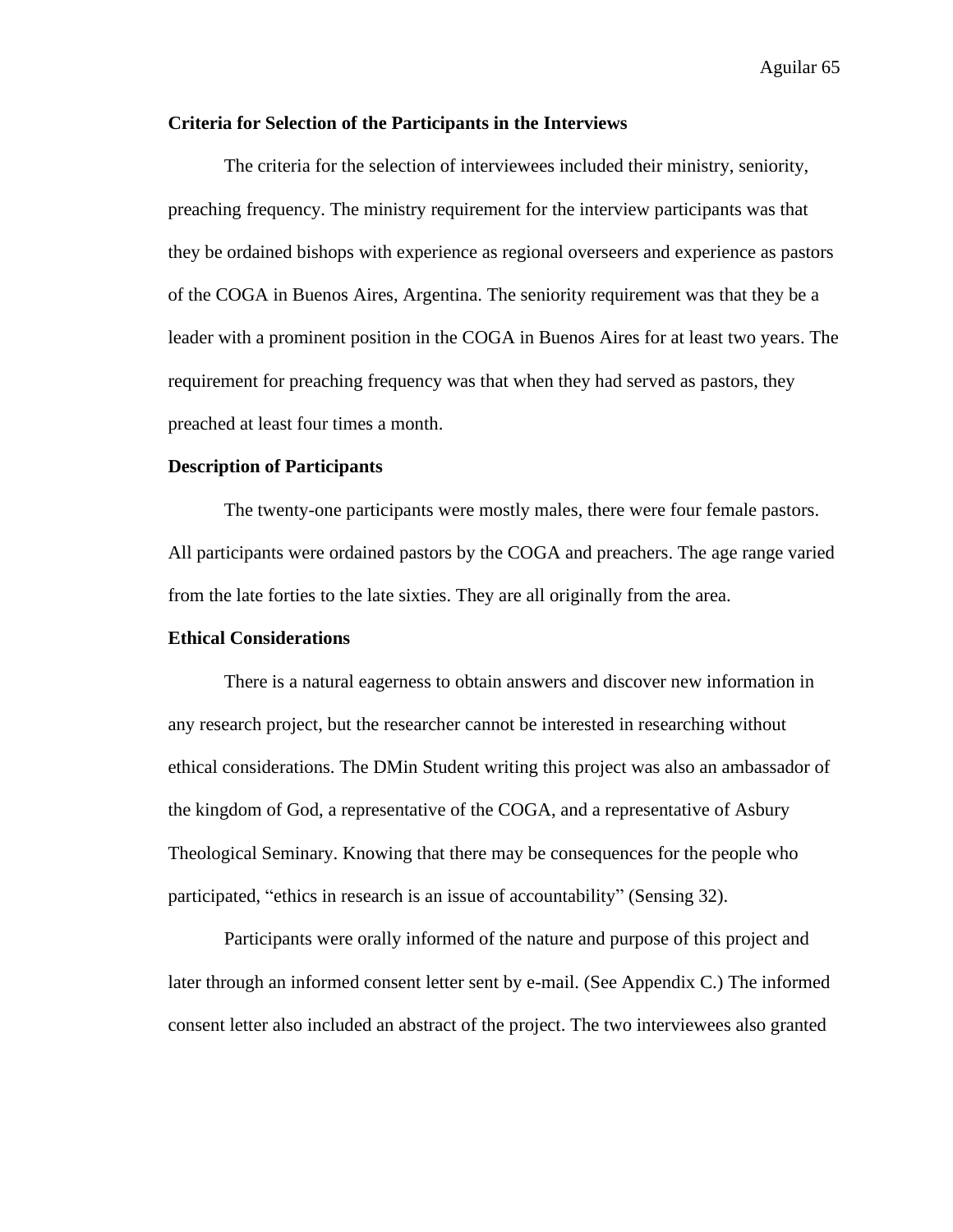their permission to record the interviews. They were asked to sign and return the consent letter also by e-mail.

To maintain the participants' confidentiality no identifying information was given. Only the researcher had access to raw data, and just specific research findings were shared.

# **Instrumentation**

Three different researcher-designed instruments were used in this project: tests, semi-structured interviews, and document analysis.

The Exegetical Assistance to Enhance Sermon Preparation Pre-Test consisted of two sections. Section I was a demographic survey to help depict the participants' profile, such as age, gender, number of years in the ministry, number of years as a pastor, and education. Section II was a set of twenty-four questions using a one to four scale forced choice Likert Scale to ensure participants made a choice. Four of the questions had an additional box for questions where participants were asked for specific data. The questions were designed to know the participants' knowledge, attitudes, and behaviors regarding preaching before the Exegetical Assistance to Enhance Sermon Preparation experiment. (See Appendix A.)

The Exegetical Assistance to Enhance Sermon Preparation Post-Test consisted of only one section with a set of twenty-four questions using a one to four scale forced choice Likert Scale to ensure participants made a choice. Four of the questions had an additional box for questions where participants were asked for specific data. The questions were designed to know the participants' knowledge, attitudes, and behaviors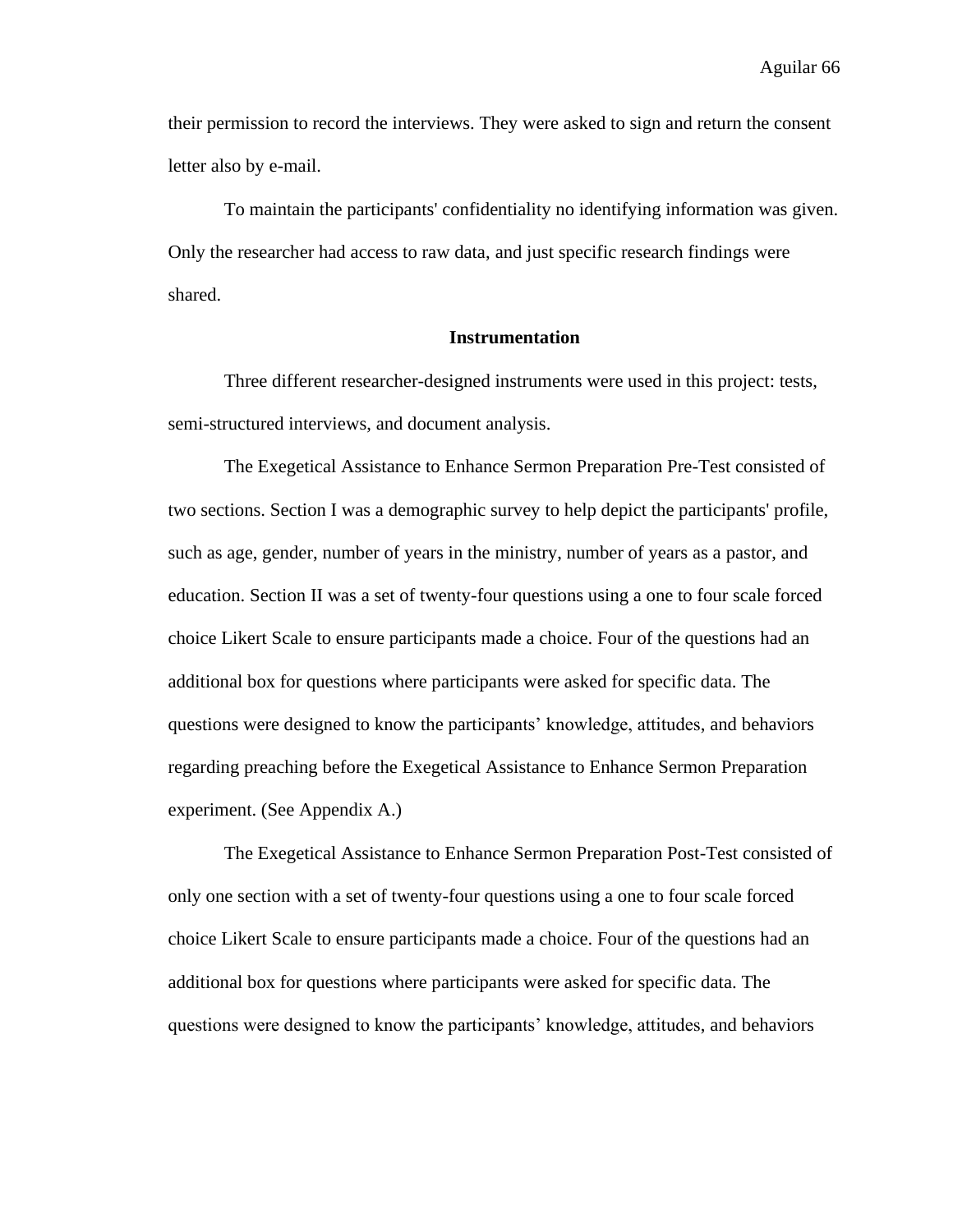regarding preaching before the Exegetical Assistance to Enhance Sermon Preparation experiment. (See Appendix A.)

The semi-structured interview consisted of a semi-structured, qualitative instrument applied to two COGA leaders following a protocol. Sensing describes semistructured interviews as interviews that are neither wholly scripted or devoided of structure. He says, "specified themes, issues, and questions with a predetermined sequence are described in the protocol" but the researcher is "free to pursue matters as situations dictate" according to the problem and purpose statements of the project (Sensing 107).

Questions were designed to encourage leaders to talk openly about their experience as leaders to determine the participants' knowledge, attitudes, and behaviors regarding preaching before the Exegetical Assistance to Enhance Sermon Preparation experiment. (See Appendix B.)

The course called Ministerial Internship Program (MIP) is the only formal academic requirement for ministry applicants. Among the course materials is a manual called *Introducción a los Ministerios Cristianos II* [*Introduction to Christian Ministries II*]. This was the text used for document analysis since it is the only one that refers to the minister's formal preparation in the preaching area.

### **Expert Review**

A cover letter was sent to two Argentinian leaders who were chosen due to their proficiency in the fields of preaching and pastoral formation. (1) Carlos Darío Peralta, DMin candidate and Director of Encuentro Latino Ministries, provided his comments from his perspective as a Latino homiletical professor and Hispanic churches consultant.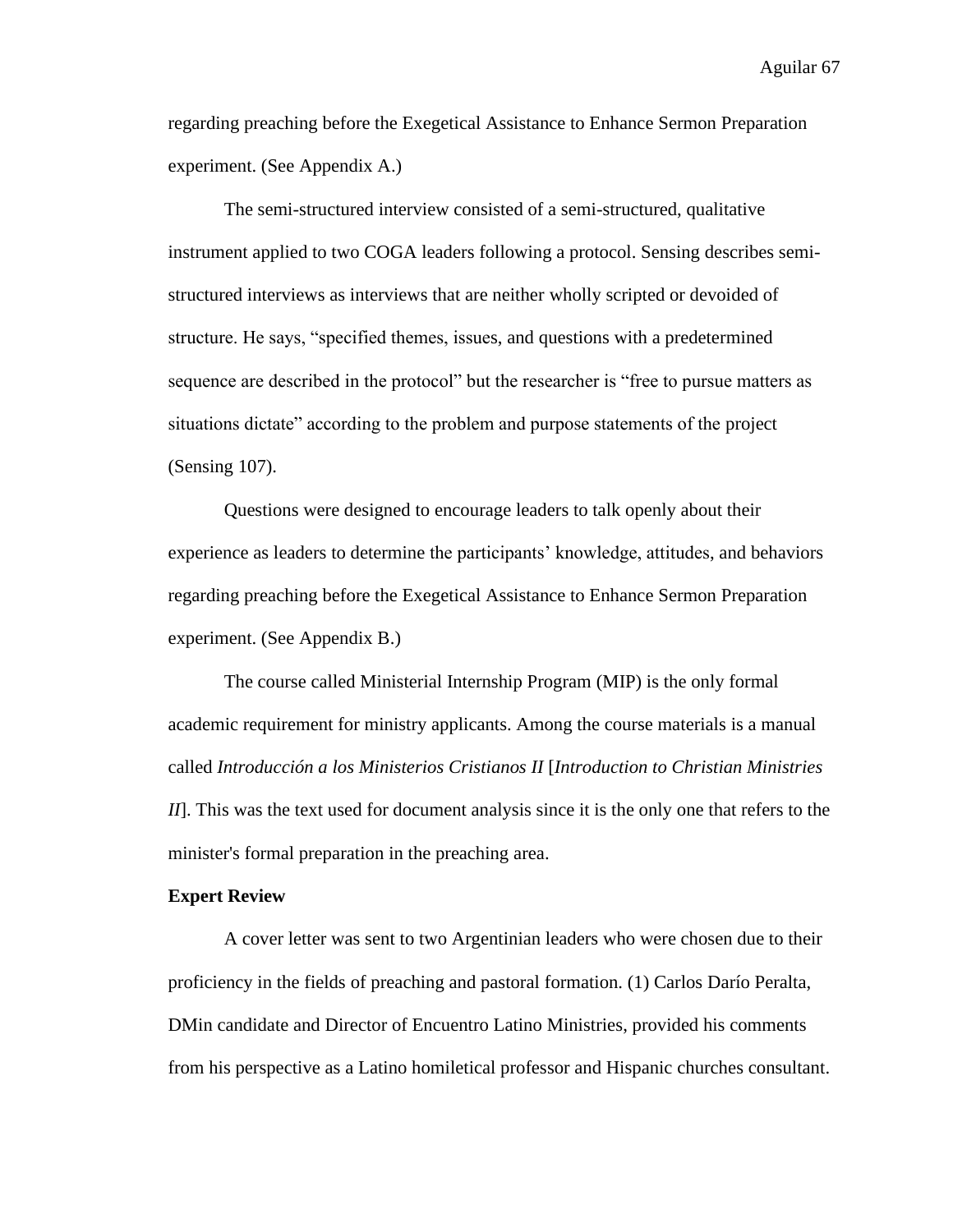(2) Cristina Ottaviano de Villanueva, M.A., former COGA in Buenos Aires' leader and member of its Board provided her comments from the perspective of preaching and pastoral work.

They were invited to be part of this project and were asked to evaluate the researcher-designed instruments. For this purpose, they received the following information: project title, nature and purpose of the project, research questions, researcher-designed instruments, and evaluation forms. The expert reviewers were asked whether the questions in the tests or interviews were considered needed or not, clear or unclear by them, and were asked suggestions to make the instrument's intentions straightforward. (See Appendix E.)

The expert reviewers gave positive comments and valuable suggestions to clarify the instruments. It was suggested to change the order of the questions to group them according to the topics of time, training, and resources to give the test a smooth transition from one question to another. That suggestion was considered. However, the researcher decided to follow the original grouping according to the three aspects evaluated in the project's purpose: knowledge, attitude, and behavior of the participants.

Following one of the expert reviewer's suggestions, the researcher modified question #17 "I could describe the exegetical resources I use for my sermons," in the pre and post tests. The respondents were asked if they strongly disagreed, disagreed, agreed, or strongly agreed with the statement. To obtain valuable data from the pastors, the question was expanded for those who strongly agreed or agreed, and they were asked to describe the resources they used.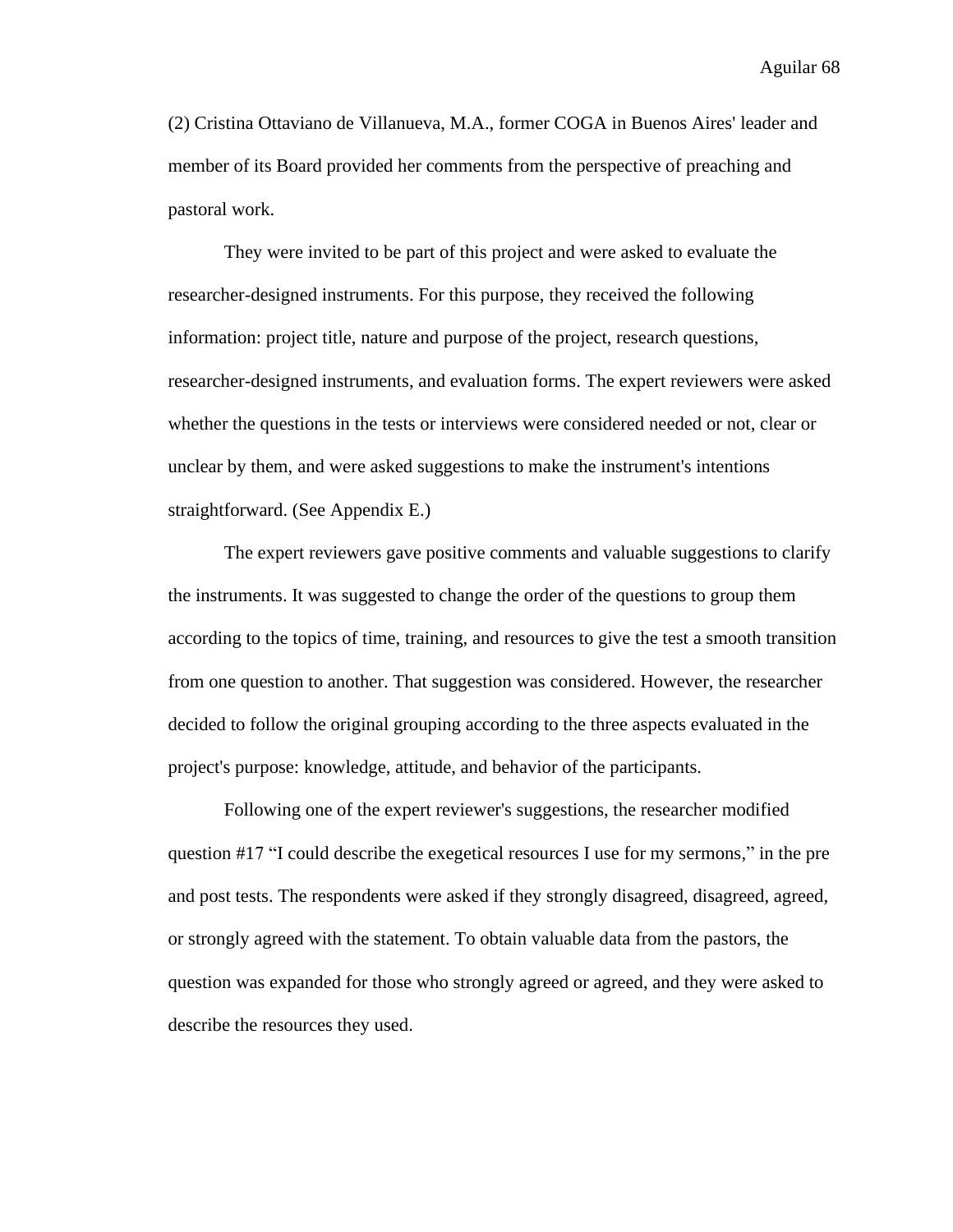# **Reliability & Validity of Project Design**

Reliability deals with the question as to whether the project design is consistent or, in the case of qualitative research, that the data collected is an accurate representation of the facts being studied (Wiersma and Jurs 215). All the participants in the tests received the same instruments through the SurveyMonkey platform. Tests followed best practices for a test, including the use of the Likert Scale. To ensure the researcherdesigned instruments' reliability, two expert reviewers evaluated the questions and made valuable suggestions. The interviews included a standard protocol, and they were also positively reviewed by the expert reviewers.

The question of validity is whether or not the study can be interpreted accurately and whether it can be generalized. In qualitative research, validity is mainly determined by a logical analysis of the results (Wiersma and Jurs 215).

The validity of the project is supported by the alignment of the purpose statement, research questions, and the corresponding instruments. Each of the twenty-four questions was matched with the respective research question. This project could be transferred to another context, making the necessary changes to adapt the Exegetical Assistance to Enhance Sermon Preparation experiment to the new reality.

Researchers may be subject to read their own biases into the data. One assumption of qualitative research is that a participant's perspective of the phenomenon under study should prevail over that of the researcher (Marshall and Rossman 80). For objectivity to happen, researchers must become aware of their prejudices, viewpoints, or assumptions about the study subject.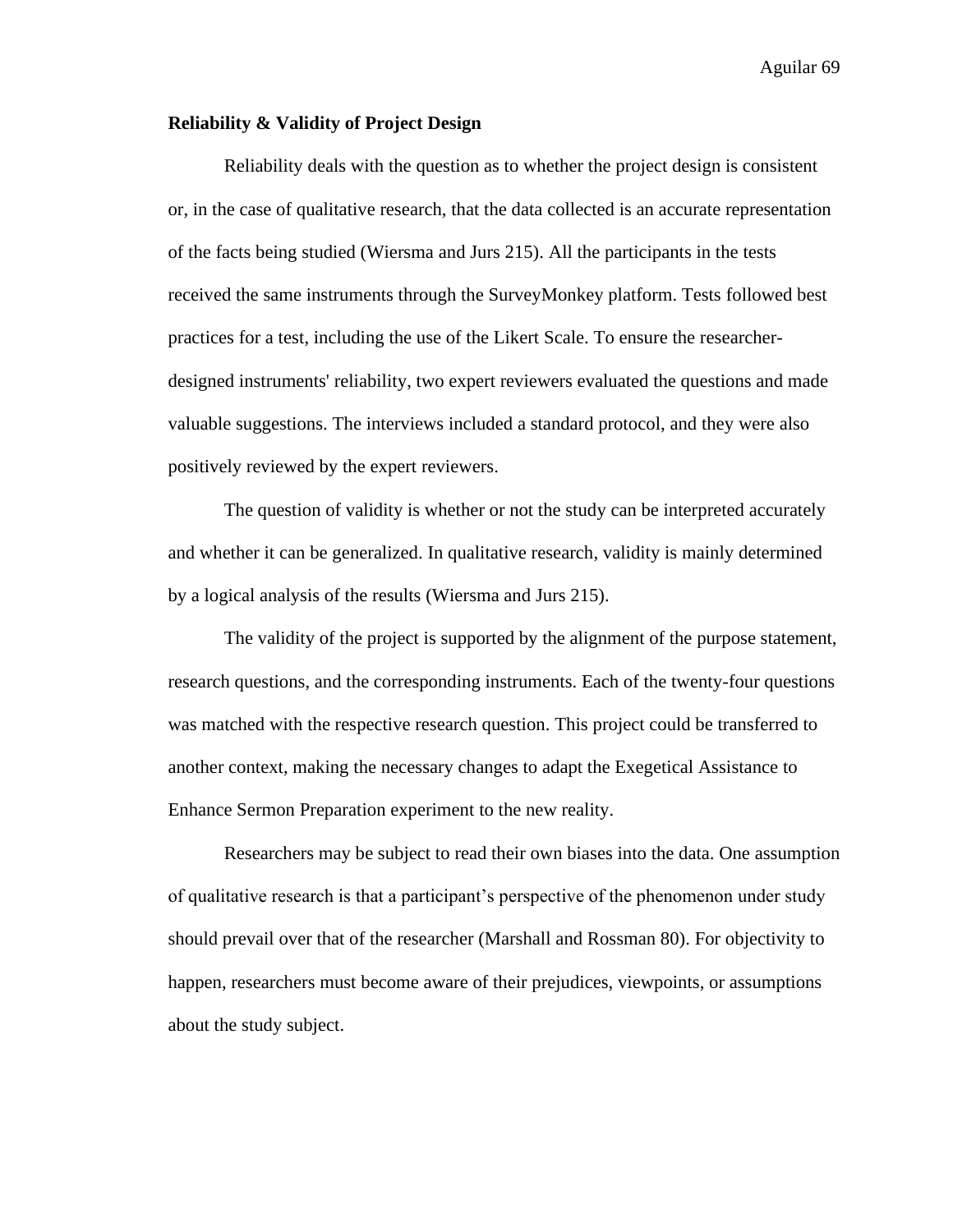### **Data Collection**

The Regional Overseer granted permission to contact COGA in Buenos Aires' pastors and leaders. The researcher explained to the overseer the nature of this project and that it was designed to use a combination of qualitative and quantitative methods using emailed tests, interviews, and document analysis.

The classic qualitative-quantitative debate has been primarily resolved with the recognition that various methodological approaches are needed and credible. Mixed methods can be notably valuable, and that the challenge is to appropriately match methods to questions rather than adhering to some narrow methodological orthodoxy (Patton, xxii).

This project was partly qualitative because of the need to understand the pastoral experiment regarding sermon preparation. "The goal of qualitative research is to discover patterns that emerge after close observation, careful documentation, and thoughtful analysis of the research topic. What can be discovered by qualitative research are not sweeping generalizations, but contextual findings" (Maykut and Morehouse 21). Discovering those patterns among the participant pastors and leaders was the first step to designing an experience useful for the rest of the pastors of the COGA in Buenos Aires, Argentina.

This project incorporates both the in-depth, contextualized, natural, and more time-consuming insights of qualitative research. It also incorporates the more-efficient, predictive power of quantitative research, concerned with generating numerical data that can be transformed into a useable statistic, strengthening the research's validity and reliability.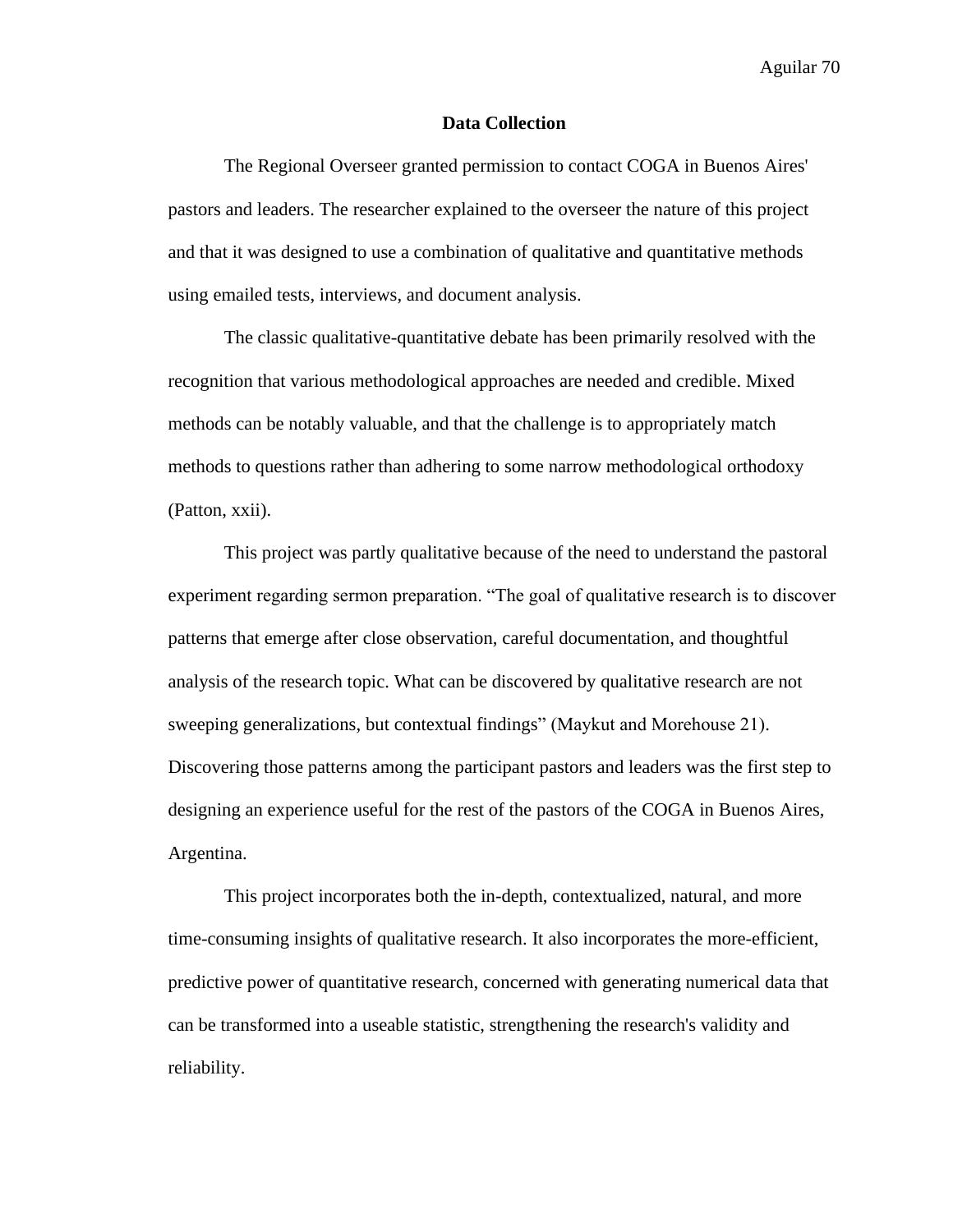Qualitative research was chosen for this project because it produces "culturally specific and contextually rich data critical for the design, evaluation, and ongoing health of institutions like churches" (Sensing 58) and "a wealth of detailed information about a much smaller number of people and cases" (Patton 14). Its five characteristics satisfied the purpose of this project: the goal of eliciting understanding and meaning, the researcher as the primary instrument of data collection and analysis, the use of fieldwork, an inductive orientation to analysis, and richly descriptive findings. Since "qualitative research is grounded in the social world of experience and seeks to make sense of lived experiences" (Sensing 57), the researcher believed that this was the optimal way to obtain the most usable results.

Quantitative research was also chosen for this project because it can "measure the reactions of a great many people to a limited set of questions, thus facilitating comparison and statistical aggregation of the data. This gives a broad, generalizable set of findings presented succinctly and parsimoniously" (Patton 14).

This qualitative and quantitative project was designed as an intervention because the researcher sought to experiment with some kind of experience or training to determine its effectiveness. To do that, the researcher conducted pre- and post-tests before and after the experiment.

The names and phone numbers of the participant pastors were obtained from the Regional Overseer. Each of them was contacted initially through Whatsapp messages, later through e-mail and phone, and asked to participate in this project. First, this project's purpose was orally explained; and second, the participants received by e-mail the purpose statement and the research questions, along with some other information vital to follow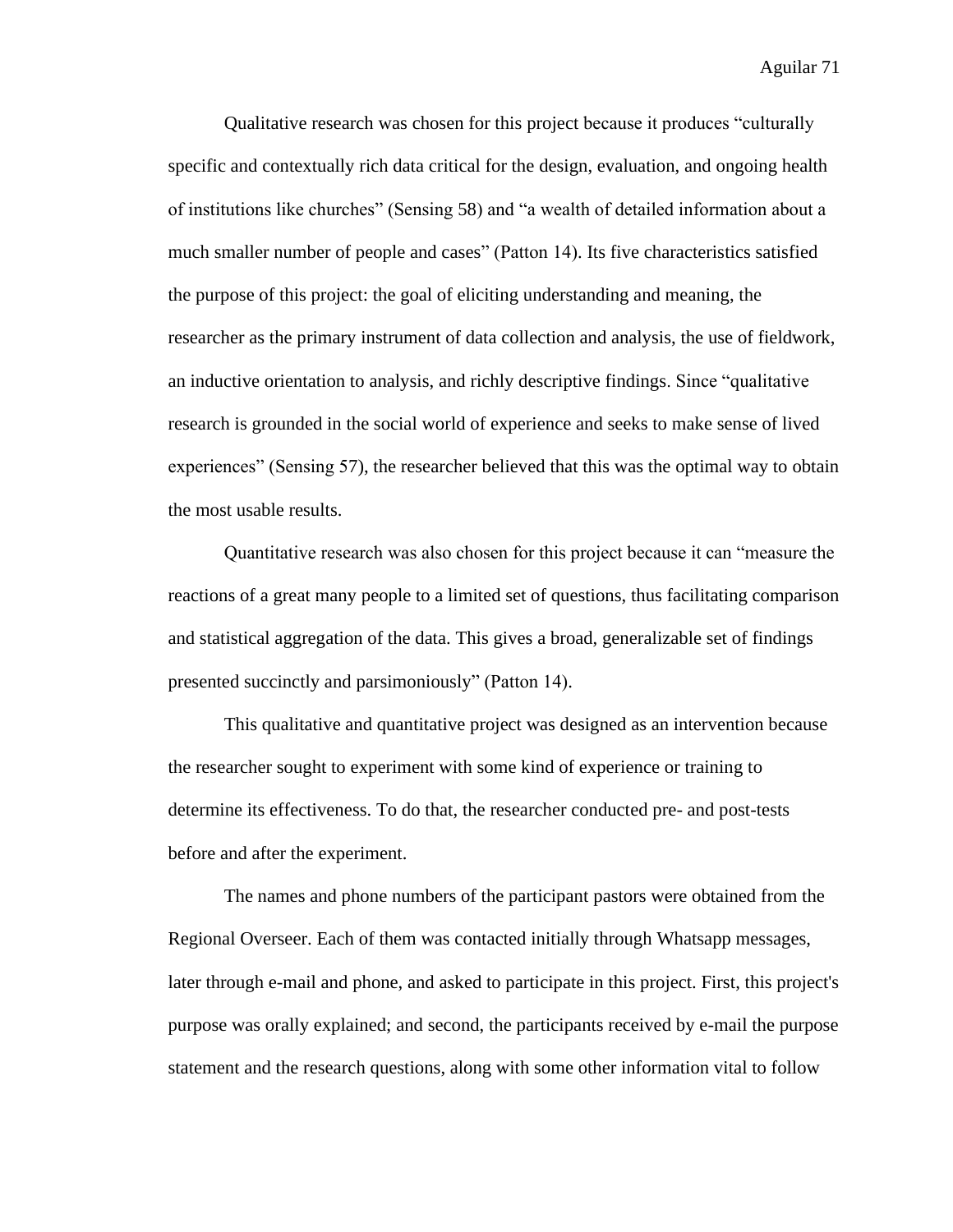this project. Once their participation was confirmed, they received a formal invitation to be part of this project, a statement of confidentiality, and a consent form, along with a link to click on to get access to the test in SurveyMonkey.

The researcher used the criteria for the selection of the interview participants to choose the leaders who were interviewed. The researcher asked the leaders to participate in the project, following the same steps that she used to invite the participating pastors and she established a convenient date and time with the interviewees to conduct the interviews, following the established protocol. The researcher recorded the interviews with the permission of the interviewees. She took detailed notes during the interviews. Since the researcher typed without looking at the keyboard of the computer, she was free to have face to face interviews via Zoom. "Face-to-face interviews increase participation, your ability to clarify, and the probability of gathering additional information" (Sensing 115). "While in-depth interviewing is time-consuming and thus expensive, the procedure allows the researcher to obtain data that may not be retrieved through quantitative methods" (Winston 184).

Document analysis gathered all kinds of materials related to the COGA pastor training, both documents that originated with the COG in the United States but were implemented in Buenos Aires, Argentina, and material made by Argentinian authors. The regional overseer of the church was a crucial element in providing more sources for this document analysis. The experience of the researcher as a teacher of History, Govern, and Discipline of the COG in two seminaries, one in Quito, Ecuador, and the other one in Buenos Aires, Argentina was also important.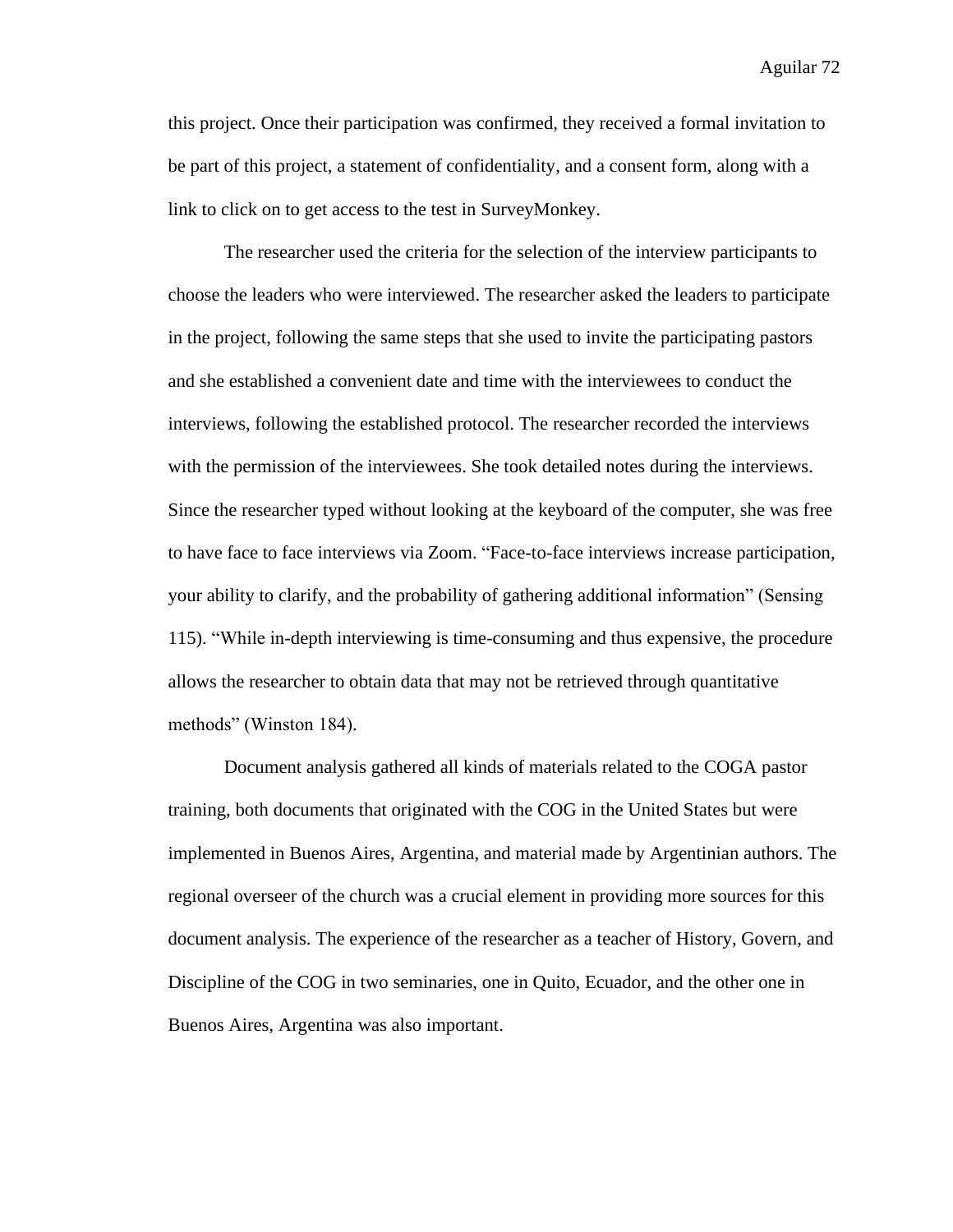All raw data was destroyed six months after the submission of this project. The interviews were conducted utilizing a semi-structured interview protocol throughout December 2020. Both leaders were interviewed via Zoom for approximately one hour. The interviews were conducted via Zoom with preparatory details distributed one week in advance via e-mail and telephone. Each interview consisted of four questions, and it was audiotaped and then transcribed by the researcher. A list of the interview questions and protocols were made for each interview.

Field notes were taken during the interviews, and the interviews were recorded with permission: "a tape recorder is part of the indispensable equipment of the qualitative interviewer" (Patton 279). The researcher transcribed the two interviews to assist in the process of data analysis since "preparing a complete transcript from an audiotaped interview is especially important when interviews are the main source of data for a qualitative study" (Maykut and Morehouse 100).

Interviewing has some limitations and weaknesses. Marshall and Rossman point out that interview involve personal interaction, so the researcher must have the cooperation of the subjects (81).

Additionally, the questions asked may not evoke long narratives from the participants and fail to provide enough data.

Another means of data collection in qualitative studies was a review of documents. Reviewing documents is unobtrusive, and it is "rich in portraying the values and beliefs of participants in the setting" (Marshall and Rossman 85). Words are the tools of qualitative research. Therefore, items such as meeting minutes, logs, announcements,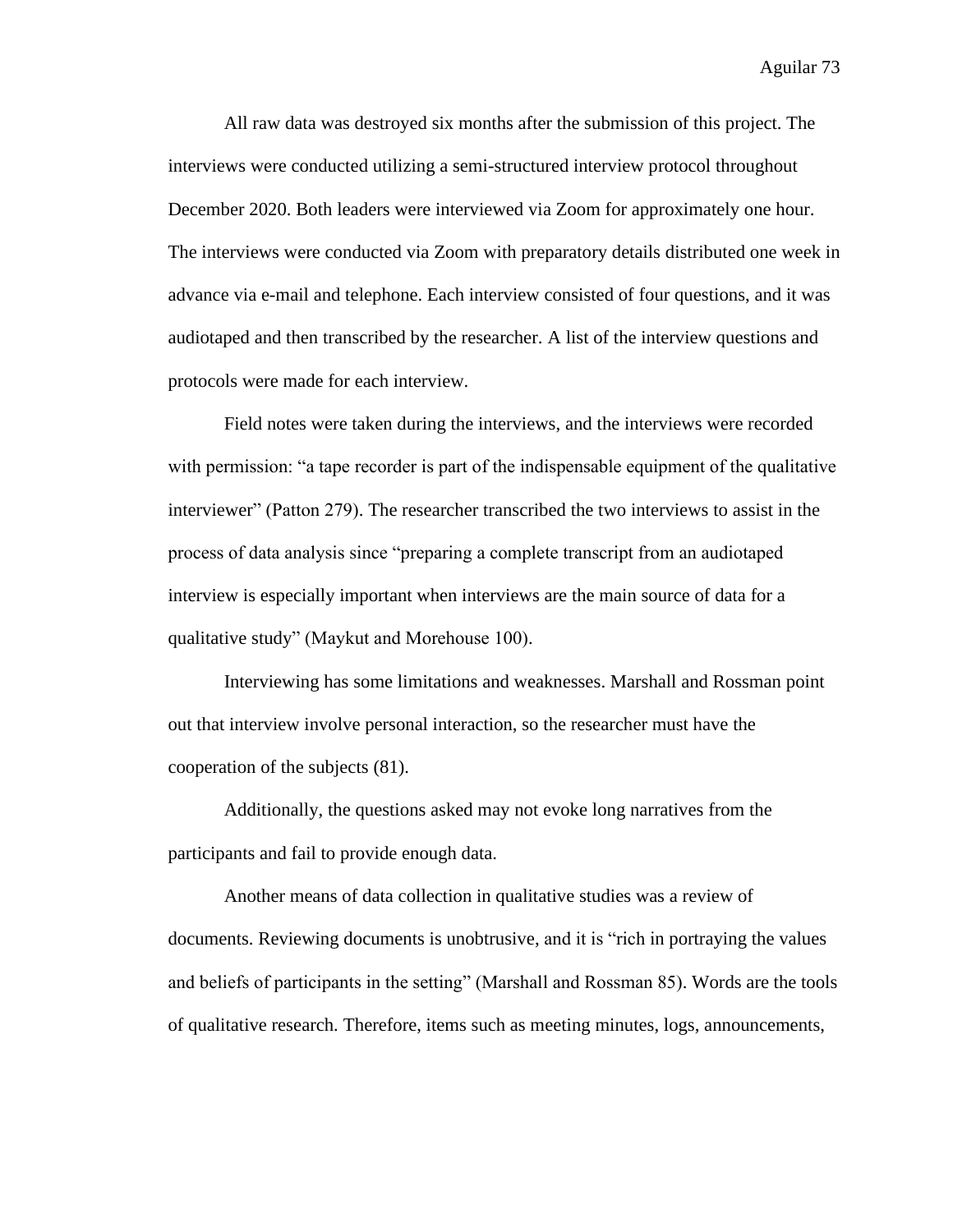policy statements, and letters can be very useful in gaining a broader understanding of a particular setting or group.

Questions follow Patton's indication for "good" questions: "open-ended, neutral, singular, and clear" (353). The interview is a conversation that has a structure and a purpose determined by the one-party – the interviewer. It is a professional interaction, which goes beyond the spontaneous exchange of views as in everyday conversation and becomes a careful questioning and listening approach to obtain thoroughly tested knowledge. The qualitative research interview is a construction site for knowledge (Kvale 7).

A document analysis was designed by the researcher to look at the records of the officially required course. Document analysis is a form of qualitative research in which documents are interpreted by the researcher to give voice and meaning to an assessment topic. Analyzing documents incorporates coding content into themes similar to how focus group or interview transcripts are analyzed.

"The analytic procedure entails finding, selecting, appraising (making sense of), and synthesizing data contained in documents" (Bowen 28). Merriam pointed out that: "Documents of all types can help the researcher uncover meaning, develop understanding, and discover insights relevant to the research problem" (118).

Document analysis has many advantages and limitations, such as documents providing insufficient detail regarding the information the researcher is searching for, difficult access to them, and biased selectivity (Bowen 32).

The researcher established the documents' pertinence and relevance incorporated into the document analysis to answer the research questions.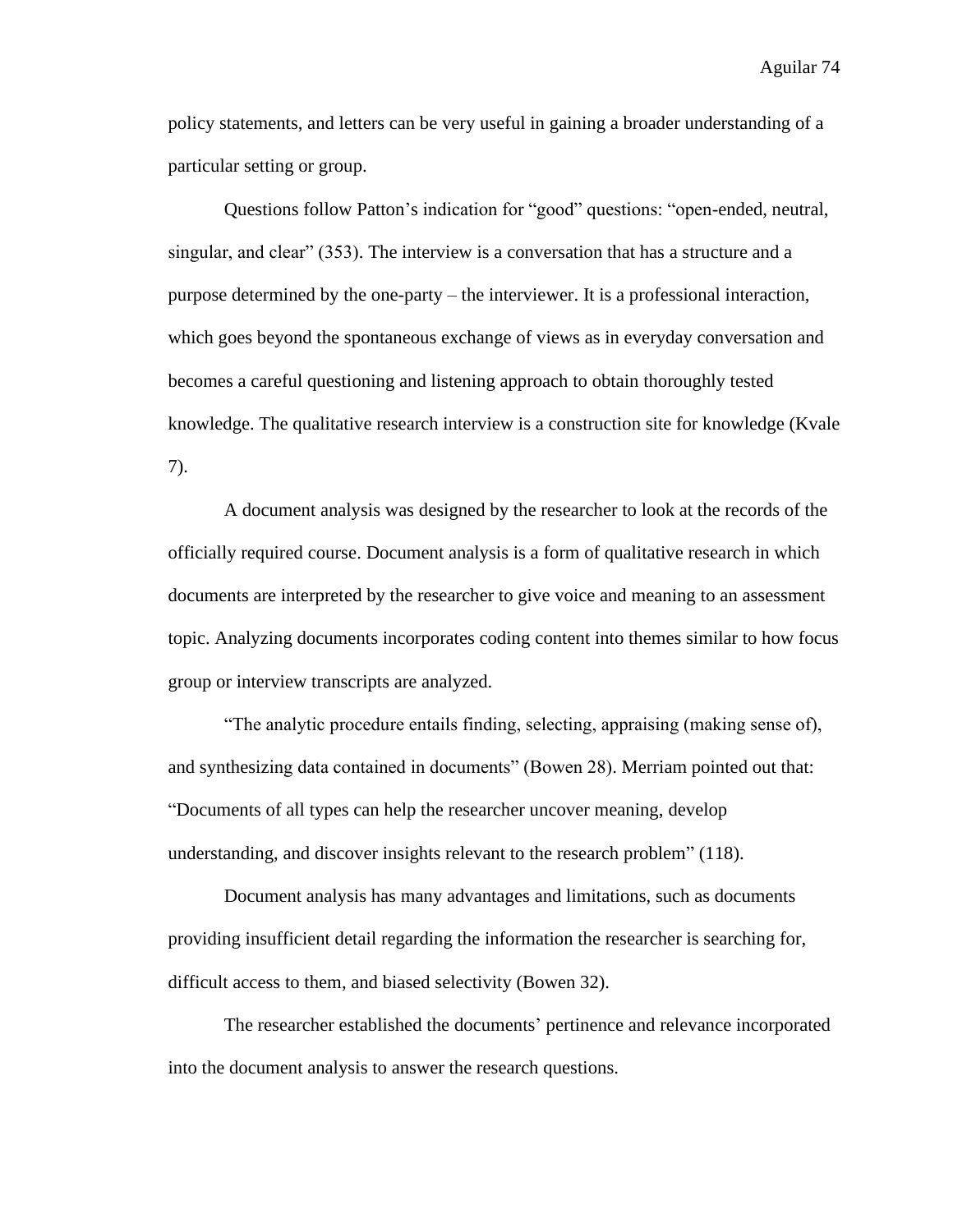### **Data Analysis**

The process of data analysis involves making sense of text and image data. It involves preparing the data for analysis, conducting different analyses, moving deeper and deeper into understanding the data (some qualitative researchers like to think of this as peeling back the layers of an onion), representing the data, and making an interpretation of the larger meaning of the data (Creswell 183).

This project's data was collected in a mixed-method format with quantitative preand post-tests sent to twenty COGA in Buenos Aires' pastors. The data was gathered and analyzed utilizing Survey Monkey, an online survey software. Comparative analysis between the pre- and post-tests was made using descriptive statistics to determine the statistical significance of the responses, mean, and standard deviation.

Besides the tests, qualitative, semi-structured interviews were administered to two prominent COGA leaders. An interview made via Zoom as a means of data collection would join the benefits of a phone call:

> (1) Use economic and human resources efficiently, e.g., reduce the need for travel . . . (2) minimize disadvantages of in-person expedient data collection, e.g., researchers can take detailed notes of an interview without making participants feel uncomfortable . . . ; (3) allow research appropriate relationships to develop between interviewer and interviewee; and (4) improve the quality of data collection, e.g., enable greater supervision and support of interviewers. (Musselwhite et al. 1064-70)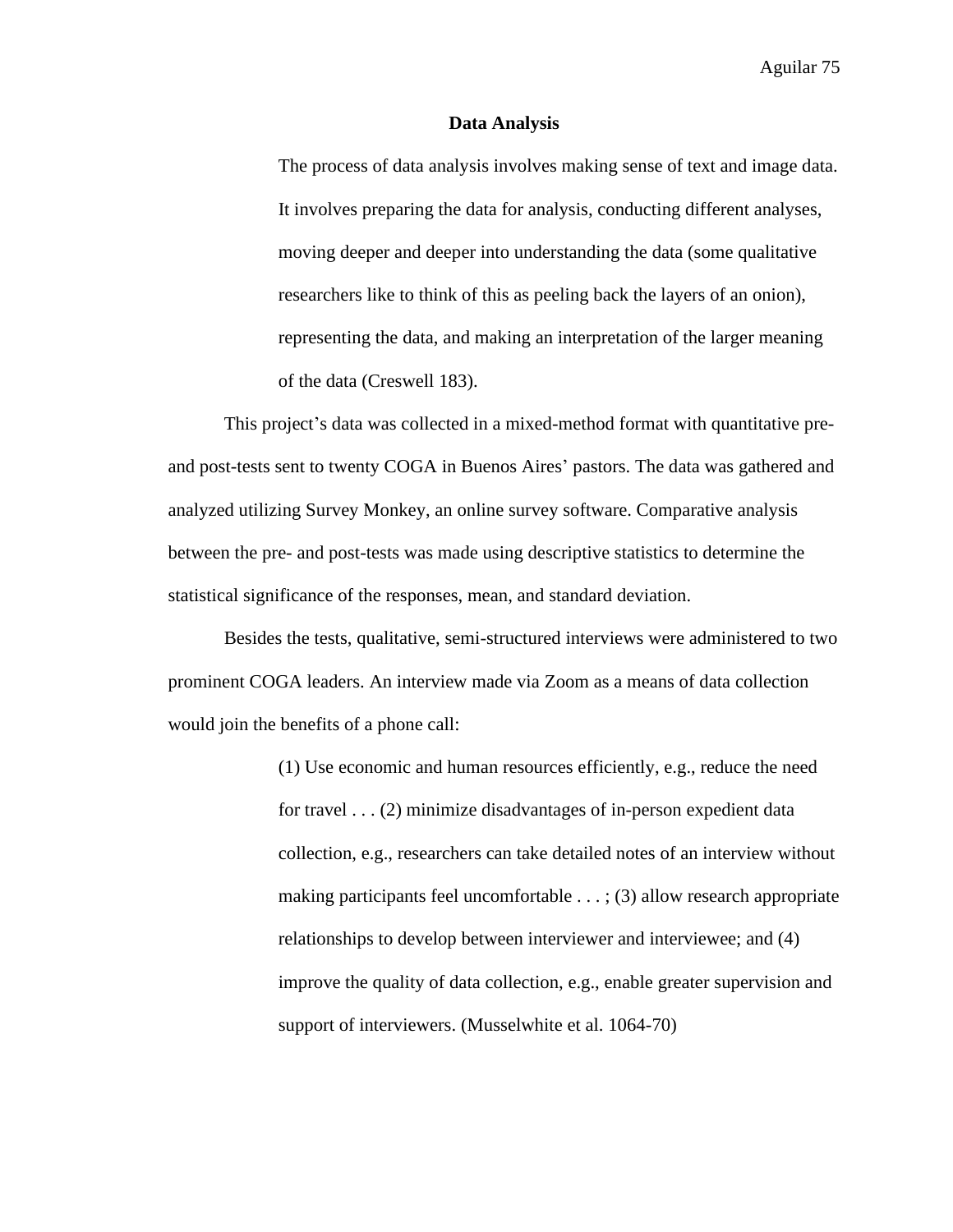After collecting the data, the researcher transcribed the interviews conducted via Zoom and examined the data. She organized the data to generate categories, themes, and patterns among the responses. I then appropriately coded the data. This process helped me organize the data according to content to establish patterns or themes (Creswell 37) to interpret it and arrive at a narrative summary explaining this project's discoveries. I also took notes during the interviews and from the recordings to clarify the answers.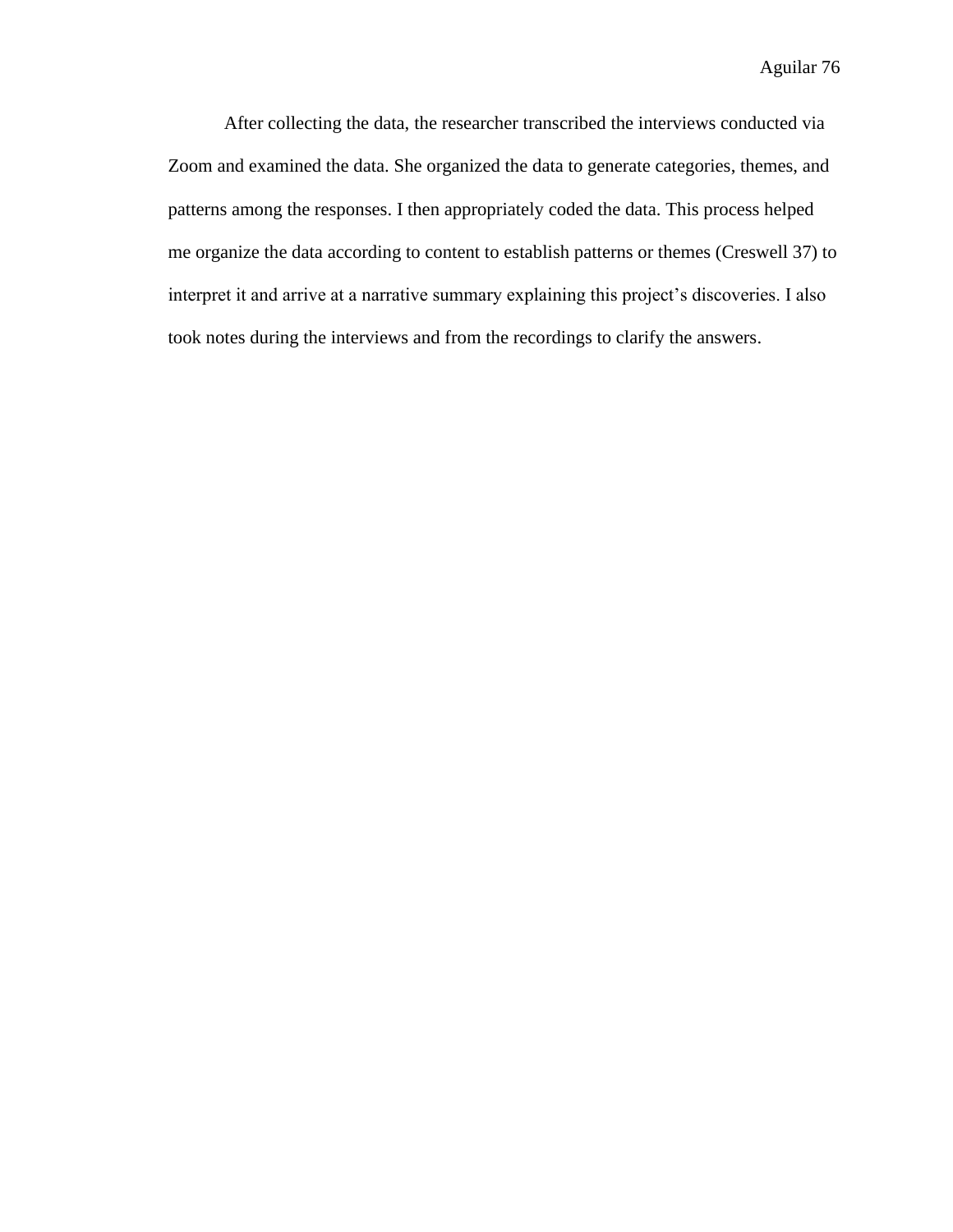### **CHAPTER 4**

### **EVIDENCE FOR THE PROJECT**

### **Overview of the Chapter**

Chapter Four addresses the data analysis collected for this project. Its purpose was to evaluate the change in knowledge, attitude, and behavior in Argentinian pastors of the COGA in Buenos Aires because of an Exegetical Assistance to Enhance Sermon Preparation presented as four sermons prepared during a trial experiment.

The COGA in Buenos Aires provision for pastors regarding biblical foundation is far from ideal. Pastoral knowledge of preaching comes primarily from their own experience as members and leaders of the church. Furthermore, pastors do not have ample time to dedicate themselves to study.

### **Participants**

Questions one to ten of the Exegetical Assistance to Enhance Sermon Preparation Pre-Test addressed a demographic survey. Participants were asked about their age, gender, marital status, if there were children under eighteen living at home, their educational background, biblical/theological training, number of years as Christian preachers and pastors. They were also asked if they were full-time or co-vocational pastors, along with their average preaching monthly time.

A total of thirty-five pre-tests were distributed to the pastors; twenty-one participants agreed to the online consent and filled out the pre-test. A total of twenty-one post-tests were distributed to the pastors that completed the pre-tests; sixteen post-tests were filled out.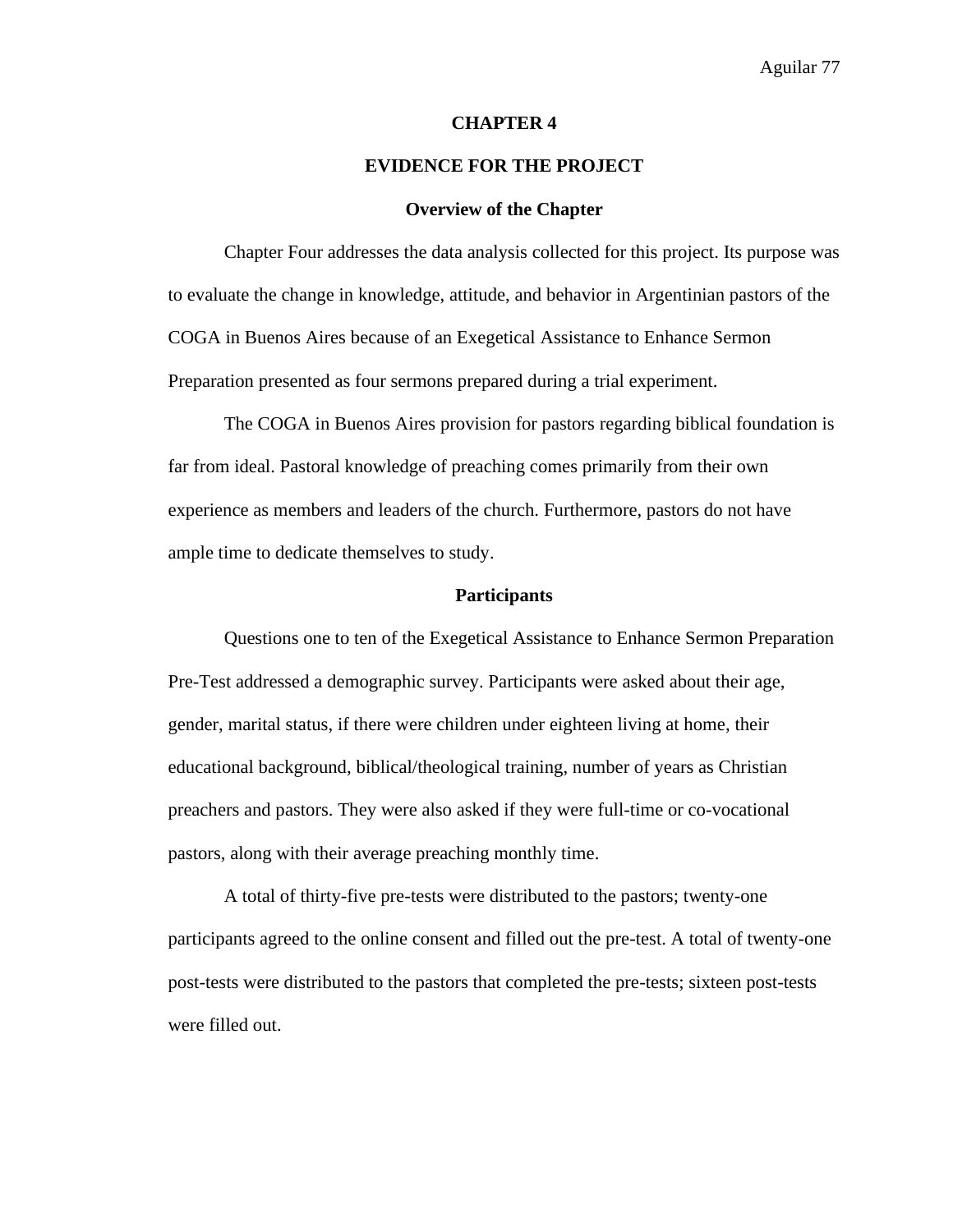Two prominent COGA leaders were interviewed by the researcher. These interviews were recorded.

# **Age Group**

All participants were COGA in Buenos Aires pastors between the ages of forty and seventy-nine. The results showed that 62% of the respondents were between forty and fifty-nine years of age.



Q1. Age

According to information provided by the COGA regional office, among the total number of pastors in the 180 COGA churches, only 5% are under forty years of age. The youngest pastor in the region is 31 years old. The data regarding pastors' age was mentioned in the interviews with the church leaders as a challenging factor when implementing new projects. In particular, considering that most of these pastors have

Figure 4.1. Age group**.**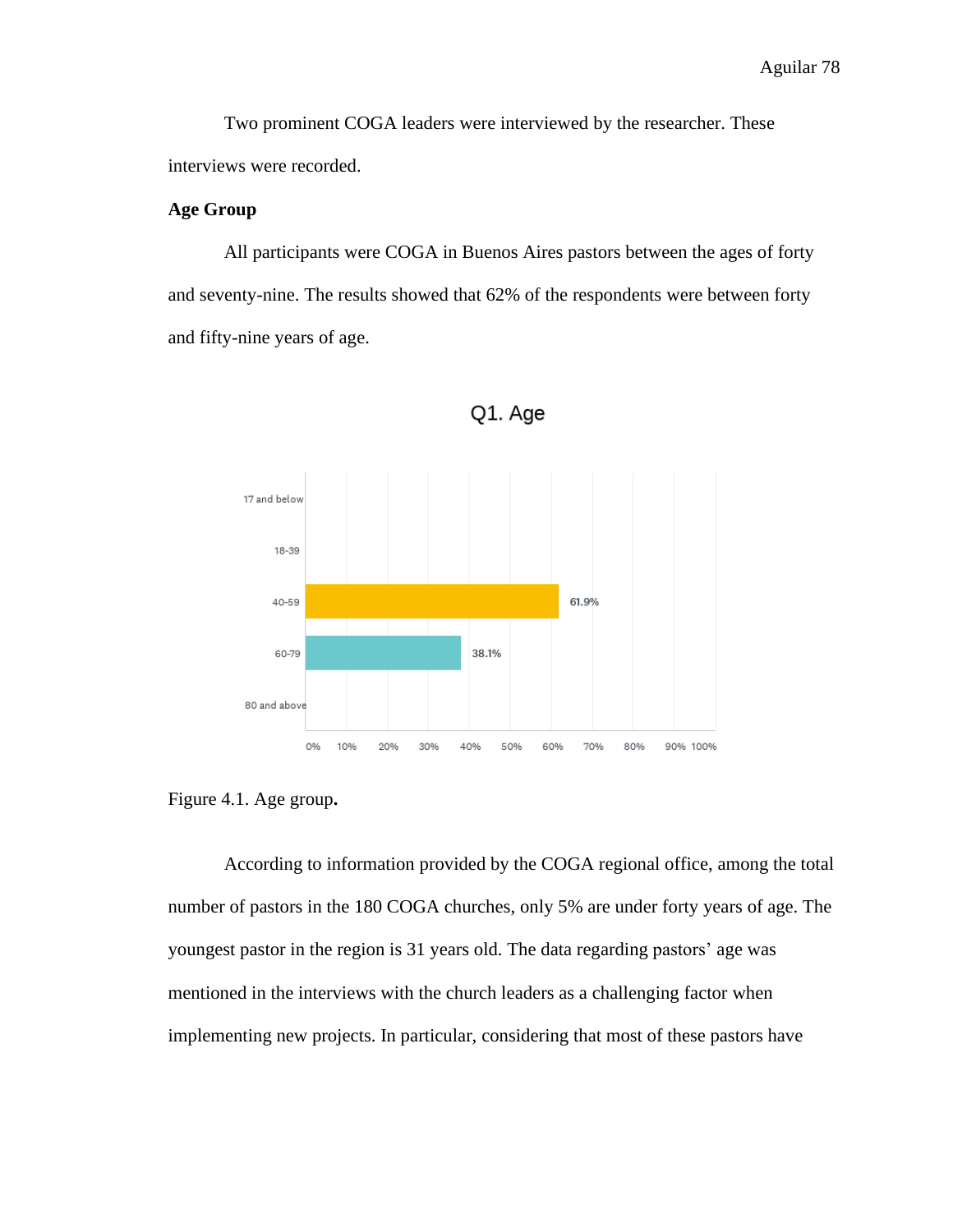between twenty and forty years of experience as preachers, it may be difficult for them to incorporate such a relevant change in their sermon elaboration process.

# **Gender Group**



Q2. Gender

Most of the pastors in the COGA are male. This was fairly represented in this sample. All of the females invited to participate in the tests filled out their tests.

# **Marital Status**





Figure 4.2. Gender group.

Figure 4.3. Marital status.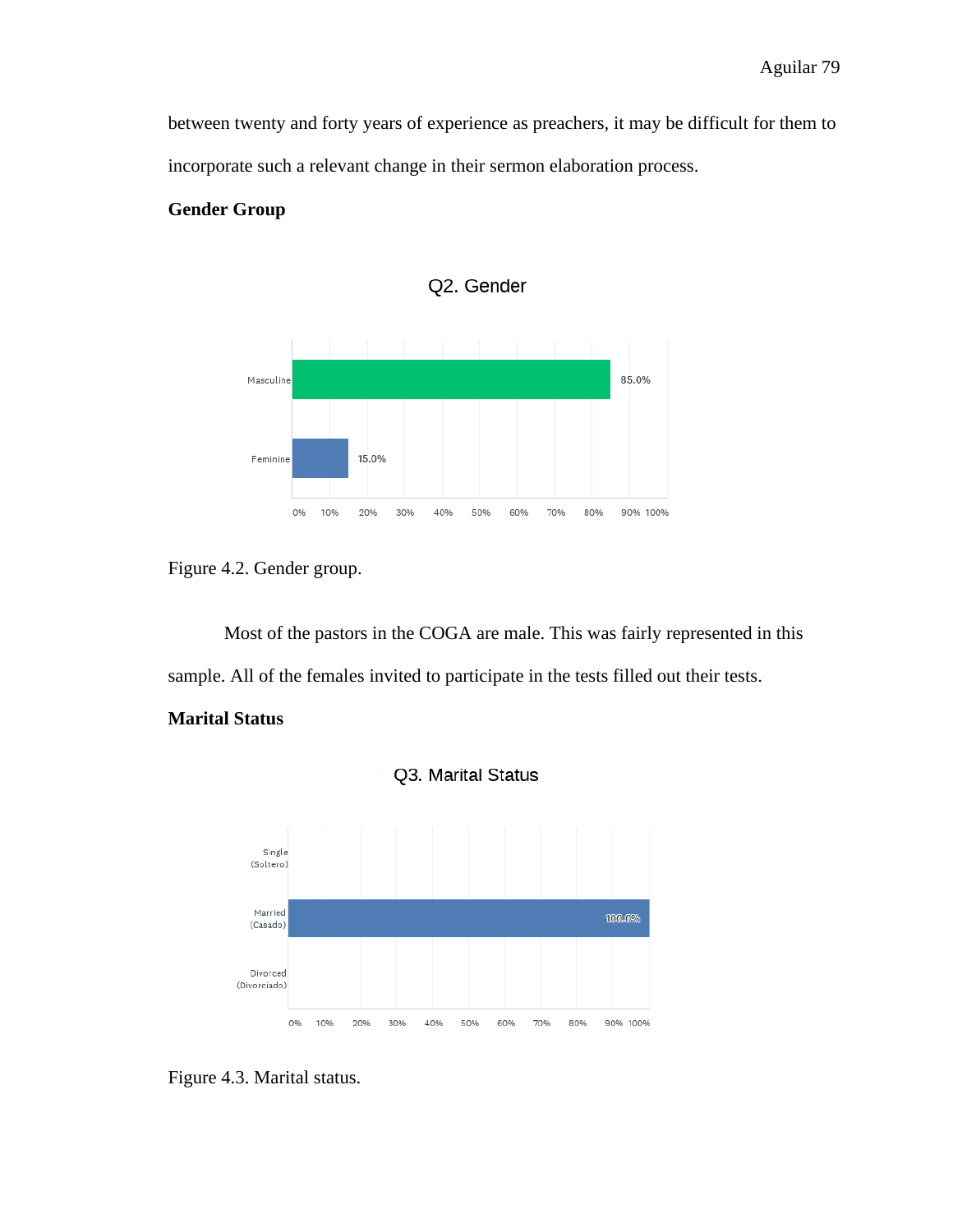Most of the pastors in the COGA are married. This was also fairly represented in this sample.

### **Minors at Home**

The presence of children under eighteen years of age living at home was also considered as a time-consuming factor. The results showed that almost 30% of the pastors have children under the age of eighteen living at home.



Q4. Children under eighteen living at home

# **Educational Background**

Responses to the question were sorted into the following: Primary education (P), High School (HS), Higher Education Institute (HE), and University (U).

Regarding their educational background, five participants answered that they have primary education; one attended a higher education institute, eight have finished high school, and four have attended university. Three participants skipped this question. Respondent #14 answered "Yes" and this response was left uncoded because it is not usable data.

Figure 4.4. Minors at home.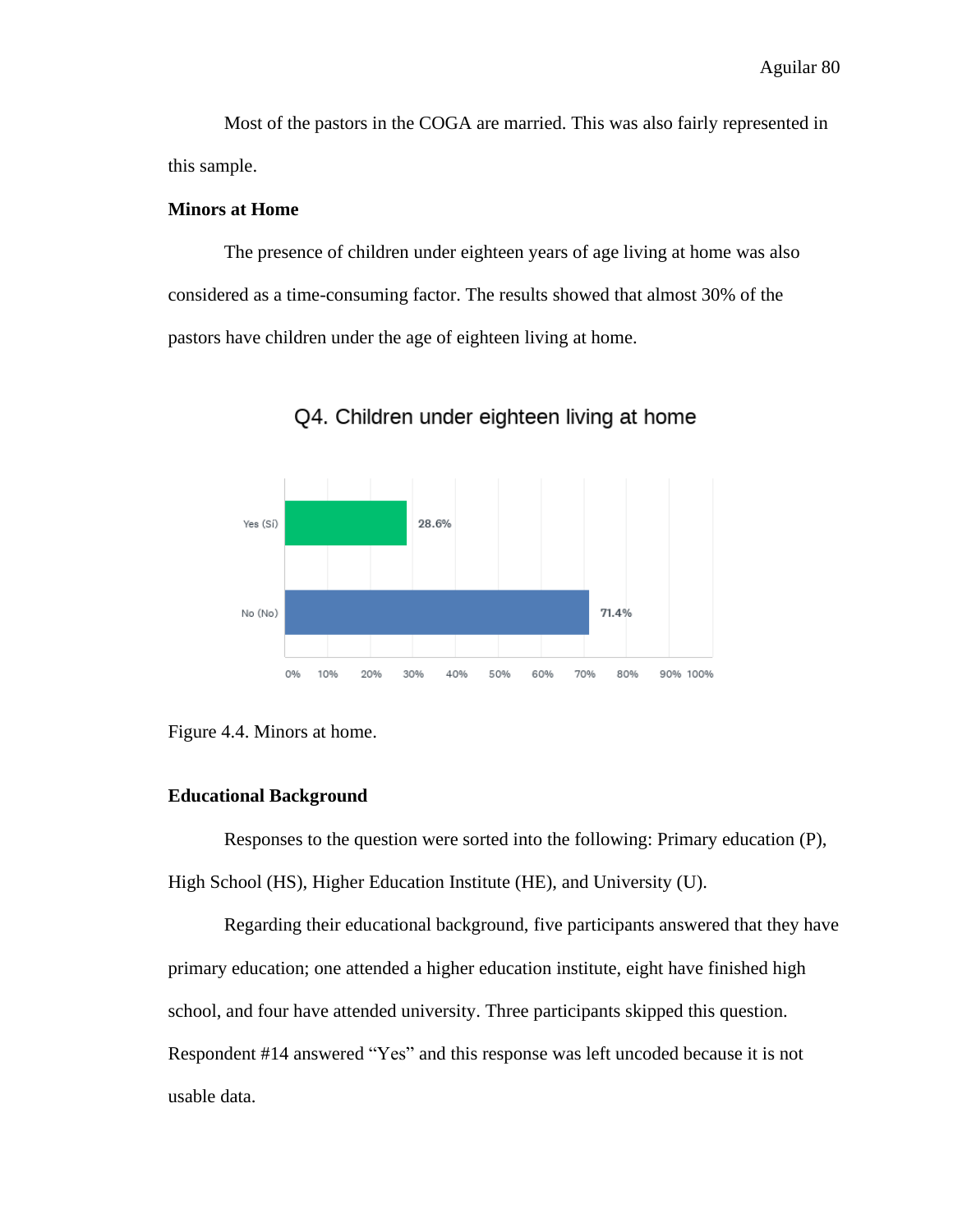### **Biblical/Theological Training**

Responses to the question were sorted into the following: Ministerial Internship Program (MIP), Certificate in Theology (C), Bachelor of Arts (BA), Master's Degree (MA), Incomplete answer (I).

Regarding their biblical/theological background, five participants answered that they completed the Ministerial Internship Program (MIP), which is the educational program officially required for laypeople pursuing a ministerial rank; three participants mentioned that they hold a Certificate in Theology; three participants hold a B.A. in Leadership and Theology, and one participant holds a Master's Degree in Theology. Three participants answered this question by stating the name of the institution, but they did not mention a degree; another one mentioned his or her ministerial rank. Two participants skipped this question. Three participants answered "Yes" and this response was left uncoded because it is not usable data.

#### **Years as a Christian Preacher**

The minimum answered was fifteen years; the maximum was fifty-four years. Seven participants mentioned that they had from fifteen to thirty-four years of experience as Christian preachers; twelve participants mentioned that they had from thirty-five to fifty-four years as Christian preachers. Two participants skipped this question.

#### **Years as a Pastor**

The minimum answered was seven years; the maximum was fifty-two years. Nine participants mentioned that they had from seven to nine-teen years as pastors; eleven participants mentioned that they had from twenty to fifty-two years as pastors. One participant skipped this question.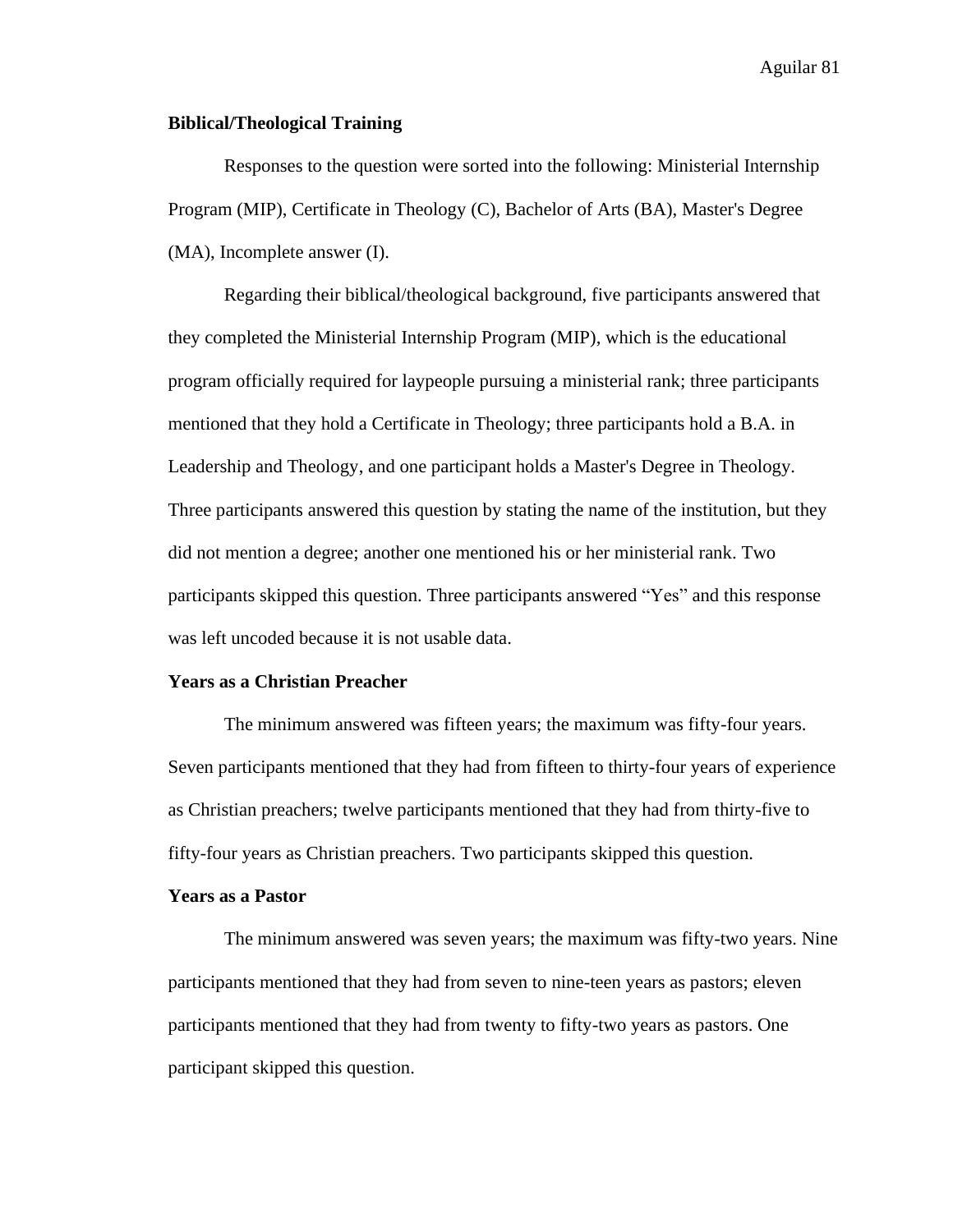# **Full-time Pastor/Co-vocational**

Thirteen participants answered that their ministry was full-time; seven participants answered that their ministry was co-vocational; and one participant skipped this question.

### **Average Preaching Monthly Time**

The minimum answered regarding average preaching was four sermons per month; the maximum was sixteen. Eleven participants mentioned that they preached from four to six sermons each month; nine participants mentioned that they preached from eight to sixteen sermons each month. One participant skipped this question.

### **Research Question #1: Description of Evidence**

What were the participants' knowledge, attitudes, and behaviors regarding preaching before the Exegetical Assistance to Enhance Sermon Preparation?

The Exegetical Assistance to Enhance Sermon Preparation Pre-Test contained a total of 34 questions. The first section containing ten questions addressed a demographic survey. Questions 11-17 addressed knowledge; Q19-25 addressed attitudes; and Q27-33 addressed behavior. Two recognized COGA leaders were interviewed by the researcher (Interviewee A and Interviewee B) and the textbook called *Introducción a los Ministerios Cristianos II* [*Introduction to Christian Ministries*] was analyzed in order to also find answers to this research question.

### **Knowledge**

The first question asked during the semi-structured interview was: Can you describe what kind of biblical interpretation and preaching training do COGA in Buenos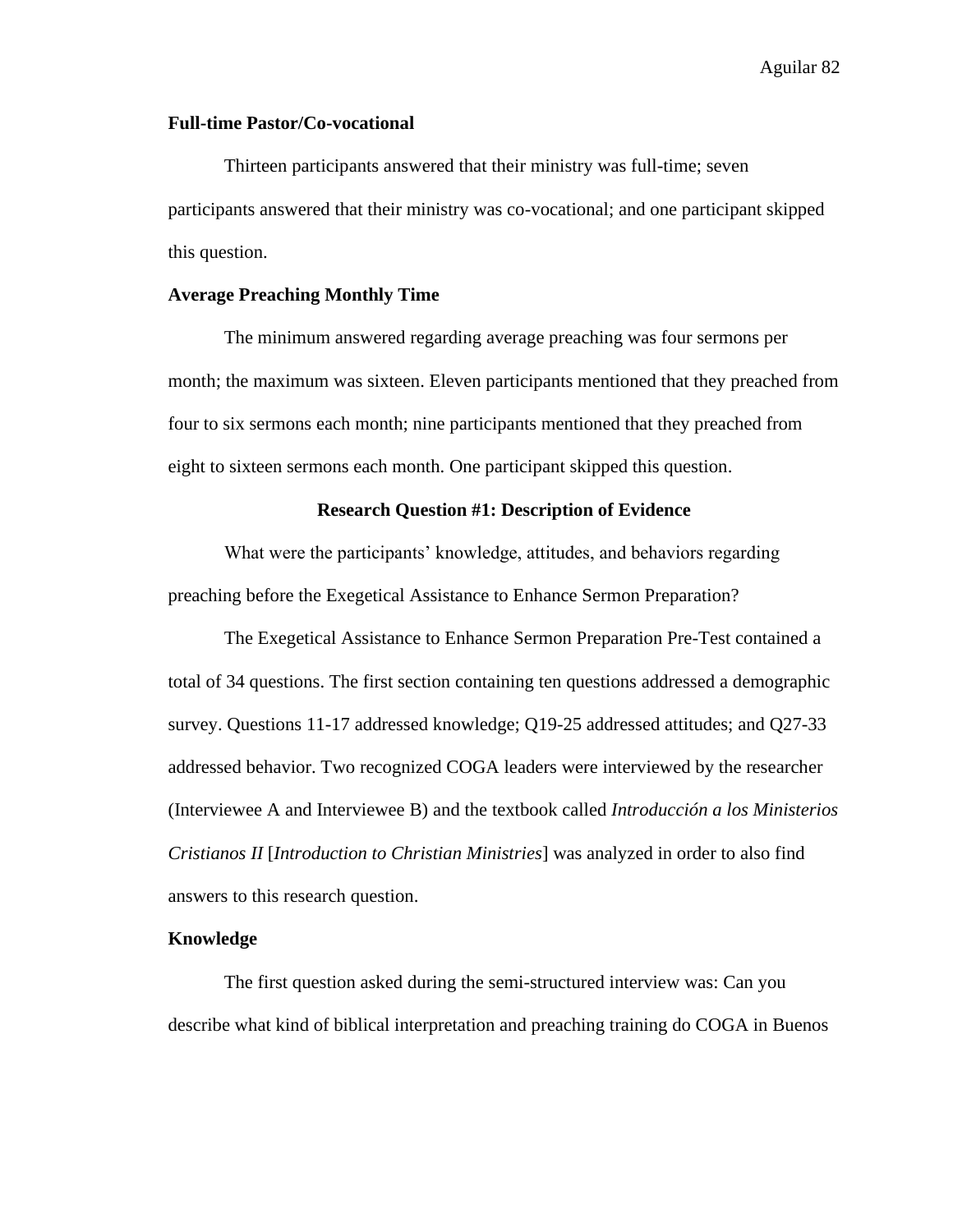Aires' pastors receive from the church? Responses to the question were sorted into the following: Mandatory (M) and Optional (O).

### Table 4.1.

COGA in Buenos Aires Biblical Interpretation and Preaching Training for Pastors

| M                                            | O                                    |
|----------------------------------------------|--------------------------------------|
| Ministerial Internship Program (MIP)         | Ministerial courses                  |
| (This is the only educational program)       | Workshops with recognized professors |
| officially required for laypeople pursuing a | B.A. in Theology                     |
| ministerial rank.)                           |                                      |

Interviewee A stated that between 80% and 90% of the COGA in Buenos Aires pastors hold just the MIP. He also mentioned several instances of ministerial training. However, he indicated that there is not a specific educational space for Bible studies. After his initial response naming the educational offer, Interviewee B took a long pause and concluded: "The training that pastors receive is not much. It has been strengthened by different programs, but expressly, there is nothing exclusive to exegesis, hermeneutics and homiletics." Even if a specific course existed, it would be optional. Besides, Interviewee B stated the need for the invited professor to know his or her audience. He witnessed precious training opportunities that were wasted because the pastors could not follow the academic jargon. The professor mentioned names, authors, and books that were not known for the vast majority of the audience.

The MIP has a section dedicated to the Bible and is divided into the Old and New Testaments. Another section is dedicated to ministry and it divided into two sections: *Introducción a los Ministerios Cristianos I* and *Introducción a los Ministerios Cristianos*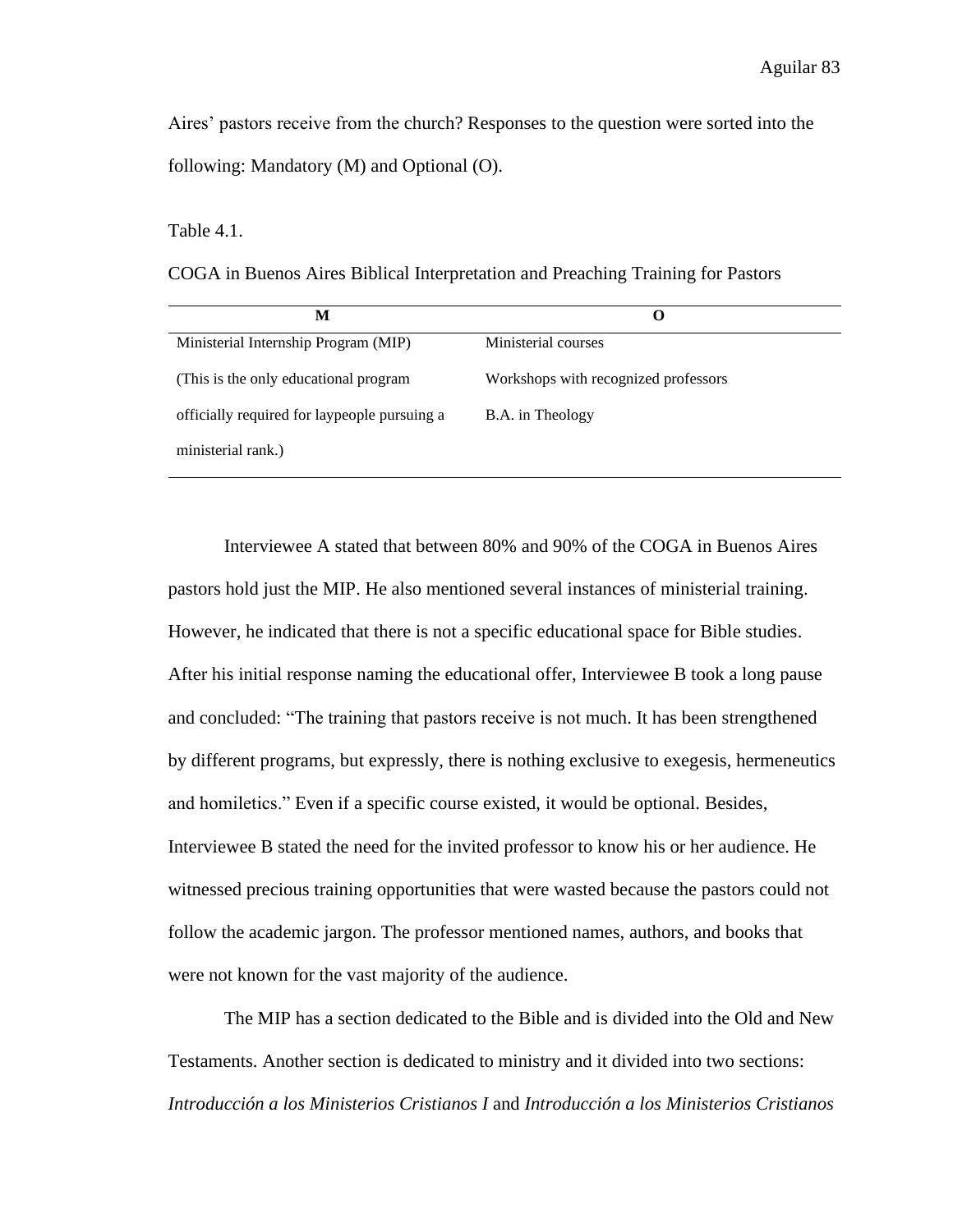*II* [*Introduction to Christian Ministries I and II*]. This last manual, written in 1977 and translated into Spanish in 1995, refers to the minister's formal preparation in the area of preaching. In a ninety-eight-page manual devoted to pastoral ministry, only fourteen pages refer to preaching. The themes developed in *Introducción a los Ministerios Cristianos I* and *Introducción a los Ministerios Cristianos II* [*Introduction to Christian Ministries I and II*] are as follows: The Pentecostal minister as a preacher, the prerequisites, the 'what' of preaching, the power of preaching, the preacher and preaching, the presentation, the preparation to preach, selecting the correct passage, the study of the passage, the product, organizing the message, choosing how to say it, proclaiming the message.

Faced with the criteria questions: To what extent do the pastors learn about and practice biblical exegesis? And also, what resources does the curriculum recommend for the pastors to use in sermon preparation? The answer was that of the fourteen pages dedicated to preaching, less than one page contains principles related to exegesis, which is defined as "leer del pasaje el mensaje que este contiene" 'reading of the passage the message it contains' (Lombard 65).

The MIP encompasses many areas of ministry life, the COG structure and system, doctrines, administrative requirements, history; also counseling, accountability, and others. Certainly, preaching solid Bible sermons is part of the ministry life, but pastors have to do much more.

It is noteworthy that both interviewees emphasized the commitment that COGA in Buenos Aires has to sound doctrine. Despite any possible knowledge limitation, the Word of God is considered as the rule of life and COGA in Buenos Aires pastors are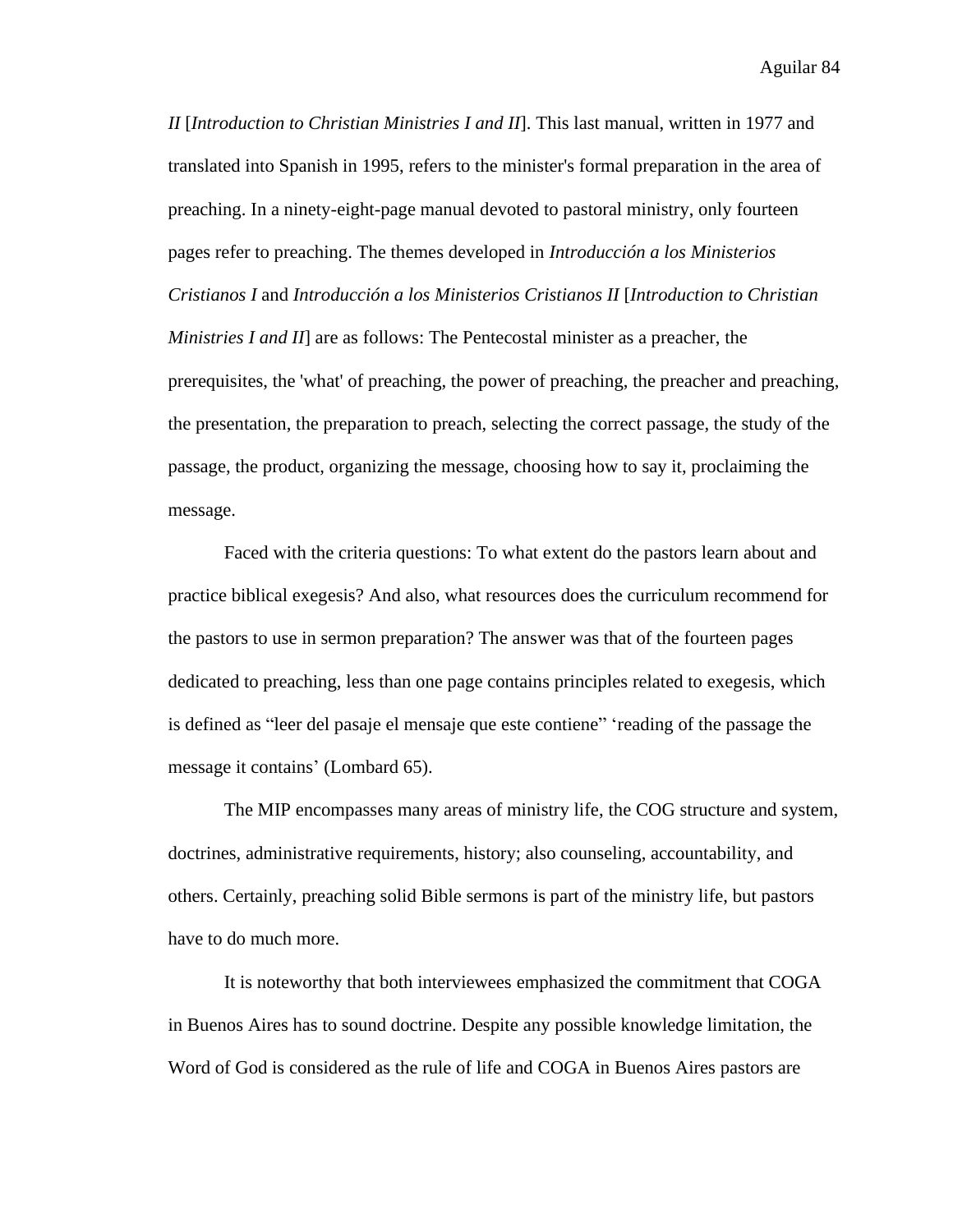faithful to this. Interviewee A mentioned something that grabbed his attention. He used to read Bible verses in the social media posted by independent pastors he has as friends and contacts. Slowly, a new fashion began; they started posting their own words and signed them with their name. Interviewee A saw this as a hint of displacement of the Word of God.

The first set of seven questions in the Exegetical Assistance to Enhance Sermon Preparation Pre-Test sought to learn about the initial participants' knowledge of preaching before the Exegetical Assistance to Enhance Sermon Preparation.

Answering Q11, "I identify relevant exegetical resources for preparing my sermons," 67% of the participants agreed; 24% strongly agreed and 9% of the participants disagreed. These figures contrast with the answers to Q32, "I could describe the exegetical resources I use for my sermons," where 76% of participants agreed and 14% strongly agreed that they could describe their resources. However, regarding the description of the exegetical resources used by them, only three participants gave an accurate description of their exegetical resources. One of the more complete answers belonged to Respondent #19:

> I examine and compare the text in different versions and I look up the text in other books of the Bible. I ask the text questions and investigate the background and context that originated the text that I am going to use. I take into account the thinking of the biblical writer, to whom the text was addressed and in what situation. Then I compare with the thought of a book on the subject.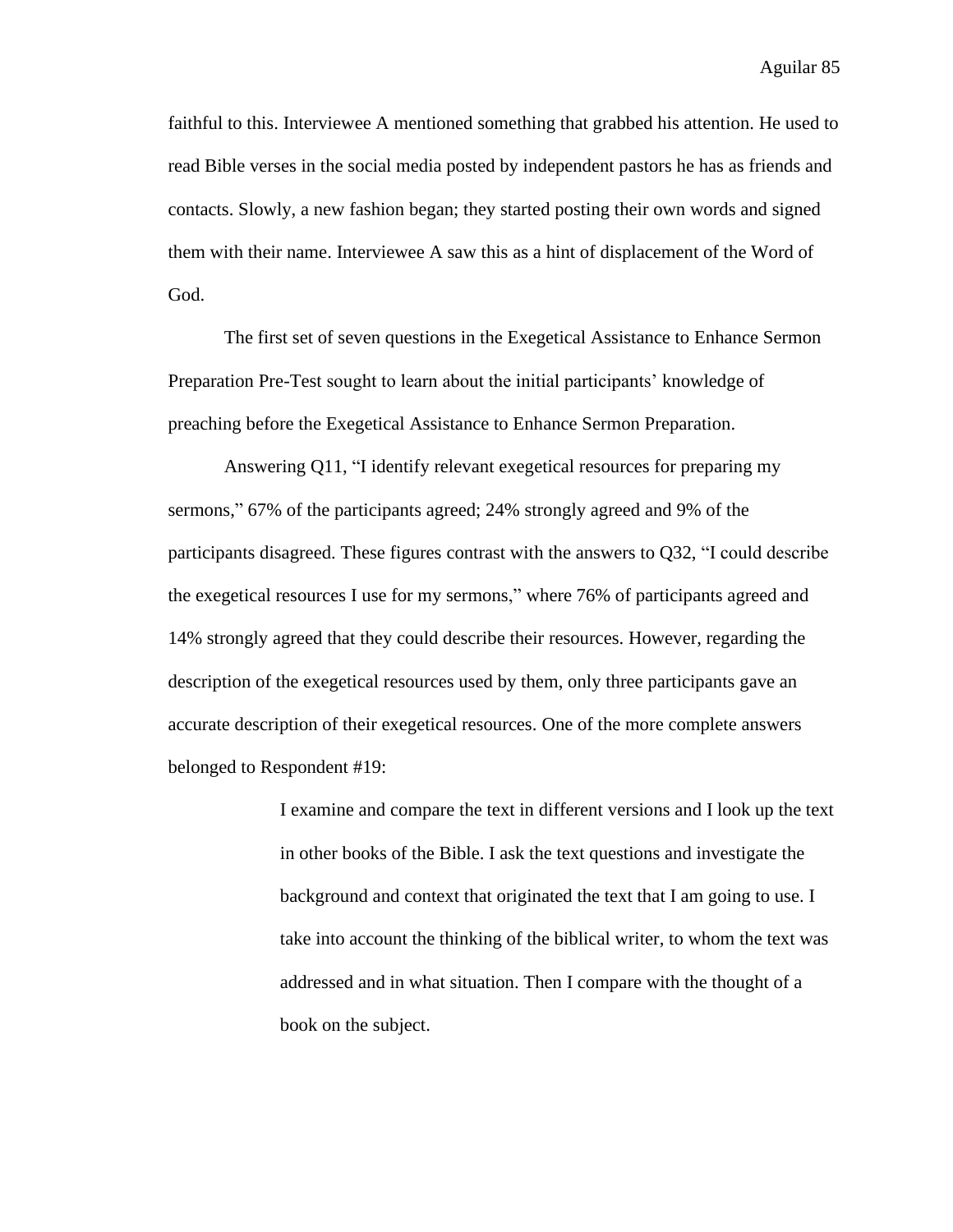Respondent #15 considered *"*nature, life experiences…,*"* as relevant exegetical resources; respondent #14 replied *"*COGA training" and respondent #8 answered "the Bible and my personal experience." Other answers made reference to dictionaries, Bibles, commentaries and Internet. Six participants skipped this specification.

Regarding Q12, "I know how to research in order to find exegetical resources," 75% of the participants agreed; 20% strongly agreed; and 5% of the participants disagreed. Such agreement could be connected to the definition each participant had for "exegetical resources". This could also be the case for Q13.

In Q13, "I evaluate the quality of the sources where I find exegetical resources for my sermons," 67% of the participants agreed; 24% strongly agreed; and 10% strongly disagreed.

For Question 14, "I consider myself a self-educated preacher," 52% of the participants agreed, and 19% strongly agreed. However, 19% disagreed and 10% strongly disagreed. This 29% of disagreement is remarkable since beside the initial pastoral course, pastors have been mostly self-educated.

It is true that there are instances of training provided by the COGA in Buenos Aires, not specifically for exegesis, hermeneutics and homiletics, but on biblical studies that would lay the foundations for later studies. However, it is also true that there are no requirements of this sort to practice the ministry. There are no Bible mandatory courses in the preparation of candidates and there are no updating requirements for pastors who are already leading a local church. The academic level that each pastor has is that which they themselves have endeavored to have. For many pastors, this means stagnation, the product of many years of working the same way. Interviewee B nearly lamented: *"*Some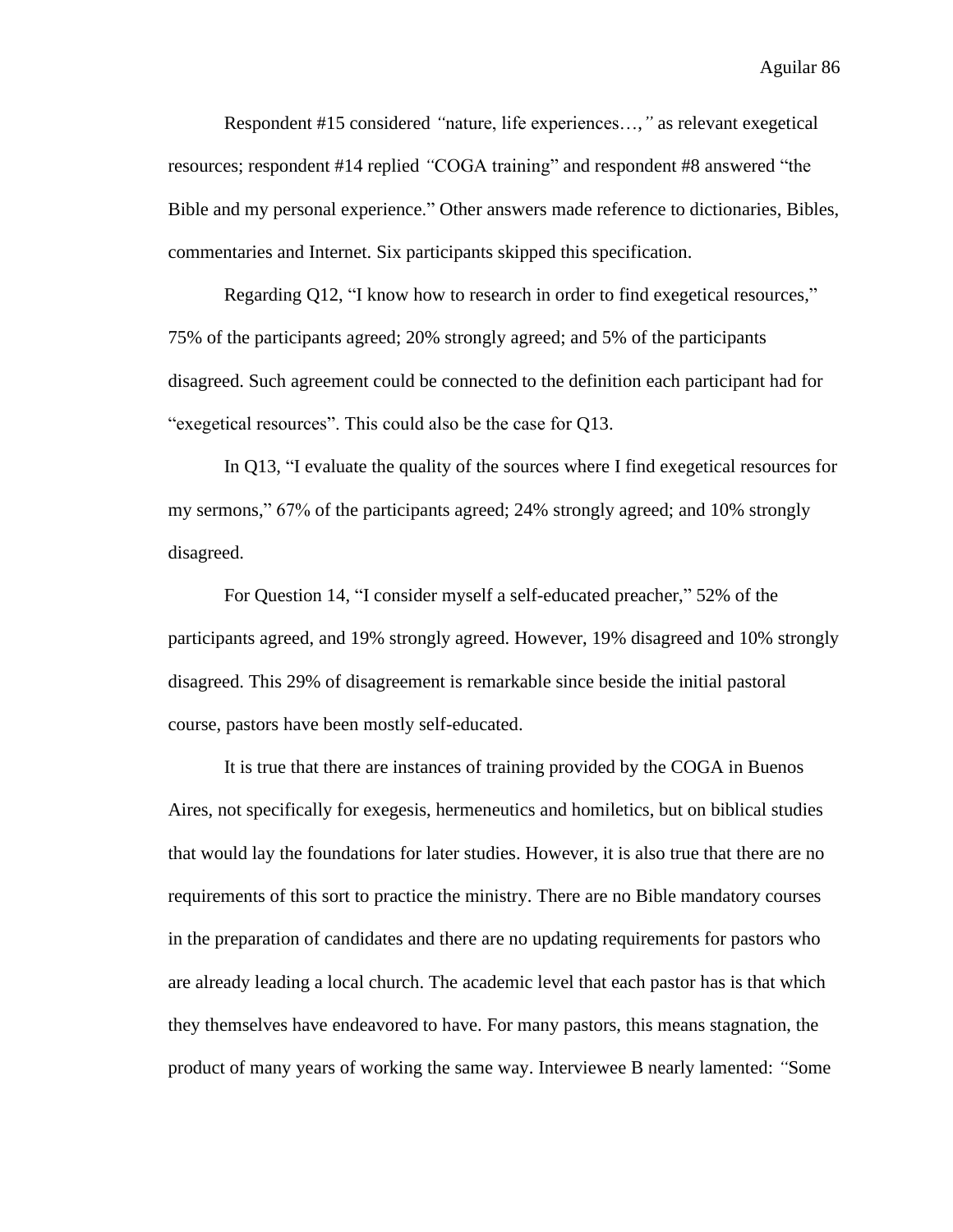pastors survive, conforming to what they came to know about the Word twenty years ago and understand what the Gospel is, but they are not updated, they have no interest. That is worrisome. How can new workers be trained in the congregation in this way? They will be equal to the pastor."

Answering Q15, "I can explain the benefits of receiving exegetical resources that help me to prepare my sermons," there were only two options chosen, but both of them were in agreement: 65% of the participants agreed and 35% strongly agreed, so 100% of them agreed on this.

Regarding Q16, "I feel I could improve my sermons if I had more time to incorporate exegetical insights into them," the same results as Q15 occurred: 57% of the participants agreed and 43% strongly agreed, so 100% of them agreed on this.

In Q17, "I feel I could improve my sermons if I had the proper training to do research and find exegetical resources," 55% of the participants agreed and 35% strongly agreed; however, 10% disagreed. The difference between this affirmation and the previous one is that Q16 referred to time and Q17 to proper training to do research. Participants agreed 100% that they could improve their sermons if they had more time to incorporate exegetical insights into them; however, in Q17 10% of the participants disagreed. Lack of time is an easily perceived challenging factor.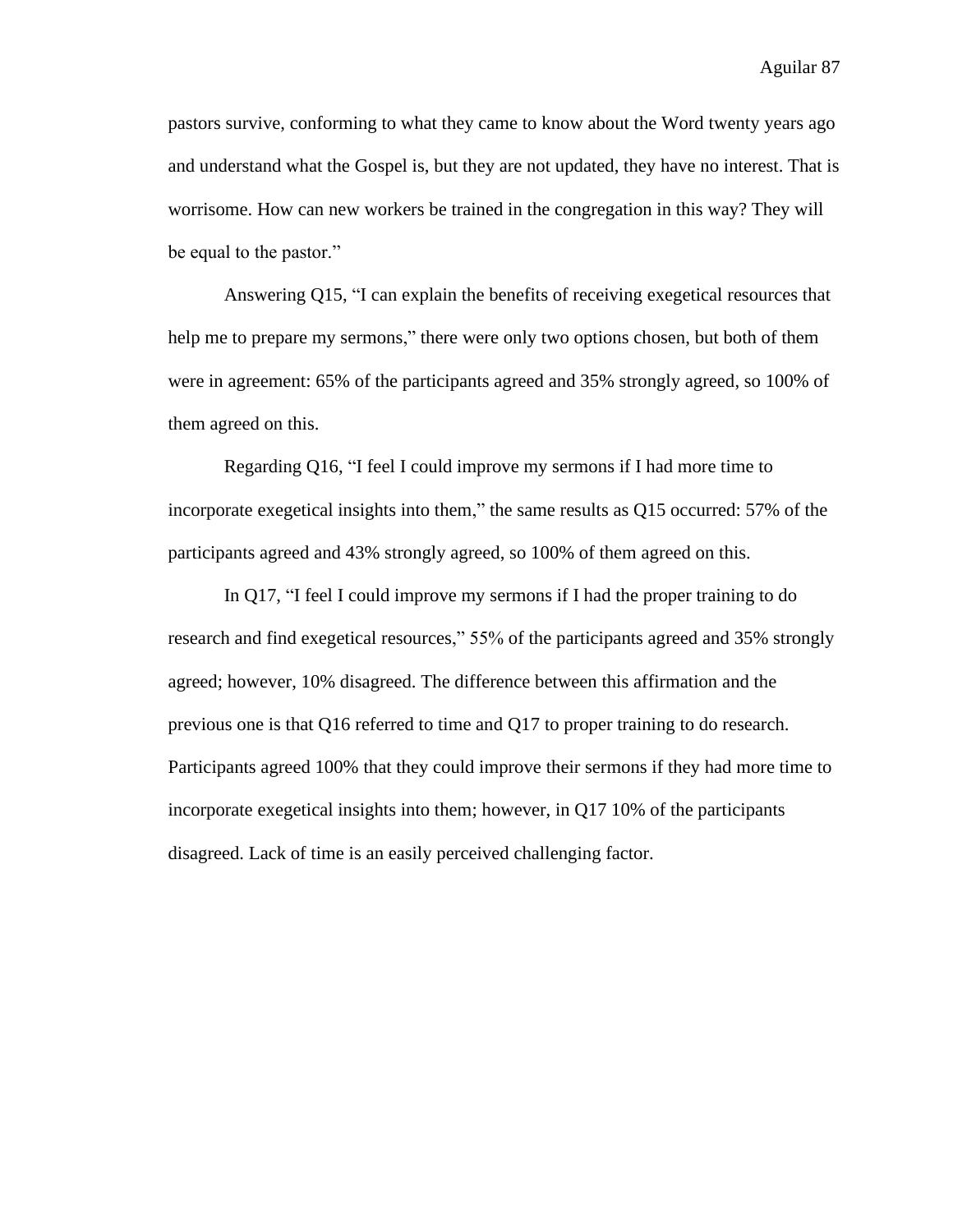

Figure 4.5. Pre-test questions addressing knowledge.

# **Attitude**

The semi-structured interview question two asked, "How well prepared are COGA in Buenos Aires' pastors for biblical interpretation and preaching?" Pastors are prepared according to their time and biblical formation. Most pastors barely have enough time to prepare their weekly sermon. This is especially true for co-vocational pastors. Reflecting on lack of time as a challenging factor for sermon elaboration, Interviewee B stated, "The pastor should recognize that he does not have time and that love for research that the other brother has. He has to allow himself to be helped."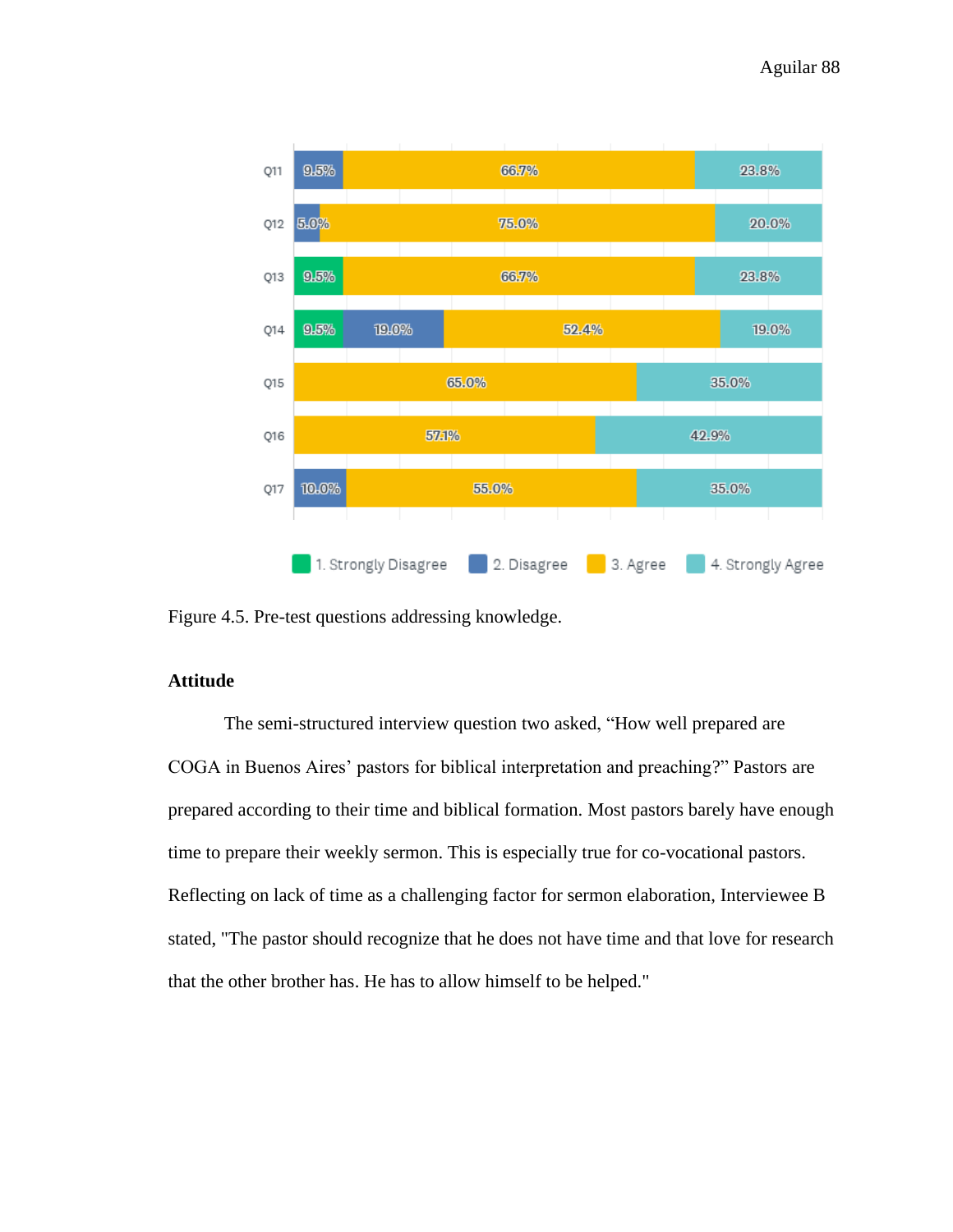The second set of seven questions in the Exegetical Assistance to Enhance Sermon Preparation Pre-Test sought to learn about the initial participants' attitude toward preaching before the Exegetical Assistance to Enhance Sermon Preparation.

For Q19, "I feel anxious when the time comes to write my sermon," 57% of the participants agreed and 33% strongly agreed; 10% disagreed with this affirmation. Anxiety is not a feeling that would naturally be linked to sermon preparation; however, 90% of the participants agreed with this statement.

Regarding Q20, "I lack the time to properly incorporate exegetical resources into my sermons," 45% of the participants disagreed. Conversely, 50% agreed and 5% strongly agreed. The answers to this statement may seem contradictory to the answers to the statement in Q16, "I feel I could improve my sermons if I had more time to incorporate exegetical insights into them," where 100% agreed.

Similar to the previous question, in Q21, "I lack the proper training to find highquality exegetical resources to use in my sermon preparation," nearly half of the participants disagreed and the other half agreed. It appears that half of the participants consider they have the proper training to find exegetical resources for their sermons. These answers may reflect the disparity between pastors with primary education and the basic ministerial course (MIP) and those pastors with higher education and degrees in theology.

There was total agreement in the answers to  $Q22$ , "I like the idea of receiving exegetical resources to help me prepare my sermons," since 67% of the participants agreed and 33% strongly agreed.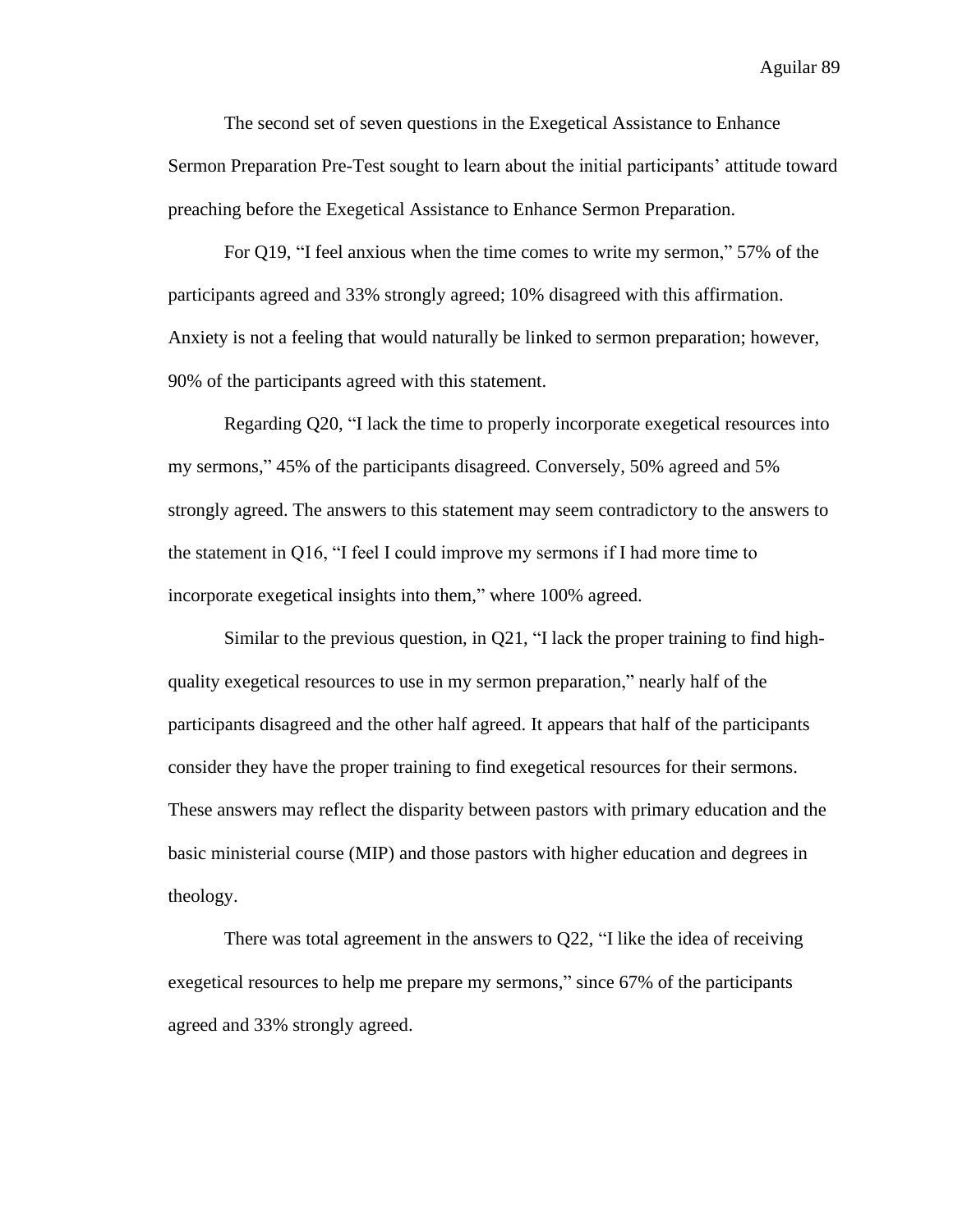The answers to the next statement were diverse. Question 23 said "I am satisfied with the current depth of the exegetical content of the sermons that I preach." Five percent of the participants strongly disagreed and 33% disagreed with this affirmation. On the other hand, 43% of the participants agreed and 19% strongly agreed. These figures could be related to the definition each participant has of "exegetical content." If this refers to the use of Bible texts and personal experience along the years or with having been a student in a biblical institution, it is clear why participants may feel satisfied with the exegetical content in their sermons.

For Q24, "I prepare a full manuscript for all of my sermons," 57% of the participants agreed, 33% strongly agreed and only 10% disagreed. This ultra-consuming time activity is rare even among seminary students. Perhaps the participants referred to sermon outlines. Considering the fact that many preachers do not use any kind of written paper, viewing an outline as a full manuscript makes sense.

The answers for Q25, "I have easy access to high-quality material where I can find exegetical resources for my sermons," were similar to the previous statement; 67% agreed, 24% strongly agreed and 10% disagreed. Interviewee B mentioned that for a pastor with an average salary, the price of books and Bibles was extremely expensive. He also mentioned that some pastors had serious difficulties with using the Internet. If the participants considered they have easy access to high-quality material where to find exegetical resources may be because they have a good library at home or at the church.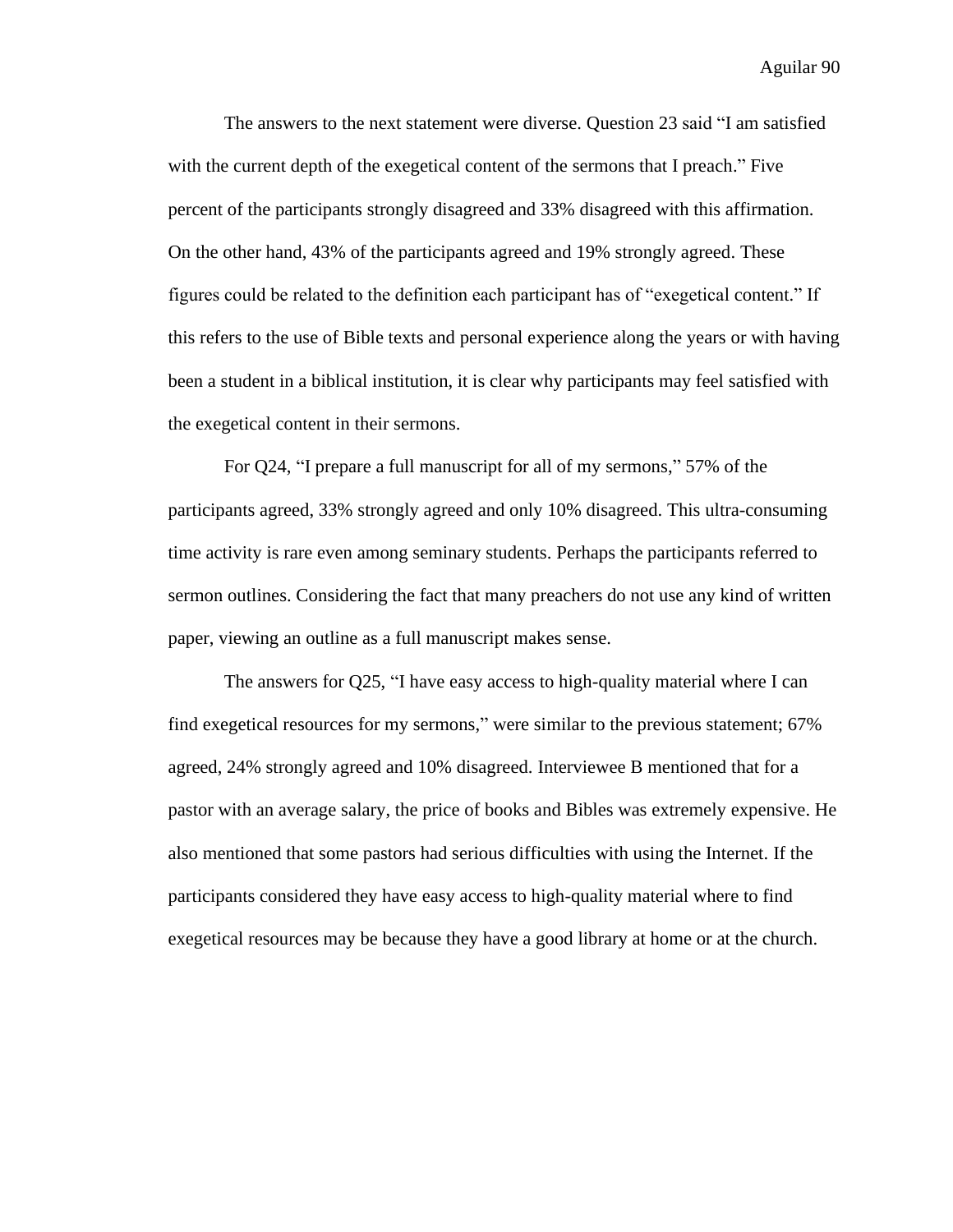

Figure 4.6. Pre-test questions addressing attitude.

# **Behavior**

The semi-structured interview question three asked, "What is the result of that training regarding preaching for sermon preparation?" Responses to the question led to a connection between the academic requirements demanded by the church from candidates and pastors, and the poor sermon preparation that both interviewees witnessed.

The third and final set of seven questions in the Exegetical Assistance to Enhance Sermon Preparation Pre-Test sought to learn about the participants' initial behavior toward preaching before the Exegetical Assistance to Enhance Sermon Preparation.

In Q27, "I regularly preach from Biblical texts that are unfamiliar or difficult to me," the four levels of agreement and disagreement appeared, and the answers were equally divided into both agreement and disagreement. Forty-five percent of the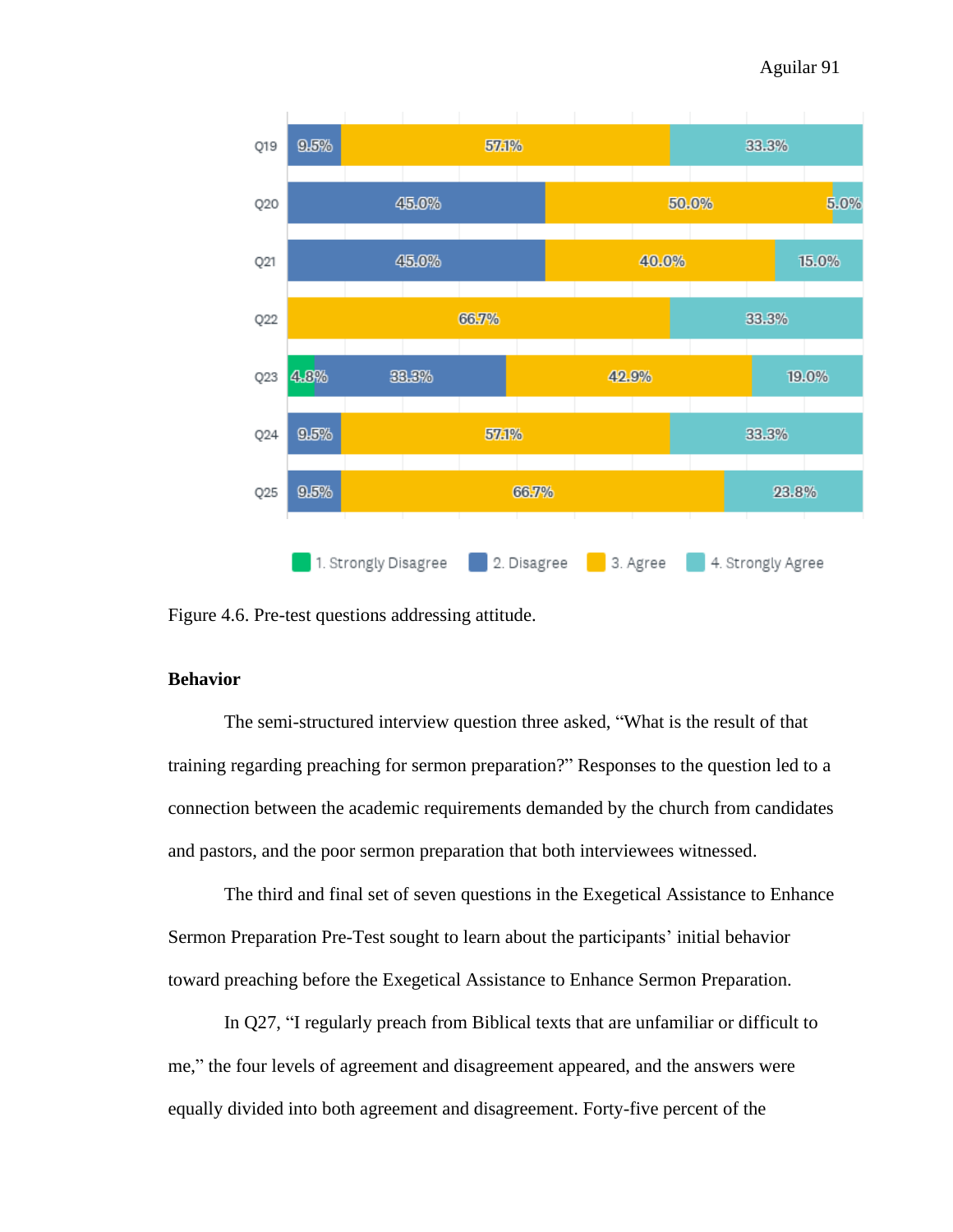participants disagreed and 45% agreed, while 5% strongly disagreed and 5% strongly agreed.

The affirmation in Q28, "I do incorporate exegetical resources into my sermons," received an ample consensus of agreement among 90% of the participants. Also 10% of them strongly agreed. Both interviewees agreed on the sound doctrine pastors preach. They draw this statement from their experience traveling, listening, and talking to COGA in Buenos Aires pastors. However, they also agreed on the need for deeper Biblical content.

For Q29, "I evaluate my sermons after I preach them," 48% of the participants agreed with the statement and 43% strongly agreed. There was a minor percentage of disagreement at 9%. Clarification was not requested for this statement.

In Q30, "I gratefully accept the exegetical resources given to me to help me prepare my sermons," 52% of the participants agreed, 38% strongly agreed, but 10% disagreed.

Regarding Q31, "I allocate a certain number of hours for exegetical research for my sermons. If 'Strongly Agree' or 'Agree,' mention how much time you dedicate," 62% of the participants agreed and 38% strongly agreed. About the dedicated time, the minimum mentioned was one hour, and the maximum was more than 10 hours. It is interesting to note that the question regarding number of hours is not usually asked, not only for sermons, but for pastoral activities in general. Even so, five participants answered a specific time while the rest, 11 participants, gave an approximate amount of time. Finally, five participants skipped this specification. Responses to the question were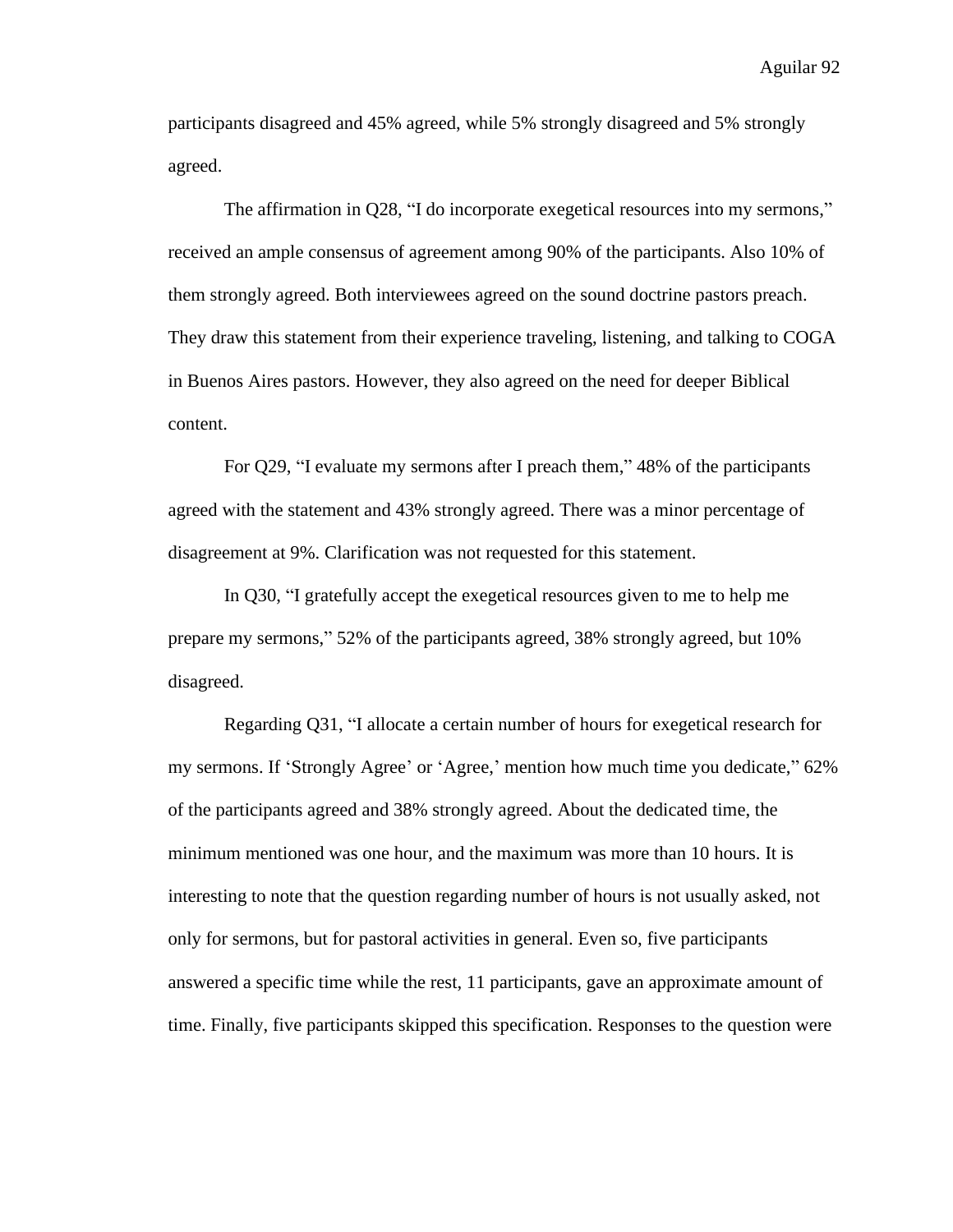sorted into the following: Hours per day (HD), Hours per sermon (HS), Hours per week (HW) and Hours without any specification (H).

Table 4.2.

| Allocated Number of Hours for Exegetical Research for Sermons |  |
|---------------------------------------------------------------|--|
|                                                               |  |

| HD                   | HS    | <b>HW</b>          | $H_{\rm}$              |
|----------------------|-------|--------------------|------------------------|
| $\overline{2}$       | $5-6$ | an hour and a half | 1-2 (two participants) |
| 1 (two participants) |       |                    | $\mathfrak{Z}$         |
| $+3$                 |       |                    | 8 (two participants)   |
|                      |       |                    | $4 - 6$                |
|                      |       |                    | $\sqrt{5}$             |
|                      |       |                    | $2 - 3$                |
|                      |       |                    | $+10$                  |
|                      |       |                    | $+4$                   |
|                      |       |                    |                        |

The question that referred to the allocated amount of time for exegetical research was particularly important because 57% of the participants agreed and 33% strongly agreed to Q19, "I feel anxious when the time comes to write my sermon." Despite the five participants that skipped the question, all of the rest mentioned a specific amount of time, that is to say, they do dedicate (more or less) time to study. Perhaps a lower level of anxiety could be expected, unless that anxiety responded to other reasons rather than lack of preparation.

In Q32, "I could describe the exegetical resources I use for my sermons. If 'Strongly Agree' or 'Agree,' describe them," 76% of the participants agreed and 14%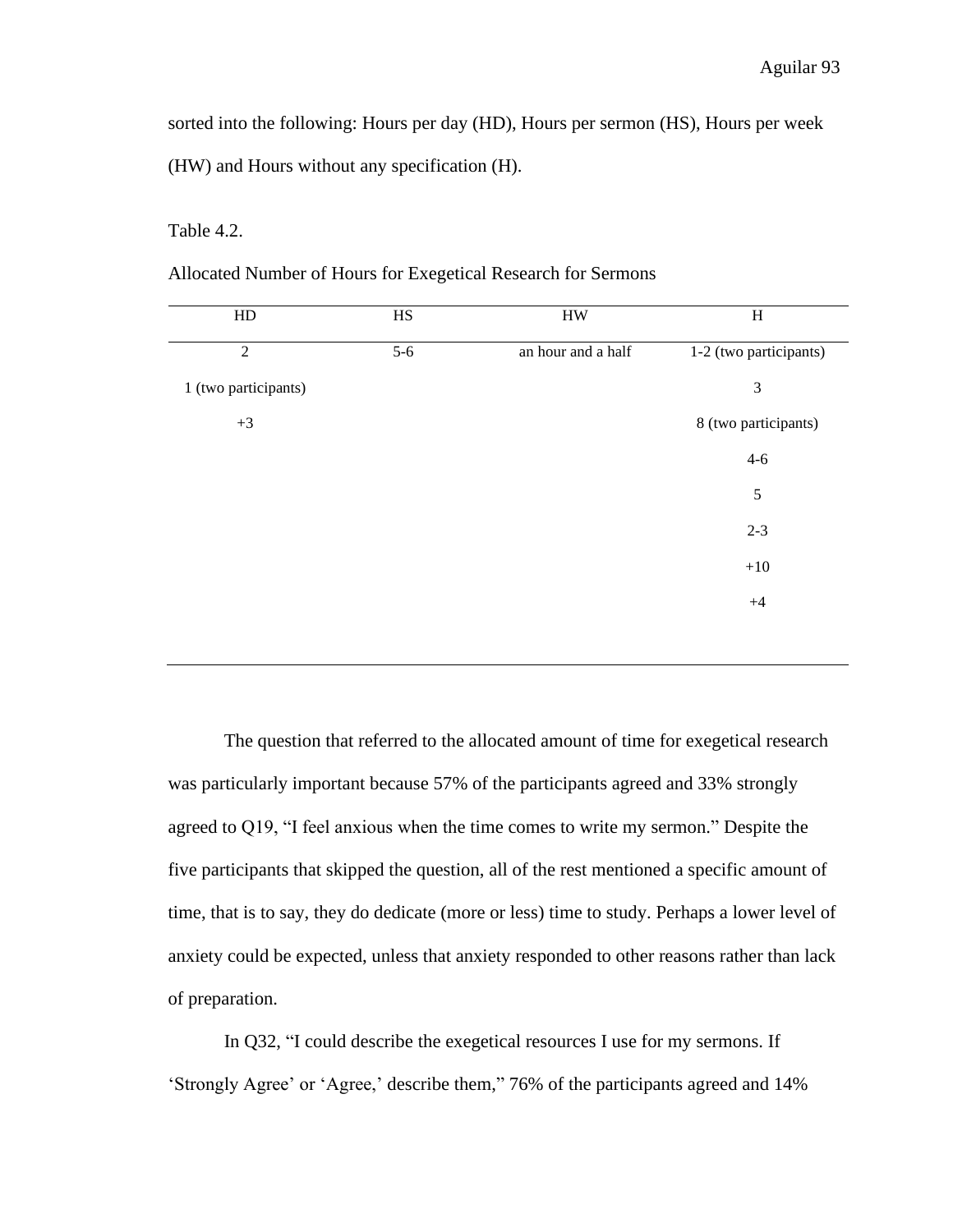strongly agreed; however, 10% disagreed. Regarding the description of the exegetical resources used by them, only three gave an accurate description of their exegetical resources. Six participants skipped this specification.

In Q33, "I allocate a certain number of hours to practice the delivery of my sermons. If 'Strongly Agree' or 'Agree,' mention how much time you dedicate," 52% of participants agreed and 19% strongly agreed; 24% of the participants disagreed and 5% strongly disagreed. Regarding the amount of time dedicated to the delivery of sermons, the minimum mentioned was twenty-five minutes, the maximum was six hours. Six participants skipped this question; two participants mentioned they did not practice the delivery of sermons.



Figure 4.7. Pre-test questions addressing behavior.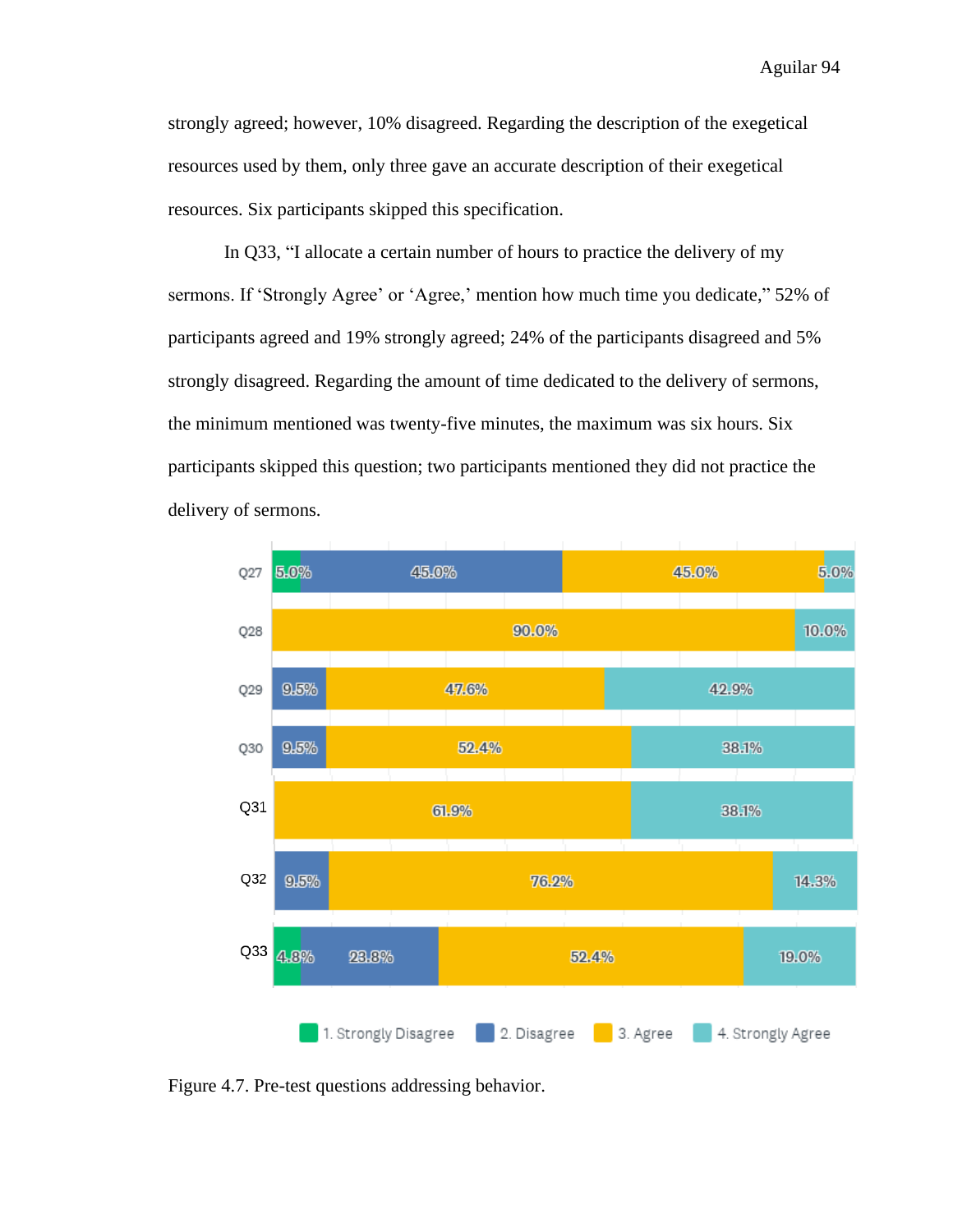Finally, semi-structured interview question 4 asked, "What are the main obstacles to improve sermon preparation?" The two main responses were time and knowledge.

From the interviews and the document analysis, it was clear that pastors do not receive from the COGA in Buenos Aires the proper training to do research and find exegetical resources for their sermons. Those pastors that actually implement exegetical resources do it as a result of the personal desire that had guided them to obtain such training. Many pastors have been able to obtain a degree thanks to a COG scholarship, but this was achieved due to personal effort and not as part of a systematic preparation plan for pastors of COGA in Buenos Aires.

Both interviewees made some final comments summarizing their ideas to answer semi-structured interview question five that asked if they had anything else they would like to share about sermon preparation.

### **Research Question #2: Description of Evidence**

What were the participants' knowledge, attitudes, and behaviors regarding preaching after the Exegetical Assistance to Enhance Sermon Preparation?

This research question addressed the purpose of determining the participants' selfperceived understanding of sermon preparation. The twenty-four-question Exegetical Assistance to Enhance Sermon Preparation Post-Test was filled out after the process of sermon elaboration using the exegetical resources provided by the researcher. The goal was to afford participants the experience of being helped in the sermon preparation process by a person who is gifted in biblical exegesis or the word of knowledge.

The distribution on the post-test questions was as follows: Q1-7 addressed knowledge; Q9-15 addressed attitudes; Q17-23 addressed behavior.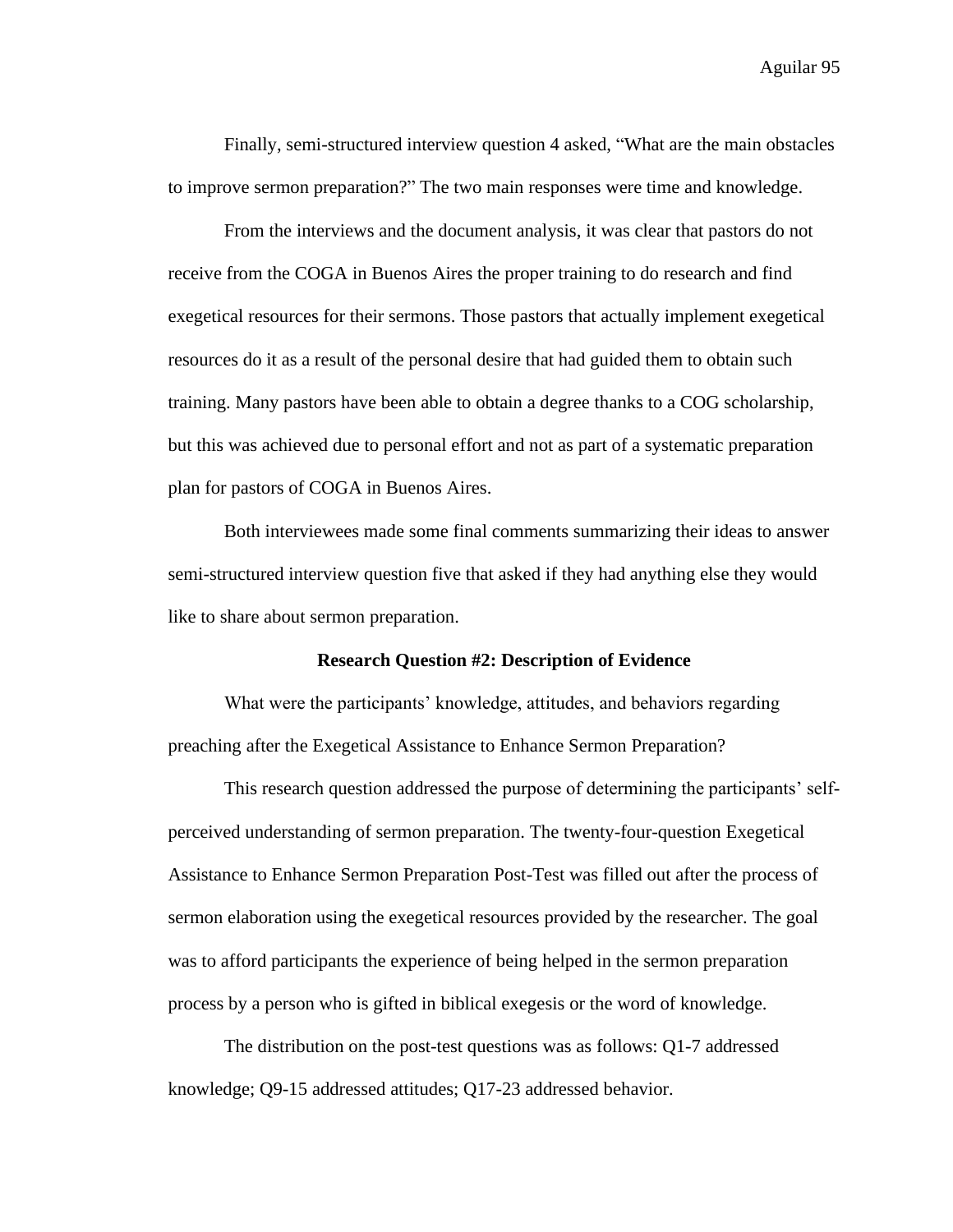# **Knowledge**

The first set of seven questions sought to learn about the participants' knowledge of preaching after the Exegetical Assistance to Enhance Sermon Preparation.

The answers for post-test Q1, "I identify relevant exegetical resources for preparing my sermons", changed in the post-test. The 9% of participants that disagreed with this same affirmation in the pre-test did not appear. In the final result, 50% of the participants agreed and 50% strongly agreed.

For post-test Q2, "I know how to research in order to find exegetical resources," the responses changed. Five percent of the participants disagreed with this statement in the pre-test, but in the post-test, 44% of the participants agreed and 56% strongly agreed.

The affirmation in post-test Q3, "I evaluate the quality of the sources where I find exegetical resources for my sermons," had in the pre-test 10% of strong disagreement. For the same question on the post-test, that disagreement percentage disappeared. Almost half of the participants agreed with the same statement in the post-test, and 57% strongly agreed.

Regarding post-test Q4 "I consider myself a self-educated preacher," the answers did not change much. The total percentage of agreement increased from 71% in the pretest to 81% in the post-test.

The answers for post-test Q5 "I can explain the benefits of receiving exegetical resources that help me to prepare my sermons" increased the level of strong agreement from 35% to 56%.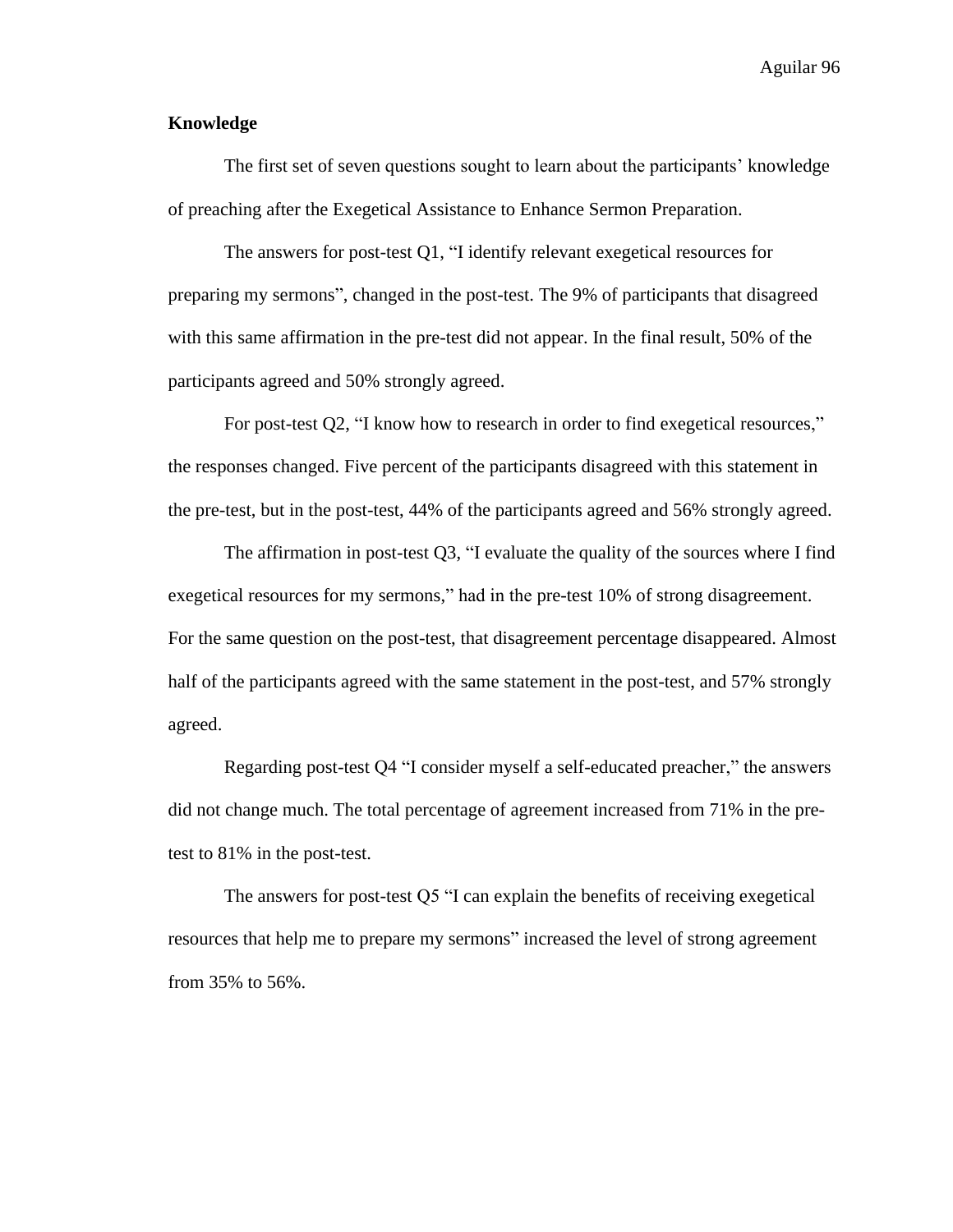Surprisingly, the 100% agreement for post-test Q6 "I feel I could improve my sermons if I had more time to incorporate exegetical insights into them" in the Pre-Test decreased to 94% in the post-test, and 6% of the participants disagreed.

Regarding post-test Q7 "I feel I could improve my sermons if I had the proper training to do research and find exegetical resources," 10% of participants that disagreed in the Pre-Test changed to 6% of strong disagreement. Conversely, the 35% that strongly agreed with this affirmation increased to 63%.



Figure 4.8. Post-test questions addressing knowledge.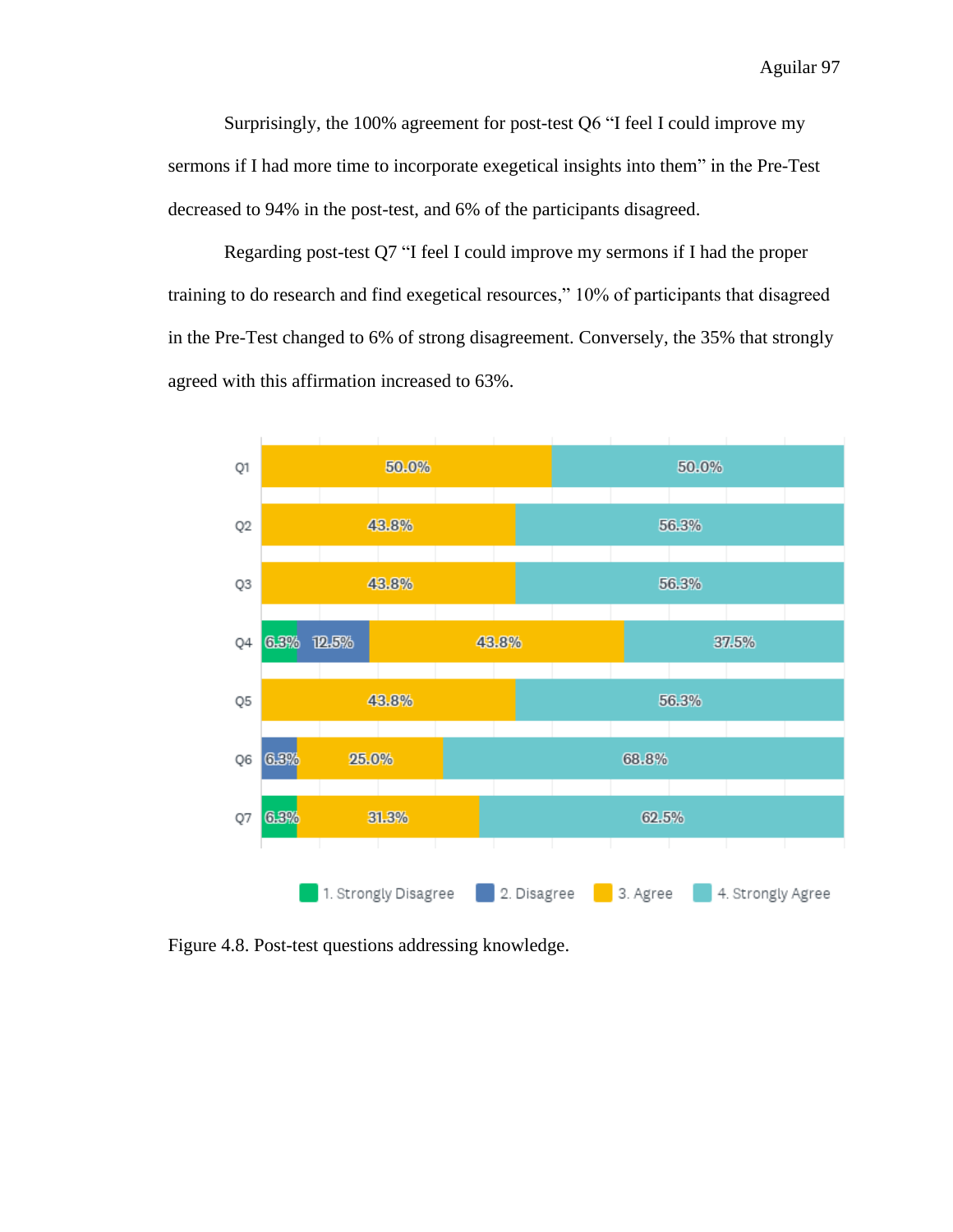#### **Attitude**

The second set of seven questions sought to learn about the initial participants' attitude toward preaching before the Exegetical Assistance to Enhance Sermon Preparation.

In the pre-test 90% of the respondents agreed with Q9 "I feel anxious when the time comes to write my sermon." This figure was reduced to 38% in the post-test, and the 10% disagreement escalated to 62%. Regarding post-test Q10, "I lack the time to properly incorporate exegetical resources into my sermons," both the pre-test and the post-test remained nearly unchanged. In the post-test 50% of participants disagreed; however, 44% agreed and 6% strongly agreed.

Similar to the previous question, in post-test Q11, "I lack the proper training to find high-quality exegetical resources to use in my sermon preparation," nearly half of the participants disagreed, and the other half agreed.

For post-test Q12, "I like the idea of receiving exegetical resources to help me prepare my sermons," the total agreement in the answers to this affirmation remained. However, the level of agreement increased. While the percentage of those who agreed dropped from 67% to 31%, the percentage of those who strongly agreed increased from 33% to 69%.

For Post-Test Q13, "I am satisfied with the current depth of the exegetical content of the sermons that I preach," comparing this same question from the pre-test to the posttest, the 5% of strong disagreement disappeared and there was also a reduction in the disagreement from 33% to 24%. On the other hand, the over-all level of agreement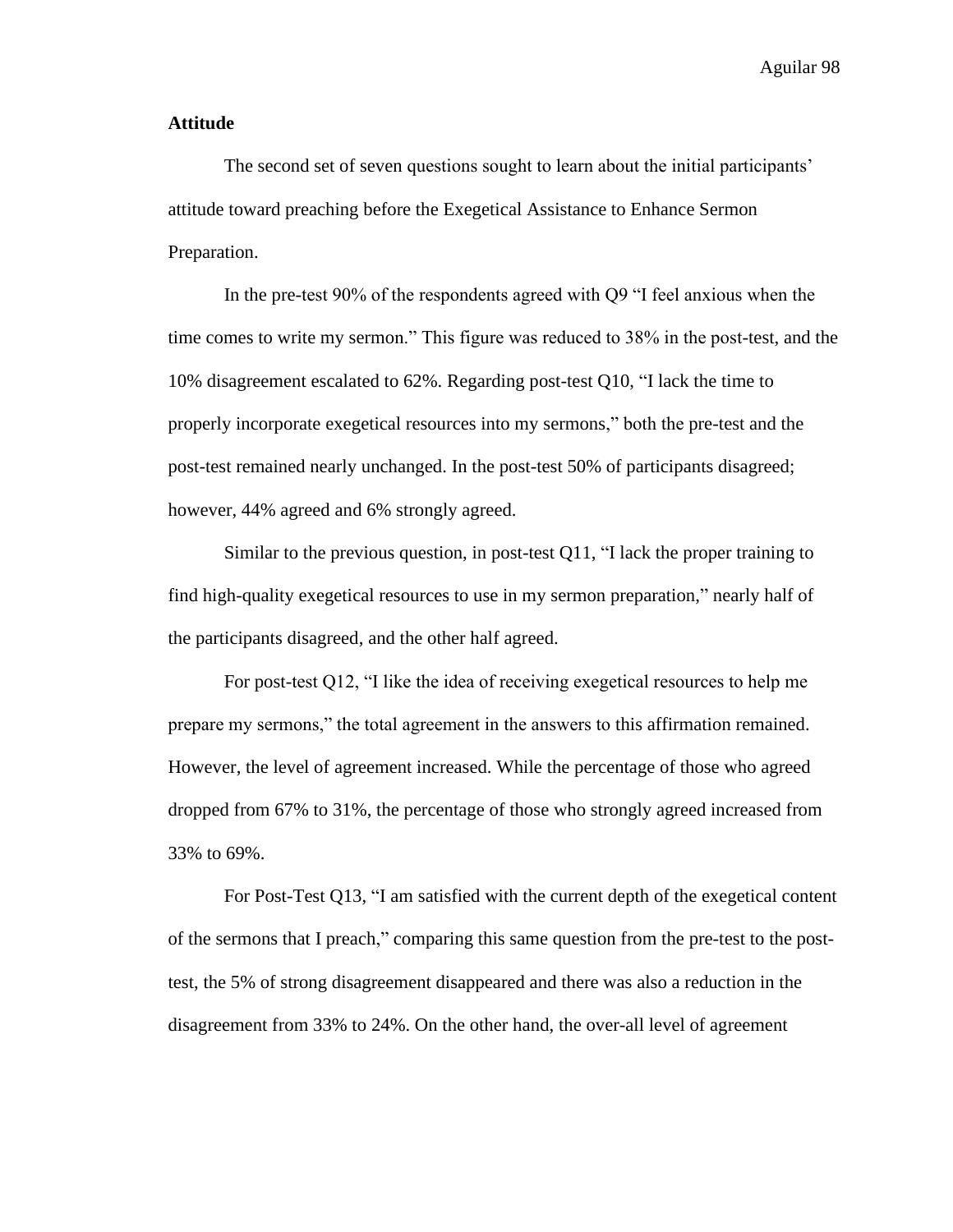increased. Those who agreed went down from 43% to 31%, however, the level of strong agreement increased from 19% to 43%.

Regarding post-test Q14, "I prepare a full manuscript for all of my sermons," the answers for both the pre-test and the post-test were similar: 56% of the participants agreed, 31% strongly agreed, and only 10% disagreed.

The answers for post-test Q15, "I have easy access to high-quality material where I can find exegetical resources for my sermons," changed in the pre-test compared to the post-test from 67% of the participants in agreement to 37% but from 24% to 50% in strong agreement. The level of disagreement was 13%.



Figure 4.9. Post-test questions addressing attitude.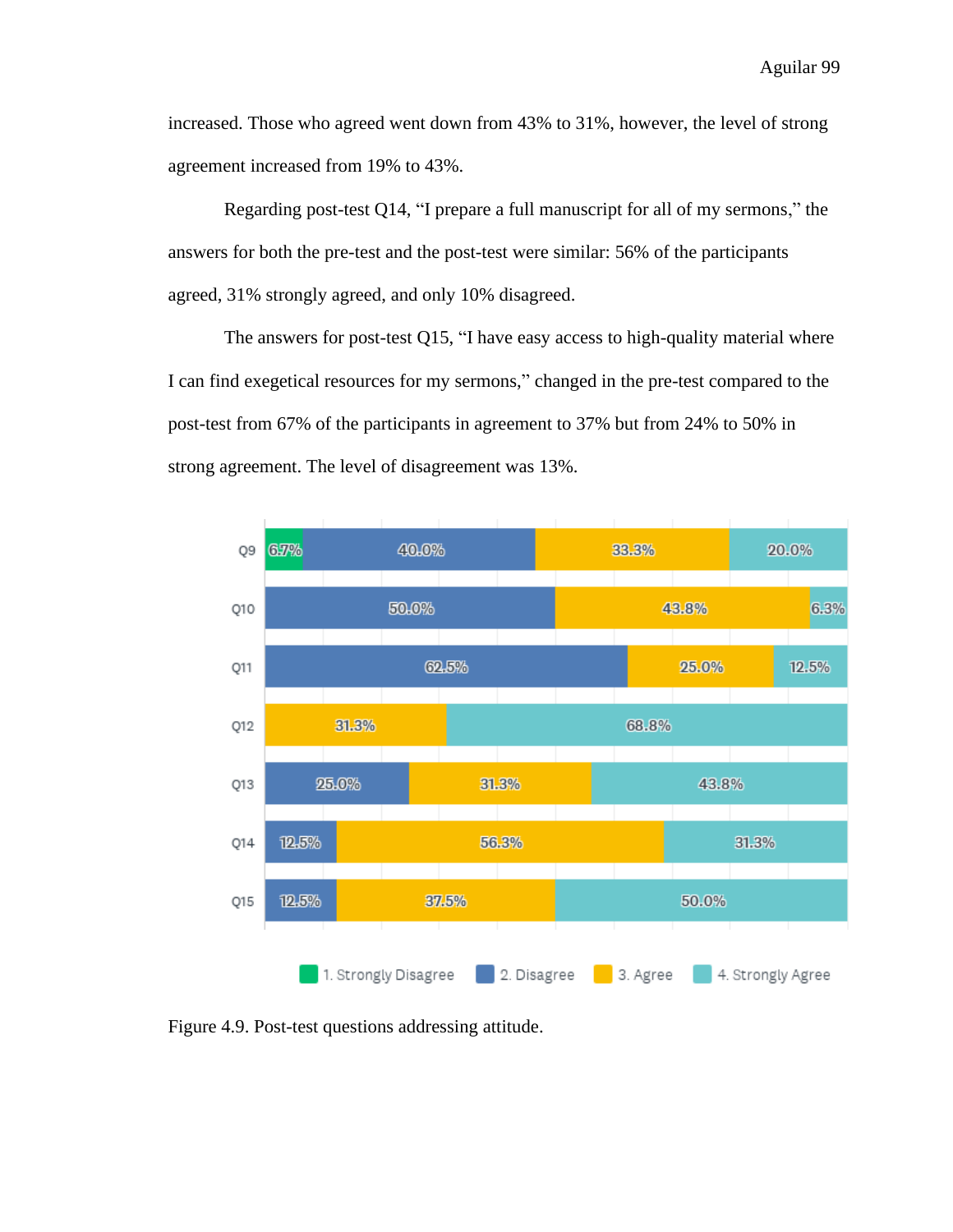#### **Behavior**

The third and final set of seven questions sought to learn about the initial participants' behavior toward preaching before the Exegetical Assistance to Enhance Sermon Preparation.

In post-test Q17, "I regularly preach from biblical texts that are unfamiliar or difficult to me," the 5% that strongly disagreed in the pre-test disappeared in the post-test and the 45% that disagreed was reduced to 40%. Meanwhile, 40% of the participants agreed and 20% strongly agreed with the affirmation.

In post-test Q18, "I do incorporate exegetical resources into my sermons," the answers in the post-test were also of agreement, as in the pre-test, but the numbers changed slightly; 50% of the participants agreed and the other 50% strongly agreed.

Regarding post-test Q19, "I evaluate my sermons after I preach them," the percentage of agreement went from 48% to 63%. The percentage that chose the option "strongly agree" went down from 42% to 31%. The disagreement also went down from 9% to 6%.

Regarding post-test Q20, "I gratefully accept the exegetical resources given to me to help me prepare my sermons," the 10% disagreement this statement received in the pre-test disappeared in the post-test. Sixty-two percent of the participants strongly agreed and 38% agreed with this affirmation.

Regarding post-test Q21, "I allocate a certain number of hours for exegetical research for my sermons," the answers to the question in the pre-test differed from the responses to same question in the post-test. In the post-test 7% disagreed. The percentage of agreement went from 62% in the pre-test to 53% in the post-test. The percentage of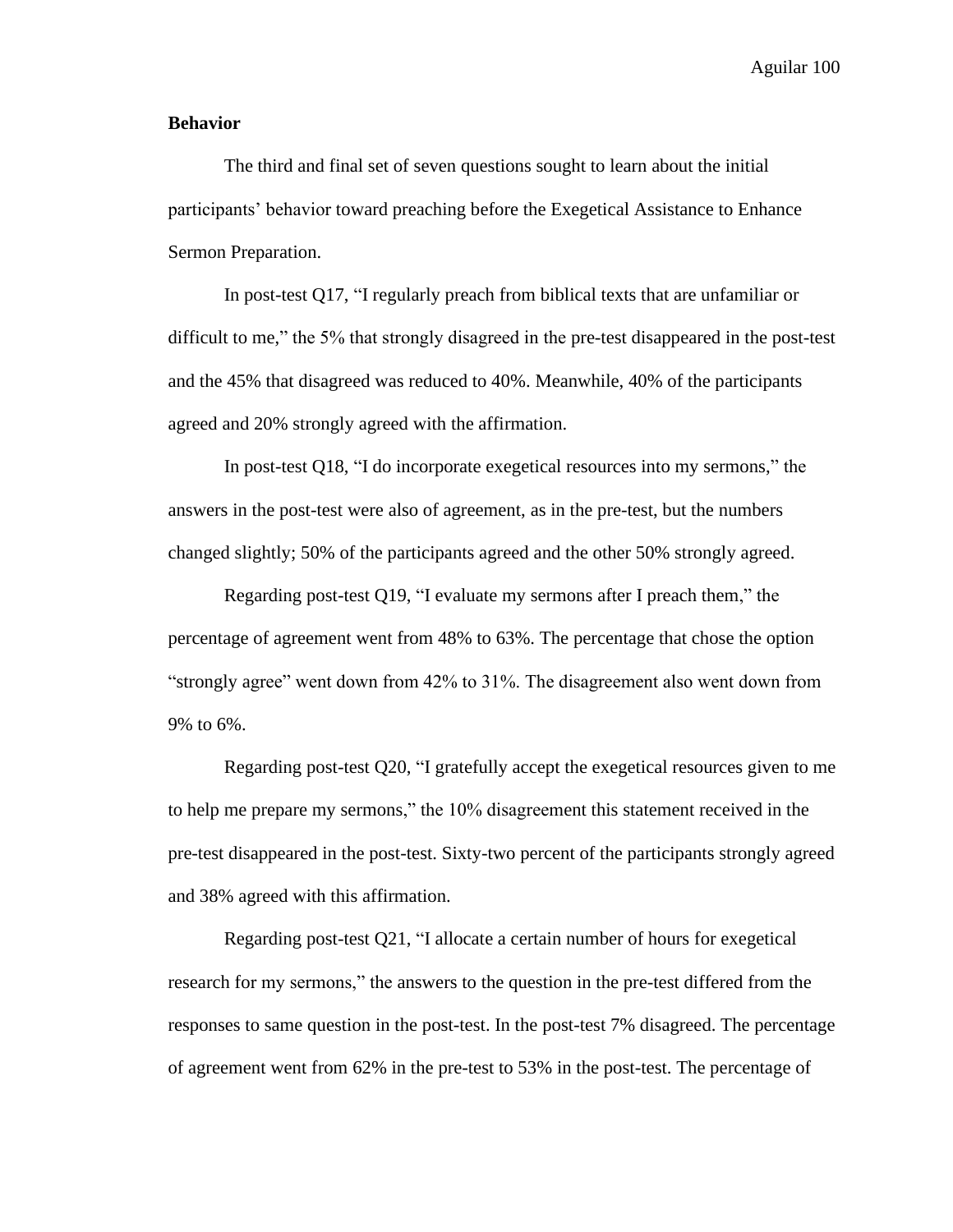strong agreement went from 38% in the pre-test to 40% in the post-test. Question 21 specified: "If 'Strongly Agree' or 'Agree,' mention how much time you dedicate." The minimum answer was thirty minutes and the maximum was 10 hours. One participant skipped this specification.

In post-test Q22, "I could describe the exegetical resources I use for my sermons. If 'Strongly Agree' or 'Agree,' describe them," most of the participants chose the two options in agreement both in the pre- and post-tests, 50% strongly agreed and 38% agreed; 6% strongly disagreed and another 6% disagreed. Regarding the description of the exegetical resources used by them, six participants gave an accurate description of their exegetical resources. Two participants skipped this question.

In post-test Q23, "I allocate a certain number of hours to practice the delivery of my sermons. If 'Strongly Agree' or 'Agree,' mention how much time you dedicate," the 5% of participants that strongly disagreed in the pre-test disappeared. The 25% that disagreed remained almost identical in both the pre- and post-tests: 44% of participants agreed and 31% strongly agreed. Regarding the amount of time dedicated to the delivery of sermons, the minimum mentioned was fifteen minutes and the maximum was twelve hours. Four participants skipped this question.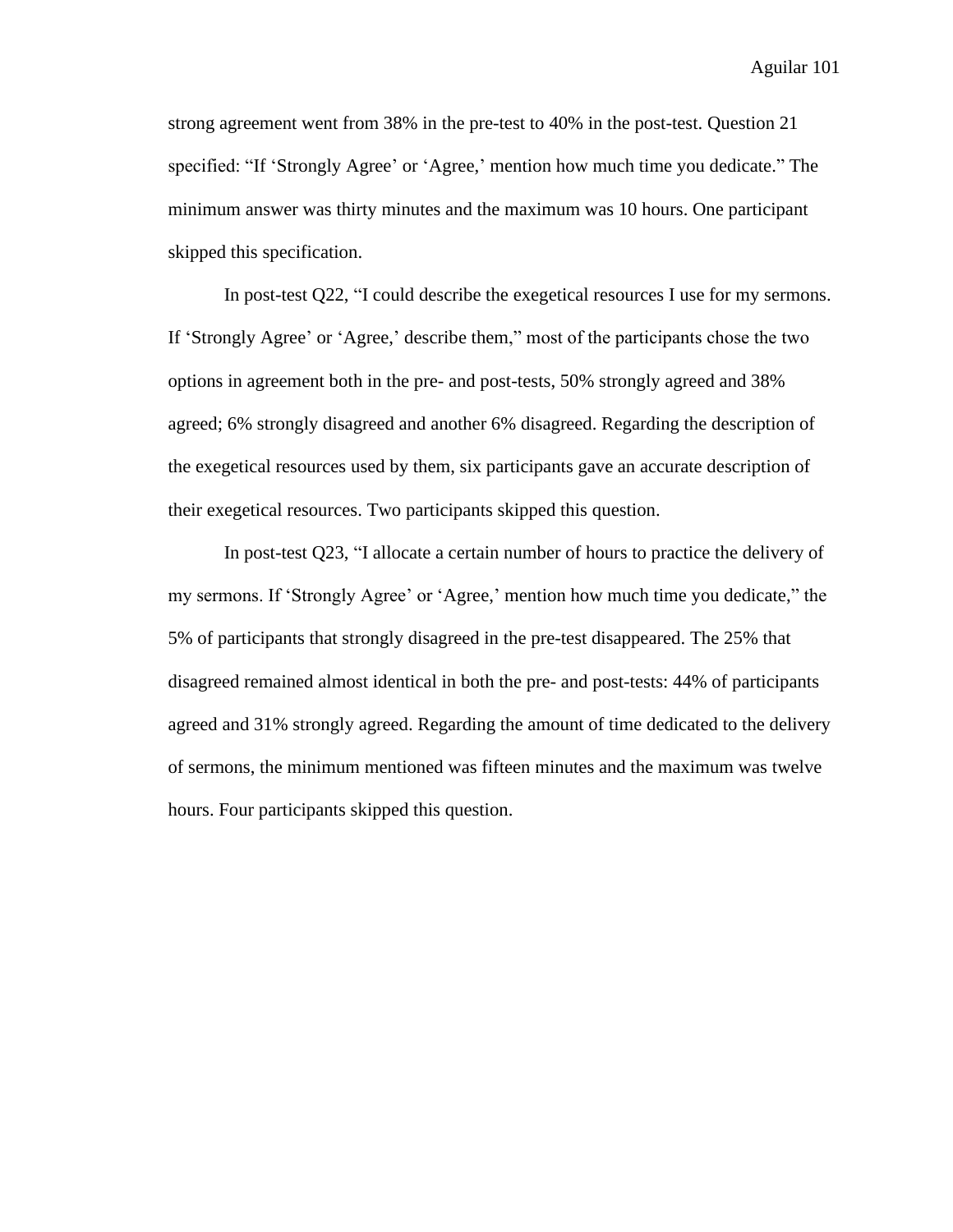

Figure 4.10. Post-test questions addressing behavior.

## **Research Question #3: Description of Evidence**

What did the participants identify as the most and least helpful aspects of the Exegetical Assistance to Enhance Sermon Preparation?

This research question sought to establish which part of the intervention made an impact on the participants.

In the pre-test Q18, "I would appreciate training from the COGA in Buenos Aires regarding incorporating exegetical resources into my preaching," 5% of the participants disagreed with this affirmation. This number disappeared in the same question of the post-test (Q8). The 62% who agreed decreased to 37%, but the 33% who strongly agreed increased to 63%. The total level of agreement rose from 95% to 100%.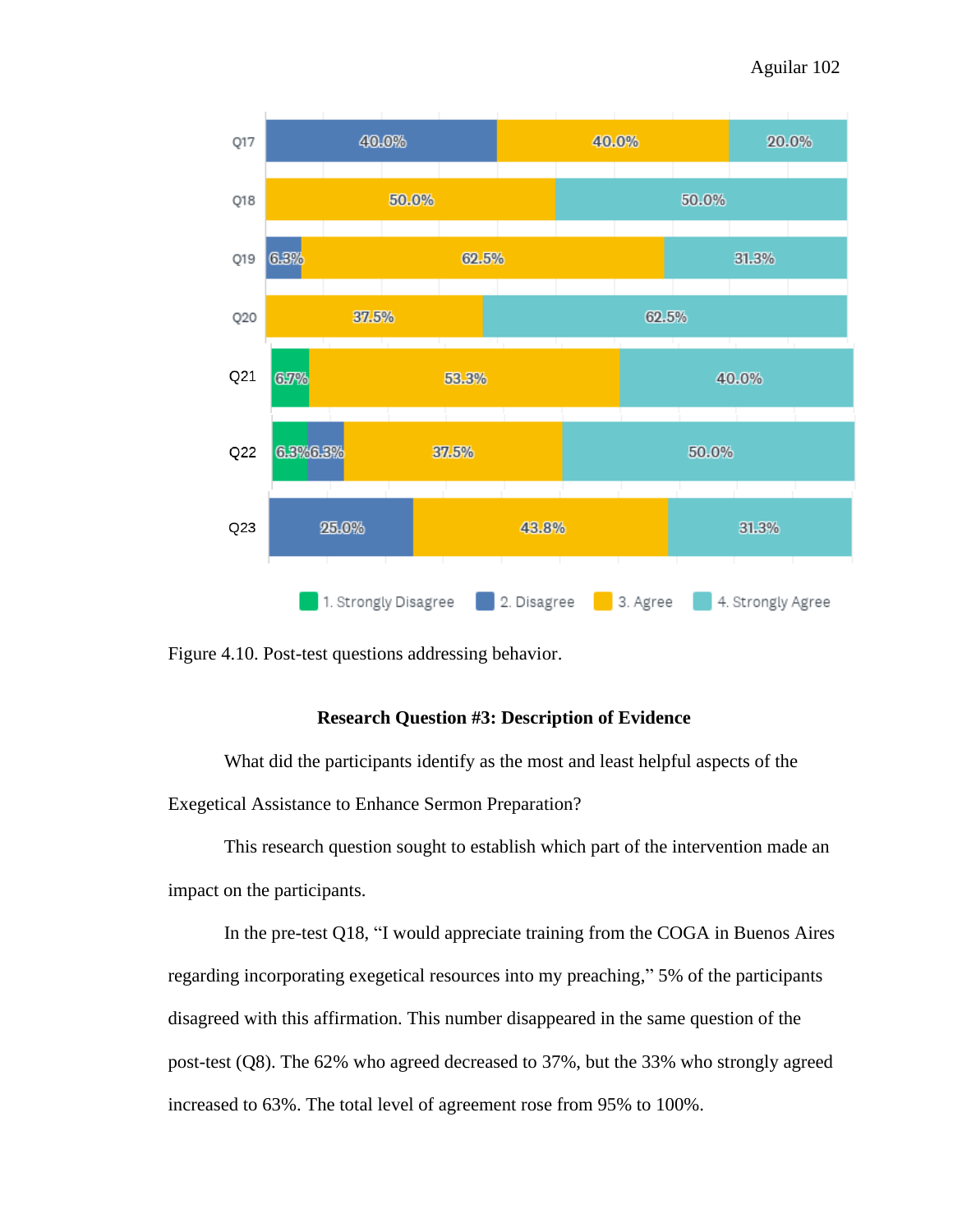For the pre-test Q26, "I keep an accurate record of the sermons that I have preached," 14% of the participants disagreed, but this number decreased to 6% in the same question of the post-test (Q16). In the pre-test, 62% of the participants agreed and this number decreased to 56%, but 24% strongly agreed in the pre-test and this number increased to 38% in the post-test.

In pre-test Q34, "I dedicate adequate time to find exegetical resources for my sermons. If 'Strongly Agree' or 'Agree,' mention how much time you dedicate," the level of disagreement also went down from 16% in the pre-test to 13% on the same question of the post-test (Q24). In the pre-test 58% of the participants agreed and this number decreased to 31% in the post-test. However, 26% of the participants strongly agreed in the pre-test, and this number increased to 56% in the post-test.



Figure 4.11. Pre-test impact on participants.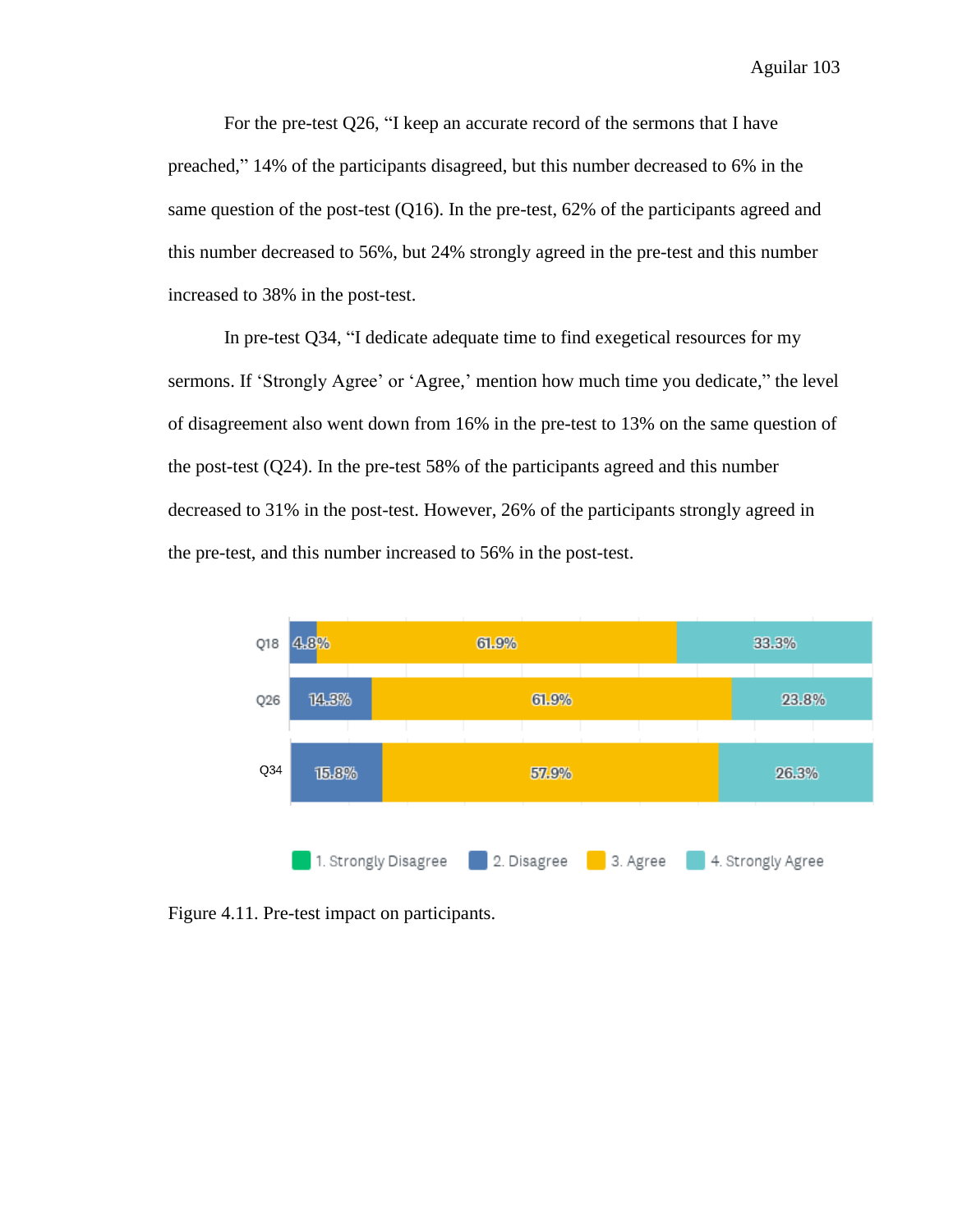

Figure 4.12. Post-test impact on participants.

Additional responses to pre-test Q34 and post-test Q24 were sorted into the following: Hours per day (HD), Hours without any specification (H), Explanations (E). Five participants skipped this question in the pre-test and two participants in the post-test.

Table 4.3.

| HD      | H                        | E                                               |
|---------|--------------------------|-------------------------------------------------|
| 2 hours | 1 hour (3 participants)  | Until I am satisfied.                           |
| 3 hours | 2 hours (2 participants) | I make an effort since I have to accommodate my |
|         | 2-3 hours                | schedules for my secular work                   |
|         | 3 hours                  | Time would be missing.                          |
|         | 4 hours                  | Weeks                                           |
|         | 5 hours                  |                                                 |
|         | 6 hours                  |                                                 |

Adequate time to find exegetical resources for sermons in the Pre-Test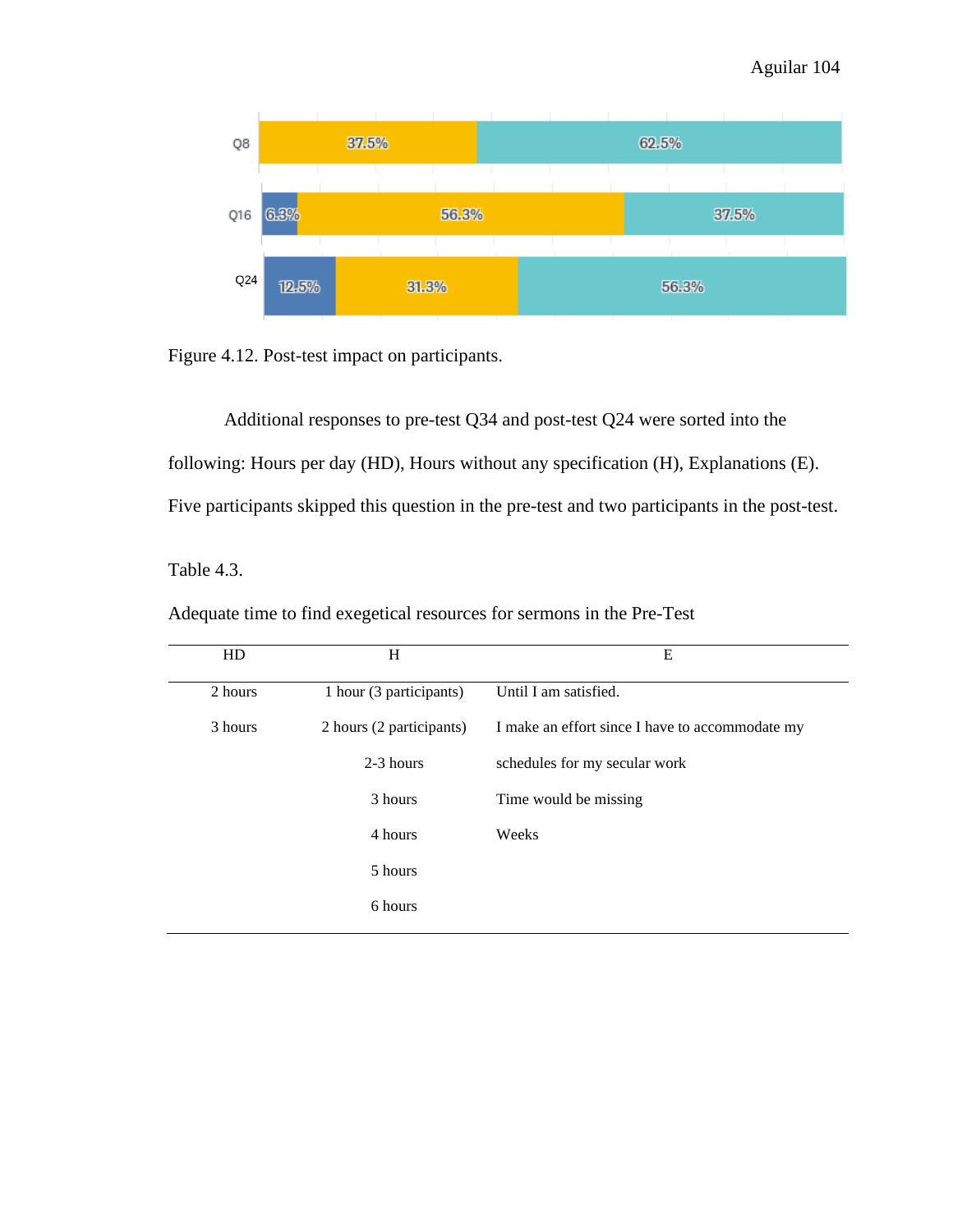#### Table 4.4.

| H                        | D                   | Е                                            |
|--------------------------|---------------------|----------------------------------------------|
| 1 hour (6 participants)  | $4-5$ days          | While I am working on my sermon              |
| 2 hours (2 participants) | During several days | According to time and commitments, 1-2 hours |
| 2 or more hours          |                     |                                              |
| 3 hours                  |                     |                                              |

Adequate time to find exegetical resources for sermons in the Post-Test

A final question was asked, both in the pre-test and the post-test: "Do you have anything else you'd like to share about sermon preparation?" In the Pre-Test five participants responded "No"; one participant skipped the question. The rest answered the following: "I consider exegesis a very important and valuable investigation to know truths of the biblical time, and the past, and to be applied in the present, without leading to confusion and error." "I spend one to two hours a day." "Have more knowledge." "Yes, update me and have greater access to different materials." "That I appreciate this survey, it is a great blessing for my preparation and learning." "It is good to always learn and inform yourself. Jesus said, search the Scriptures because in them you have eternal life (John 5:39)*.*"

In the post-test four participants responded "No"; one responded "Yes," and four skipped the question. The rest of participants answered the following: "I would like to dedicate myself more, sometimes it is difficult for work reasons." "I try to analyze the text to be preached to identify the historical proper by the text. And from there extract the truths or teachings that apply to today. Differentiating precepts and commandments that do not have space or time that are immovable for any generation, such as the principles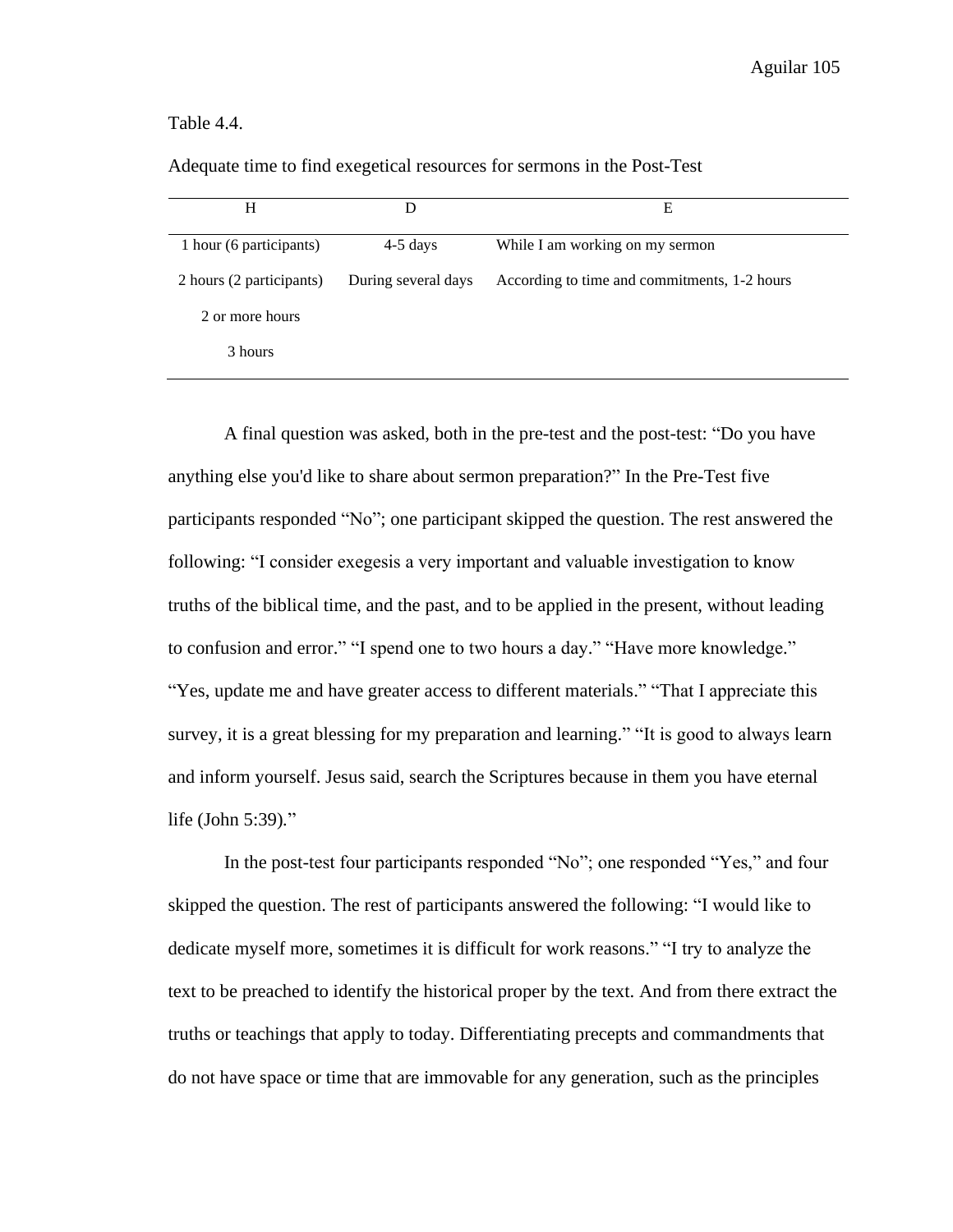given in the commandments." "Something important in the preparation of sermons is to be able to get from the biblical text to the current reality of people, understanding their experiences today and their current problems. That is, make a good application today of the Word of God." "More time to pray …" "Observe the times we live in, human behaviors and the intervention of the Holy Spirit." "Personally I seek the guidance of the Holy Spirit, He is my greatest source of knowledge. Also, I look in some training that I have taken, Bible dictionary, and so forth." "Pretext text, introduction, body, illustration, compilation and conclusion." "Yes, what the Lord Jesus commanded us, fasting, prayer and reading the Word because if not, there is no effectiveness." "I totally believe that learning and incorporating adequate tools for the knowledge of the word of God is a wealth!" "All effort and dedication to the task is never enough." "I look for parallel passages, as well as a biblical story if necessary or a testimony according to the topic of the sermon." "I seek in prayer and the guidance of the Holy Spirit." The answers were diverse, in some sense, they reflect the content of the tests' answers.

#### **Summary of Major Findings**

The following is a summary of the four major findings that emerged from the data analysis of the research tools used for this project.

- 1. Pastors who filled out the pre- and post-tests had different definitions for the key terminology of this project, particularly, for "exegetical resources."
- 2. The COGA in Buenos Aires plays a major role in the implementation of any proposal to improve the sermon elaboration for pastors.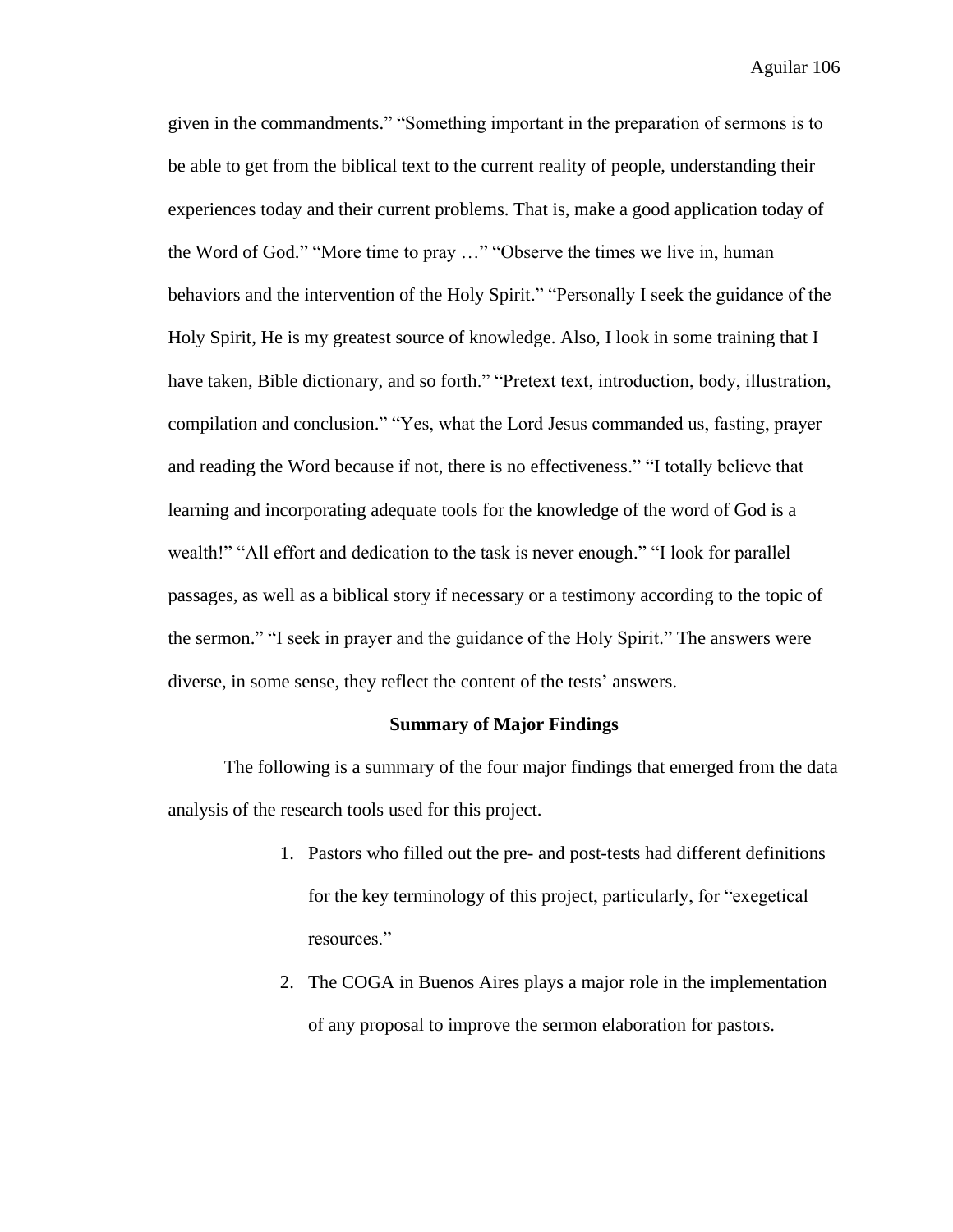- 3. Some of the data drawn from the tests do not coincide with the vision from the two prominent leaders interviewed and some answers contradict others.
- 4. The gift of knowledge recognition in the body of Christ is crucial to improve the current depth of the exegetical content of the sermons.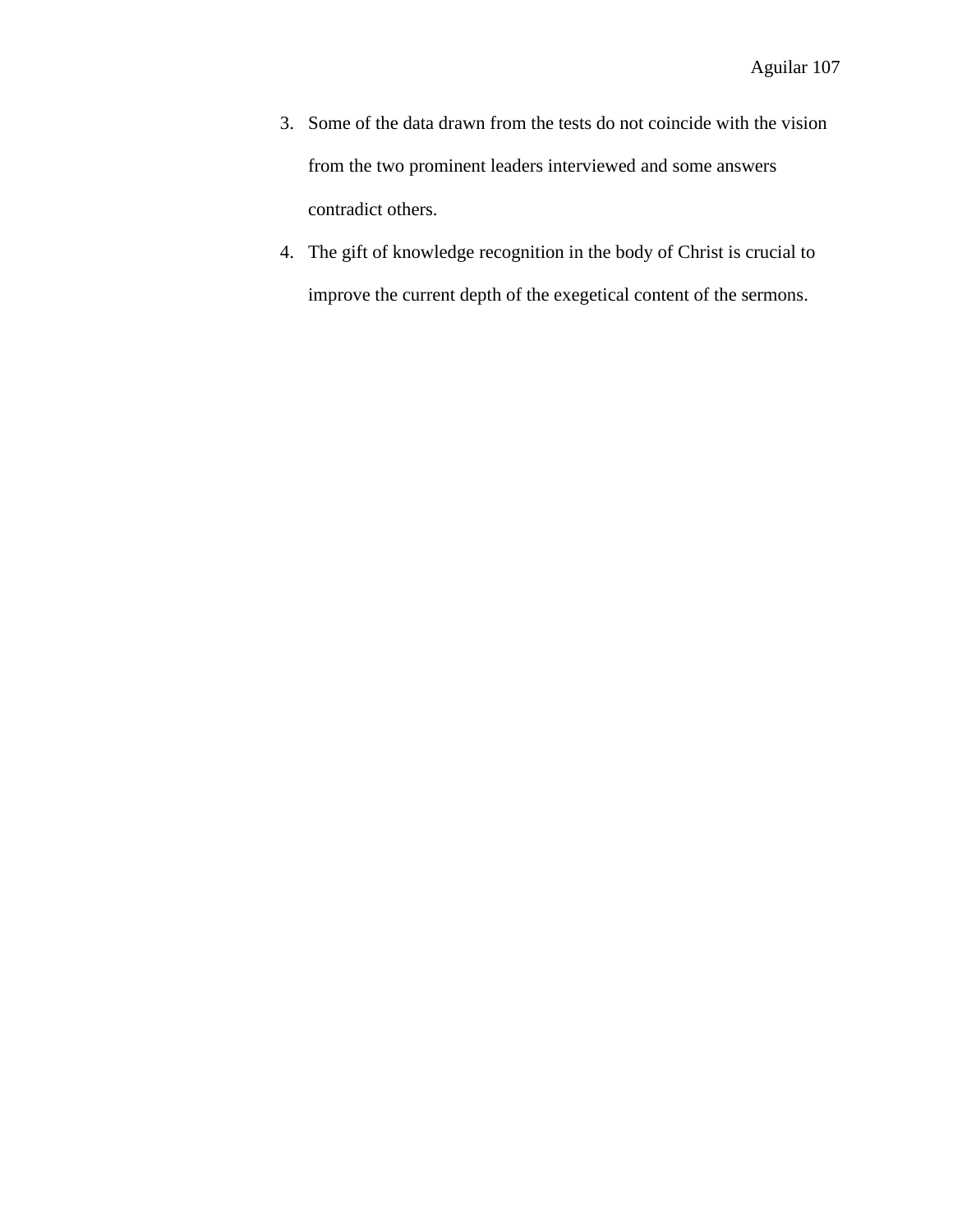#### **CHAPTER 5**

### **LEARNING REPORT FOR THE PROJECT**

#### **Overview of the Chapter**

Chapter Five addresses the project's four major findings, along with the ministry implications of those findings, the limitations of the study and unexpected observations. The chapter ends with recommendations and a postscript that shares the researcher's personal journey with the project.

The project's purpose was to evaluate the change in knowledge, attitude, and behavior in Argentinian pastors of the COGA in Buenos Aires because of an Exegetical Assistance to Enhance Sermon Preparation presented as four sermons prepared during a trial experiment. It was stated as a problem that the COGA provision for pastors regarding biblical foundation is far from ideal. Pastoral knowledge of preaching comes primarily from their own experience as members and leaders of the church. Furthermore, pastors do not have ample time to dedicate themselves to study.

#### **Major Findings**

The research concerning the sermon preparation by fulltime COGA in Buenos Aires pastors led to four major findings.

#### **Varying Definitions of Exegetical Resources**

I know that conducting human research may bring some diversity; however, this certainly turned out differently than what I anticipated. It was evident even from the demographic survey that pastors had various understandings of the terminology.

I do not need to mention that every pastor was treated with total respect. I gave my best in order to explain what I intended to do and the importance of each pastor's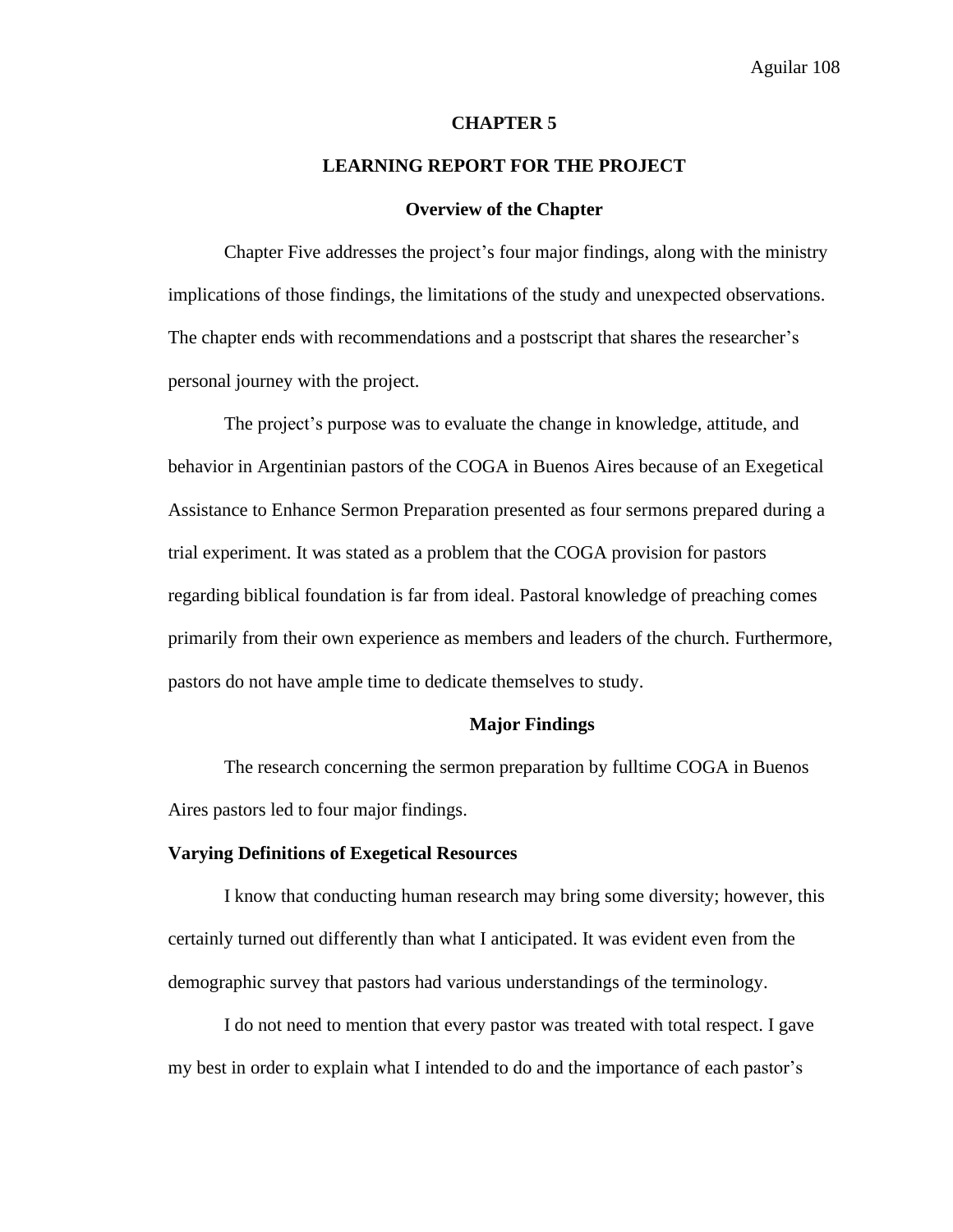participation. I recorded a video, sent audio messages, called by telephone, sent Whatsapp messages and emails, and tried to explain when I was asked for further information. I know it was a new experience for many participants. One of my expert reviewers anticipated some difficulty for pastors due to the test's design. However, I did not anticipate that the key element of the project would be misunderstood.

An exegetical resource is not the Bible, is not a dictionary, not a Bible institution, nor Internet, and it is not life experience. It refers to etymological references in Greek or Hebrew, information related to the text's original setting and meaning, theological, historical, geographical, and political issues, social customs, and so forth. Every piece of information that could help to explain a difficult text or to delve into the Bible's richness could be considered as an exegetical resource.

This seemed to be fully understood by some of the participants. For the rest, I was like that professor that speaks a language that students cannot understand. Still, I am convinced that every aspect of this project can be carefully adapted to the COGA in Buenos Aires pastoral need in order to make them see this project as a useful tool to improve their sermon preparation.

The task of preaching up to three sermons a week is extremely demanding. Interviewee B told the story of a pastor with a short time in the pastorate that used to carry his agenda everywhere to invite different preachers every week because he did not feel qualified to preach the Word. Clearly, this was an extreme that was very damaging to the congregation and to himself. At the other extreme are pastors who have become accustomed to preaching without spending more than the minimum time necessary to put together a couple of ideas connected with some biblical texts. The other extreme is just as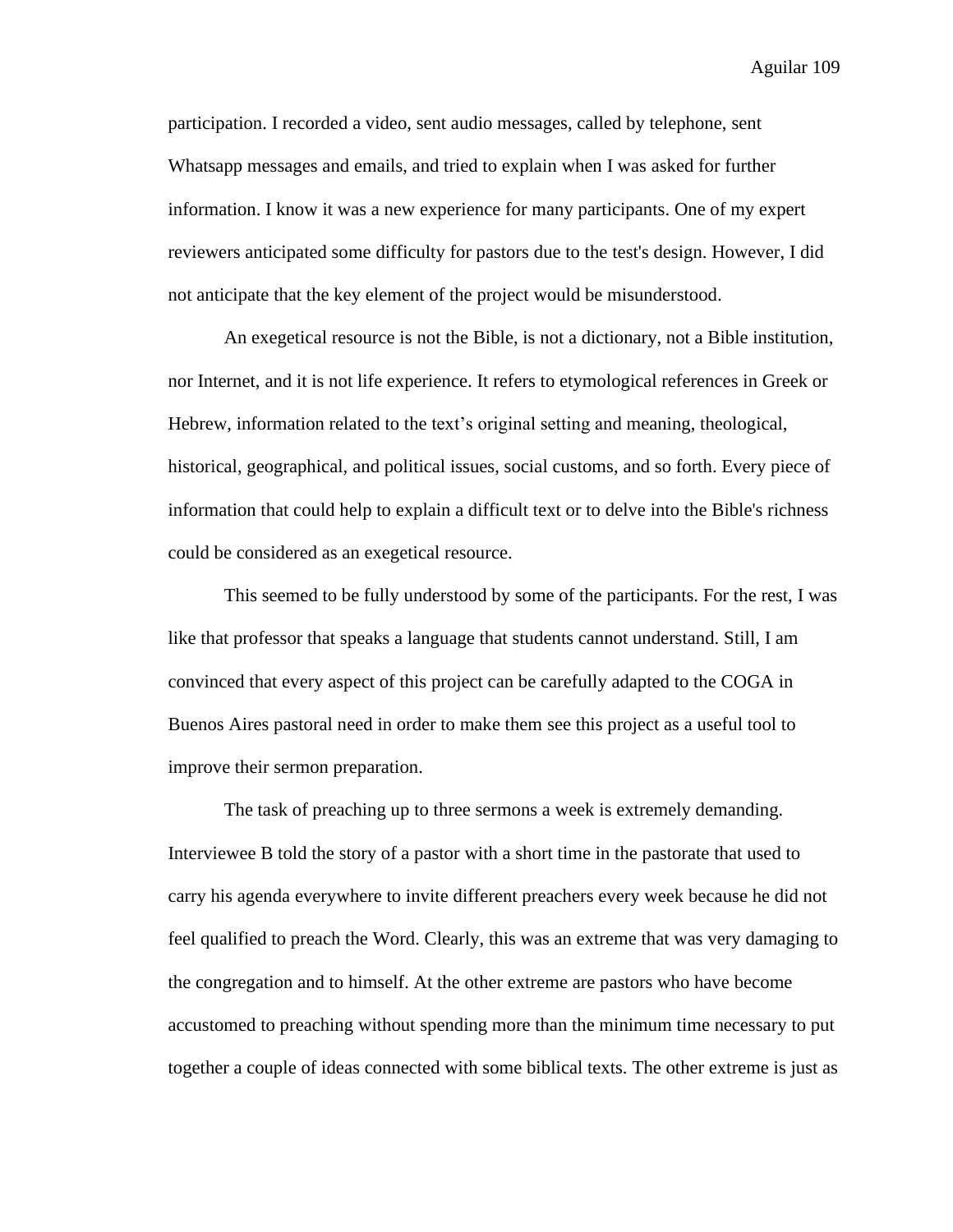damaging to the congregation and to the pastor himself. The Bible is so rich and inexhaustible because it is the Word of God, and that is how it must feel when the preacher opens his mouth to speak of it.

Exegetical resources are not exegesis, but they are helpful in implementing exegesis, the Greek term that means explanation. The verb *exegeomai* means "explain, interpret, tell, report, describe" (Goodrich and Lukaszewski 113).

The Word of God needs to be explained. Thousands of years separate us from those first writers and readers. That time was a whole different world. It was so different that people cannot unfold those differences without a guide.

> Most persons study without any definite aim and without an established method or a persistent purpose. Their studies inevitably become desultory and lead, if not into positive error, at least to no large and permanent results. They learn many things but acquire no coherent, organic body of knowledge. (Stevens 198)

The lack of knowledge is the final result of talking about the Bible without studying it. Exegetical resources are vital to nurture preaching.

As an explanation of the Scriptures, biblical exegesis was given from the first years of spreading the divine message in writing. Since more people had access to the writings without the author's presence, explanation became necessary. The original recipients of the biblical text understood the message upon hearing it. Revelation, which is the New Testament book that most often quotes the Old Testament, begins as follows:

> The revelation from Jesus Christ, which God gave him to show his servants what must soon take place. He made it known by sending his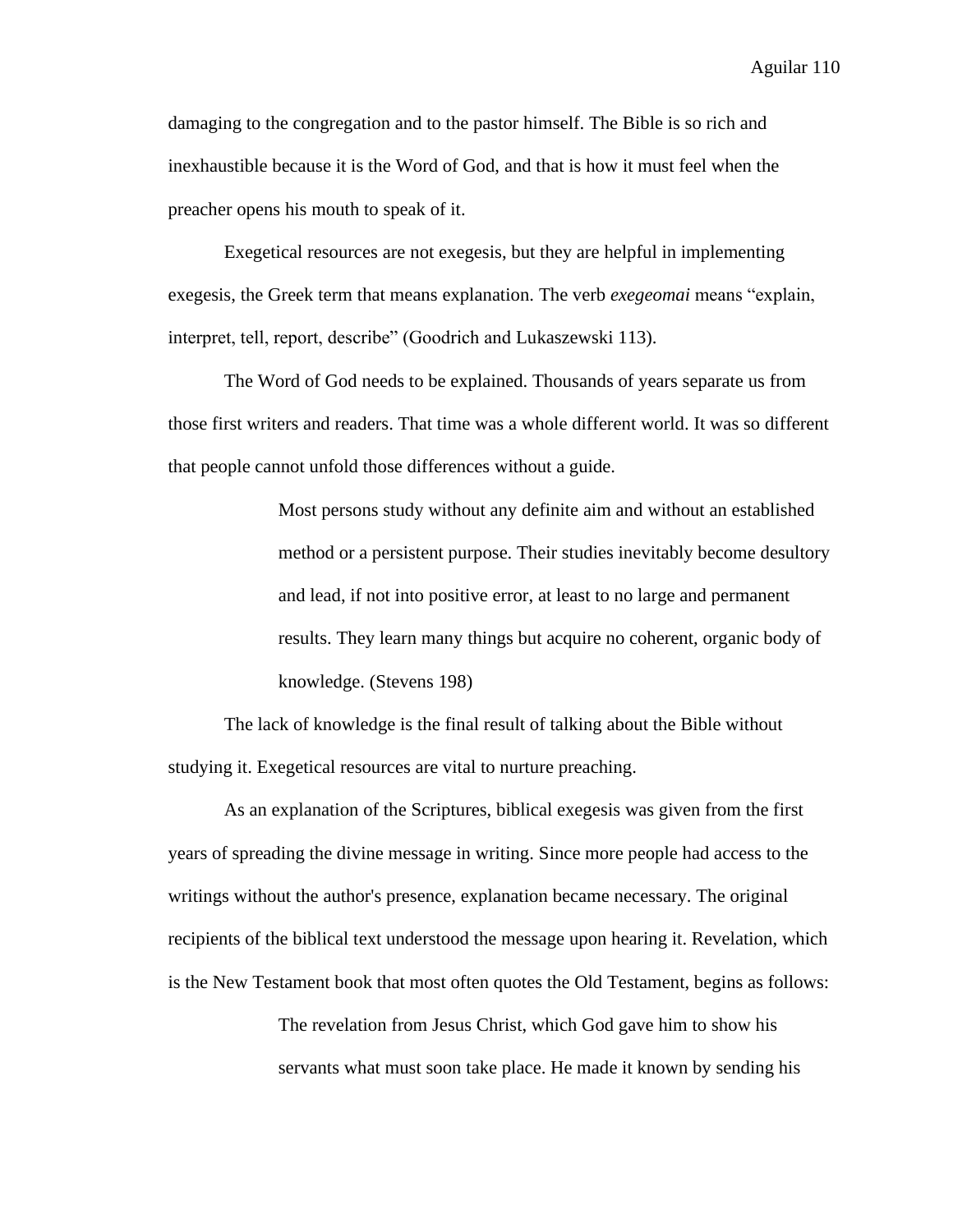angel to his servant John, who testifies to everything he saw—that is, the word of God and the testimony of Jesus Christ. Blessed is the one who reads aloud the words of this prophecy, and blessed are those who hear it and take to heart what is written in it, because the time is near (Rev. 1:1- 3).

Revelation 1:3 says that blessed people are not those who manage to decipher hidden riddles, but those who listen and keep what is written, that is to say, those who obey. It is understood that those who hear that message will understand it. Otherwise, it would not be possible to obey. So, assuming that the first recipients of the text would understand the message, the question is whether or not they will obey it. The message would be understood with such clarity that it would challenge listeners and put them in need of deciding whether to obey the divine message or disobey it.

That was the reality of the first century, but then the text remained in use for other churches, with other realities, and the author of the text was no longer present to explain what he meant. The recipients were no longer those who shared the context of the author of the text in such a way that they could clearly understand what he wanted to convey. The need to explain the text became evident. Exegetical resources will help to explain difficult passages and enrich those easy ones.

The topic of exegetical resources for sermon elaboration has emerged as both a cause of concern from leaders and an opportunity for pastors to grow.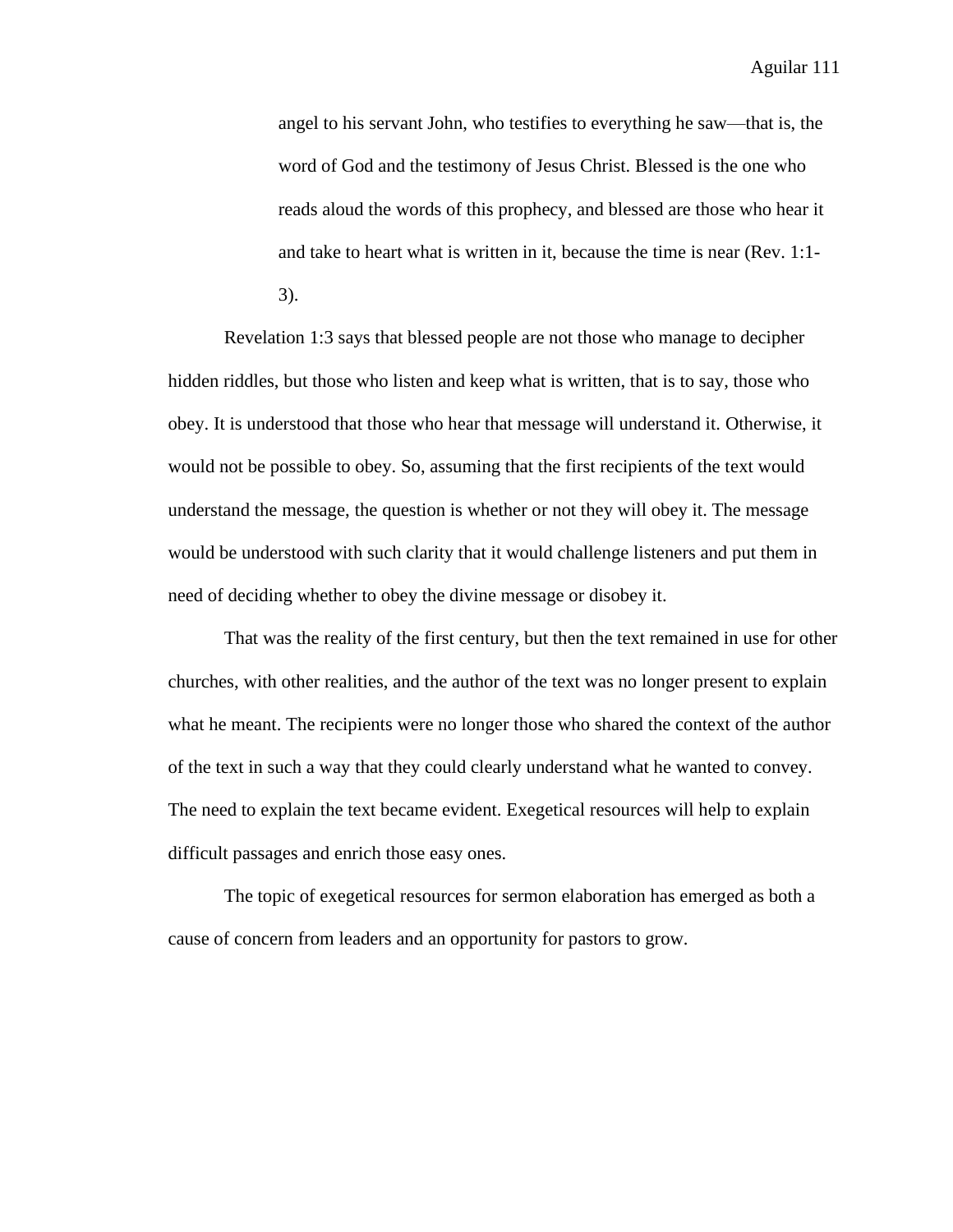# **COGA in Buenos Aires's Major Role in Implementing Proposal for Improving Pastors' Sermon Elaboration**

COGA in Buenos Aires pastors are not independent pastors. There is a structure, and the pastors carry out their ministry considering the voice of the authorities. Pastors are not alone, they count on the institution. Institutional support is manifested in the legal coverage to function in the country, in ministerial training, national and international connection, and other instances. The Church of God is a recognized Pentecostal institution in the world.

Pastors can participate in a variety of programs to grow as ministers as their congregation grows. Unfortunately, as has already been established in this project, the COGA does not offer any course or program dedicated exclusively to the preaching of the Word incorporating exegetical resources.

When the institution started in 1884, the founder and the members of this new church broke with other more consolidated churches because they did not believe that those churches were preaching the gospel as it is outlined in the New Testament. After the first years of formation that small congregation experienced rapid growth followed by persecution. The church also experienced periods of great fanaticism, which was the product of a misinterpretation of the Word of God. Brothers and sisters believed that the baptism in the Holy Spirit had different levels that could be achieved with fasting and fervent prayer, and they viewed intellectual preparation with suspicion. Fundamentalism grew, and the church became more concerned with banning certain hairstyles and certain foods than with delving into the Word of God. Fanaticism and fundamentalism nearly destroyed the fledgling church.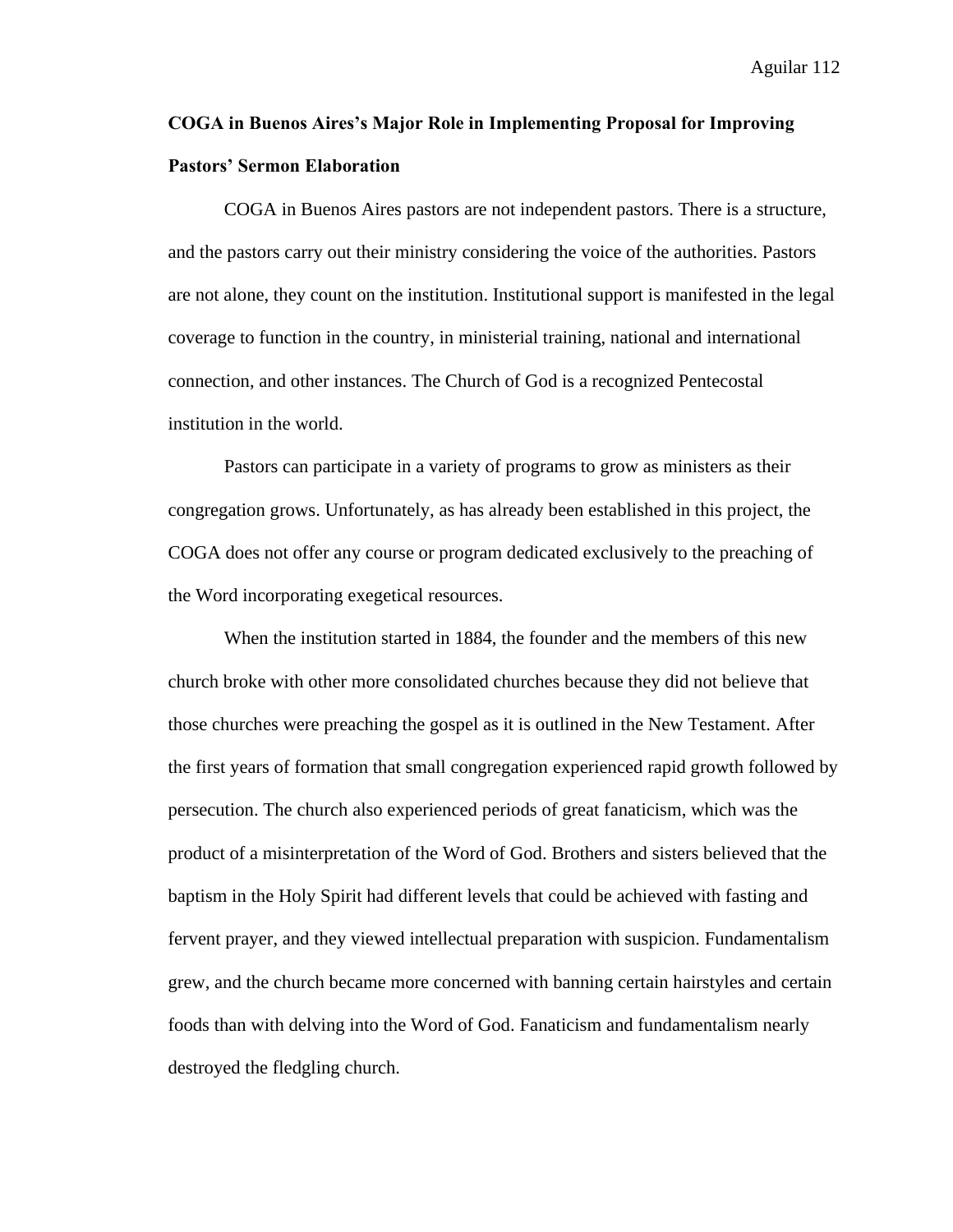The passage of time and the realization that excesses were not healthy for the church led the congregation to a healthier experience of spiritual practices. The church of our day has freed itself from excesses and fanaticism, but the suspicion of academic preparation continues. These are not isolated cases, but a large percentage of pastors lack academic preparation. According to Interviewee A, between 80% and 90% of the pastors only had the basic course required for their ministerial exercise.

The intervention of the church is key for the implementation of ministerial proposals because the pastors work within the framework of the church. The order that is given for church members is also given to them as members of the Body of Christ: "Obey them that have the rule over you, and submit yourselves: for they watch for your souls, as they that must give account, that they may do it with joy, and not with grief: for that is unprofitable for you" (Hebrews 13:17, KJV).

Both of the COGA in Buenos Aires leaders who were interviewed agreed on the need for an institutional guideline to lead this training, and also to prioritize it. If biblical training were left to the will of each one, some would do it while others would not. Institutional intervention would ensure that those pastors who are not interested in learning or do not prioritize biblical training do so anyway. "Some are not interested in learning because they consider that the Lord guides them," said Interviewee B. However, this particular interpretation reinforces ignorance.

Certainly God guides the ones He has called to preach, and He does so through the hard way of reading, studying, writing, practicing, and evaluating to better communicate His message to His people.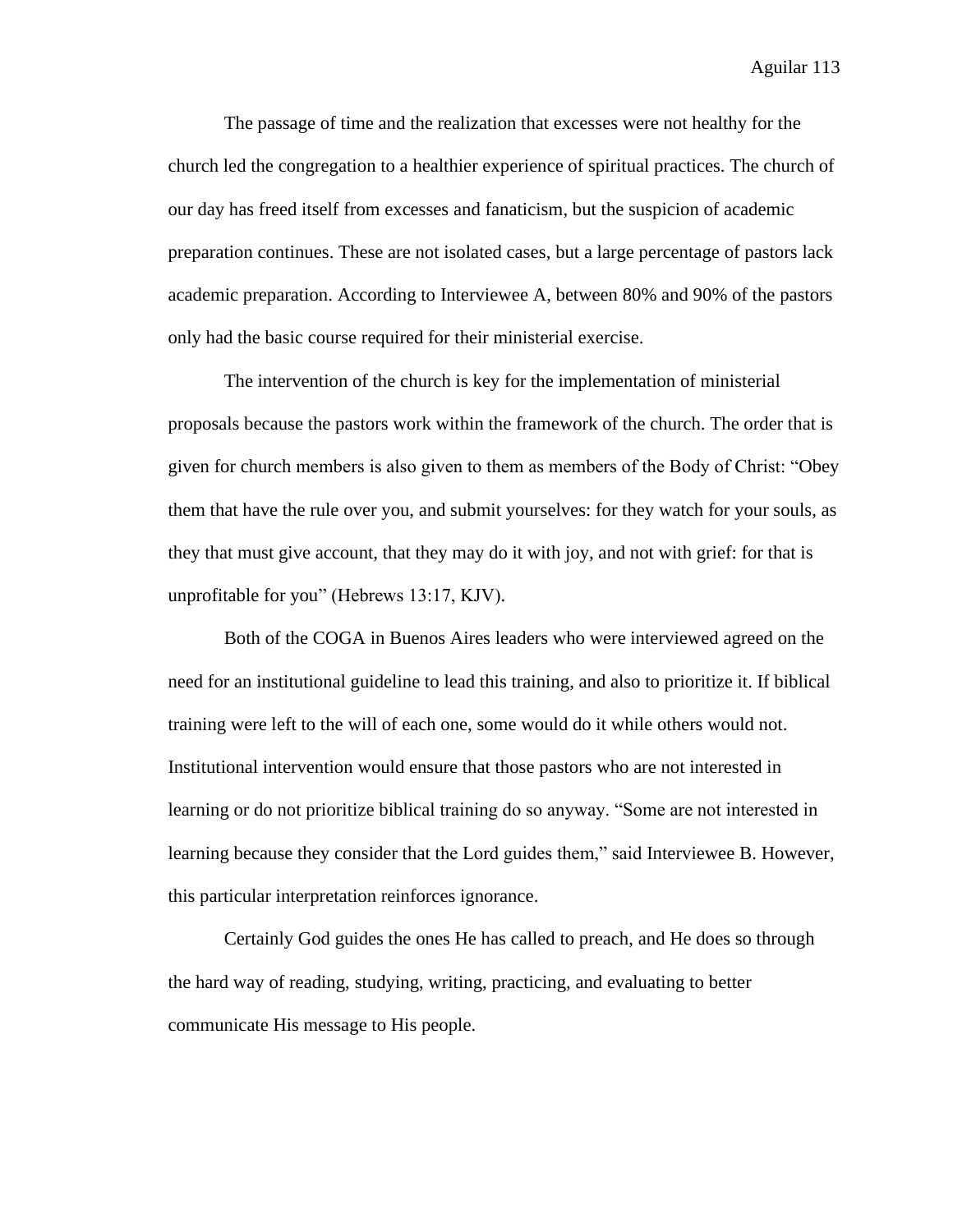#### **Differences in Data from Tests Results and Leaders' Interviewees and**

#### **Contradictory Answers from Participants**

Crucial to this project was the participation of two COGA in Buenos Aires prominent leaders, not only for their vast knowledge of the pastoral reality of the region, but also for their feedback for this ministerial proposal.

The interview with the leaders left central elements in which both agreed. Sound doctrine is not in jeopardy. Historically, the COGA in Buenos Aires as well as in the rest of the world has committed itself to correctly tracing the Word of God. With greater or lesser flaw, pastors preach and teach sound doctrine. On the other hand, it is also true that the messages lack exegetical depth. Time and training are essential elements, but the pastors usually lack both when they sit down to prepare a sermon. The result is preaching with an already known and accepted message that rarely challenges the listener.

Pastors responded to the tests by saying that they knew how to find exegetical resources and how to assess the quality of sources. Only 5% and 10% did not agree with these statements. The interviewed leaders inverted this percentage. The explanation for this discrepancy could be in the definition that each pastor has of "exegetical resources." It makes sense to consider that there may be different definitions. If one takes into account the diversity in terms of intellectual formation within and outside the Christian sphere, then the difference in definitions makes sense. As has been said, sound doctrine is not in jeopardy, ministerial capacity and commitment to God's work are not questioned. But it is evident that if further training is not compulsory for pastors, and if secondary or higher education is not required, then the academic level of pastors who do not study will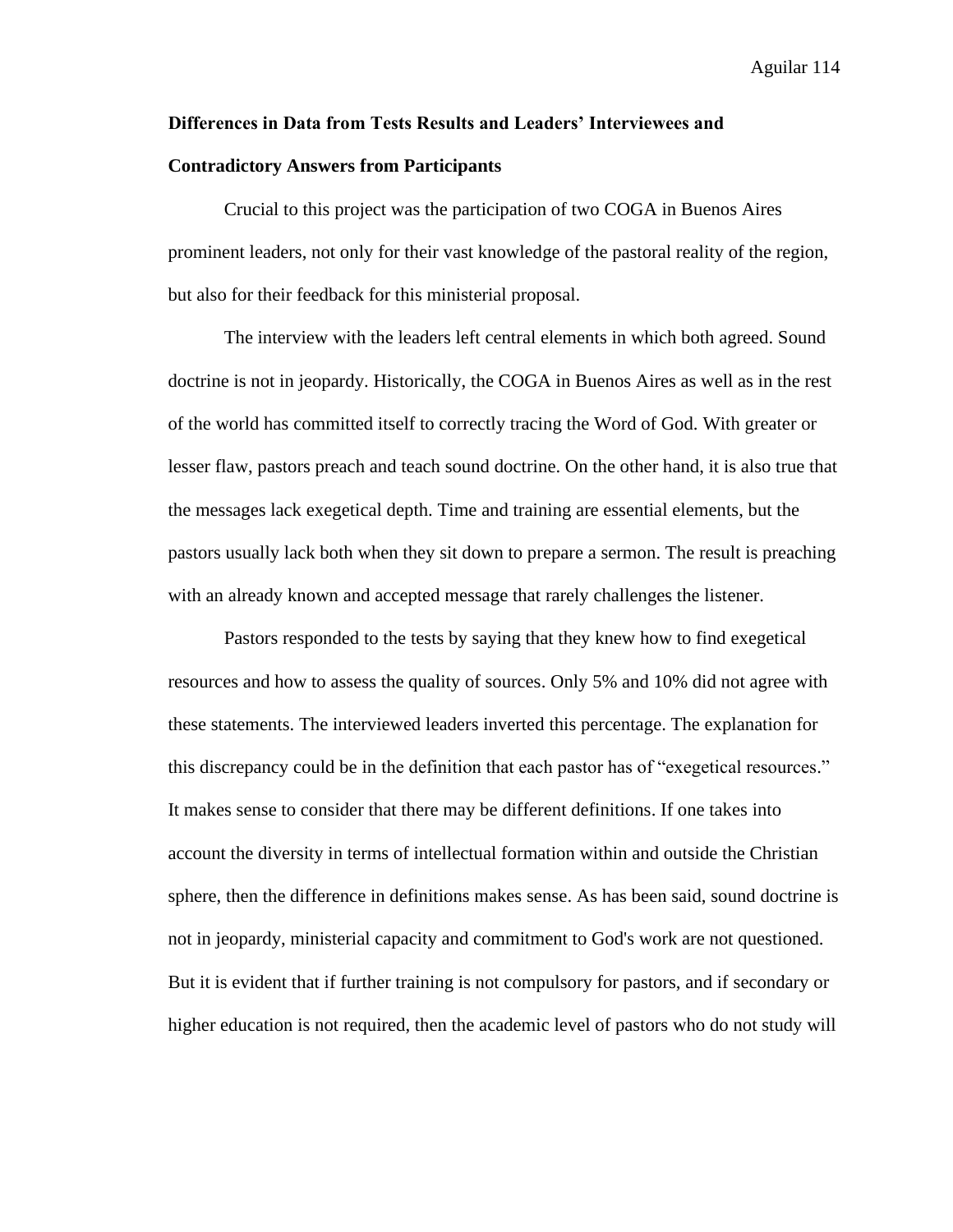be different and far below of those who on their own initiative have decided to study in an institution or even study as a self-educated person.

The institution does not provide the bases for the exegesis of the Word to the candidates for the ministry, nor did it require the pastors who are already working to take continuing education. Even in its recent history some pastors who wanted to study were reprimanded, and others were unmotivated. As Interviewee B reported: When the desire to study, to prepare more for work arose in the hearts of pastors from two prosperous churches, they thought about going to a seminar. They asked their overseer who said: "You don't need it. You already have a ministry. You have growing churches; a position as leaders in the district; God uses you; why are you going to go? While grateful for the current ministry, Interviewee B believes his ministry could have been more uplifting, more helpful, and he could have taught many more people if they had had support from the institution. So the institution not only failed to foster preparation for the exegesis of the Word, but it effectively stopped individual attempts of those pastors that had recognized their need to better prepare.

Crucial to this project was the participation of two COGA in Buenos Aires prominent leaders because they know this reality through first hand experience. The dissonance between what COGA in Buenos Aires pastors and leaders see could be reduced if pastors were familiar with self-assessment and were familiar with being evaluated.

Evaluation is considered as one of the four principles for the Biblical Model for Discipleship Training (Bates 118):

▪ Observation – The disciples observed how Christ performed ministry.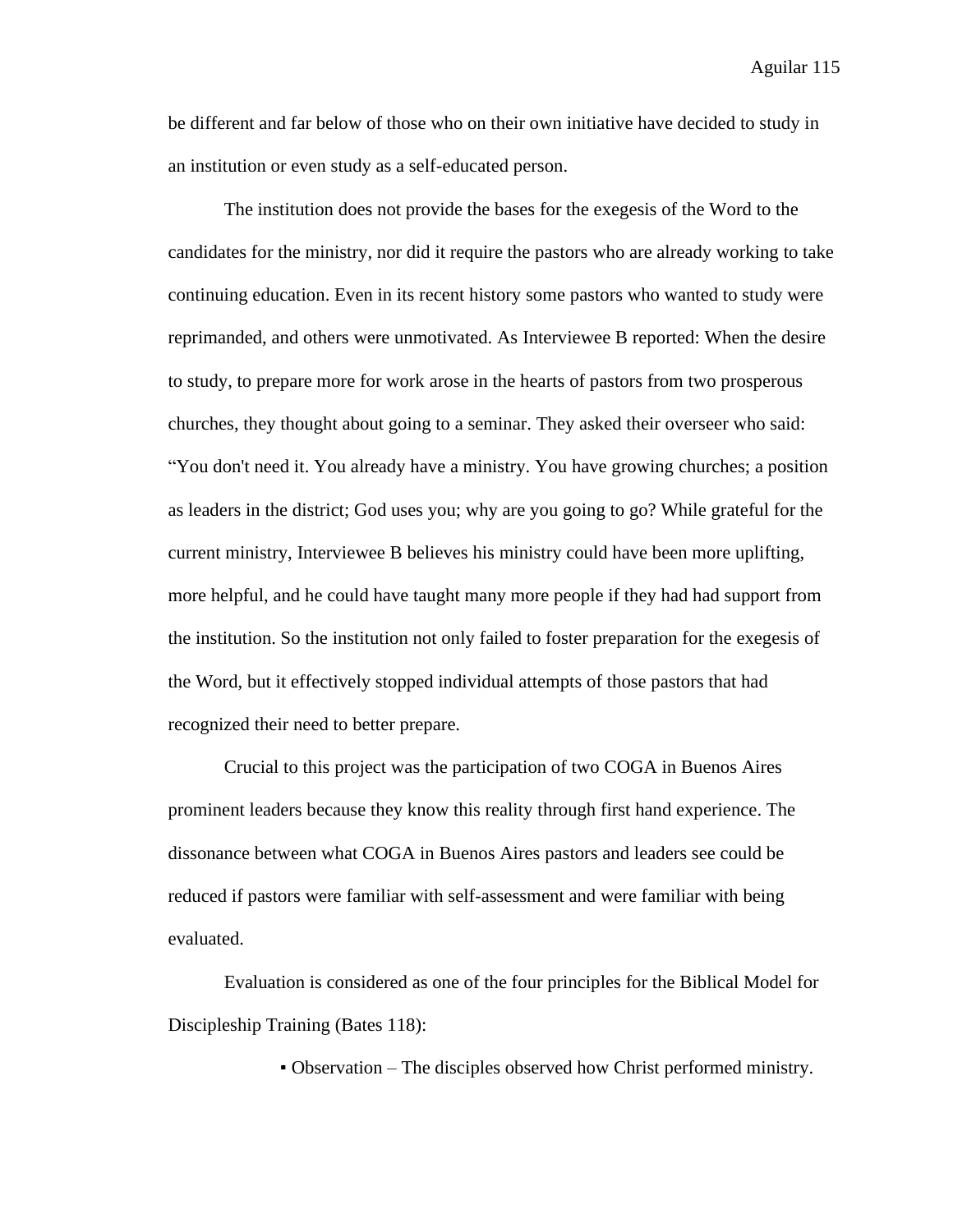▪ Instruction – Christ instructed His disciples on various Christian principles.

▪ Application – Christ gave His disciples opportunities to apply lessons learned through practice by providing them with ministry responsibilities.

▪ Evaluation – Christ evaluated their ministry efforts, giving them feedback so they could improve their ministry skills.

The Bible tells us that after being rejected at Nazareth and sending out the Twelve that Jesus faced the death of John the Baptist. The next event is the arrival of His disciples: "The apostles gathered around Jesus and reported to him all they had done and taught" (Mark 6:30, NIV). Other Bible versions instead of saying "reported to him" say "told him" (KJV, NLT, ESV). The Greek word that is translated as "reported" or "told" is *apangellō* (G518). According to the Strong's Greek Lexicon, this word means: "to bring tidings (from a person or a thing), bring word, report; to proclaim, to make known openly, declare." It is possible to imagine the disciples' excitement while telling their Master all they did and taught. Jesus listened to them as they recalled what they had done.

The capacity of looking back at what has been done and reflecting on it must be not only indispensable in Christian life, but also indispensable for sermon preparation. Evaluation should be an important step as is praying and reading the Bible. Through evaluation each pastor would be able to grasp what the audience is hearing.

There is not a unique way to do sermon evaluation; seminary professor of Homiletics Don Wardlaw provides more than twenty, but he clarifies that even in a Homiletic class: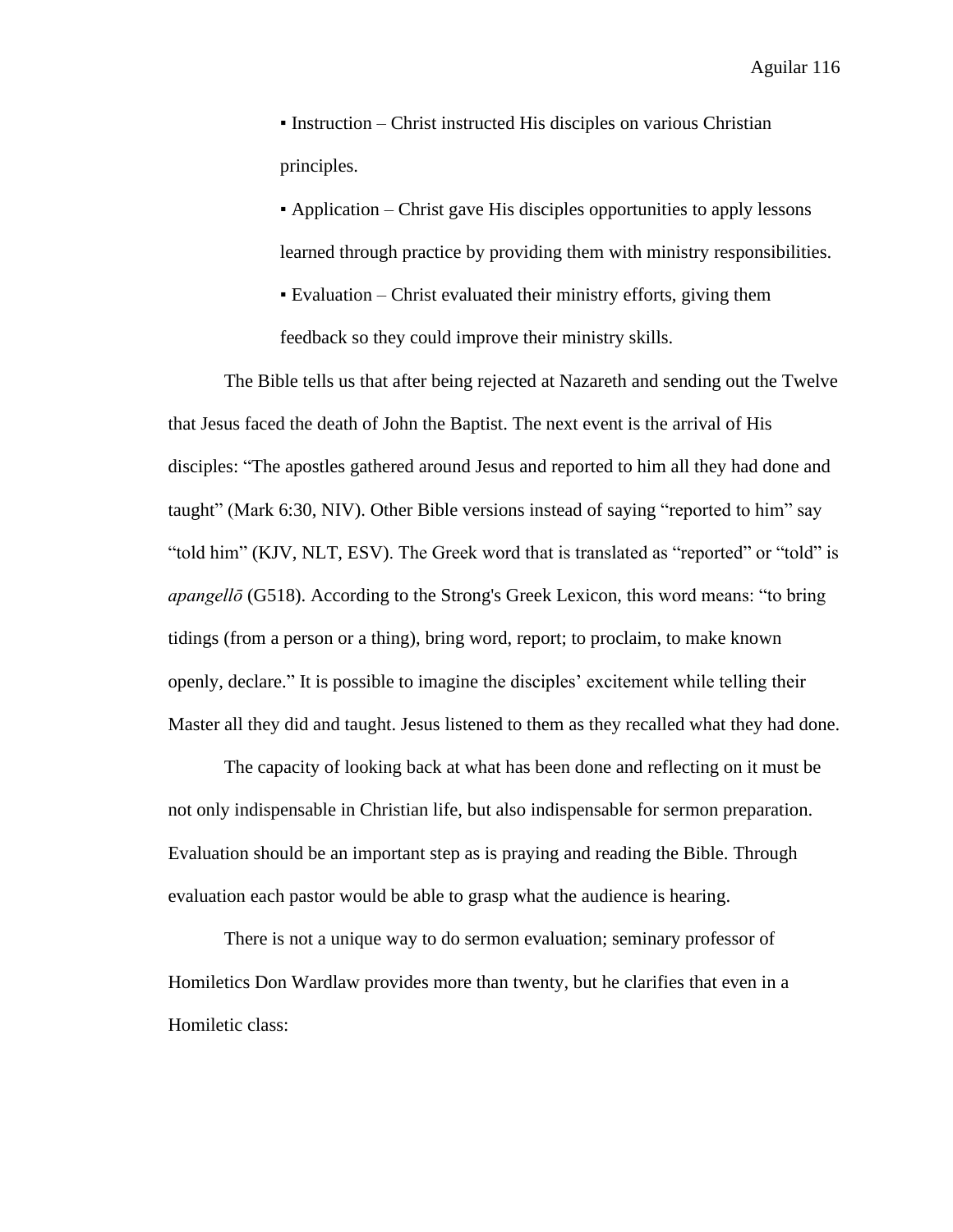The most important standard in assessing sermons is what preachers internalize and use in evaluating their sermons throughout their ministry of proclamation. More significant than any grade for a course, this is the standard that will be effectively shaping the preacher's work for years. Therefore, the purpose of assessment in a preaching course is to engage, expand, and refine our student's own skills of self-evaluation. (125) This should also be true for pastors in local churches.

# **Recognition of the Gift of Knowledge in the Body of Christ Crucial to Improving Exegetical Depth in Sermons**

According to the COG scholar, Hiram Almirudis, the gift of knowledge could be described as follows:

> Conocimiento, tanto en la literatura secular como en la religiosa, es la facultad de percibir, de comprender. Por lo tanto, el conocimiento como un don espiritual es la habilidad de percibir, informarse, documentarse, tener nociones profundas de las verdades de Dios. No se puede negar que el don de conocimiento tiene que ver más con el aspecto teórico, intelectual de las verdades cristianas, la percepción correcta de las mismas. (40) Knowledge, both in secular and religious literature, is the faculty of perceiving, of understanding. Therefore, knowledge as a spiritual gift is the ability to perceive, inform, document, and have deep notions of God's truths. It cannot be denied that the gift of knowledge has more to do with the theoretical, intellectual aspect of Christian truths, the correct perception of them.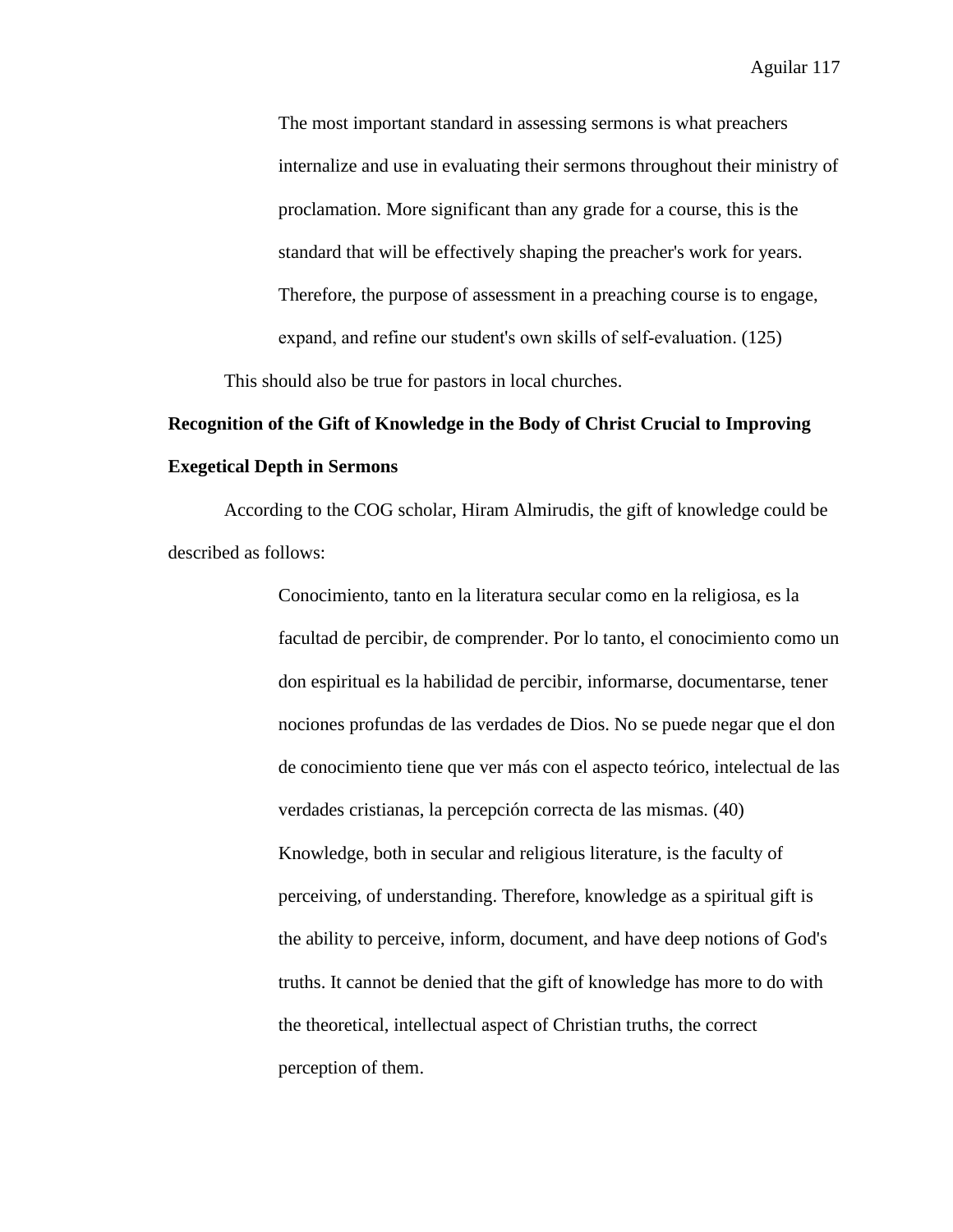The gift of knowledge is a crucial gift for this project. "Now to each one the manifestation of the Spirit is given for the common good" (1 Cor. 12:7). Many people do not know that they have it. They also ignore the blessing they could bring if they used their gift to seek exegetical information for their pastor's sermons.

Interviewee A told me an anecdote about a pastor who had very powerful preaching. This pastor one day revealed his secret: literally under the pulpit, there was a room where a group of people prayed for him, so that God would anoint him with His grace. The leader joined this anecdote with the proposal for sermons elaboration and said that it would be a similar situation: a group of members who support their pastor with their gifts. He believed that this would be well understood by the local pastors. Both interviewees agreed that it was very important that the pastor actively participate in the project. Interviewee A mentioned "the difficulty and need of teamwork, to leave egos aside." Interviewee B also mentioned the importance of teamwork and the need of breaking individualism and have a dialogue space like the one he was having with the researcher while being interviewed. He added:

> Pastors must be aware of the gifts that exist in God's people. The Lord gave them to be used. And then they must actively get involved in recognizing the gifts that are in the congregation, in this case, the gift of knowledge, and not leave it in something general, but to seek that gift clearly and intentionally. If the pastor has little knowledge of the spiritual gifts, he or she will not be able to find them either.

If the pastor is a closed person, who does not give members that space where they feel comfortable, grateful, happy, to do this task, it is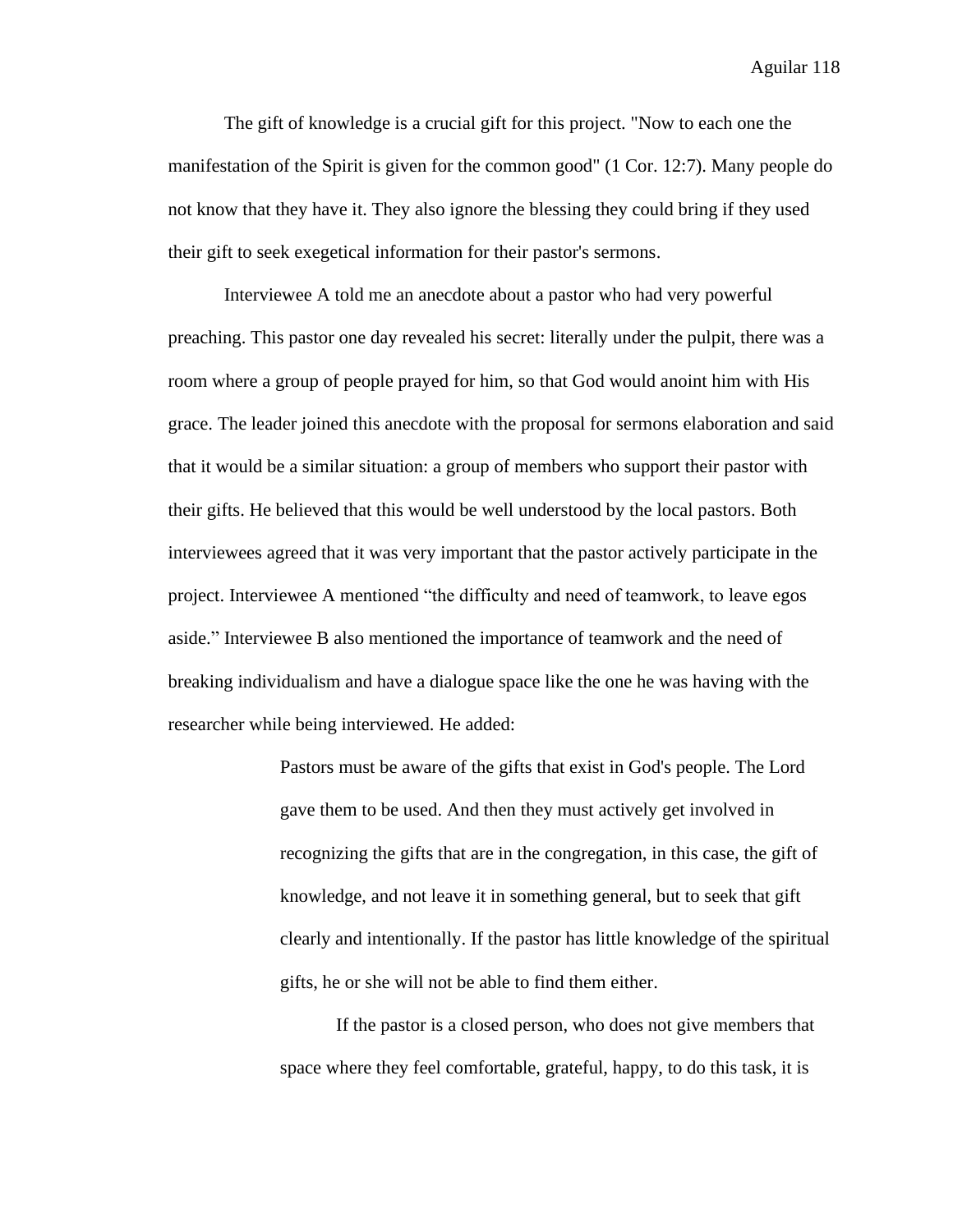likely that they have the gift, but they will apply it to something else. Pastors need to be humble, recognize and use the member gifts.

The root of the word *gnoseos* is *gnosis,* which means understanding, knowledge, science. The message of knowledge, *logos gnoseos*, is not repeated in the four lists of spiritual gifts (1 Cor. 12:8-10; 12:28-30; Rom. 12:6-8; Eph. 4:11). The message of wisdom, faith, gifts of healing, miraculous powers, distinguishing between spirits, speaking in different kinds of tongues, interpretation of tongues, gifts of helping, gifts of guidance, serving, encouraging, giving, and showing mercy do not appear in the four lists of spiritual gifts either. The message of knowledge only appears in 1 Corinthians 12:8-10, but this does not undermine its authority. It is as valuable as any other gift. It must be known, studied and put into practice "so that the body of Christ may be built up" (Eph. 4:12).

#### **Ministry Implications of the Findings**

Every pastor that was invited to participate in this project was somehow also evaluated. They themselves were forced to analyze every aspect of their sermon elaboration process. I think this is highly positive. Pastors should know that their sermons can be and must be evaluated. It is not about questioning the Word of God or God Himself. It is about self-evaluation in order to improve the quality of the sermons. If they are good, they could be excellent.

Self-evaluation is essential. However, the evaluation of members, colleagues and leaders would provide a unique assessment. Pastors do not need to be afraid of this, since it is important and useful to grow.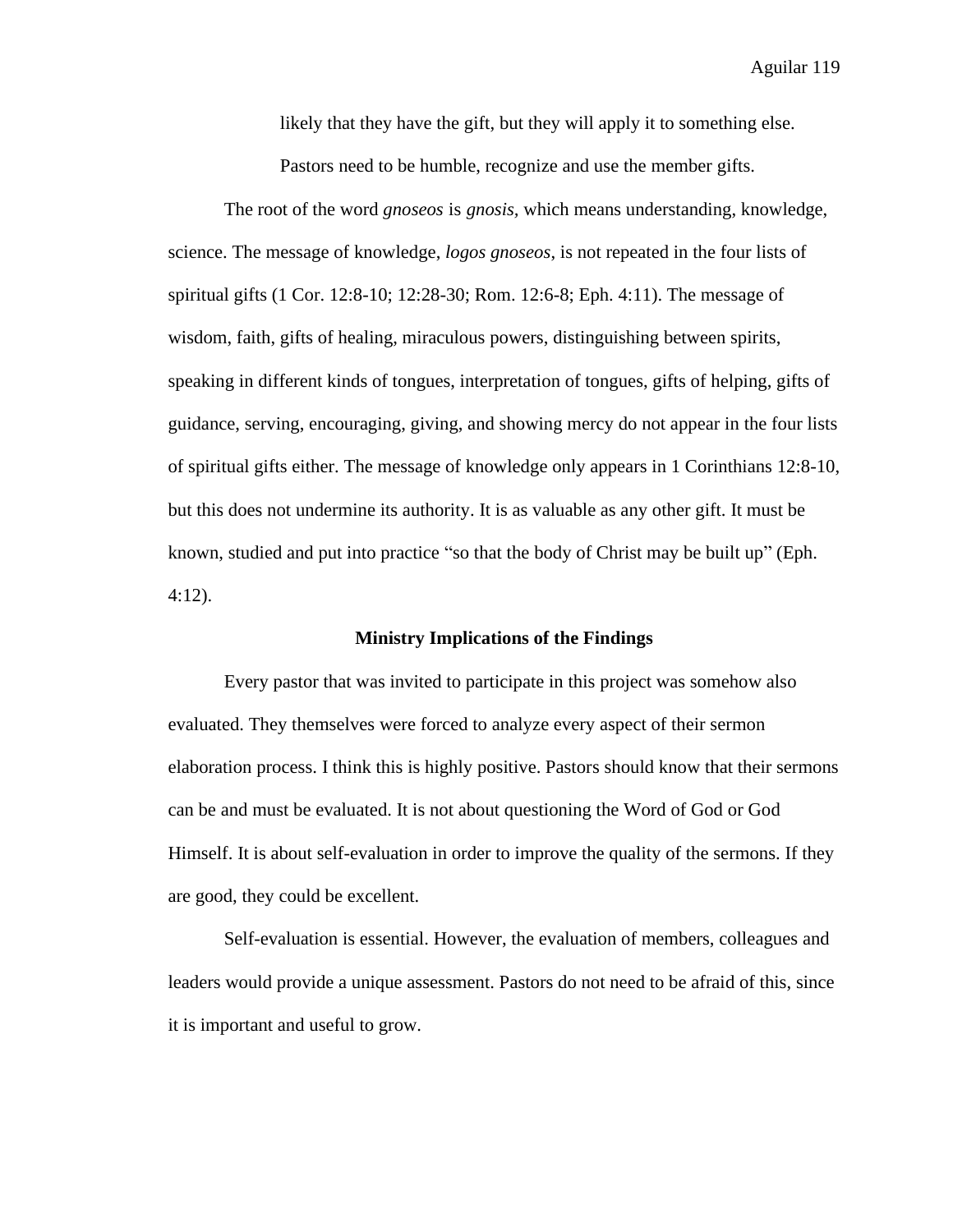Past generations of pastors were subjected to minimumal requirements in order to serve as pastors. More of what is needed can be required of the new generations of pastors in order to have a greater in-depth understanding of the Word of God.

I would emphasize that the project would be important even if the COGA in Buenos Aires improves its educational program and changes its ministerial requirements. COGA could eliminate the problem of a lack of education, but they cannot eliminate the problem of a lack of time. This speaks to the lasting importance of having laity take part in exegetical preparation. Laity taking part in such an important event as preaching could bring enormous benefit to the whole congregation. Not only will they grow in the commitment with the kingdom, but also, they will get to know our Lord better. In words of Interviewee B, "The church would take a very important quality step forward if this happened."

#### **Limitations of the Study**

Regarding the generalization of this project, I think it would be wise to implement the use of a glossary, so that there would be unity of criteria regarding the terms that are handled, especially in surveys, where there is no possibility of clarifying doubts. I would try to have more contact with the pastors before the surveys to get their feedback and do some practice exercises to ensure that they all have the same vocabulary.

Since the voice of pastors and church leaders was heard, it would be important to hear what church members have to say about the exegetical devices used in the sermons they hear each week and whether they can appreciate development or stagnation in their Christian growth from faithful attendance at services where they hear the Word of God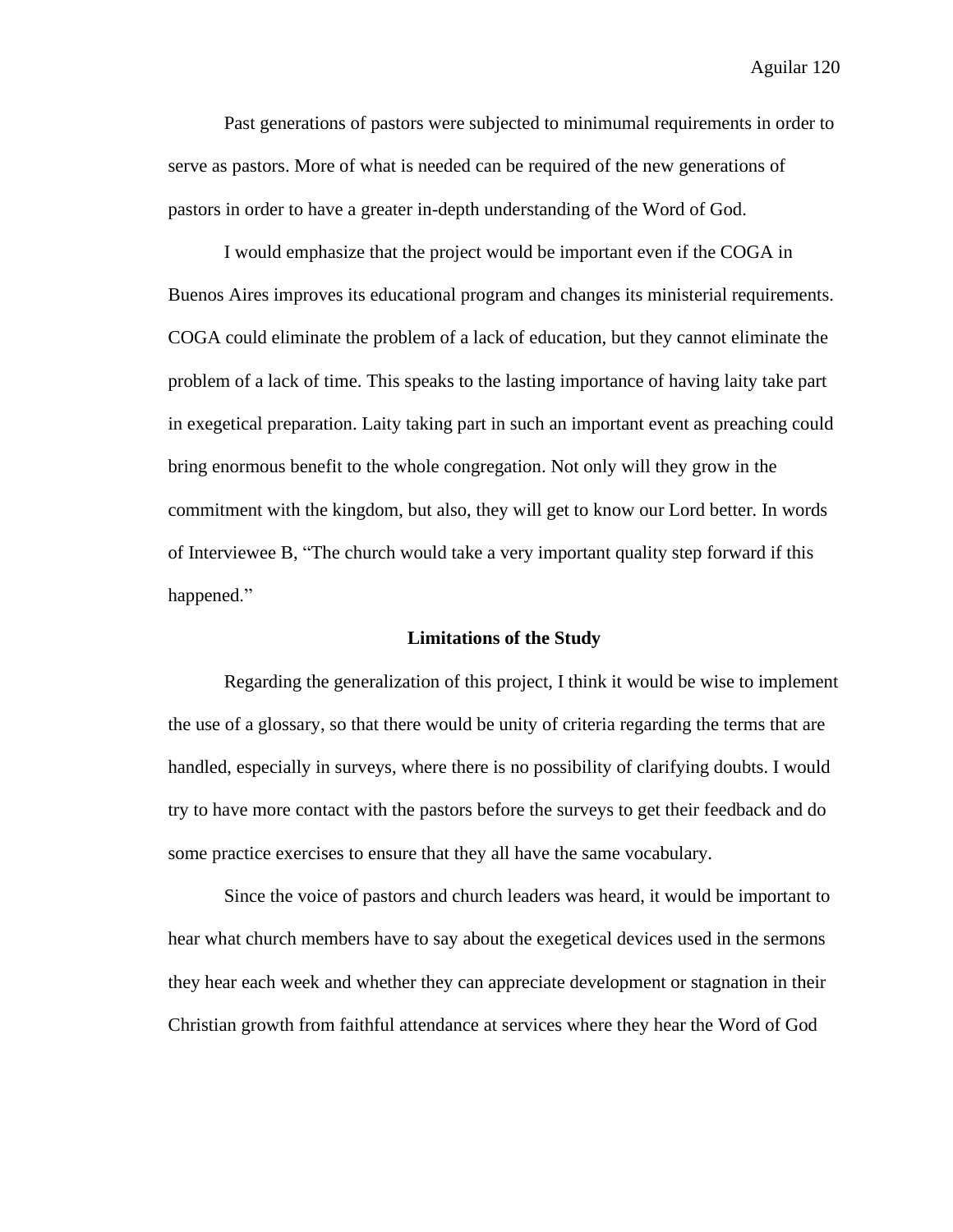preached. Finally, I would reduce the number of questions to make the questionnaire more accessible to pastors.

#### **Unexpected Observations**

A very pleasant surprise arose during the interviews with the two prominent leaders of the COGA in Buenos Aires. After listening carefully to a summary of this project, they began to present in parallel both the objections to implement the project and the arguments to defend it. It seemed like they were thinking aloud, analyzing the possible scenarios. I realized that they were really considering, not only the possibility of implementing the proposal in their experience as preachers, but of initiating it at the regional level, and even Interviewee B mentioned at the national level. An initial step should be to write the proposal in detail to present it in the different decision-making bodies of the church.

It was also unexpected that while working on this project, other proposals to improve the quality of the sermons emerged in the dialogue, such as the pastors recording their sermons on audio and sending them to a colleague, or another person who could provide feedback. Exchanging sermons with a colleague would promote mutual growth.

#### **Recommendations**

I always considered the possibility of receiving help in order to improve the exegetical quality of the sermons as something positive. From the interviews, the possibility arose that the pastors might feel threatened in some way and might feel fear. It would be wise to hear the opinion of pastors before starting any proposal for change, so that they can feel that their voice is heard, and that they are given all the necessary information so as not to experience an unfounded fear.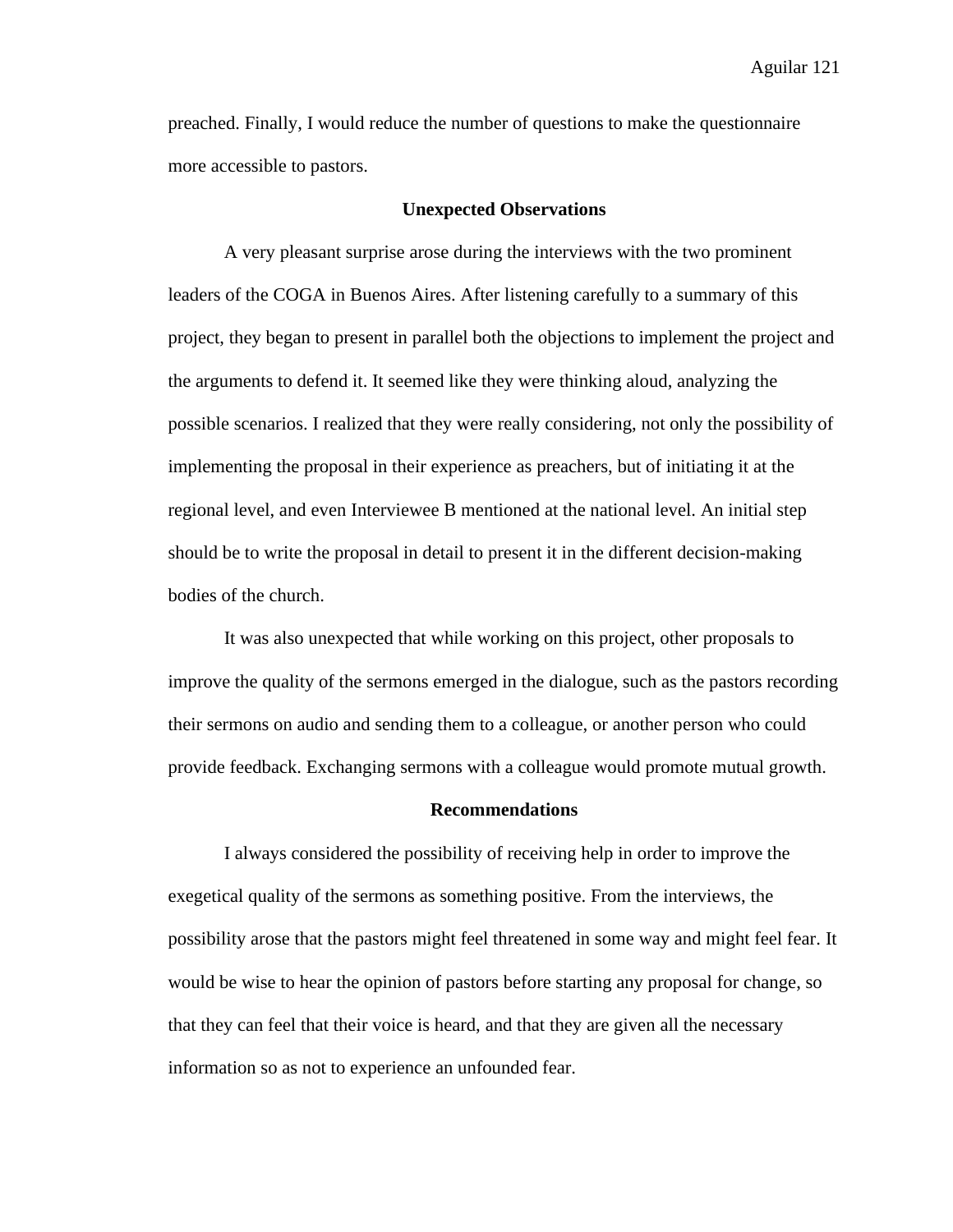The recommendation for denominational leaders involves starting to demand from pastors some form of evaluation: self-evaluation, peer evaluation, congregational evaluation, and so forth. The evaluation could be conducted by a seminary professor, a leader, a member of the board or any other qualified person.

The recommendation for pastors involves leaving enough time between sermons to have the proper time to adequately prepare them. Also, they should start recording their sermons in audio or video so they can do an exhaustive evaluation before the next sermon.

I would also propose future surveys to investigate where pastors obtain their resources to elaborate their sermons.

#### **Postscript**

I practice Taekwondo. One of the things that I love about this discipline is that in each class the master makes me perform better than I would if I had trained alone. In 2017, when I returned home after a beautiful three-week experience in Florida, I lost the entire folder that we received for our dissertation at the airport. That was a very strong blow because there I had everything, even my notes. And although the information was always available on the Internet, I felt lost. It is thanks to Ellen Marmon that this dissertation reaches this point, to her wisdom and professionalism, because my limited resources had been exhausted. I thank God for her life.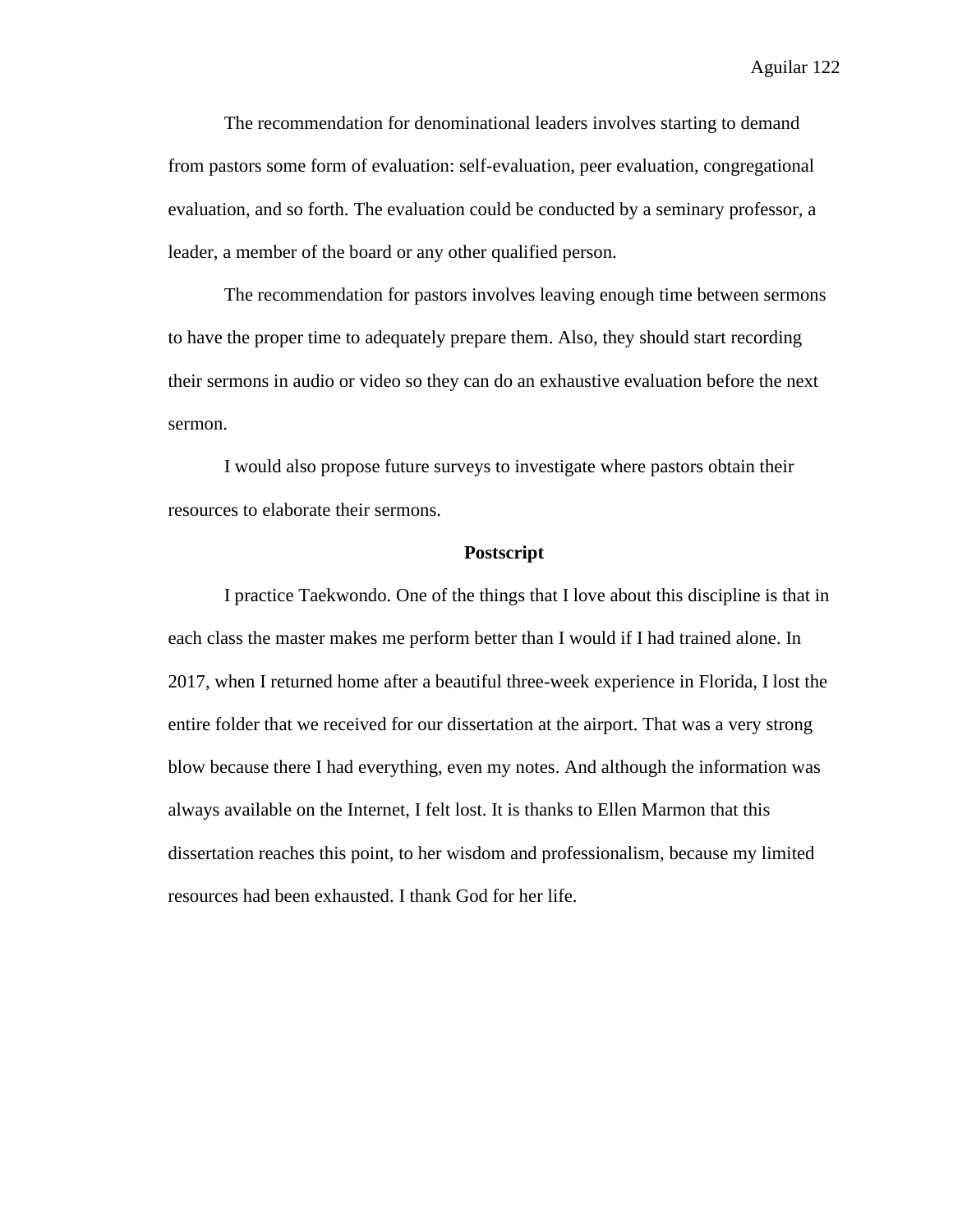## **APPENDIXES**

## **Appendix A. Tests**

## **1. Exegetical Assistance to Enhance Sermon Preparation Pre-Test**

## **Section I**

## **Demographic Survey**

- 1. Age:
- 2. Gender: Masculine \_\_\_\_ Feminine \_\_\_\_
- 3. Marital Status: Single \_\_\_\_\_ Married \_\_\_\_ Divorced \_\_\_\_
- 4. Children under eighteen living at home: Yes \_\_\_\_\_ No \_\_\_\_ (If yes, please specify)
- 5. Educational Background:
- 6. Biblical/Theological Training:
- 7. Years as a Christian preacher:
- 8. Years as a Pastor:
- 9. Full-time Pastor/Co-vocational:
- 10. Average preaching monthly time:

## **Section II**

## **Exegetical Assistance to Enhance Sermon Preparation Pre-Test**

- 11. I identify relevant exegetical resources for preparing my sermons.
- 12. I know how to research in order to find exegetical resources.
- 13. I evaluate the quality of the sources where I find exegetical resources for my sermons.
- 14. I consider myself a self-educated preacher.
- 15. I can explain the benefits of receiving exegetical resources that help me to prepare my sermons.
- 16. I feel I could improve my sermons if I had more time to incorporate exegetical insights into them.
- 17. I feel I could improve my sermons if I had the proper training to do research and find exegetical resources.
- 18. I would appreciate training from the COGA in Buenos Aires regarding incorporating exegetical resources into my preaching.
- 19. I feel anxious when the time comes to write my sermon.
- 20. I lack the time to properly incorporate exegetical resources into my sermons.
- 21. I lack the proper training to find high-quality exegetical resources to use in my sermon preparation.
- 22. I like the idea of receiving exegetical resources to help me prepare my sermons.
- 23. I am satisfied with the current depth of the exegetical content of the sermons that I preach.
- 24. I prepare a full manuscript for all of my sermons.
- 25. I have easy access to high-quality material where I can find exegetical resources for my sermons.
- 26. I keep an accurate record of the sermons that I have preached.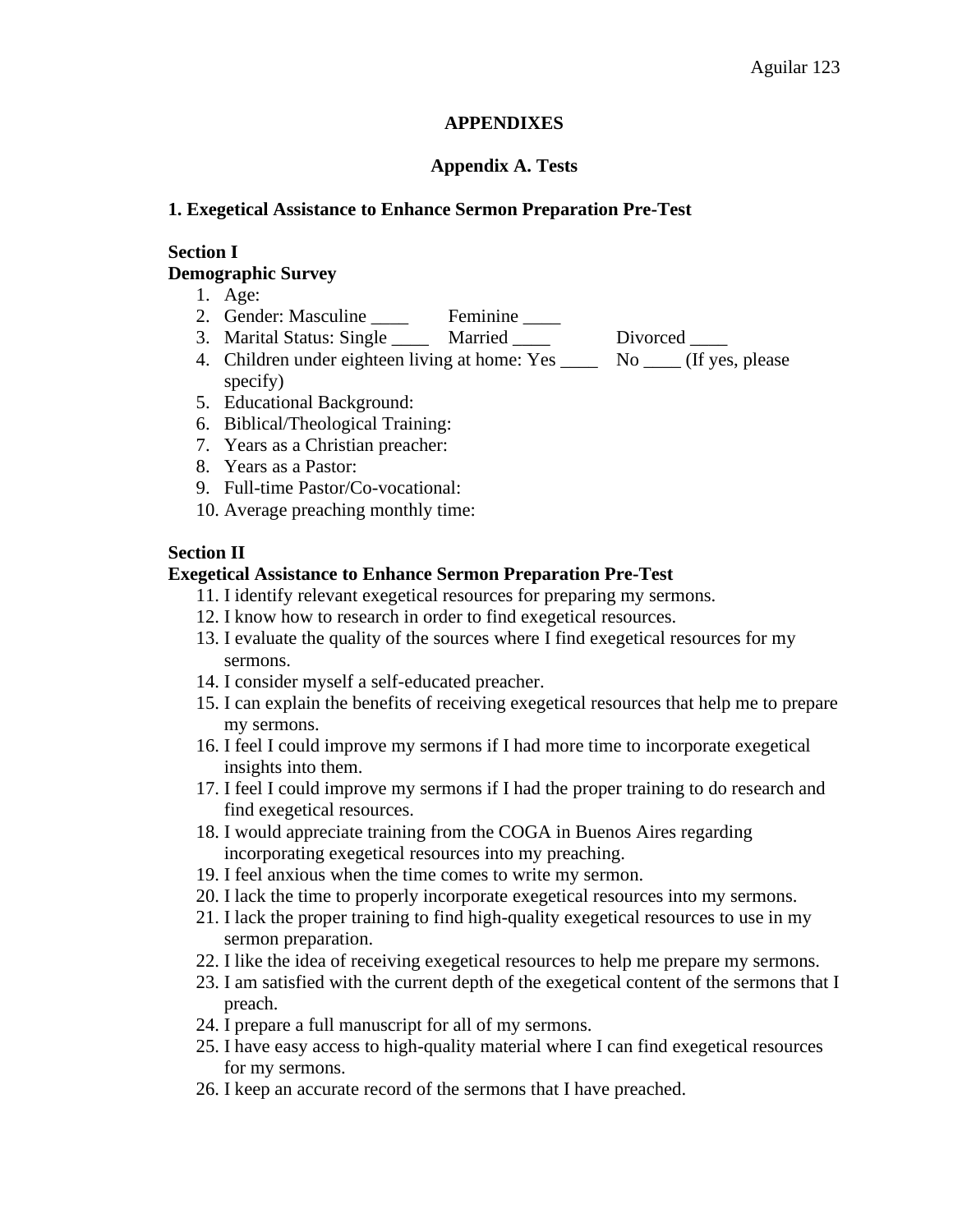- 27. I regularly preach from Biblical texts that are unfamiliar or difficult to me.
- 28. I do incorporate exegetical resources into my sermons.
- 29. I evaluate my sermons after I preach them.
- 30. I gratefully accept the exegetical resources given to me to help me prepare my sermons.
- 31. I allocate a certain number of hours for exegetical research for my sermons. If "Strongly agree" or "Agree," mention how much time you dedicate.
- 32. I could describe the exegetical resources I use for my sermons. If "Strongly agree" or "Agree," describe them.
- 33. I allocate a certain number of hours to practice the delivery of my sermons. If "Strongly agree" or "Agree," mention how much time you dedicate.
- 34. I dedicate adequate time to find exegetical resources for my sermons. If "Strongly agree" or "Agree," mention how much time you dedicate.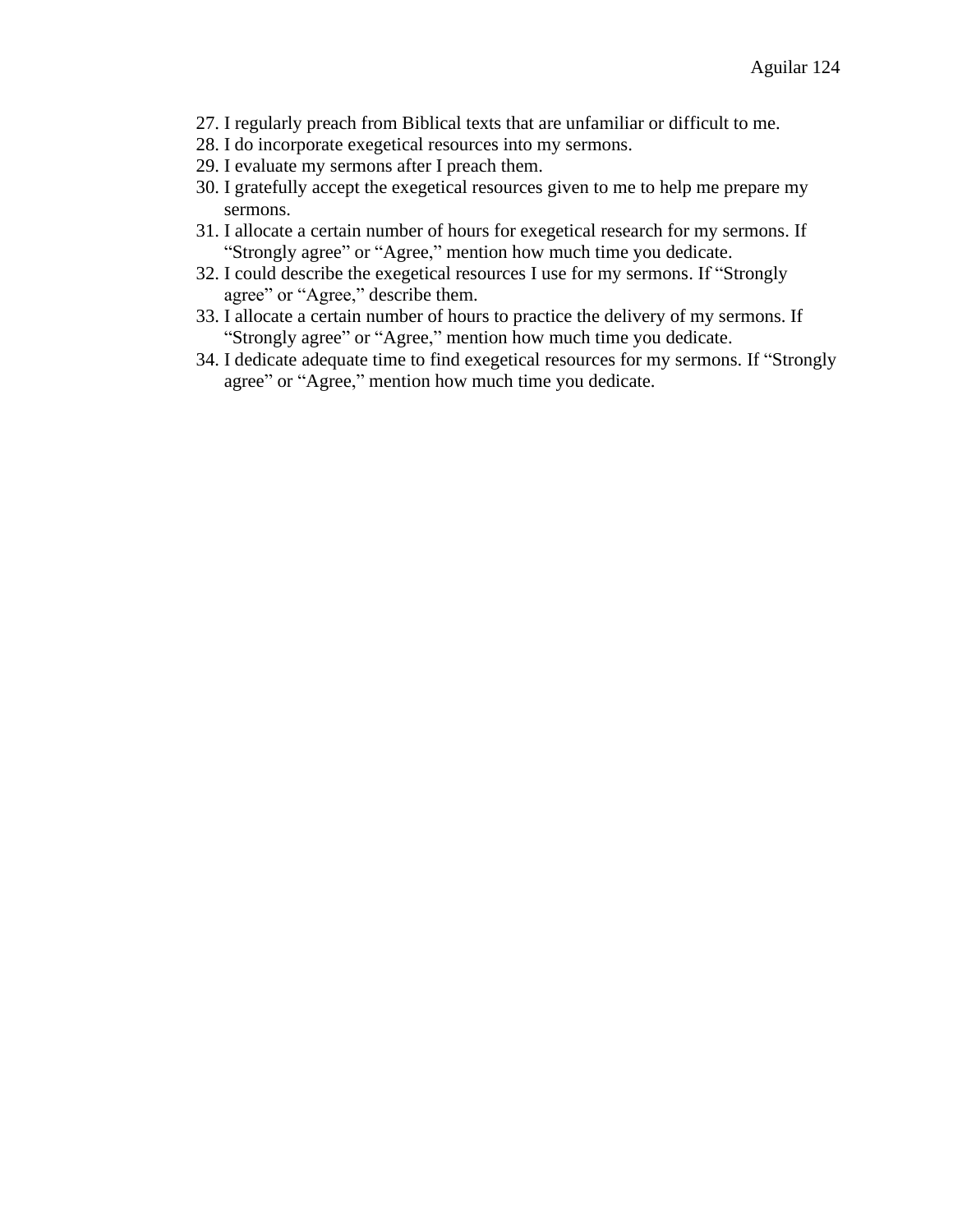## **2. Exegetical Assistance to Enhance Sermon Preparation Post-Test**

- 1. I identify relevant exegetical resources for preparing my sermons.
- 2. I know how to research in order to find exegetical resources.
- 3. I evaluate the quality of the sources where I find exegetical resources for my sermons.
- 4. I consider myself a self-educated preacher.
- 5. I can explain the benefits of receiving exegetical resources that help me to prepare my sermons.
- 6. I feel I could improve my sermons if I had more time to incorporate exegetical insights into them.
- 7. I feel I could improve my sermons if I had the proper training to do research and find exegetical resources.
- 8. I would appreciate training from the COGA in Buenos Aires regarding incorporating exegetical resources into my preaching.
- 9. I feel anxious when the time comes to write my sermon.
- 10. I lack the time to properly incorporate exegetical resources into my sermons.
- 11. I lack the proper training to find high-quality exegetical resources to use in my sermon preparation.
- 12. I like the idea of receiving exegetical resources to help me prepare my sermons.
- 13. I am satisfied with the current depth of the exegetical content of the sermons that I preach.
- 14. I prepare a full manuscript for all of my sermons.
- 15. I have easy access to high-quality material where I can find exegetical resources for my sermons.
- 16. I keep an accurate record of the sermons that I have preached.
- 17. I regularly preach from Biblical texts that are unfamiliar or difficult to me.
- 18. I do incorporate exegetical resources into my sermons.
- 19. I evaluate my sermons after I preach them.
- 20. I gratefully accept the exegetical resources given to me to help me prepare my sermons.
- 21. I allocate a certain number of hours for exegetical research for my sermons. If "Strongly agree" or "Agree," mention how much time you dedicate.
- 22. I could describe the exegetical resources I use for my sermons. If "Strongly agree" or "Agree," describe them.
- 23. I allocate a certain number of hours to practice the delivery of my sermons. If "Strongly agree" or "Agree," mention how much time you dedicate.
- 24. I dedicate adequate time to find exegetical resources for my sermons. If "Strongly agree" or "Agree," mention how much time you dedicate.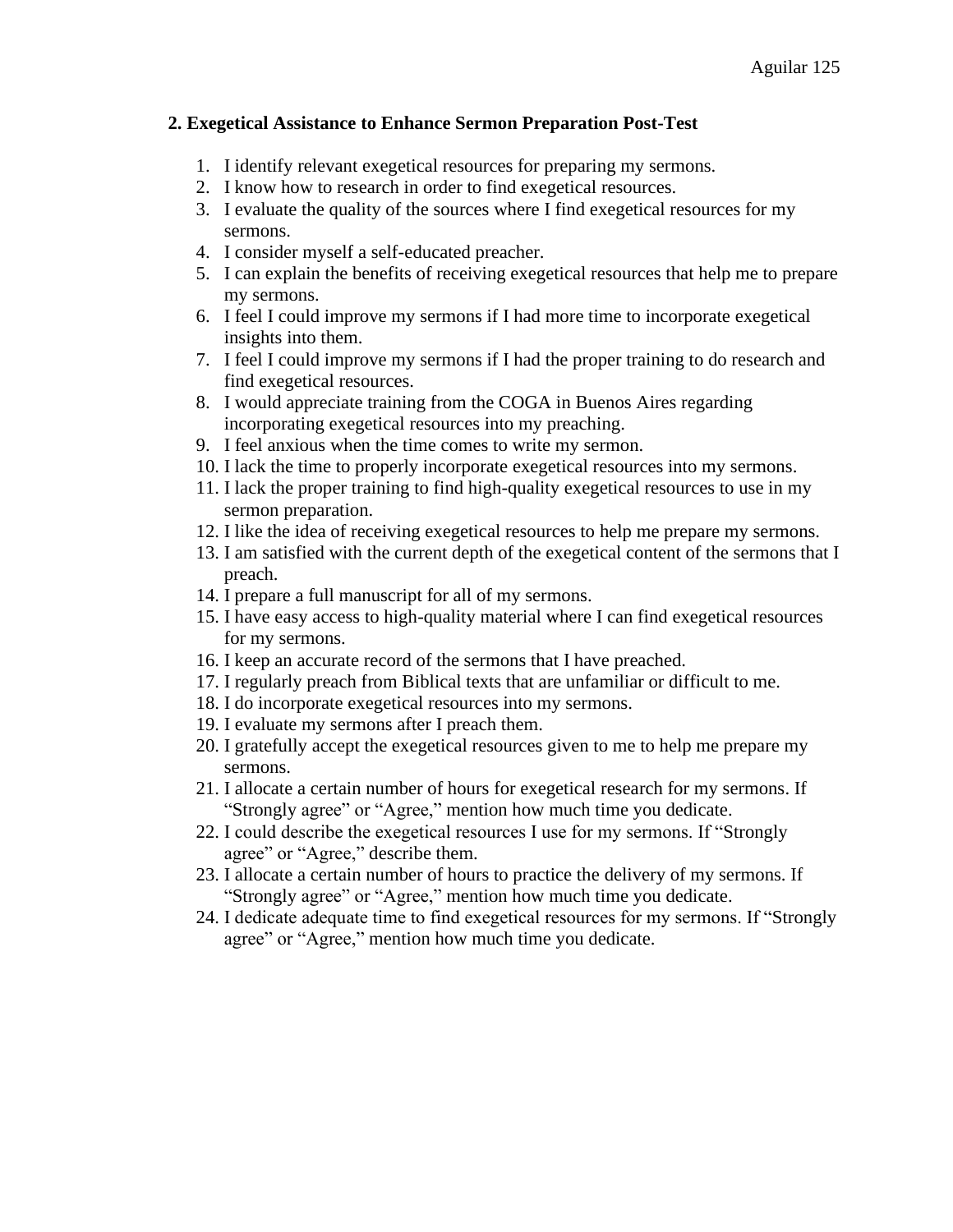|                   | <b>Introduction</b>                                                  |  |
|-------------------|----------------------------------------------------------------------|--|
| Welcome           | Thank you for agreeing to participate in this interview. You are one |  |
|                   | of the two COGA in Buenos Aires' leaders interviewed.                |  |
|                   | Before we start, I'd like to check if you received the information I |  |
|                   | sent you through e-mail regarding this project and if you had the    |  |
|                   | opportunity to take a look at that. Do you want a couple of minutes  |  |
|                   | to do it now?                                                        |  |
|                   | <b>Questions</b>                                                     |  |
| SI1.              | Can you describe what kind of biblical interpretation and preaching  |  |
|                   | training do COGA in Buenos Aires' pastors receive from the           |  |
|                   | Church?                                                              |  |
| SI2.              | How well prepared are COGA in Buenos Aires' pastors for biblical     |  |
|                   | interpretation and preaching?                                        |  |
| SI3.              | What is the result of that training regarding preaching for sermon   |  |
|                   | preparation?                                                         |  |
| SI4.              | What are the main obstacles to improve sermon preparation?           |  |
| SI <sub>5</sub> . | Do you have anything else you'd like to share about sermon           |  |
|                   | preparation?                                                         |  |

## **Appendix B. Semi-Structured Interview Protocol**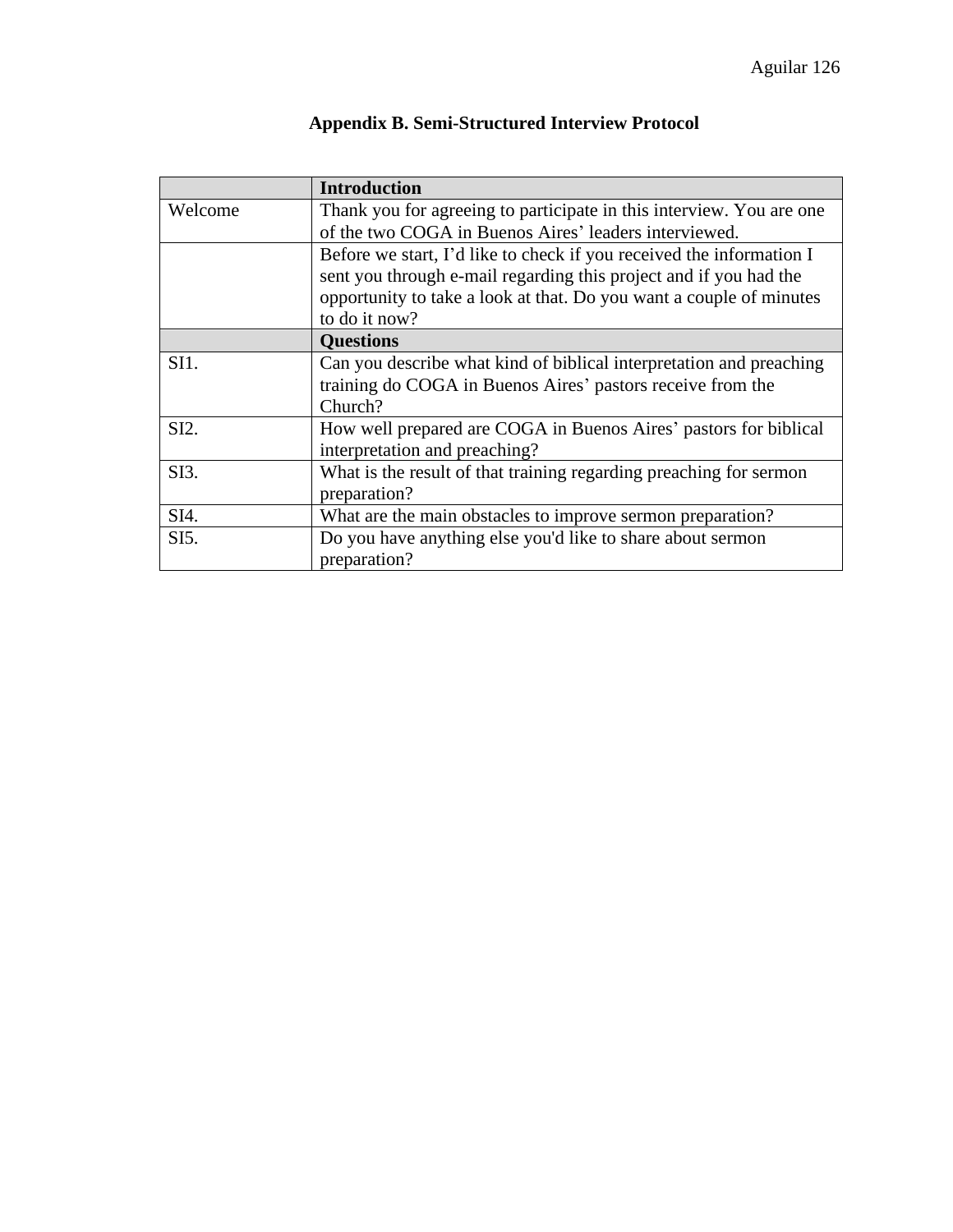## **Appendix C. Document Analysis Protocol Sheet**

The document to be analyzed is a translation of a text originally written in English. The source information is provided between brackets.

1. Title: *Introducción a los Ministerios Cristianos II* [*Introduction to Christian Ministries*]

2. Author: Lombard, John A.

3. Translator: Rubén Lugo

4. Type of document: Textbook

5. Purpose: Ministerial training

6. Publication year: 1995 (1977)

7. Published by: Oficinas Internacionales de la Iglesia de Dios: Cleveland, TN (External Studies Program, Lee College: Cleveland, TN)

8. Length: 98 pages

9. Format: Spiral-bound

10. Chapters, subsections: Eight lessons, thirty-two chapters

11. Methodology: Every lesson has an objective, questions, and homework that must be carefully studied.

12. Tone or bias: Formal

13: Writing style: Expository writing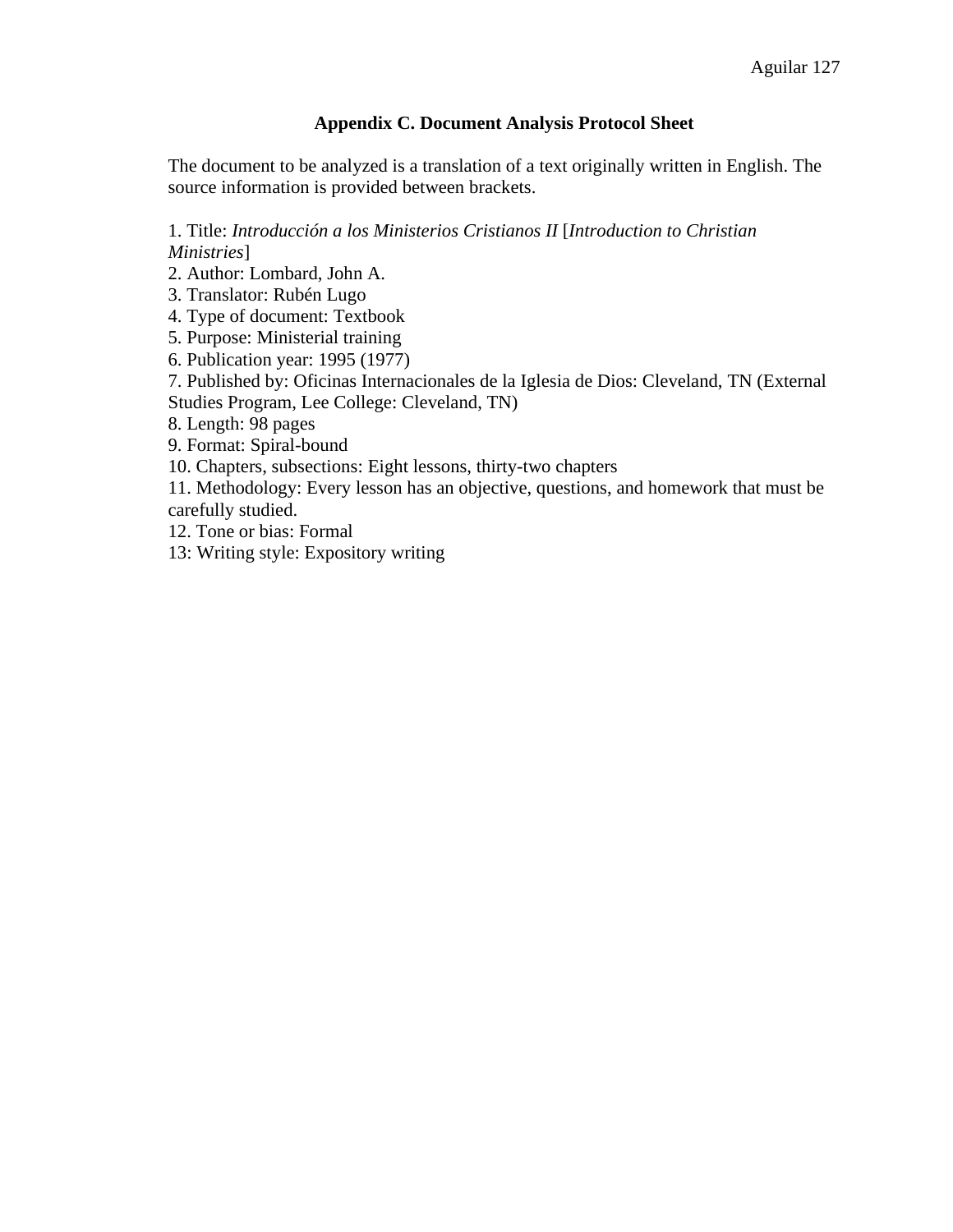#### **Appendix D. Informed Consent Letters**

#### **1. Informed Consent Letter for Tests**

Dear Pastor,

As a COGA in Buenos Aires Pastor and Preacher, you are invited to be in this DMin project being done by Verónica Elizabeth Aguilar from the Asbury Theological Seminary. The chosen topic is: "Exegetical Assistance to Enhance Sermon Preparation by Fulltime Church of God Pastors in Buenos Aires."

Suppose you agree to be in this project. In that case, you will be asked to answer two online tests of approximately twenty minutes each. Participation in four sermons experiment consists of receiving exegetical resources to source four sermons. The first online test should be completed before the four sermons experiment, and the second should be completed right after such an experiment.

As usual, in this kind of projects, your name will be kept confidential in every part of the process. The data collected from your tests will be identified with a number.

By signing below, you agree to answer the tests and allow the researcher to use that information for further analysis. If you decide at any time you do not want to continue, feel free to stop.

You have received the researcher's contact information; do not hesitate to contact her if you have any questions regarding this project.

Your experience as a preacher is precious for this project, and it will certainly help to a better understanding of pastoral needs and possible contributions from the Body of Christ. Thank you for your time and dedication.

\_\_\_\_\_\_\_\_\_\_\_\_\_\_\_\_\_\_\_\_\_\_\_\_\_ \_\_\_\_\_\_\_\_\_\_\_\_\_\_\_ \_\_\_\_\_\_\_\_\_\_\_

Participant's signature Print name Date Signed

Researcher contact information: Verónica E. Aguilar Asbury Theological Seminary veronica.aguilar@asburyseminary.edu Rua K, 285 – Jardim Primavera, Iguape-Sp, Brazil 55 13 997472592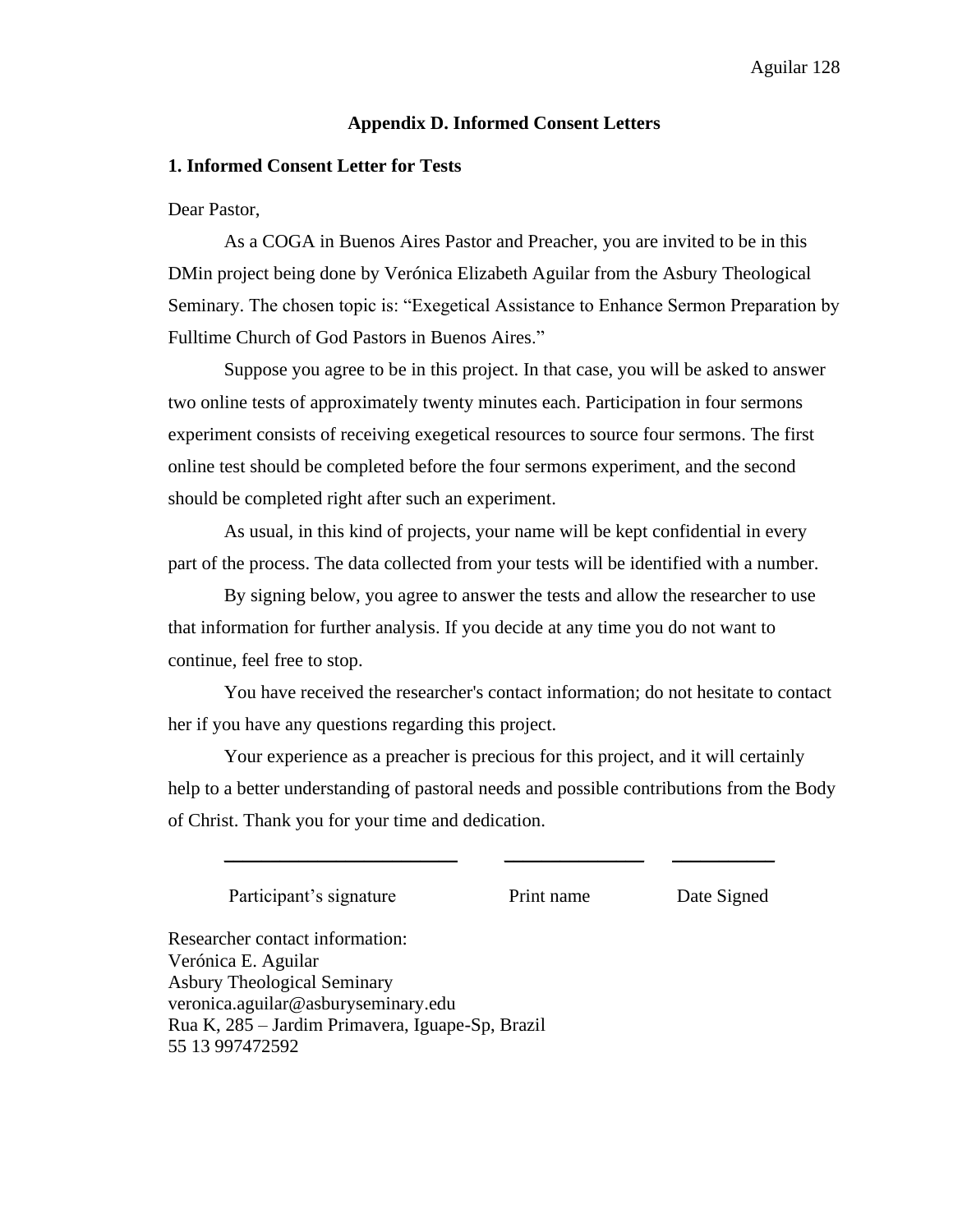#### **2. Informed Consent Letter for Interviews**

Dear Pastor,

As a COGA in Buenos Aires Leader and Preacher, you are invited to be in this DMin project done by Verónica Elizabeth Aguilar from the Asbury Theological Seminary. The chosen topic is: "Exegetical Assistance to Enhance Sermon Preparation by Fulltime Church of God Pastors in Buenos Aires."

If you agree to be in this project, you will be asked to participate in a semistructured interview of approximately sixty minutes via Zoom.

As usual, in this kind of projects, your name will be kept confidential in every part of the process. The data collected from your interview will be identified with a number.

By signing below, you agree to answer the interview questions and allow the researcher to record it and use that information for further analysis. If you decide at any time you do not want to continue, feel free to stop.

You have received the researcher's contact information; do not hesitate to contact her if you have any questions regarding this project.

Your experience as a leader and preacher is precious for this project, and it will certainly help to a better understanding of pastoral needs and possible contributions from the Body of Christ. Thank you for your time and dedication.

\_\_\_\_\_\_\_\_\_\_\_\_\_\_\_\_\_\_\_\_\_\_\_\_\_ \_\_\_\_\_\_\_\_\_\_\_\_\_\_\_\_\_ \_\_\_\_\_\_\_\_\_\_

Participant's signature Print name Date Signed

Researcher contact information: Verónica E. Aguilar Asbury Theological Seminary veronica.aguilar@asburyseminary.edu Rua K, 285 – Jardim Primavera, Iguape-Sp, Brazil 55 13 997472592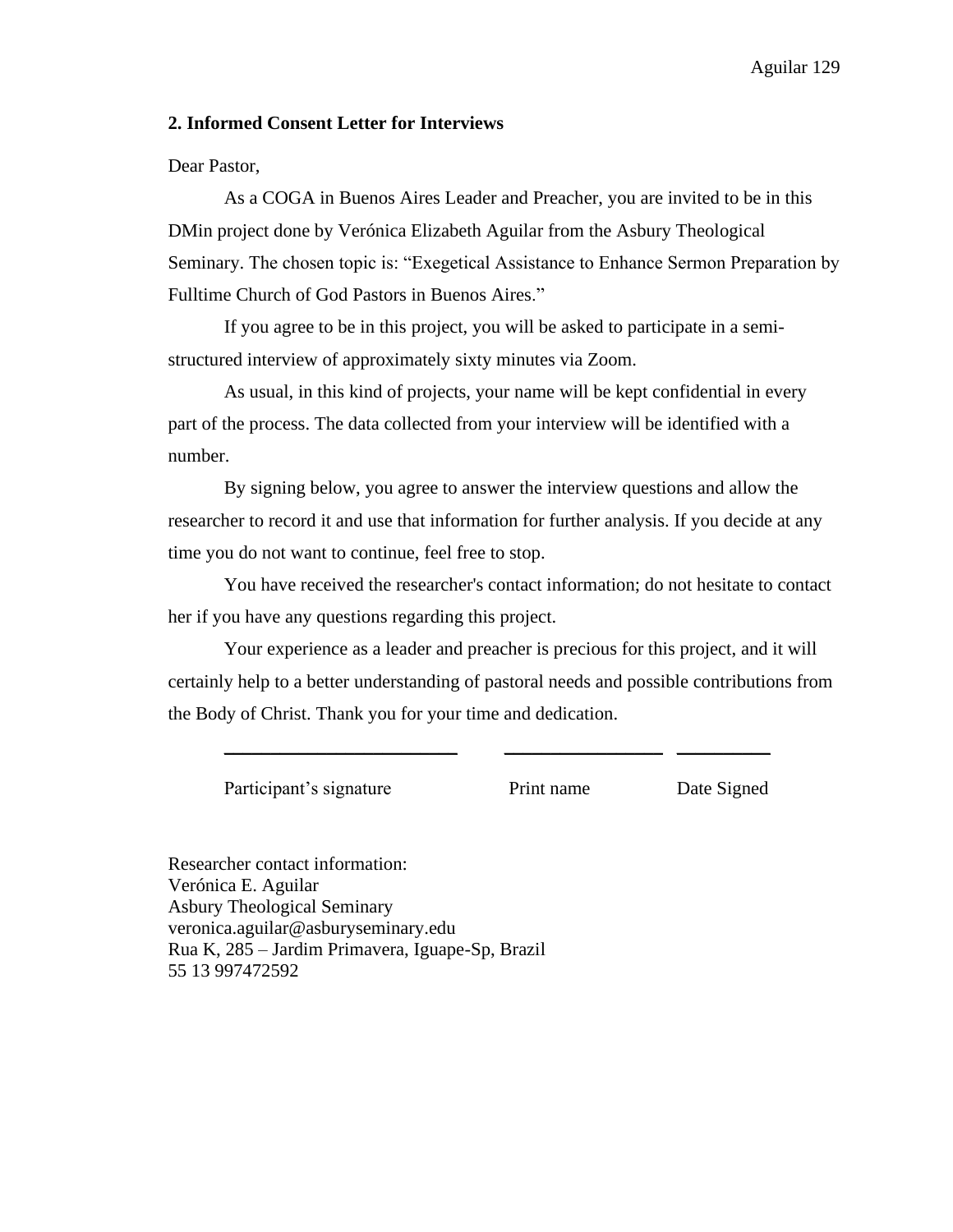## **Appendix E. Regional Overseer Permission Letter**

Dear Pastor Marcos Franco,

The purpose of this letter is to request your permission to contact twenty-five pastors of the CEA Region in order to work with them in my ministry transformation project, which is the final academic requirement to obtain the Doctor of Ministry degree at Asbury Theological Seminary. I am coming to you out of respect for your position as the Church of God Overseer of Buenos Aires, Argentina. The topic of my project addresses the collaborative experience for sermon preparation in local churches of the CEA Region.

I would appreciate any pastor referrals that you believe could be a part of the project. I trust that participation will prove to be beneficial for these pastors and their congregations. Participants can rely on their responses being identified by a nonidentifying code, so they will remain confidential.

Thank you for your consideration and support. If you have any questions or concerns about this project, please do not hesitate to contact me at any time.

May the peace of our Lord be with you Sincerely,

Researcher contact information: Verónica E. Aguilar Asbury Theological Seminary veronica.aguilar@asburyseminary.edu Rua K, 285 – Jardim Primavera, Iguape-Sp, Brazil 55 13 997472592

I MARCOS GUILLERMO FRANCO give permission for members of, or participants in, CHURCH OF GOD ASSOCIATION IN BUENOS AIRES to participate in the doctoral research being conducted by Verónica E. Aguilar of Asbury Theological Seminary in December 2020–January 2021.

| Signature:<br>້ |  |
|-----------------|--|
|                 |  |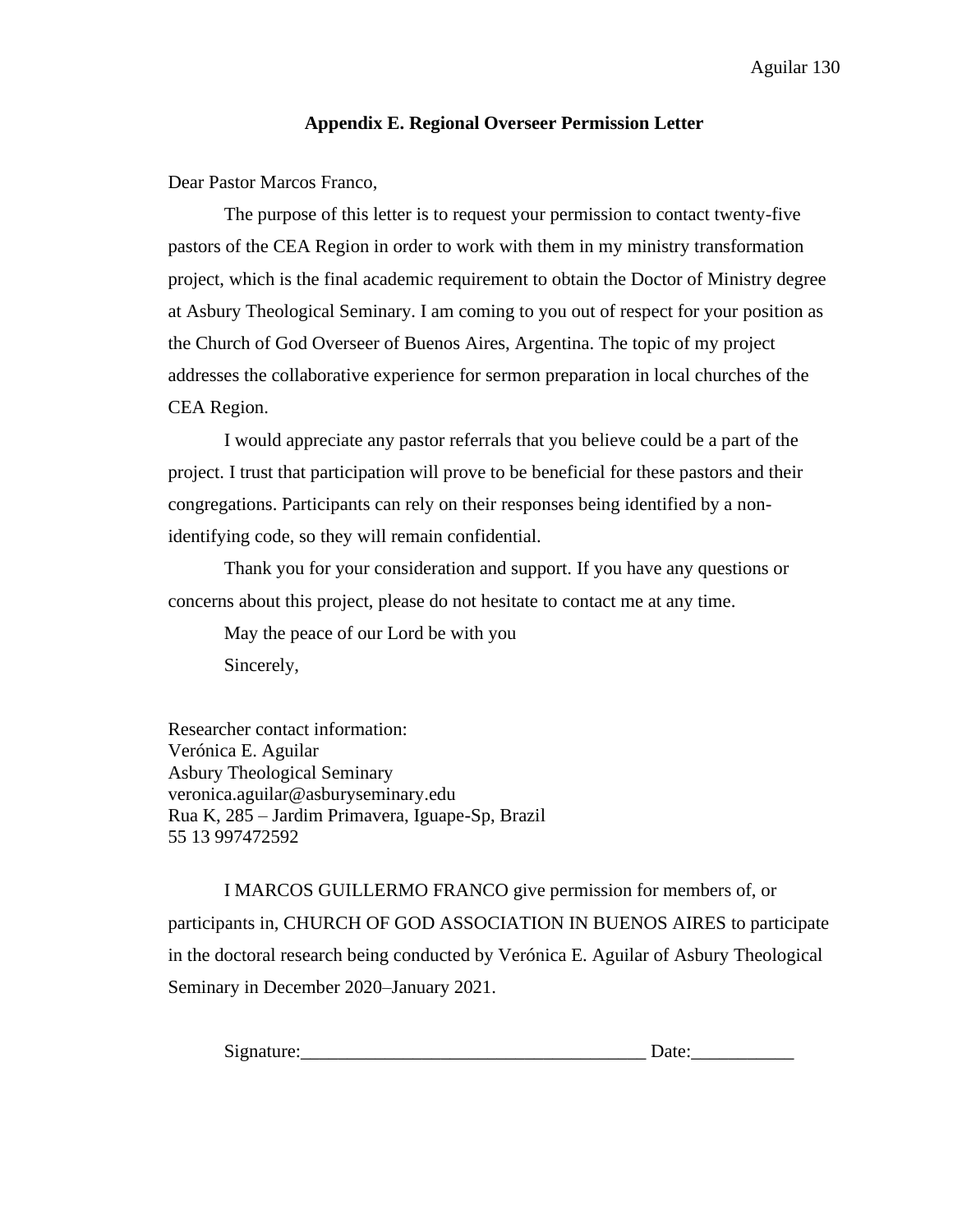#### **Appendix F. Expert Review**

### **1. Expert Reviewer Letter**

Dear Pastor,

As a recognized nationally and internationally Leader and Preacher, you are invited to be in this DMin project being done by Verónica Elizabeth Aguilar from the Asbury Theological Seminary. The chosen topic is: *"*Exegetical Assistance to Enhance Sermon Preparation by Fulltime Church of God Pastors in Buenos Aires."

If you agree to be in this project, you will be asked to participate as an expert reviewer to share any comments that you believe would help improve the data collection.

Attached, you will find the following information:

- Project title
- Nature and purpose of the project
- Research questions
- Researcher-designed instruments and evaluation forms for Expert Review Your participation as an expert reviewer is essential for validity and reliability purposes given your academic and ministerial expertise. It is very appreciated.

Please, feel free to share your observations and return the evaluation forms via email to veronica.aguilar@asburyseminary.edu by September 20th, 2020.

Thank you very much for your assistance.

Sincerely,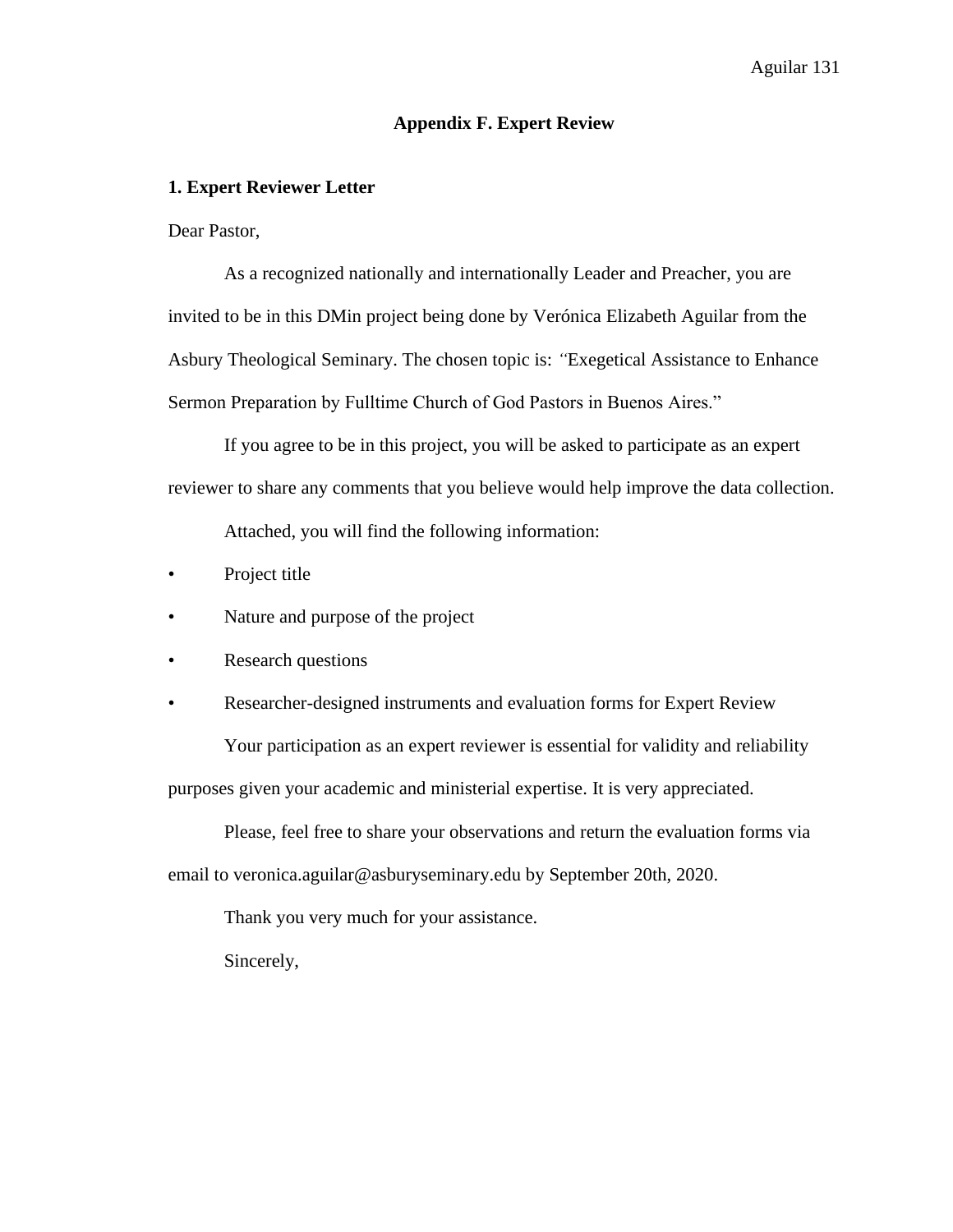## **2. Information for Expert Reviewer**

## **Project Title**

Exegetical Assistance to Enhance Sermon Preparation by Fulltime Church of God Pastors in Buenos Aires

## **Nature and Purpose of the Project**

This project noted the need for high-quality exegetical resources for sermon preparation and how difficult it was for pastors to obtain them due to the lack of preparation and the lack of time. Therefore, a proposal of exegetical resources first provided by the researcher emerged.

The purpose of this project was to evaluate the change in knowledge, attitude, and behavior in Argentinian pastors of the COGA in Buenos Aires because of an Exegetical Assistance to Enhance Sermon Preparation presented as four sermons experiment.

## **Research Questions**

What were the participants' knowledge, attitudes, and behaviors regarding preaching before the Exegetical Assistance to Enhance Sermon Preparation?

What were the participants' knowledge, attitudes, and behaviors regarding preaching after the Exegetical Assistance to Enhance Sermon Preparation?

What did the participants identify as the most and least helpful aspects of the Exegetical Assistance to Enhance Sermon Preparation?

## **Instruments and evaluation forms for Expert Review**

## *Section I - Demographic Survey*

- 1. Age:
- 2. Gender:
- 3. Marital Status:
- 4. Children under eighteen living at home:
- 5. Educational Background:
- 6. Biblical/Theological Training:
- 7. Years as a Cristian preacher:
- 8. Years as a Pastor:
- 9. Full-time Pastor/Co-vocational:
- 10. Average preaching monthly time: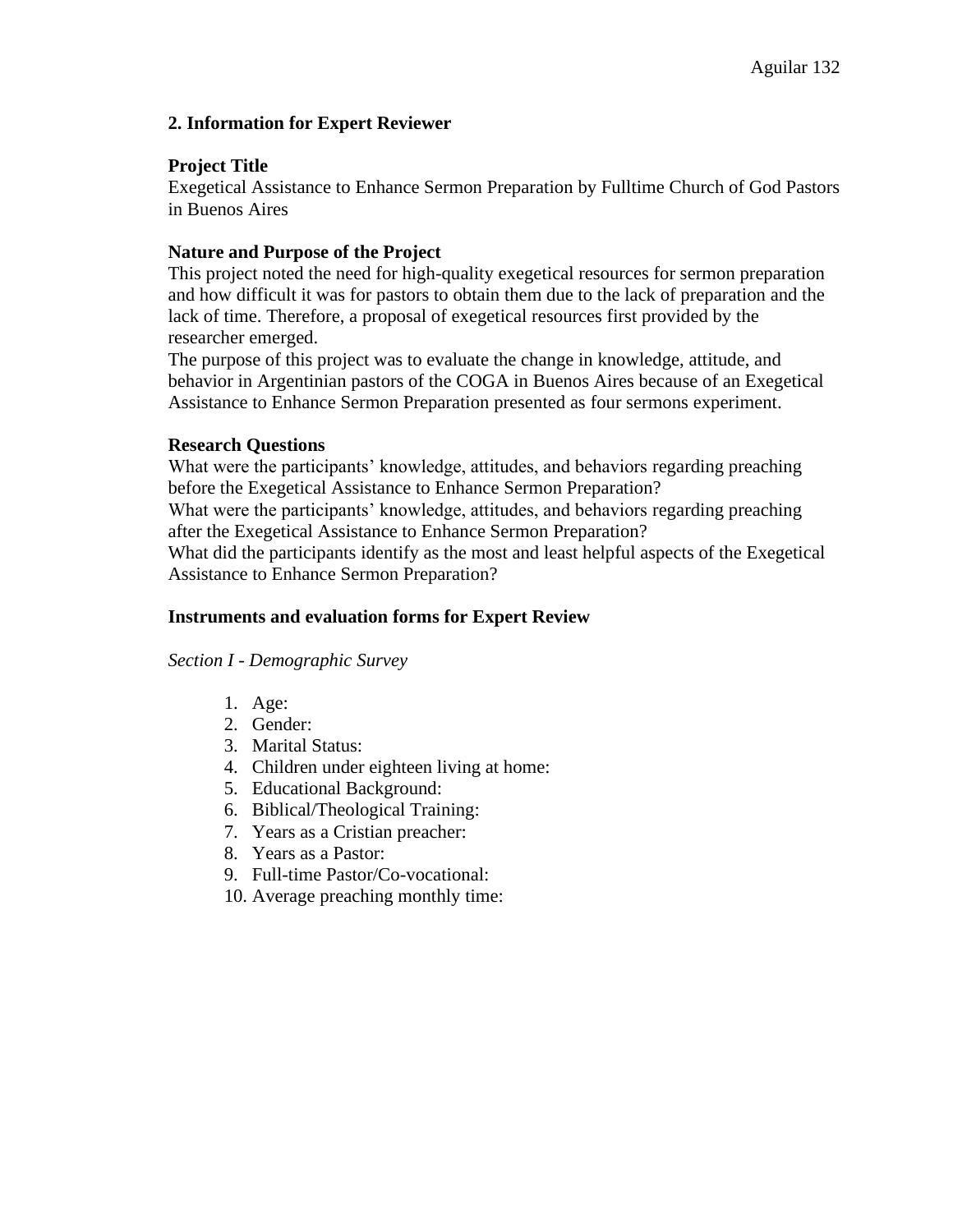*Section II - Exegetical Assistance to Enhance Sermon Preparation Pre- and Post-Tests*

The purpose of these tests is to gather responses on participants' knowledge, attitudes, and behaviors regarding preaching before and after the Exegetical Assistance to Enhance Sermon Preparation.

The following statements address Research Questions #1 and # 2, except for questions 18, 26, and 34, that address Research Question # 3. A four-point interval scale measures them:

1 – Strongly Disagree

2 – Disagree

 $3 - \text{Agree}$ 

4 – Strongly Agree

| <b>Statement</b>                           | 1               | $\overline{2}$  | 3     | 4               |
|--------------------------------------------|-----------------|-----------------|-------|-----------------|
|                                            | <b>Strongly</b> | <b>Disagree</b> | Agree | <b>Strongly</b> |
|                                            | <b>Disagree</b> |                 |       | Agree           |
| 11.<br>I identify relevant exegetical      |                 |                 |       |                 |
| resources for preparing my sermons.        |                 |                 |       |                 |
| I know how to research in order<br>12.     |                 |                 |       |                 |
| to find exegetical resources.              |                 |                 |       |                 |
| I evaluate the quality of the<br>13.       |                 |                 |       |                 |
| sources where I find exegetical resources  |                 |                 |       |                 |
| for my sermons.                            |                 |                 |       |                 |
| I consider myself a self-educated<br>14.   |                 |                 |       |                 |
| preacher.                                  |                 |                 |       |                 |
| I can explain the benefits of<br>15.       |                 |                 |       |                 |
| receiving exegetical resources that help   |                 |                 |       |                 |
| me to prepare my sermons.                  |                 |                 |       |                 |
| I feel I could improve my<br>16.           |                 |                 |       |                 |
| sermons if I had more time to incorporate  |                 |                 |       |                 |
| exegetical insights into them.             |                 |                 |       |                 |
| I feel I could improve my<br>17.           |                 |                 |       |                 |
| sermons if I had the proper training to do |                 |                 |       |                 |
| research and find exegetical resources.    |                 |                 |       |                 |
| I would appreciate training from<br>18.    |                 |                 |       |                 |
| the COGA in Buenos Aires regarding         |                 |                 |       |                 |
| incorporating exegetical resources into    |                 |                 |       |                 |
| my preaching.                              |                 |                 |       |                 |
| I feel anxious when the time<br>19.        |                 |                 |       |                 |
| comes to write my sermon.                  |                 |                 |       |                 |
| I lack the time to properly<br>20.         |                 |                 |       |                 |
| incorporate exegetical resources into my   |                 |                 |       |                 |
| sermons.                                   |                 |                 |       |                 |
| I lack the proper training to find<br>21.  |                 |                 |       |                 |
| high-quality exegetical resources to use   |                 |                 |       |                 |
| in my sermon preparation.                  |                 |                 |       |                 |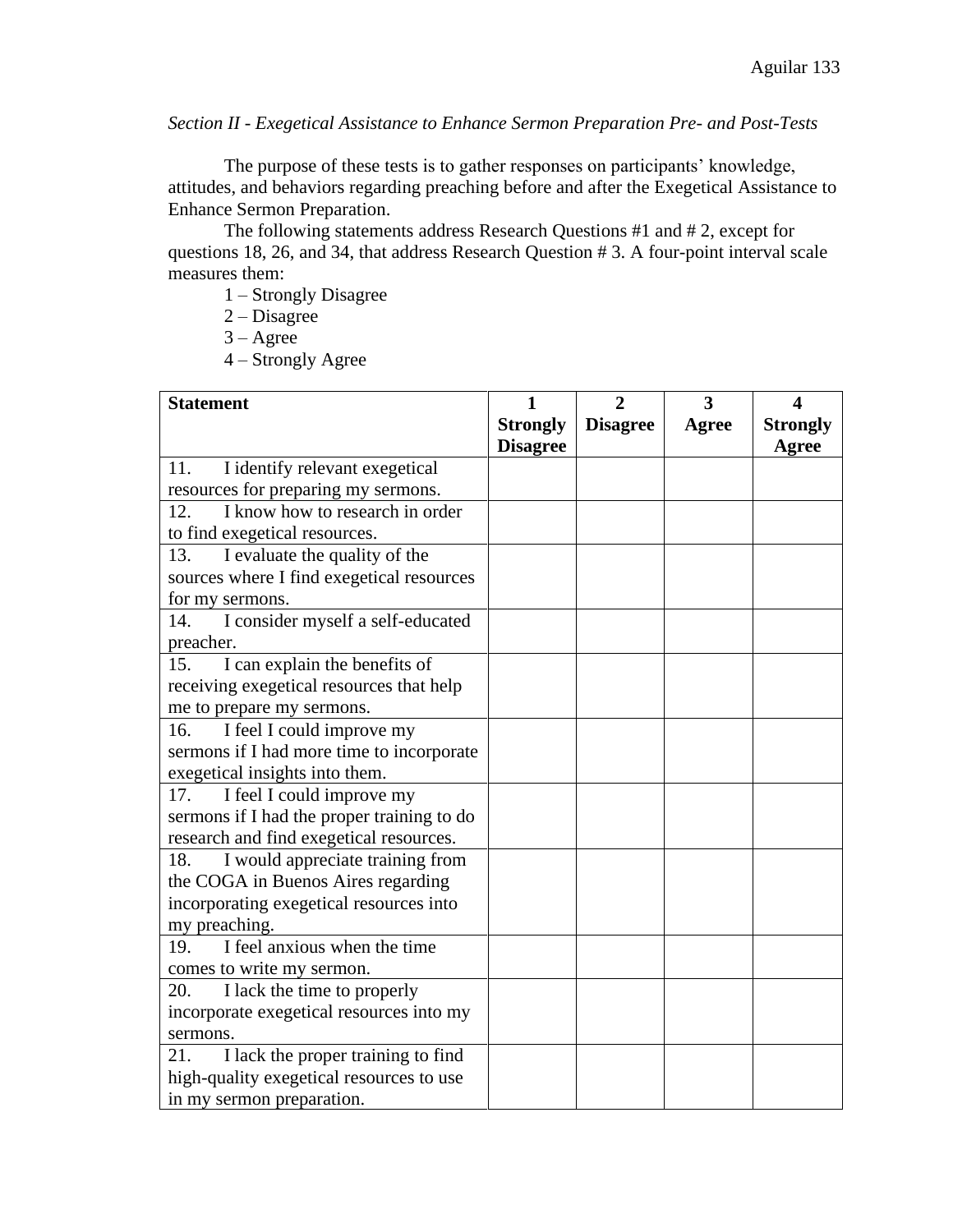| 22.<br>I like the idea of receiving        |  |  |
|--------------------------------------------|--|--|
| exegetical resources to help me prepare    |  |  |
| my sermons.                                |  |  |
| I am satisfied with the current<br>23.     |  |  |
| depth of the exegetical content of the     |  |  |
| sermons that I preach.                     |  |  |
| I prepare a full manuscript for all<br>24. |  |  |
| of my sermons.                             |  |  |
| 25.<br>I have easy access to high-quality  |  |  |
| material where I can find exegetical       |  |  |
| resources for my sermons.                  |  |  |
| I keep an accurate record of the<br>26.    |  |  |
| sermons that I have preached.              |  |  |
| I regularly preach from Biblical<br>27.    |  |  |
| texts that are unfamiliar or difficult to  |  |  |
| me.                                        |  |  |
| 28.<br>I do incorporate exegetical         |  |  |
| resources into my sermons.                 |  |  |
| 29.<br>I evaluate my sermons after I       |  |  |
| preach them.                               |  |  |
| I gratefully accept the exegetical<br>30.  |  |  |
| resources given to me to help me prepare   |  |  |
| my sermons.                                |  |  |
| I allocate a certain number of<br>31.      |  |  |
| hours for exegetical research for my       |  |  |
| sermons. If "Strongly agree" or "Agree,"   |  |  |
| mention how much time you dedicate.        |  |  |
| I could describe the exegetical<br>32.     |  |  |
| resources I use for my sermons. If         |  |  |
| "Strongly agree" or "Agree," describe      |  |  |
| them.                                      |  |  |
| I allocate a certain number of<br>33.      |  |  |
| hours to practice the delivery of my       |  |  |
| sermons. If "Strongly agree" or "Agree,"   |  |  |
| mention how much time you dedicate.        |  |  |
| I dedicate adequate time to find<br>34.    |  |  |
| exegetical resources for my sermons. If    |  |  |
| "Strongly agree" or "Agree," mention       |  |  |
| how much time you dedicate.                |  |  |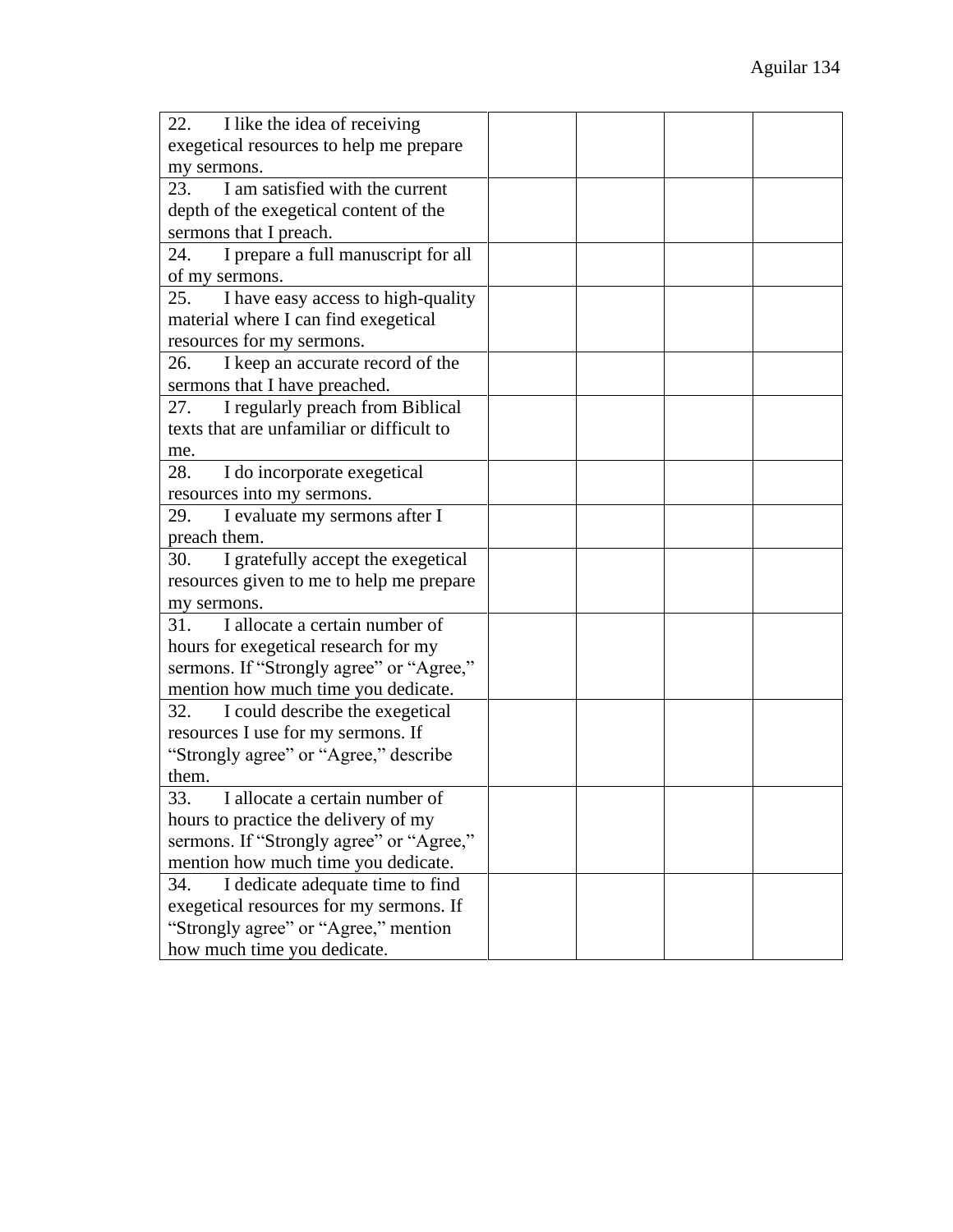| Question # | <b>Needed</b> | <b>Not</b><br>Needed | <b>Clear</b> | Unclear                                                   | <b>Suggestions</b> |
|------------|---------------|----------------------|--------------|-----------------------------------------------------------|--------------------|
| 11.        |               |                      |              |                                                           |                    |
| 12.        |               |                      |              |                                                           |                    |
| 13.        |               |                      |              |                                                           |                    |
| 14.        |               |                      |              |                                                           |                    |
| 15.        |               |                      |              |                                                           |                    |
| 16.        |               |                      |              |                                                           |                    |
| 17.        |               |                      |              |                                                           |                    |
| 18.        |               |                      |              |                                                           |                    |
| 19.        |               |                      |              |                                                           |                    |
| 20.        |               |                      |              |                                                           |                    |
| 21.        |               |                      |              |                                                           |                    |
| 22.        |               |                      |              |                                                           |                    |
| 23.        |               |                      |              |                                                           |                    |
| 24.        |               |                      |              |                                                           |                    |
| 25.        |               |                      |              |                                                           |                    |
| 26.        |               |                      |              |                                                           |                    |
| 27.        |               |                      |              |                                                           |                    |
| 28.        |               |                      |              |                                                           |                    |
| 29.        |               |                      |              |                                                           |                    |
| 30.        |               |                      |              |                                                           |                    |
| 31.        |               |                      |              |                                                           |                    |
| 32.        |               |                      |              |                                                           |                    |
| 33.        |               |                      |              |                                                           |                    |
| 34.        |               |                      |              |                                                           |                    |
|            |               |                      |              | Any question(s) that were not asked that should be asked? |                    |

## **Expert Review Evaluation Form: Exegetical Assistance to Enhance Sermon Preparation Pre- and Post-Tests**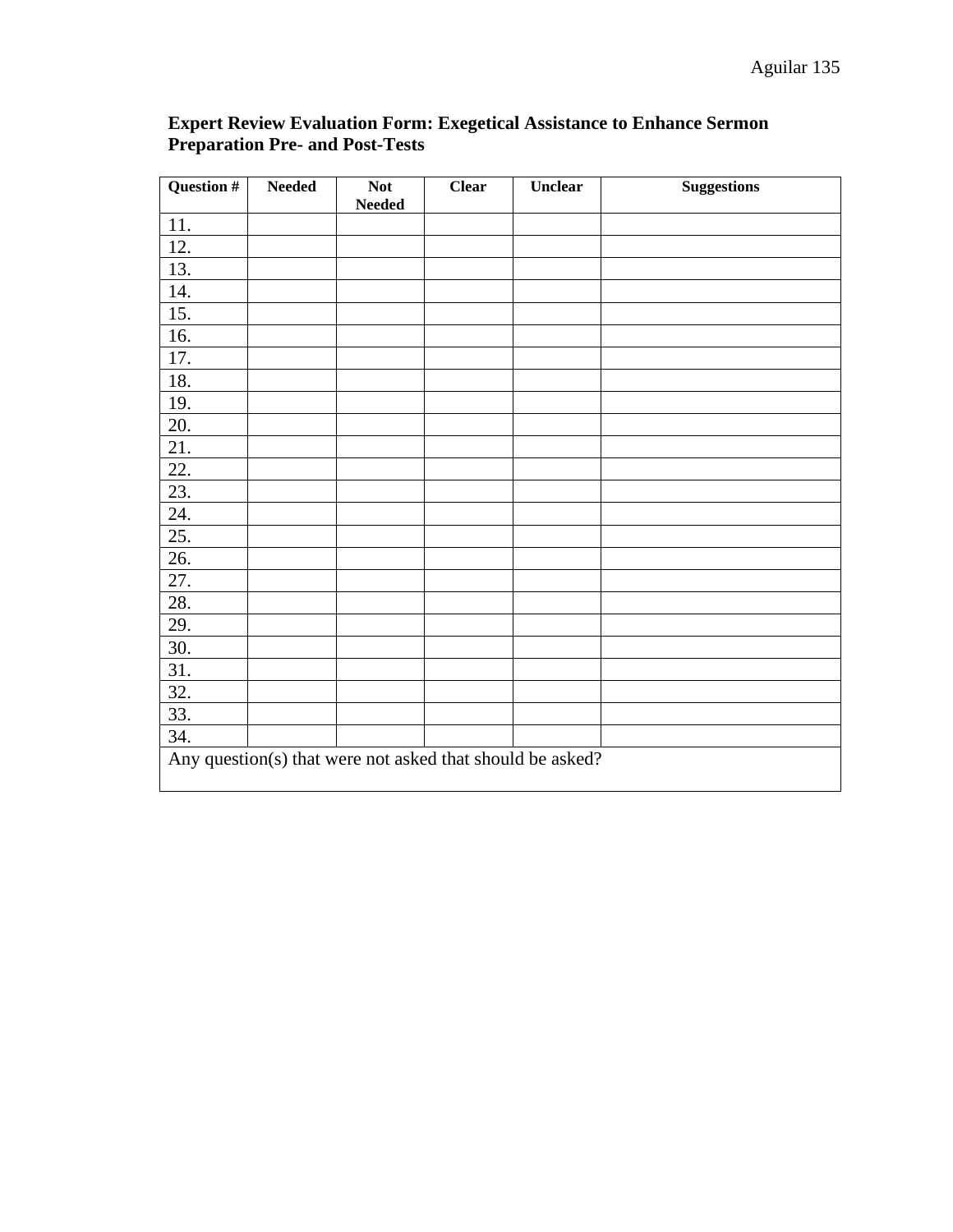|         | <b>Introduction</b>                                                  |  |  |  |  |  |
|---------|----------------------------------------------------------------------|--|--|--|--|--|
| Welcome | Thank you for agreeing to participate in this interview. You are one |  |  |  |  |  |
|         | of the two COGA in Buenos Aires' leaders interviewed.                |  |  |  |  |  |
|         | Before we start, I'd like to check if you received the information I |  |  |  |  |  |
|         | sent you through e-mail regarding this project and if you had the    |  |  |  |  |  |
|         | opportunity to take a look at that. Do you want a couple of minutes  |  |  |  |  |  |
|         | to do it now?                                                        |  |  |  |  |  |
|         | <b>Questions</b>                                                     |  |  |  |  |  |
| SI1.    | Can you describe what kind of biblical interpretation and preaching  |  |  |  |  |  |
|         | training do COGA in Buenos Aires' pastors receive from the           |  |  |  |  |  |
|         | Church?                                                              |  |  |  |  |  |
| SI2.    | How well prepared are COGA in Buenos Aires' pastors for biblical     |  |  |  |  |  |
|         | interpretation and preaching?                                        |  |  |  |  |  |
| SI3.    | What is the result of that training regarding preaching for sermon   |  |  |  |  |  |
|         | preparation?                                                         |  |  |  |  |  |
| SI4.    | What are the main obstacles to improve sermon preparation?           |  |  |  |  |  |
| SI5.    | Do you have anything else you'd like to share about sermon           |  |  |  |  |  |
|         | preparation?                                                         |  |  |  |  |  |

*Section III - Semi-Structured Interview Protocol*

# **Expert Review Evaluation Form: Semi-Structured Interview Protocol**

| <b>Question #</b>                                         | <b>Needed</b> | <b>Not</b><br><b>Needed</b> | Clear | <b>Unclear</b> | <b>Suggestions</b> |  |
|-----------------------------------------------------------|---------------|-----------------------------|-------|----------------|--------------------|--|
|                                                           |               |                             |       |                |                    |  |
|                                                           |               |                             |       |                |                    |  |
| Any question(s) that were not asked that should be asked? |               |                             |       |                |                    |  |

Review completed by: \_\_\_\_\_\_\_\_\_\_\_\_\_\_\_\_\_\_\_\_\_\_\_\_\_\_\_\_\_\_\_\_\_\_\_\_\_\_\_\_\_\_\_\_\_\_

Signature: \_\_\_\_\_\_\_\_\_\_\_\_\_\_\_\_\_\_\_\_\_\_\_\_\_\_\_\_\_\_\_\_\_\_\_\_\_\_\_\_\_\_\_\_\_\_\_\_\_\_\_\_\_\_\_\_

Date completed: \_\_\_\_\_\_\_\_\_\_\_\_\_\_\_\_\_\_\_\_\_\_\_\_\_\_\_\_\_\_\_\_\_\_\_\_\_\_\_\_\_\_\_\_\_\_\_\_\_\_\_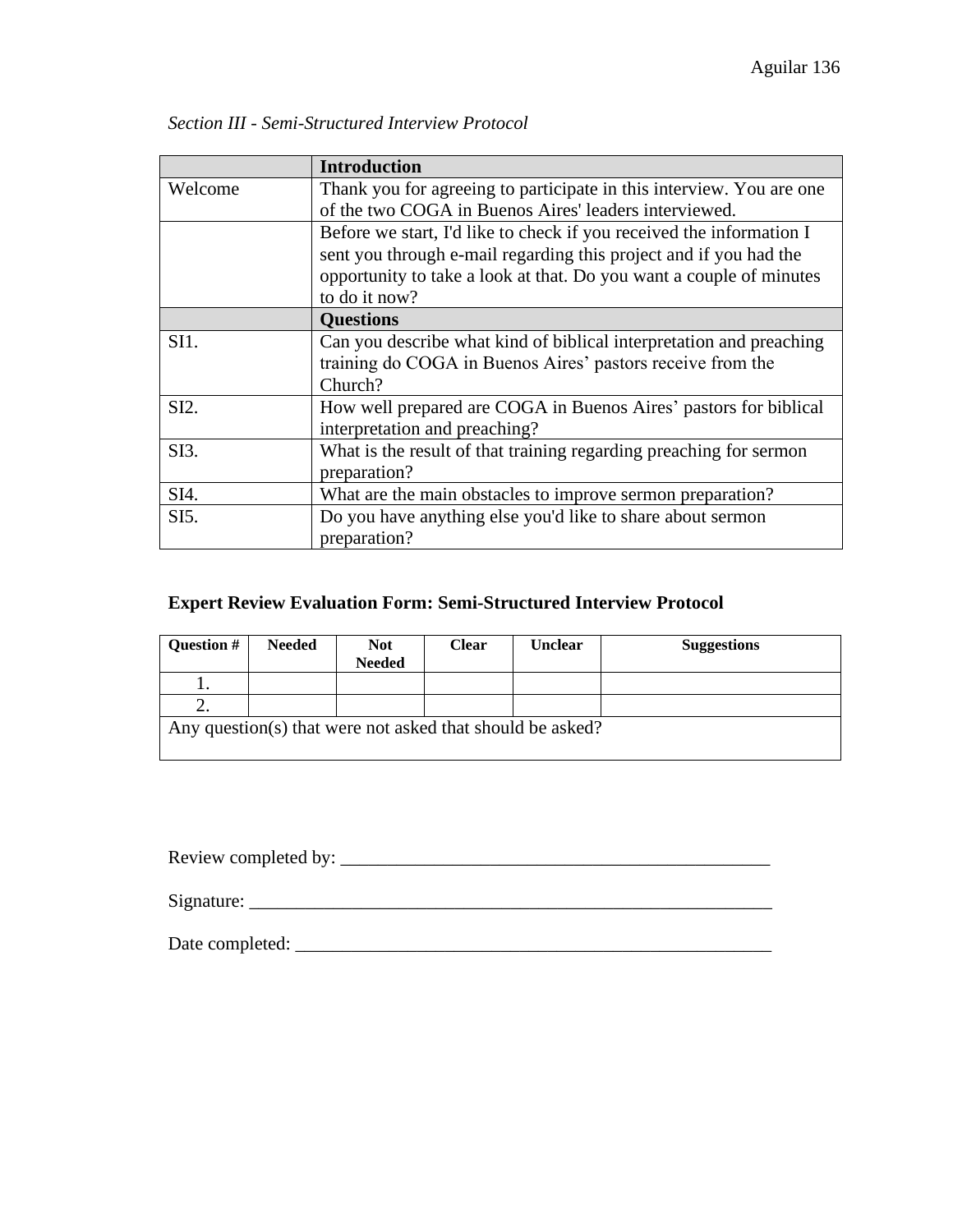#### **WORKS CITED**

Almirudis, Hiram. *Los dones del Espíritu.* Editorial Evangélica, 1978.

- Arens, Eduardo. *La Biblia sin mitos. Una introducción crítica.* Ediciones Paulinas, 1990.
- "Author." Merriam-Webster's Learners Dictionary, 2019, Merriam-Webster.

<www.merriam-webster.com/dictionary/author>.

"Autor." Diccionario de la Real Academia Española. 2019, *rae.es*.

[<https://dle.rae.es/?w=autor>](https://dle.rae.es/?w=autor).

Barna, "The Bible in America: 6-Year Trends." Barna Group, 15 June 2016, <www.barna.com/research/the-bible-in-america-6-year-trends/>.

- Barth, Karl. *Homiletics*. John Knox Press, 1991.
- Bates, Marcus Alden Swearingen, "The Development, Implementation, and Evaluation of a Preaching Discipleship Training Program for Church Members in the Knoxville First Seventh-day Adventist Church." DMin Diss. Andrews University, 2019.

Biblia de Estudio NVI. Editorial Vida, 2002.

Bonhoeffer, Dietrich. *Life Together*. Harper & Row, 1954.

- Bowen, Glenn A. "Document Analysis as a Qualitative Research Method." *Qualitative Research Journal.* 9.2 (2009): 27-40.
- Brooks, Phillips. "Lectures on Preaching." Divinity School of Yale College, New York. Jan. and Feb. 1877.
- Bruce, Kathrine Sarah. "The Vital Importance of the Imagination in the Contemporary Preaching Event." PhD Diss. Durham University, 2013.

Church of God. "Beliefs". *Central Church of God*. *N.p. n.d.* 6 Nov. 2020.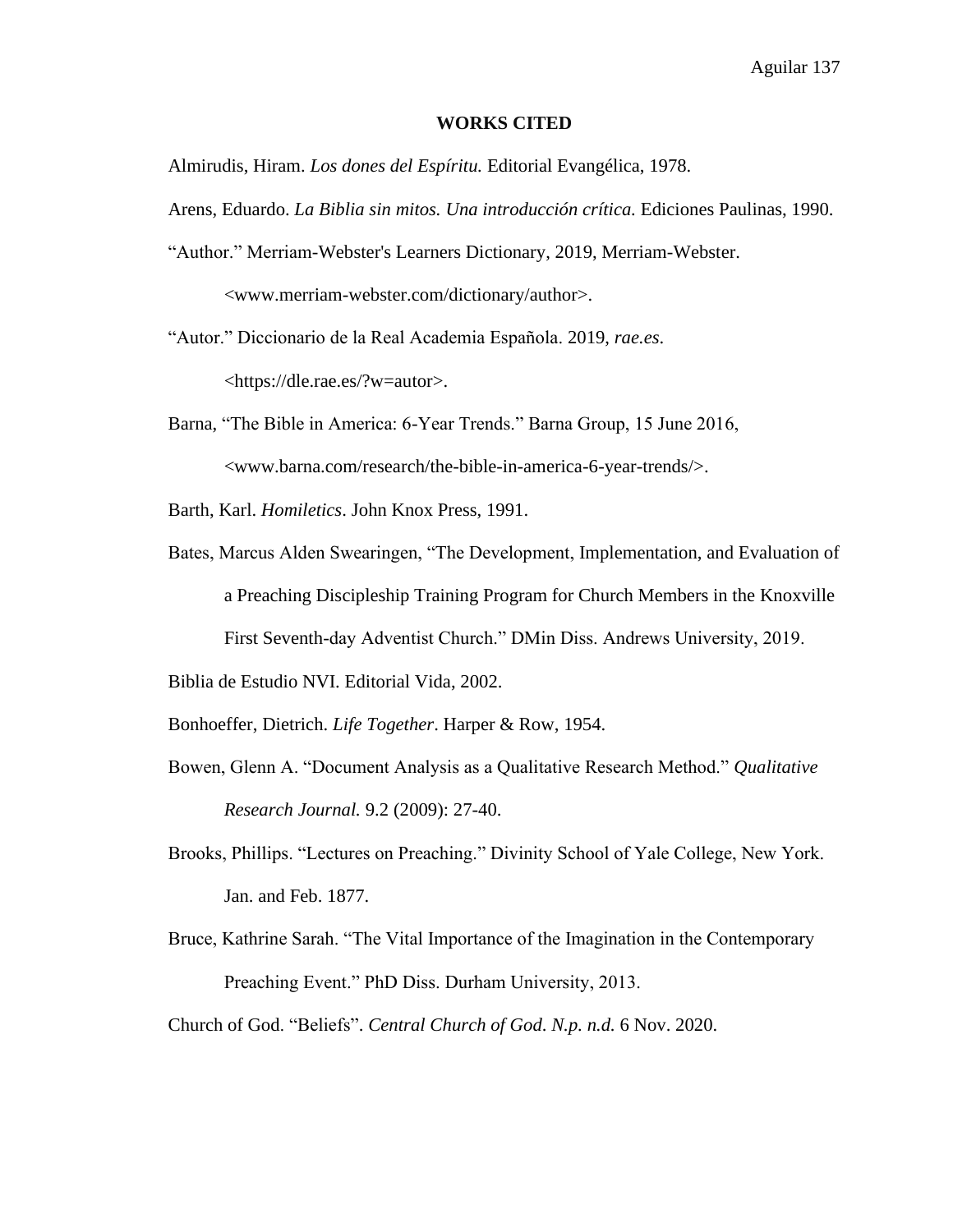Church of God. *Study Guide for Ministerial Licensure: Exhorter*. Church of God Ministerial Development/School of Ministry, 2013.

Costas, Orlando, *Comunicación por medio de la predicación.* Grupo Nelson, 1991.

- Creswell, John W. *Research Design: Qualitative, Quantitative, & Mixed Methods Approaches*. Sage, 2003.
- *Enseñanzas, Disciplina y Gobierno de la Iglesia de Dios*. 69ma. Asamblea General 2002. Editorial Evangélica, 2003.
- Fee, Gordon D. *Gospel and Spirit: Issues in New Testament Hermeneutics*. Hendrickson, 1991.
- ---. *The First Epistle to the Corinthians (NICNT.)* Eerdmans, 2014.

Franco, Marcos Guillermo. *Anímate a predicar bien*. El autor, 2011.

"G518 - apangellō - Strong's Greek Lexicon (MGNT)." Blue Letter Bible. 21 Apr, 2021.

< G518 - apangellō - [Strong's Greek Lexicon \(kjv\) \(blueletterbible.org\)>](https://www.blueletterbible.org/lexicon/g518/kjv/tr/0-1/)

Geldenhuys, Norval. *Commentary on the Gospel of Luke*. Eerdmans, 1951.

González, Justo. *Santa Biblia: The Bible Through Hispanic Eyes*. Abingdon Press, 1996.

Goodrich, Richard, and Albert Lukaszewski. *A Reader's Greek New Testament: Third* 

*Edition.* Zondervan Academic. 2015.

- Green, Joel B. and Michael Pasquarello. *Narrative Reading, Narrative Preaching: Reuniting New Testament Interpretation and Proclamation.* Baker Academic, 2003.
- Guía de Estudio. *Credencial Ministerial*. Ministro Licenciado. Oficinas Internacionales de la Iglesia de Dios. Cleveland, TN. 39-121.

Hayford, Jack W, General Editor. *Biblia de Estudio Plenitud*. Editorial Caribe, 1994.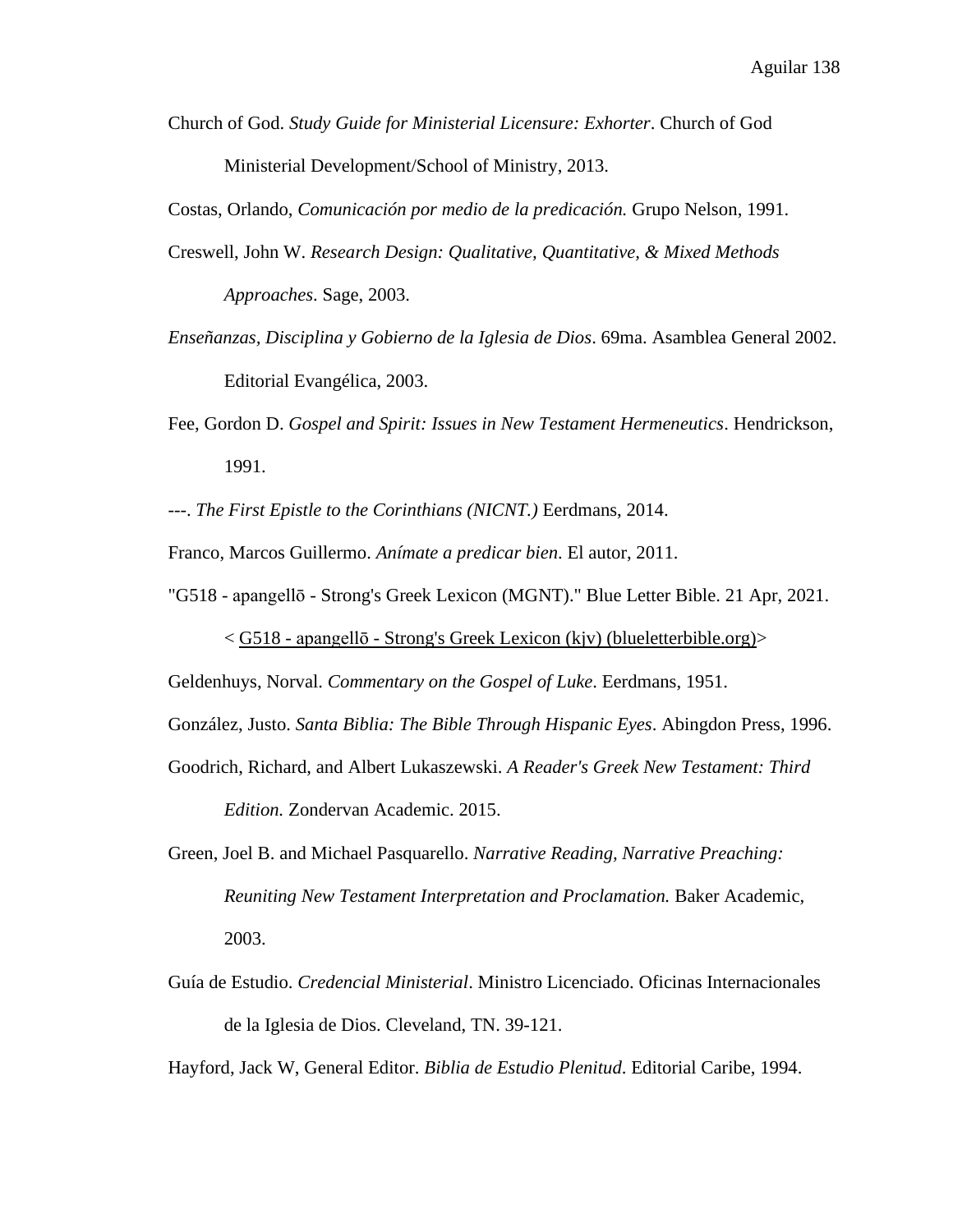Hintikka, Marianna. "The Well-Being of the Body as Metaphor for Society and Mind: A

Corpus-Based Comparison of Early Modern and Present-Day English."

*Neuphilologische Mitteilungen*, 115: 3 (2014): 361–64.

<www.jstor.org/stable/43345198>.

Holy Bible, *English Standard Version*. Crossway Books and Bibles, 2001.

Holy Bible, *King James Version. Cambridge Edition*: 1769; King James Bible <Online,

2021. [www.kingjamesbibleonline.org>](http://www.kingjamesbibleonline.org/).

Holy Bible, *New International Version*. Biblica, Inc., 2011.

Holy Bible, *New Living Translation*. Tyndale House Foundation, 2015.

Hughes, Ray H. *Distintivos de la Iglesia de Dios*. Editorial Evangélica, 1970.

Jenkins, Philip. "Global Christianity." Billion Soul Network, 2013.

Jiménez, Pablo A. and Justo L. González. *Púlpito: An Introduction to Hispanic* 

*Preaching*. Abingdon Press, 2005.

Kvale, S. *InterViews: An Introduction to Qualitative Research Interviewing,* Sage, 1996.

- Keener, Craig S. "The Spirit and Biblical Interpretation." *Spiritus: ORU Journal of Theology*, 4.1 (2019): 17-44. <https://digitalshowcase.oru.edu>.
- ---. *1-2 Corinthians*. Cambridge University Press, 2005.
- Kelley, Matthew L. "Collaborative Preaching and Holy Conversation." Collaborative Preaching and Holy Conversation, 25 Jan. 2011, [<www.ministrymatters.com/all/entry/630/collaborative-preaching-and-holy-](http://www.ministrymatters.com/all/entry/630/collaborative-preaching-and-holy-conversation)

[conversation>](http://www.ministrymatters.com/all/entry/630/collaborative-preaching-and-holy-conversation).

Kim, In Hwan. "The Role of Preaching in Church Growth." DMin Diss. Liberty Theological Seminary, 2008.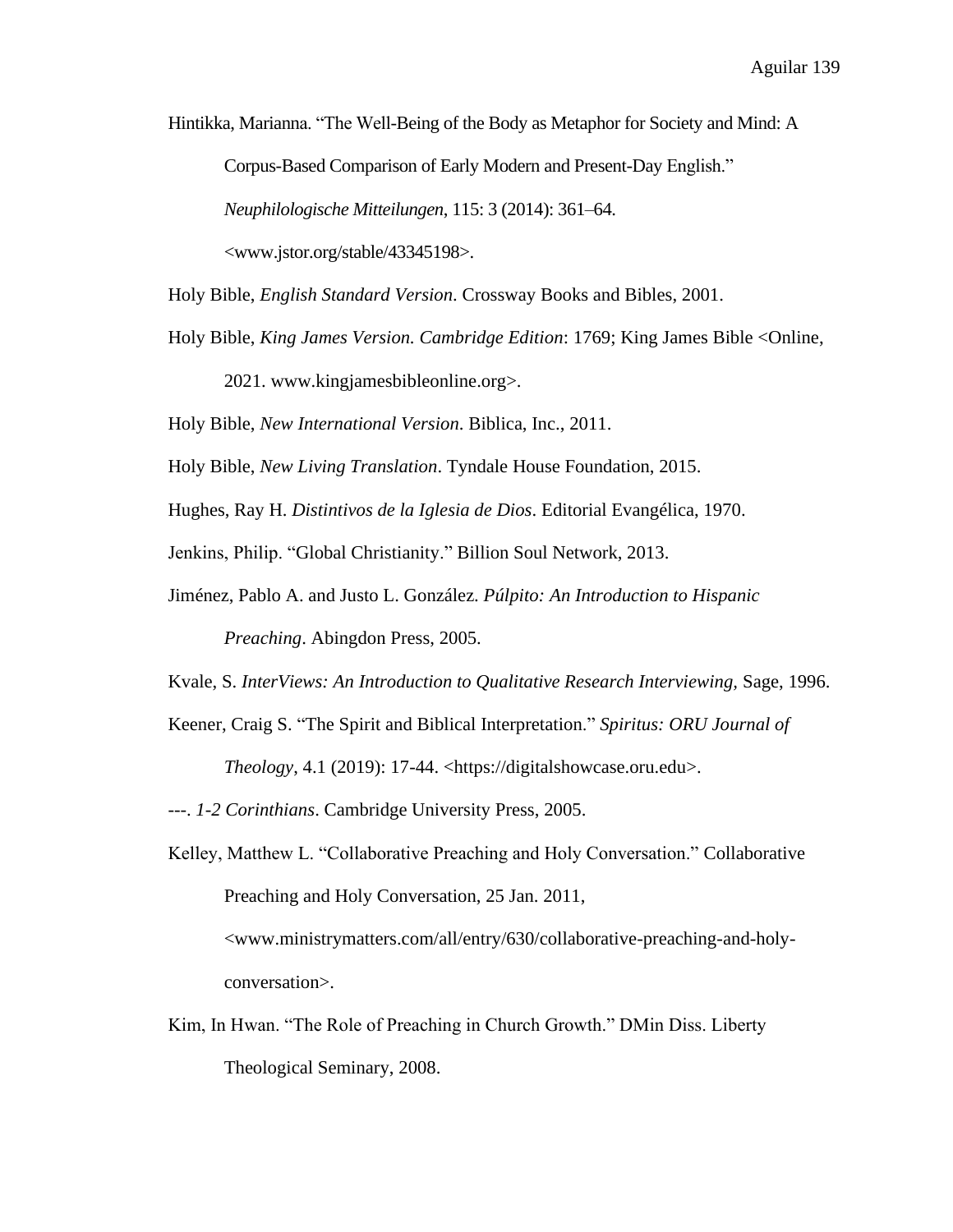Krüger, René, et al. *Métodos exegéticos*. ISEDET/EDUCAB, 1996.

- Lee, Ting Wu. "Heuristic combinatorial optimization in the design for expository preaching." Th.D. Diss. U of South Africa, 2009.
- Lombard, John A. *Introducción a los Ministerios Cristianos II* [*Introduction to Christian Ministries*]*.* Trad. Rubén Lugo. Oficinas Internacionales de la Iglesia de Dios, 1995.
- London, H. B., and Neil B. Wiseman. *Pastors at Risk*. Victor Books, 1993.
- Long, Thomas G. *The Witness of Preaching*. Westminster John Knox Press, 2005.
- Lower, David E. "Collaborative Preaching: Occasional Co-Preaching with Church Members to Align the Medium with The Message and Build Disciples." Candler School of Theology, Emory University, Pitts Theology Library, 2017, <pitts.emory.edu/files/dmin/Lower\_2017DMinProject.pdf>.
- Lundblad, Barbara K. *Marking Time: Preaching Biblical Stories in Present Tense*. Abingdon Press, 2007.
- Maykut, Pamela, and Richard Morehouse. *Beginning Qualitative Research: A Philosophical and Practical Guide.* Falmer, 1994.
- Marshall, Catherine, and Gretchen B. Rossman. *Designing Qualitative Research*. Sage, 1995.
- McClure, John. "Johnsmcclure.com." *Johnsmcclure.com,* 1 Oct. 2012, <johnsmcclure.com/2012/10/01/collaborative-preaching>.
- Merriam, S. B. *Case Study Research in Education: A Qualitative Approach*. San Francisco: Jossey-Bass, 1988.

*MLA Handbook for Writers of Research Papers.* 7th ed. MLA, 2009.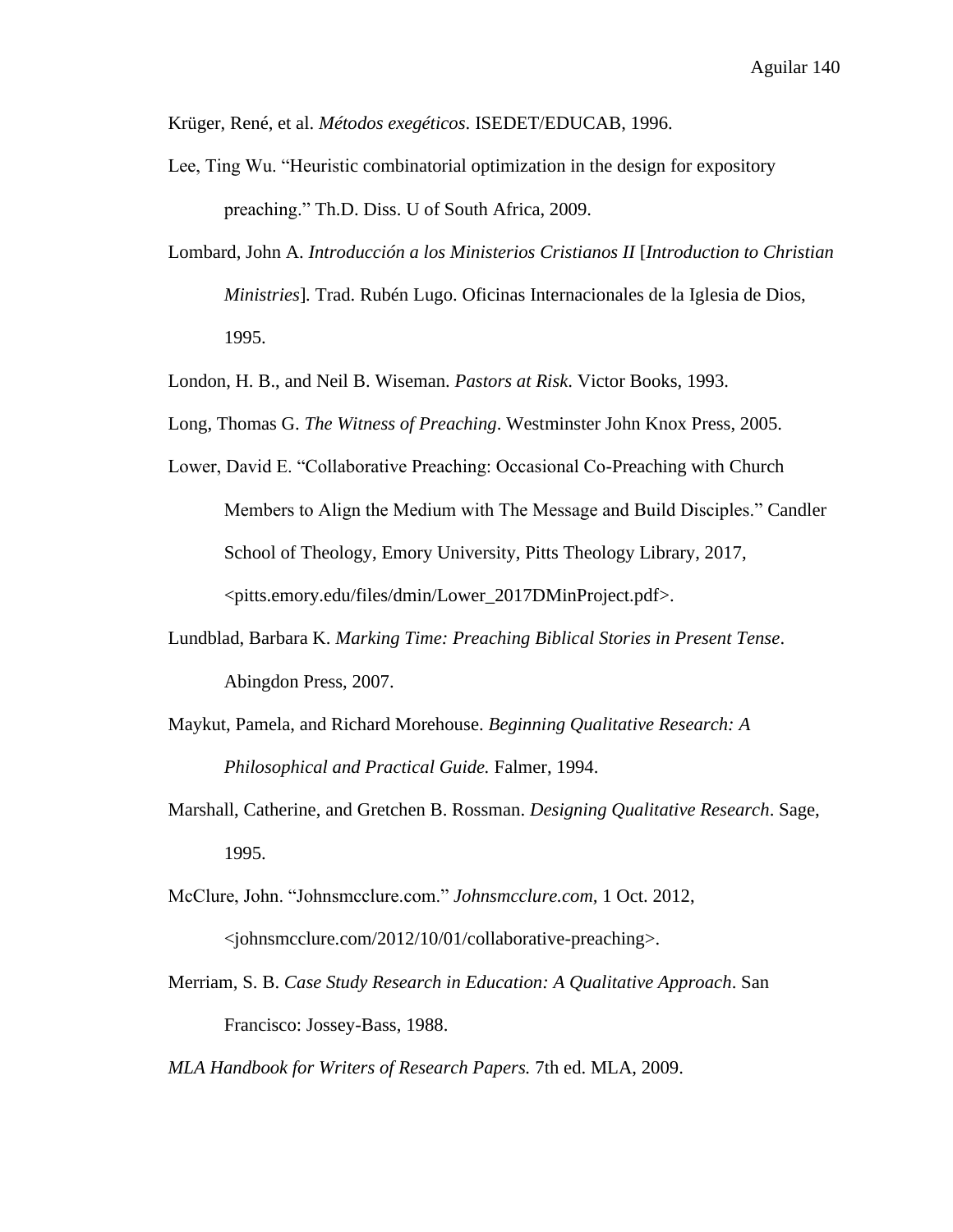Moo, Douglas J. *Comentario de la Epístola de* Santiago. Editorial Vida, 2009.

- Moschella, Mary Clark. *Ethnography as a Pastoral Practice: An Introduction.* Pilgrim Press, 2008.
- Musselwhite, Kimberly et al. "The telephone interview is an effective method of data collection in clinical nursing research: a discussion paper." *International journal of nursing studies* vol. 44,6 (2007): 1064-70.

Naden, Roy, et al. *The Spiritual Gifts Manual*. Institute of Church Ministry, 1982.

- Njiru, Paul Kariuki. *Charisms and the Holy Spirit's Activity in the Body of Christ: An Exegetical-Theological Study of 1 Corinthians 12,4-11 and Romans 12,6-8*. Editrice Pontificia Universtà Gregoriana, 2002.
- Noel, Bradley Truman. *Pentecostal and Postmodern Hermeneutics: Comparisons and Contemporary Impact*. Wipf & Stock, 2010.

Patton, Michael Quinn. *Qualitative Research & Evaluation Methods*. Sage, 2002.

- Pyeatt, Dwain, et al. *Church of God: Division of Education Handbook and Directory 2012-2014*. Pathway Press, 2013.
- Rice, Edwin W. *Sixty-Six Sacred Books: How They Came to Us, and What They Are*. Philadelphia. The American Sunday-School Union, 1891. Jan. 2016 <archive.org/stream/oursixtysixs00rice/oursixtysixs00rice\_djvu.txt>.
- Sabin, Marie Noonan. *Reopening the Word: Reading Mark as Theology in the Context of Early Judaism*. Oxford University Press, 2002.

Salas, Antonio. *La Biblia hoy*. San Pablo, 1993.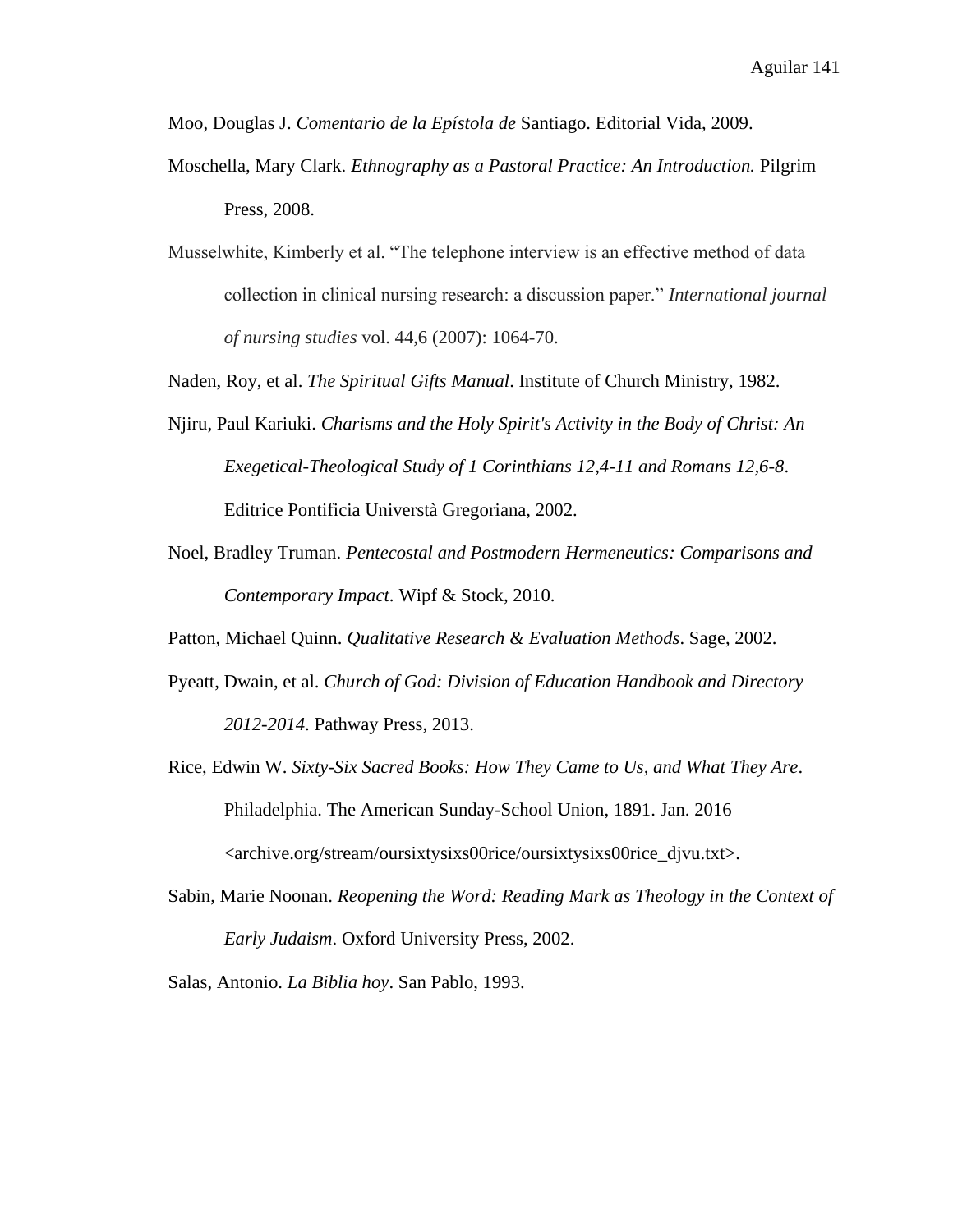Seamands, Stephen. "Ministry in the Image of God." Interview by Michael Morrison.

Grace Communion Seminary, 16 Feb. 2019,

<https://www.gcs.edu/mod/page/view.php?id=4443?>.

---. *Ministry in the Image of God: The Trinitarian Shape of Christian Service*. IVP, 2005.

- Sensing, Tim. *Qualitative Research: A Multi-Methods Approach to Projects for Doctor of Ministry Theses.* Wipf & Stock Publishers, 2011.
- Shepherd, Michael B., "Hebrew Exegesis Worksheets." *Biblical and Theological Studies Faculty Publications 295*. 2015.

<http://digitalcommons.cedarville.edu/biblical\_and\_ministry\_studies\_publication  $s/295$ .

- Sicre, José Luis. *Los profetas de Israel y su mensaje: antología de textos*. Ediciones Cristiandad, 1986.
- Smith, Craig A. "Collaborative Preaching: Gathering Other Voices in Sermon Preparation - Sermons & Articles." *Preaching.com,* 25 May 2010, <www.preaching.com/articles/collaborative-preaching-gathering-other-voices-insermon-preparation>.
- Stevens, William Arnold. "Grammatical Exegesis." *The Old and New Testament Student*, 9.4 (1889): 198–206. <JSTOR, www.jstor.org/stable/3158022>.
- Stuart, Douglas, and Gordon Fee. *Manual de Exegese Bíblica: Antigo e Novo Testamentos*. Vida Nova, 2008.

Thompson, David L. *Bible Study That Works*. Francis Asbury Press, 1982.

Vera, Héctor. "El plagio y la autonomía de las instituciones académicas." *Perfiles Educativos.* 38 (2016): 28-35.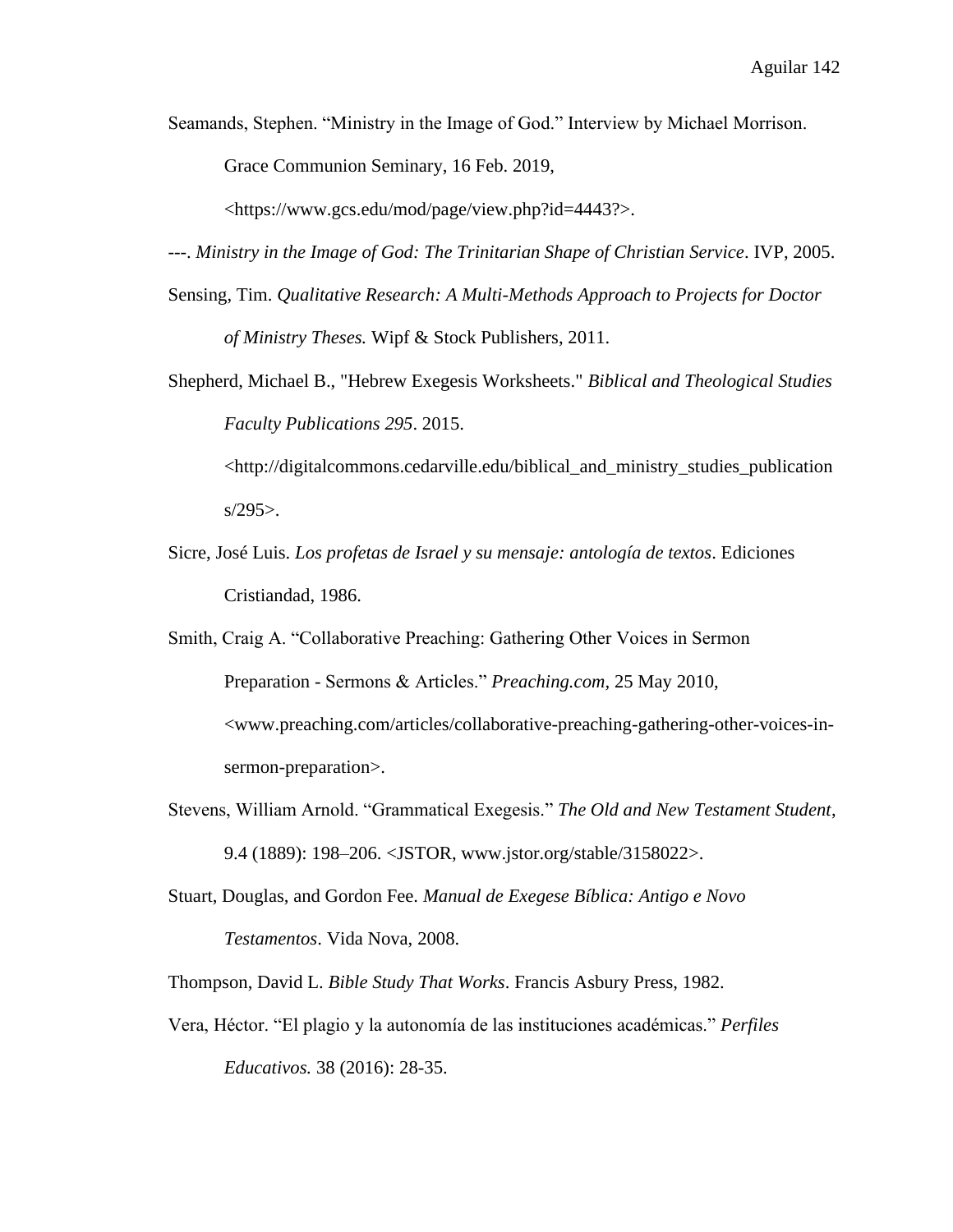- Wardlaw, Don M., Ed. *Learning Preaching: Understanding and Participating in the Process.* The Lincoln Christian College and Seminary Press, 1989.
- Wiersma, William, and Stephen G. Jurs. *Research Methods in Education: An Introduction.* Pearson Education, 2005.

Wilson, Paul. *The Practice of Preaching*. Abingdon Press, 1995.

Winston B. "The Place for Qualitative Research Methods in the Study of Servant Leadership." *Servant Leadership*. Eds. Dierendonck, Dirk van and Kathleen Patterson. Palgrave Macmillan, 2010. 180-91.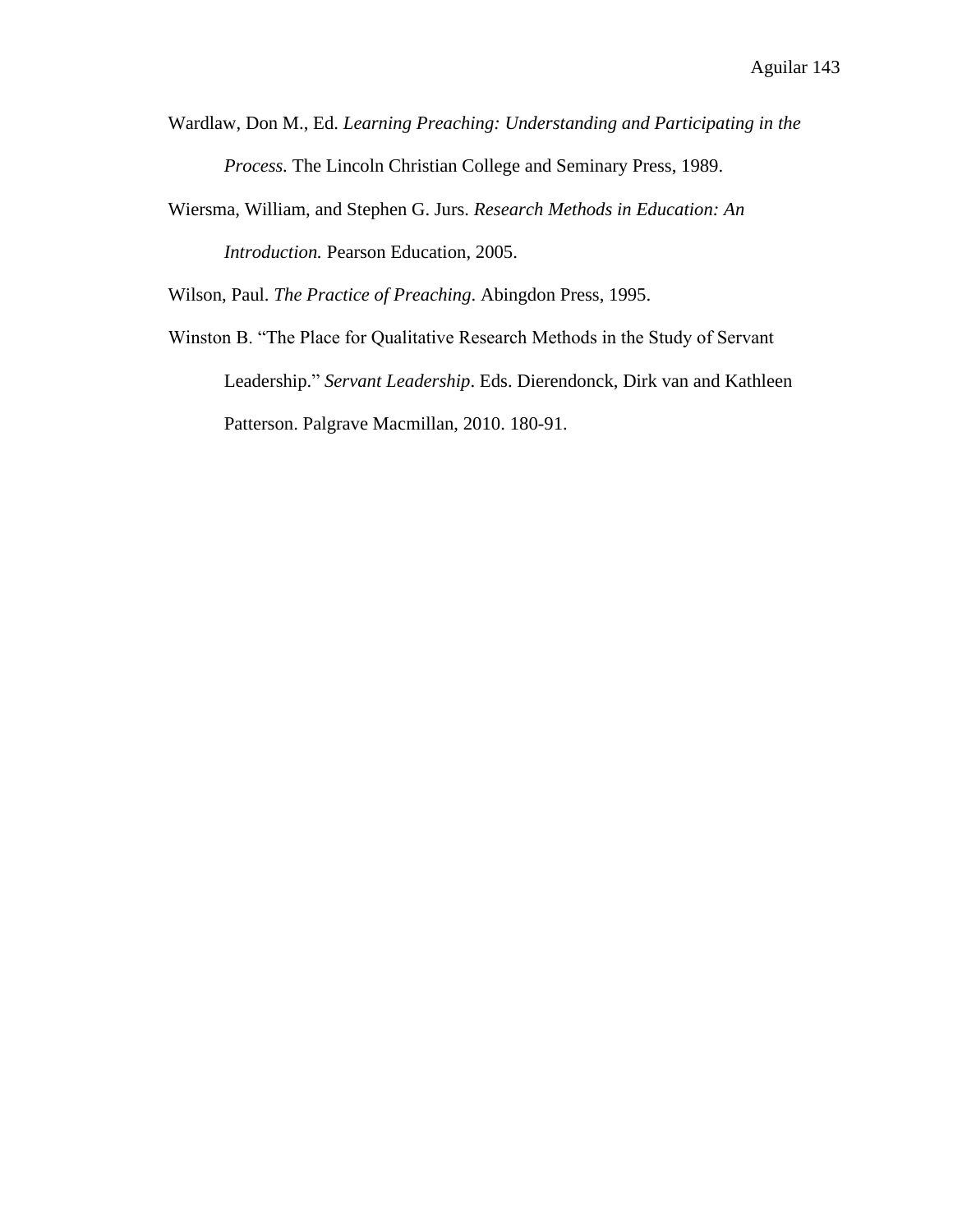### **WORKS CONSULTED**

- Álvarez Valdés, Ariel. *¿Qué sabemos de la Biblia? Antiguo Testamento*. San Pablo, 2001.
- Aulard, Stéphane, et al. *Palabra de Dios y exégesis.* Editorial Verbo Divino, 1992.
- Baur, William. *International Standard Bible Encyclopedia*. Bible Hub Online Bible

Study Suite. Dic. 2015. <br/>biblehub.com/topical/r/ruler.htm>.

Bíblia do Peregrino. Editora Paulus, 2002.

Bíblia Tradução Ecumênica. Editora Loyola, 1994.

Bonilla, Yattenciy. "Teología paulina." SEMISUD, Ecuador. Nov. 2001.

Bonino, J. M. *Espacio para ser hombres.* Tierra Nueva, 1975.

Bright, J. *História de Israel.* Edições Paulina, 1978.

Childers, Jana. *Performing the Word: Preaching as Theatre.* Abingdon Press, 1998.

Cisterna, Félix Eduardo. *El Evangelio de Marcos*. Editorial Claretiana, 2000.

Conn, Charles W. *Como Ejército Poderoso, La Historia de la Iglesia de Dios – 1886 –*

*1976.* Pathway Press, 1983.

Craddock, Fred. *Craddock on the Craft of Preaching*. Chalice Press, 2013.

- ---. *Overhearing the Gospel: Revised and Expanded Edition.* Chalice Press, 2002.
- Croatto, José Severino. *Hermenéutica práctica. Los principios de la hermenéutica bíblica en ejemplos*. Centro Bíblico Verbo Divino, 2002.
- Daffe, Jerald. *Introducción a los Ministerios Cristianos I* [*Introduction to Christian Ministries*] Trad. Noel Burgueño. Oficinas Internacionales de la Iglesia de Dios, 1995.

## *Doctrina Bíblica y Vida Cristiana*. Editorial Evangélica, 1994.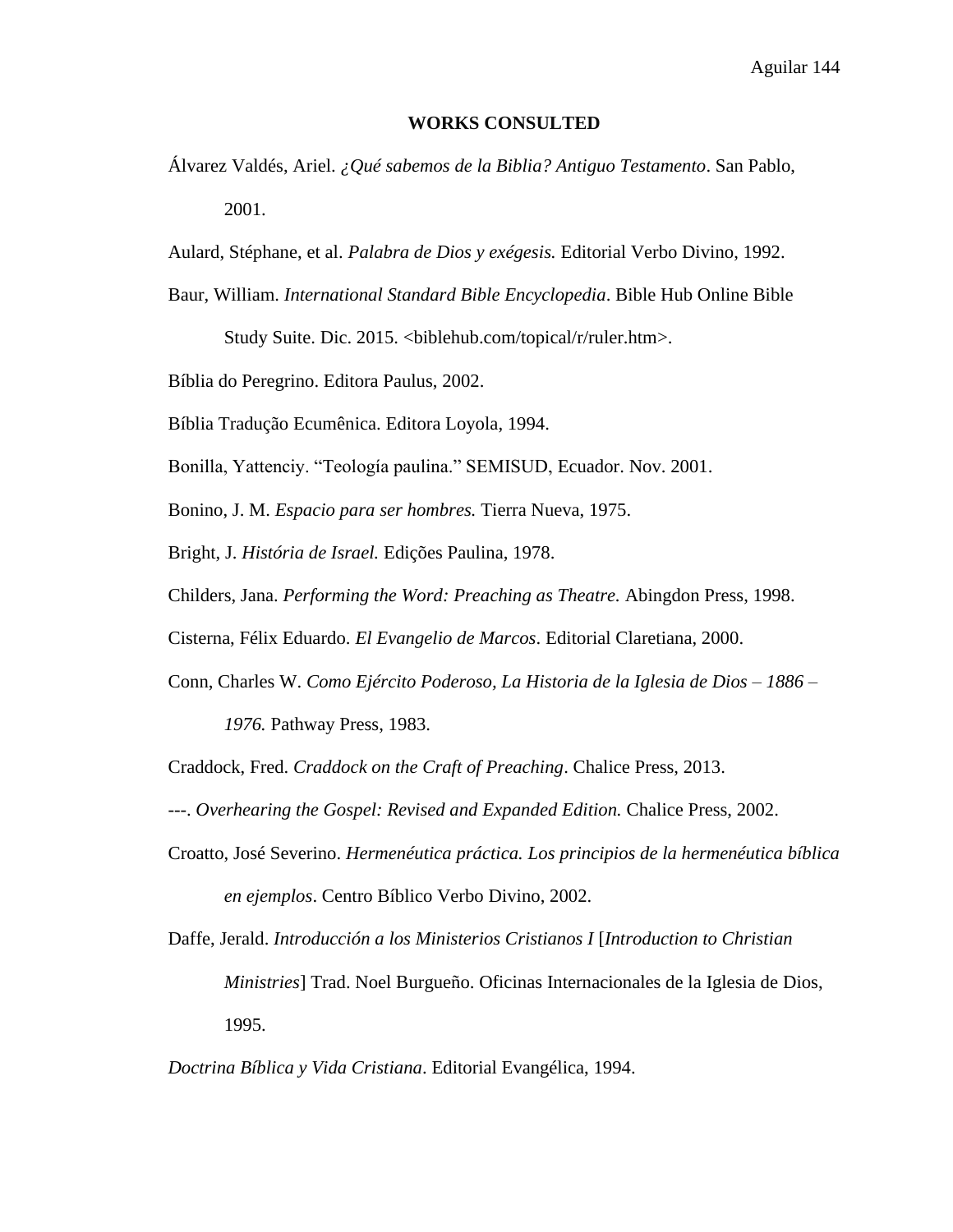- Duffield, Guy P., and Nathaniel M. Van Cleave. *Fundamentos de Teología Pentecostal.*  Foursquare Media, 2006.
- Dupont-roc, Roselyne and Philippe Mercier. *Los manuscritos de la Biblia y la crítica textual.* Editorial Verbo Divino, 2000.

Edersheim, Alford. *The Life and Times of Jesus the Messiah*. Eerdmans, 1965.

- Eslinger, Richard L. *The Web of Preaching: New Options in Homiletic Method.*  Abingdon Press, 2002.
- Fee, Gordon. *Exégesis del Nuevo Testamento: Manual para estudiantes y pastores.* Editorial Vida, 1992.
- Frymire, Jeffrey W. *Preaching the Story: How to Communicate God's Word through Narrative Sermons.* Warner Press, 2006.
- Gastaldi, Ítalo Francisco. *El hombre, un misterio. Aproximaciones filosófico-teológicas.*  Ediciones Don Bosco, 1999.

Gattinoni, Carlos. *El don del Espíritu*. Editorial La Aurora, 1978.

González, Justo L. *Voces de la devoción*. AETH, 2014. CD.

- ---. *Mañana: Christian Theology from a Hispanic Perspective.* Abingdon Press.
- ---. *Teología liberadora. Enfoque desde la opresión en una tierra extraña.* Ediciones Kairós, 2014.
- ---. *Teología liberadora*. Trad. Samuel Grano de Oro. Kairós, 2006.
- Gottwald, Norman K. *Introdução sócio literária à Bíblia Hebraica*. Tradução Anacleto Alvarez; revisão H. Dalbosco. Editora Paulus, 1988.
- *Greek New Testament: SBL Edition*. Society of Biblical Literature. Logos Bible Software, 2010.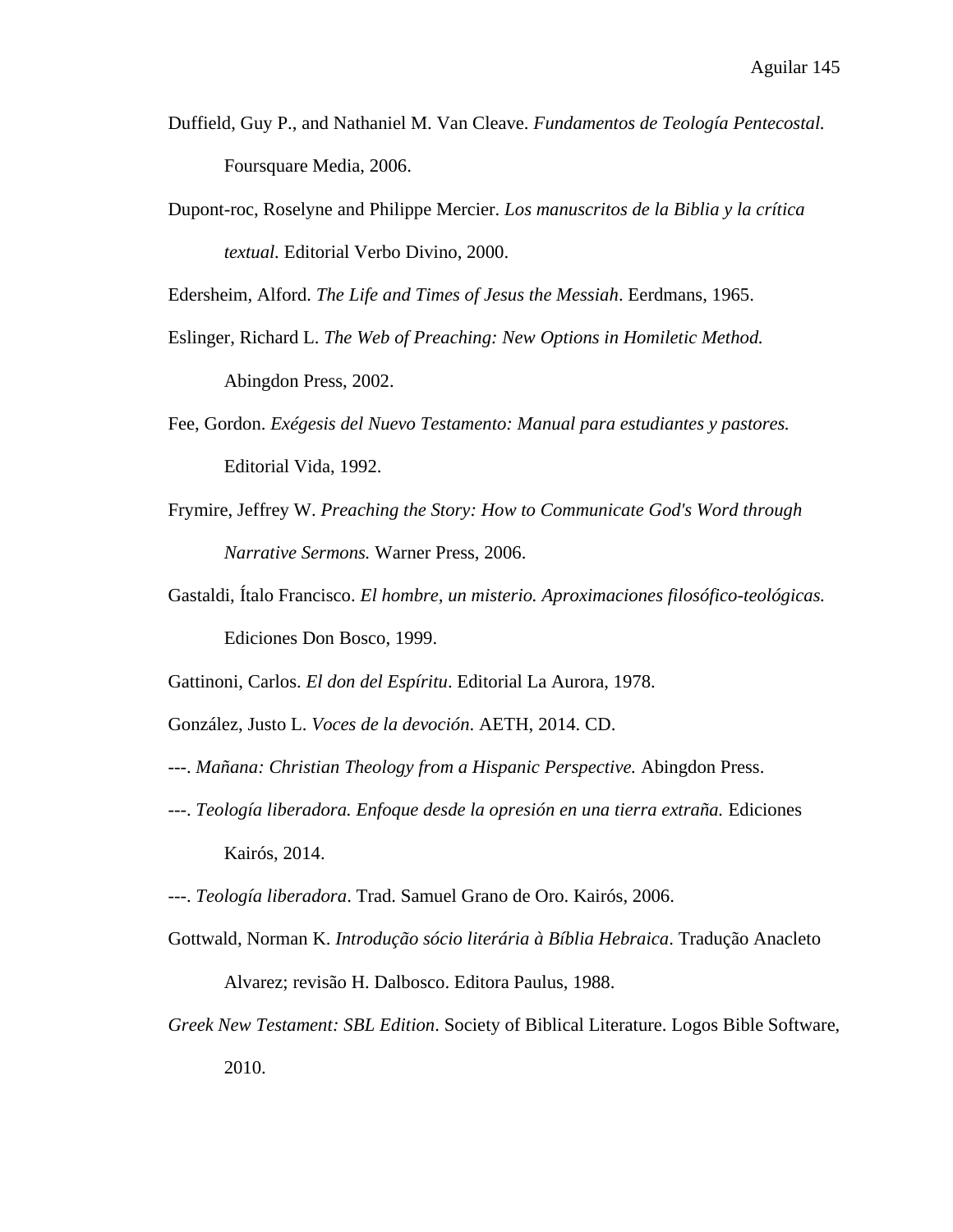- Jiménez, Pablo A. *La prédica en el siglo XXI: Actualidad, Contexto, Cultura*. CLIE, 2010.
- Just, Felix. *The Gospel according to Mark: Section-by-Section Outlines*. Catholic Resources for Bible, Liturgy, Art, and Theology. Dic. 2015. [<catholic](http://catholic-resources.org/Bible/Mark-Outlines.htm)[resources.org/Bible/Mark-Outlines.htm>](http://catholic-resources.org/Bible/Mark-Outlines.htm).
- Krodel, Gerhard A. *Augsburg Commentary on the New Testament. Ac*ts. Augsburg Publishing House. Minneapolis, Minnesota, 1986.

Kummel, Werner Georg. *Introdução ao Novo Testamento*. Editora Paulus, 1982.

- Long, Thomas G. *Preaching from Memory to Hope*. Westminster John Knox Press, 2009.
- López, Edilberto. *Cómo se formó la Biblia*. Serie "Conozca su Biblia." Augsburg Fortress, 2006.
- López, Miguel Ángel. *El Evangelio de Lucas: el relato, el ambiente, las enseñanzas*. Claretiana, 2008.
- Lowry, Eugene L. *The Homiletical Beat: Why All Sermons Are Narrative*. Abingdon Press, 2012.
- ---. *The Homiletical Plot: The Sermon as Narrative Art Form*. John Knox Press, 1980.
- Marguerat, Daniel (Org.). *Novo Testamento: história, escritura e teologia*. Editora Loyola, 2015.
- Massey, James Earl. *Stewards of the Story: The Task of Preaching.* Westminster John Knox Press, 2006.
- McKenzie, Alyce M. *Novel Preaching: Tips from Top Writers on Crafting Creative Sermons.* Westminster John Knox Press, 2010.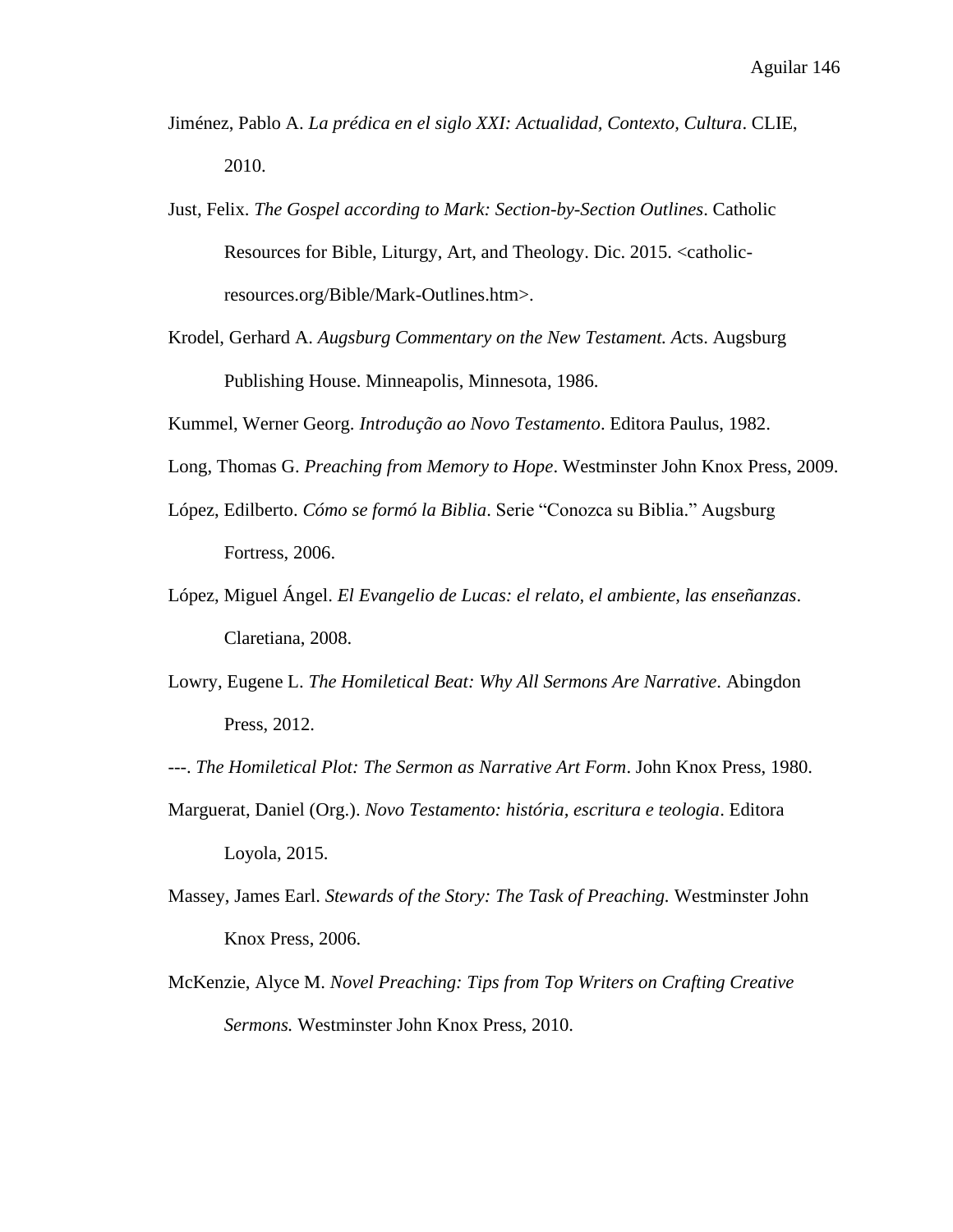- Pagola. José Antonio. *O caminho aberto por Jesus: Marcos.* Tradução de Gentil Avelino Titton. Editora Vozes, 2013.
- Pontificia Comisión Bíblica. *La interpretación de la Biblia en la Iglesia*. San Pablo, 1993.
- Powell, Mark Allan. *What Do They Hear? Bridging the Gap Between Pulpit & Pew*. Abingdon Press, 2007.
- Rademakers, Lisa. "Examining the handbooks on environmental journalism: A qualitative document analysis and response to the literature" MA Thesis. University or South Florida, (2004). <http://scholarcommons.usf.edu/etd/1207>.
- Rivera, Roberto Amparo, *Introducción a las disciplinas espirituales*. Abingdon Press/AETH, 2008.
- Russell, Brian D. "What is a Missional Hermeneutic?" *Catalyst* 36.4 (2010). Dic. 2015. <www.catalystresources.org/what-is-a-missional-hermeneutic>.

Salas, Antonio. *Los profetas: heraldos del Dios que actúa*. Ediciones Dabar, 1993.

Sicre, José Luis. *El Pentateuco: introducción y textos selectos*. San Benito, 2004.

- Schreiner, Josef, Ed. *Introducción a los métodos de la exégesis bíblica.* Editorial Herder, 1974.
- Selvidge, Marla J. *Woman, Cult, and Miracle Recital. A Redactional Critical Investigation on Mark 5:24-34*. Lewisburg. Bucknell University Press.
- Stam, Juan. *Apocalipsis Tomo I (cap. 1 al 5).* Comentario Bíblico Iberoamericano. Ediciones Kairós, 2003.
- Teja, Gary and Juan Wagenveld, Eds. *La siembra de iglesias saludables.* Red de Multiplicación, 2017.